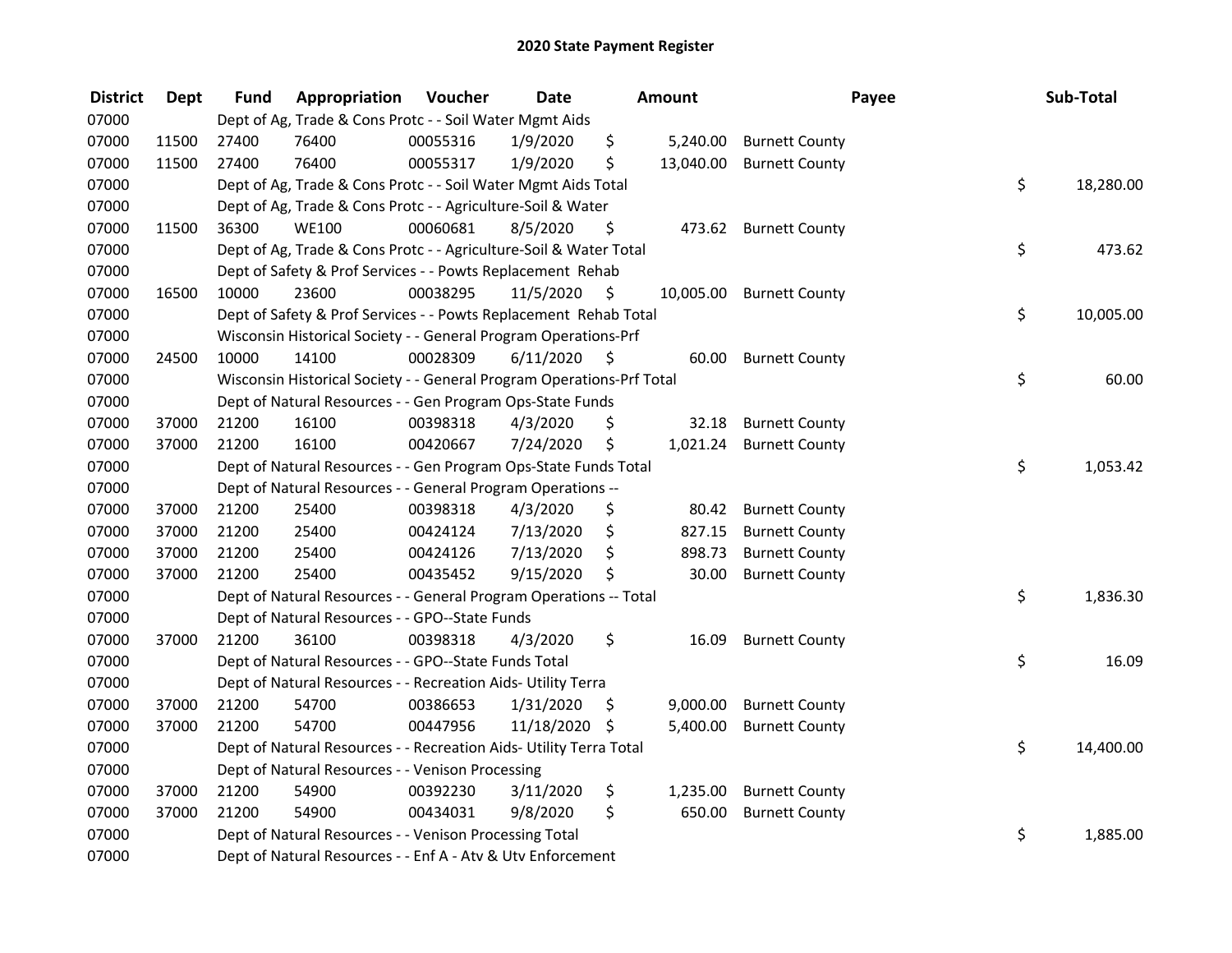| <b>District</b> | <b>Dept</b> | <b>Fund</b> | Appropriation                                                     | Voucher  | <b>Date</b>   |      | Amount    | Payee                    | Sub-Total       |
|-----------------|-------------|-------------|-------------------------------------------------------------------|----------|---------------|------|-----------|--------------------------|-----------------|
| 07000           | 37000       | 21200       | 55100                                                             | 00436245 | 9/18/2020     | \$   | 6,918.77  | <b>Burnett County</b>    |                 |
| 07000           |             |             | Dept of Natural Resources - - Enf A - Atv & Utv Enforcement Total |          |               |      |           |                          | \$<br>6,918.77  |
| 07000           |             |             | Dept of Natural Resources - - Enf A - Snow Enforcement            |          |               |      |           |                          |                 |
| 07000           | 37000       | 21200       | 55200                                                             | 00436424 | 9/24/2020     | \$   |           | 5,315.16 Burnett County  |                 |
| 07000           |             |             | Dept of Natural Resources - - Enf A - Snow Enforcement Total      |          |               |      |           |                          | \$<br>5,315.16  |
| 07000           |             |             | Dept of Natural Resources - - Wildlife Damage Claims & Abat       |          |               |      |           |                          |                 |
| 07000           | 37000       | 21200       | 55300                                                             | 00392230 | 3/11/2020     | \$   |           | 5,311.02 Burnett County  |                 |
| 07000           | 37000       | 21200       | 55300                                                             | 00434031 | 9/8/2020      | \$   | 7,601.64  | <b>Burnett County</b>    |                 |
| 07000           | 37000       | 21200       | 55300                                                             | 00434034 | 9/8/2020      | \$   |           | 412.72 Burnett County    |                 |
| 07000           | 37000       | 21200       | 55300                                                             | 00444721 | 11/25/2020    | \$   | 6,348.08  | <b>Burnett County</b>    |                 |
| 07000           |             |             | Dept of Natural Resources - - Wildlife Damage Claims & Abat Total |          |               |      |           |                          | \$<br>19,673.46 |
| 07000           |             |             | Dept of Natural Resources - - Resaids - County Cons Aids          |          |               |      |           |                          |                 |
| 07000           | 37000       | 21200       | 56300                                                             | 00423431 | 7/13/2020     | \$   | 2,348.00  | <b>Burnett County</b>    |                 |
| 07000           | 37000       | 21200       | 56300                                                             | 00423436 | 7/10/2020     | \$   | 2,348.00  | <b>Burnett County</b>    |                 |
| 07000           |             |             | Dept of Natural Resources - - Resaids - County Cons Aids Total    |          |               |      |           |                          | \$<br>4,696.00  |
| 07000           |             |             | Dept of Natural Resources - - Ra- Fish, WI & Forestry             |          |               |      |           |                          |                 |
| 07000           | 37000       | 21200       | 56400                                                             | 00400715 | 4/9/2020      | \$   | 5,194.09  | <b>Burnett County</b>    |                 |
| 07000           |             |             | Dept of Natural Resources - - Ra- Fish, WI & Forestry Total       |          |               |      |           |                          | \$<br>5,194.09  |
| 07000           |             |             | Dept of Natural Resources - - Resaids - Cnty Forest Loan Sn       |          |               |      |           |                          |                 |
| 07000           | 37000       | 21200       | 56500                                                             | 00403458 | 4/24/2020     | - \$ |           | 12,000.00 Burnett County |                 |
| 07000           |             |             | Dept of Natural Resources - - Resaids - Cnty Forest Loan Sn Total |          |               |      |           |                          | \$<br>12,000.00 |
| 07000           |             |             | Dept of Natural Resources - - Resaids - County Forest Loans       |          |               |      |           |                          |                 |
| 07000           | 37000       | 21200       | 56700                                                             | 00384920 | 1/23/2020     | - \$ |           | 55,572.96 Burnett County |                 |
| 07000           |             |             | Dept of Natural Resources - - Resaids - County Forest Loans Total |          |               |      |           |                          | \$<br>55,572.96 |
| 07000           |             |             | Dept of Natural Resources - - Ra- Suppl Snow Trail Aids           |          |               |      |           |                          |                 |
| 07000           | 37000       | 21200       | 56900                                                             | 00381112 | 1/16/2020     | \$   | 15,818.55 | <b>Burnett County</b>    |                 |
| 07000           | 37000       | 21200       | 56900                                                             | 00391172 | 2/20/2020     | \$   | 10,000.00 | <b>Burnett County</b>    |                 |
| 07000           |             |             | Dept of Natural Resources - - Ra- Suppl Snow Trail Aids Total     |          |               |      |           |                          | \$<br>25,818.55 |
| 07000           |             |             | Dept of Natural Resources - - Resaids - Cnty Forst & Admin        |          |               |      |           |                          |                 |
| 07000           | 37000       | 21200       | 57200                                                             | 00382441 | 1/28/2020     | \$   | 12,000.00 | <b>Burnett County</b>    |                 |
| 07000           | 37000       | 21200       | 57200                                                             | 00420092 | 6/29/2020     | \$   | 1,312.20  | <b>Burnett County</b>    |                 |
| 07000           | 37000       | 21200       | 57200                                                             | 00454142 | 12/29/2020 \$ |      | 24,600.00 | <b>Burnett County</b>    |                 |
| 07000           |             |             | Dept of Natural Resources - - Resaids - Cnty Forst & Admin Total  |          |               |      |           |                          | \$<br>37,912.20 |
| 07000           |             |             | Dept of Natural Resources - - Ra- Cnty Snow Trail & Area Aid      |          |               |      |           |                          |                 |
| 07000           | 37000       | 21200       | 57400                                                             | 00386654 | 1/31/2020     | \$   | 3,000.00  | <b>Burnett County</b>    |                 |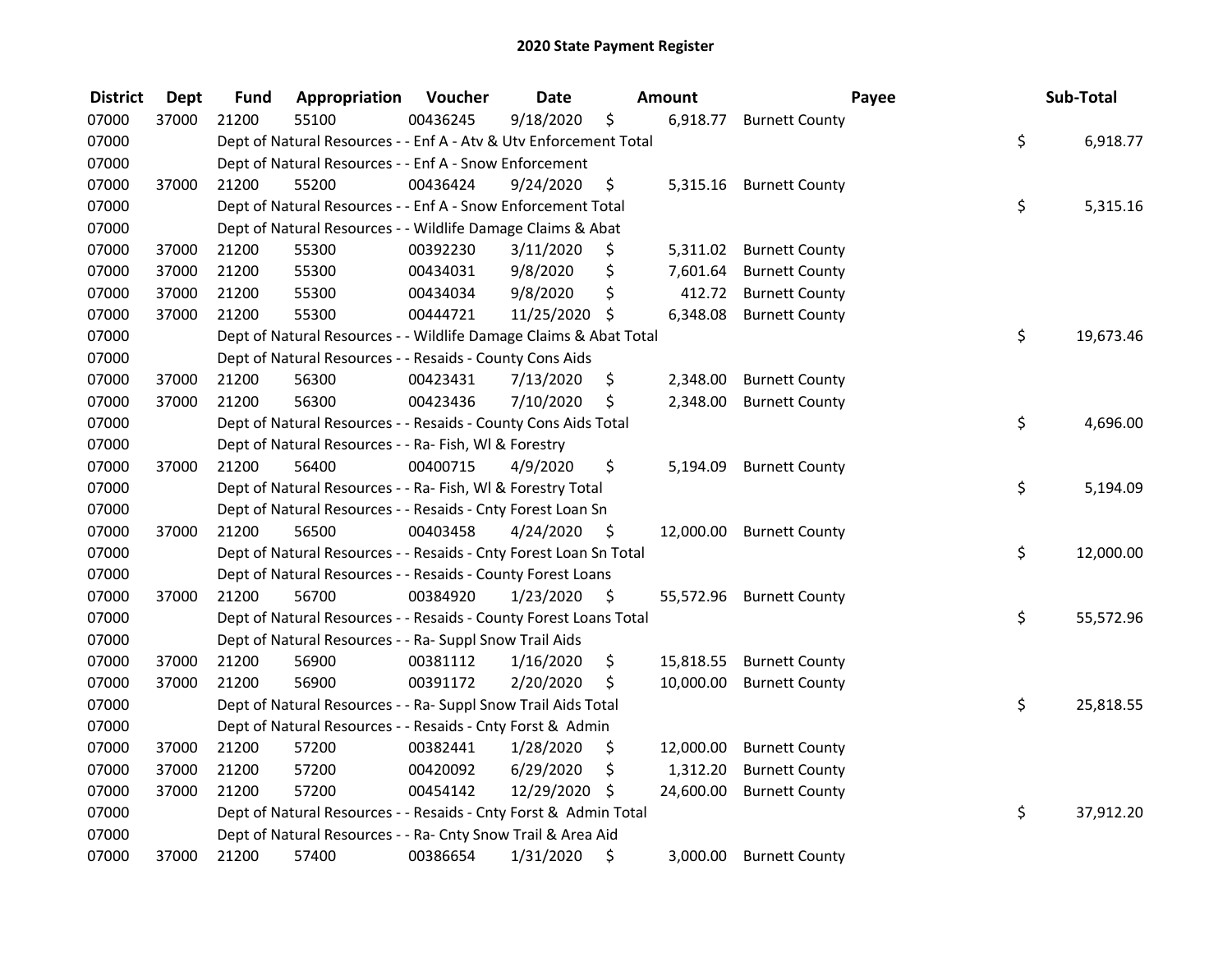| <b>District</b> | <b>Dept</b> | <b>Fund</b> | Appropriation                                                      | Voucher  | <b>Date</b> |      | Amount    | Payee                 | Sub-Total       |
|-----------------|-------------|-------------|--------------------------------------------------------------------|----------|-------------|------|-----------|-----------------------|-----------------|
| 07000           | 37000       | 21200       | 57400                                                              | 00432166 | 8/28/2020   | \$   | 32,902.31 | <b>Burnett County</b> |                 |
| 07000           |             |             | Dept of Natural Resources - - Ra- Cnty Snow Trail & Area Aid Total |          |             |      |           |                       | \$<br>35,902.31 |
| 07000           |             |             | Dept of Natural Resources - - Ra- Snowmobile Trail Areas           |          |             |      |           |                       |                 |
| 07000           | 37000       | 21200       | 57500                                                              | 00432166 | 8/28/2020   | \$   | 7,177.69  | <b>Burnett County</b> |                 |
| 07000           | 37000       | 21200       | 57500                                                              | 00433551 | 9/9/2020    | \$   | 37,260.00 | <b>Burnett County</b> |                 |
| 07000           | 37000       | 21200       | 57500                                                              | 00438133 | 9/30/2020   | \$   | 11,521.22 | <b>Burnett County</b> |                 |
| 07000           |             |             | Dept of Natural Resources - - Ra- Snowmobile Trail Areas Total     |          |             |      |           |                       | \$<br>55,958.91 |
| 07000           |             |             | Dept of Natural Resources - - Ra- Atv Prj Aids, Gas Tax Pymt       |          |             |      |           |                       |                 |
| 07000           | 37000       | 21200       | 57600                                                              | 00429179 | 8/17/2020   | \$   | 6,655.00  | <b>Burnett County</b> |                 |
| 07000           | 37000       | 21200       | 57600                                                              | 00429196 | 8/17/2020   | \$   | 19,565.00 | <b>Burnett County</b> |                 |
| 07000           | 37000       | 21200       | 57600                                                              | 00429198 | 8/17/2020   | \$   | 1,086.88  | <b>Burnett County</b> |                 |
| 07000           | 37000       | 21200       | 57600                                                              | 00433501 | 9/3/2020    | \$   | 959.25    | <b>Burnett County</b> |                 |
| 07000           | 37000       | 21200       | 57600                                                              | 00433684 | 9/9/2020    | \$   | 13,310.00 | <b>Burnett County</b> |                 |
| 07000           |             |             | Dept of Natural Resources - - Ra- Atv Prj Aids, Gas Tax Pymt Total |          |             |      |           |                       | \$<br>41,576.13 |
| 07000           |             |             | Dept of Natural Resources - - Ra- Atv Project Aids                 |          |             |      |           |                       |                 |
| 07000           | 37000       | 21200       | 57700                                                              | 00433469 | 9/3/2020    | \$   | 24,160.00 | <b>Burnett County</b> |                 |
| 07000           |             |             | Dept of Natural Resources - - Ra- Atv Project Aids Total           |          |             |      |           |                       | \$<br>24,160.00 |
| 07000           |             |             | Dept of Natural Resources - - Resaids - Pymt In Lieu Tax Fed       |          |             |      |           |                       |                 |
| 07000           | 37000       | 21200       | 58400                                                              | 00439054 | 10/1/2020   | \$   | 16,543.00 | <b>Burnett County</b> |                 |
| 07000           | 37000       | 21200       | 58400                                                              | 00443350 | 10/22/2020  | - \$ | 13,912.00 | <b>Burnett County</b> |                 |
| 07000           |             |             | Dept of Natural Resources - - Resaids - Pymt In Lieu Tax Fed Total |          |             |      |           |                       | \$<br>30,455.00 |
| 07000           |             |             | Dept of Natural Resources - - Ea - Lake Protection                 |          |             |      |           |                       |                 |
| 07000           | 37000       | 21200       | 66300                                                              | 00395296 | 3/12/2020   | \$   | 16,500.00 | <b>Burnett County</b> |                 |
| 07000           | 37000       | 21200       | 66300                                                              | 00444294 | 10/27/2020  | \$   | 26,043.84 | <b>Burnett County</b> |                 |
| 07000           |             |             | Dept of Natural Resources - - Ea - Lake Protection Total           |          |             |      |           |                       | \$<br>42,543.84 |
| 07000           |             |             | Dept of Natural Resources - - Ea - Invasive Aqu & Lake Mon         |          |             |      |           |                       |                 |
| 07000           | 37000       | 21200       | 67800                                                              | 00415002 | 6/9/2020    | \$   | 49,936.69 | <b>Burnett County</b> |                 |
| 07000           |             |             | Dept of Natural Resources - - Ea - Invasive Aqu & Lake Mon Total   |          |             |      |           |                       | \$<br>49,936.69 |
| 07000           |             |             | Dept of Natural Resources - - GPO--State Funds                     |          |             |      |           |                       |                 |
| 07000           | 37000       | 21200       | 86100                                                              | 00400316 | 4/10/2020   | \$   | 1,866.24  | <b>Burnett County</b> |                 |
| 07000           | 37000       | 21200       | 86100                                                              | 00424788 | 7/16/2020   | \$   | 2.00      | <b>Burnett County</b> |                 |
| 07000           |             |             | Dept of Natural Resources - - GPO--State Funds Total               |          |             |      |           |                       | \$<br>1,868.24  |
| 07000           |             |             | Dept of Natural Resources - - Equipment Pool Operations            |          |             |      |           |                       |                 |
| 07000           | 37000       | 21200       | 89300                                                              | 00376865 | 1/10/2020   | \$   | 1,407.00  | <b>Burnett County</b> |                 |
| 07000           | 37000       | 21200       | 89300                                                              | 00381986 | 1/30/2020   | \$   | 611.07    | <b>Burnett County</b> |                 |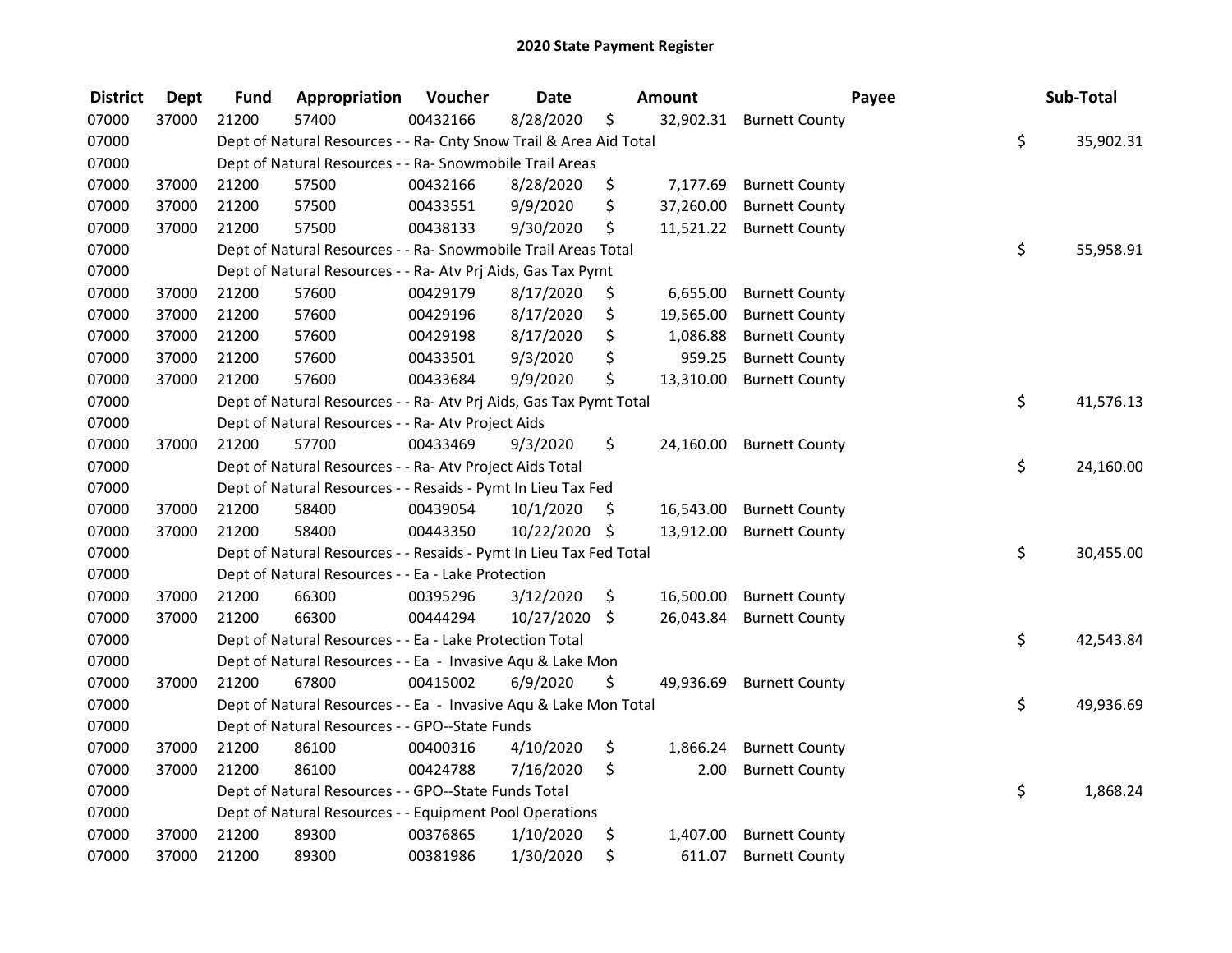| <b>District</b> | <b>Dept</b> | <b>Fund</b> | Appropriation                                                      | Voucher  | <b>Date</b> | <b>Amount</b>    |                       | Payee | Sub-Total        |
|-----------------|-------------|-------------|--------------------------------------------------------------------|----------|-------------|------------------|-----------------------|-------|------------------|
| 07000           | 37000       | 21200       | 89300                                                              | 00388687 | 2/28/2020   | \$<br>776.41     | <b>Burnett County</b> |       |                  |
| 07000           | 37000       | 21200       | 89300                                                              | 00395072 | 3/30/2020   | \$<br>795.26     | <b>Burnett County</b> |       |                  |
| 07000           | 37000       | 21200       | 89300                                                              | 00400615 | 4/30/2020   | \$<br>1,048.26   | <b>Burnett County</b> |       |                  |
| 07000           | 37000       | 21200       | 89300                                                              | 00409732 | 6/3/2020    | \$<br>2,720.53   | <b>Burnett County</b> |       |                  |
| 07000           | 37000       | 21200       | 89300                                                              | 00424895 | 7/16/2020   | \$<br>4,962.30   | <b>Burnett County</b> |       |                  |
| 07000           | 37000       | 21200       | 89300                                                              | 00434164 | 9/10/2020   | \$<br>352.20     | <b>Burnett County</b> |       |                  |
| 07000           | 37000       | 21200       | 89300                                                              | 00435700 | 9/30/2020   | \$<br>153.39     | <b>Burnett County</b> |       |                  |
| 07000           | 37000       | 21200       | 89300                                                              | 00435986 | 9/18/2020   | \$<br>1,801.60   | <b>Burnett County</b> |       |                  |
| 07000           | 37000       | 21200       | 89300                                                              | 00445127 | 11/6/2020   | \$<br>995.41     | <b>Burnett County</b> |       |                  |
| 07000           | 37000       | 21200       | 89300                                                              | 00449247 | 12/1/2020   | \$<br>1,297.91   | <b>Burnett County</b> |       |                  |
| 07000           | 37000       | 21200       | 89300                                                              | 00453756 | 12/30/2020  | \$<br>1,065.06   | <b>Burnett County</b> |       |                  |
| 07000           |             |             | Dept of Natural Resources - - Equipment Pool Operations Total      |          |             |                  |                       |       | \$<br>17,986.40  |
| 07000           |             |             | Dept of Natural Resources - - Petrostorage Envr Remd Awards        |          |             |                  |                       |       |                  |
| 07000           | 37000       | 27200       | 66700                                                              | 00381930 | 1/14/2020   | \$<br>2,324.70   | <b>Burnett County</b> |       |                  |
| 07000           | 37000       | 27200       | 66700                                                              | 00388300 | 2/4/2020    | \$<br>887.27     | <b>Burnett County</b> |       |                  |
| 07000           | 37000       | 27200       | 66700                                                              | 00388301 | 2/4/2020    | \$<br>887.27     | <b>Burnett County</b> |       |                  |
| 07000           | 37000       | 27200       | 66700                                                              | 00388754 | 2/7/2020    | \$<br>1,117.64   | <b>Burnett County</b> |       |                  |
| 07000           | 37000       | 27200       | 66700                                                              | 00406820 | 4/29/2020   | \$<br>1,824.93   | <b>Burnett County</b> |       |                  |
| 07000           | 37000       | 27200       | 66700                                                              | 00410972 | 5/21/2020   | \$<br>3,830.49   | <b>Burnett County</b> |       |                  |
| 07000           | 37000       | 27200       | 66700                                                              | 00411114 | 5/22/2020   | \$<br>754.46     | <b>Burnett County</b> |       |                  |
| 07000           | 37000       | 27200       | 66700                                                              | 00425849 | 7/21/2020   | \$<br>4,058.04   | <b>Burnett County</b> |       |                  |
| 07000           | 37000       | 27200       | 66700                                                              | 00425865 | 7/21/2020   | \$<br>5,540.34   | <b>Burnett County</b> |       |                  |
| 07000           | 37000       | 27200       | 66700                                                              | 00433468 | 9/2/2020    | \$<br>146,223.35 | <b>Burnett County</b> |       |                  |
| 07000           | 37000       | 27200       | 66700                                                              | 00436674 | 9/22/2020   | \$<br>9,900.05   | <b>Burnett County</b> |       |                  |
| 07000           |             |             | Dept of Natural Resources - - Petrostorage Envr Remd Awards Total  |          |             |                  |                       |       | \$<br>177,348.54 |
| 07000           |             |             | Dept of Natural Resources - - GPO-Environmental Fund               |          |             |                  |                       |       |                  |
| 07000           | 37000       | 27400       | 46100                                                              | 00420434 | 6/30/2020   | \$<br>30.00      | <b>Burnett County</b> |       |                  |
| 07000           | 37000       | 27400       | 46100                                                              | 00426337 | 7/24/2020   | \$<br>30.00      | <b>Burnett County</b> |       |                  |
| 07000           | 37000       | 27400       | 46100                                                              | 00442736 | 10/19/2020  | \$<br>30.00      | <b>Burnett County</b> |       |                  |
| 07000           | 37000       | 27400       | 46100                                                              | 00451129 | 12/8/2020   | \$<br>30.00      | <b>Burnett County</b> |       |                  |
| 07000           |             |             | Dept of Natural Resources - - GPO-Environmental Fund Total         |          |             |                  |                       |       | \$<br>120.00     |
| 07000           |             |             | Dept of Natural Resources - - Fin Asst For Responsible Units       |          |             |                  |                       |       |                  |
| 07000           | 37000       | 27400       | 67000                                                              | 00413127 | 5/29/2020   | \$<br>83,596.19  | <b>Burnett County</b> |       |                  |
| 07000           |             |             | Dept of Natural Resources - - Fin Asst For Responsible Units Total |          |             |                  |                       |       | \$<br>83,596.19  |
| 07000           |             |             | Dept of Natural Resources - - Recycling Consolidation Grants       |          |             |                  |                       |       |                  |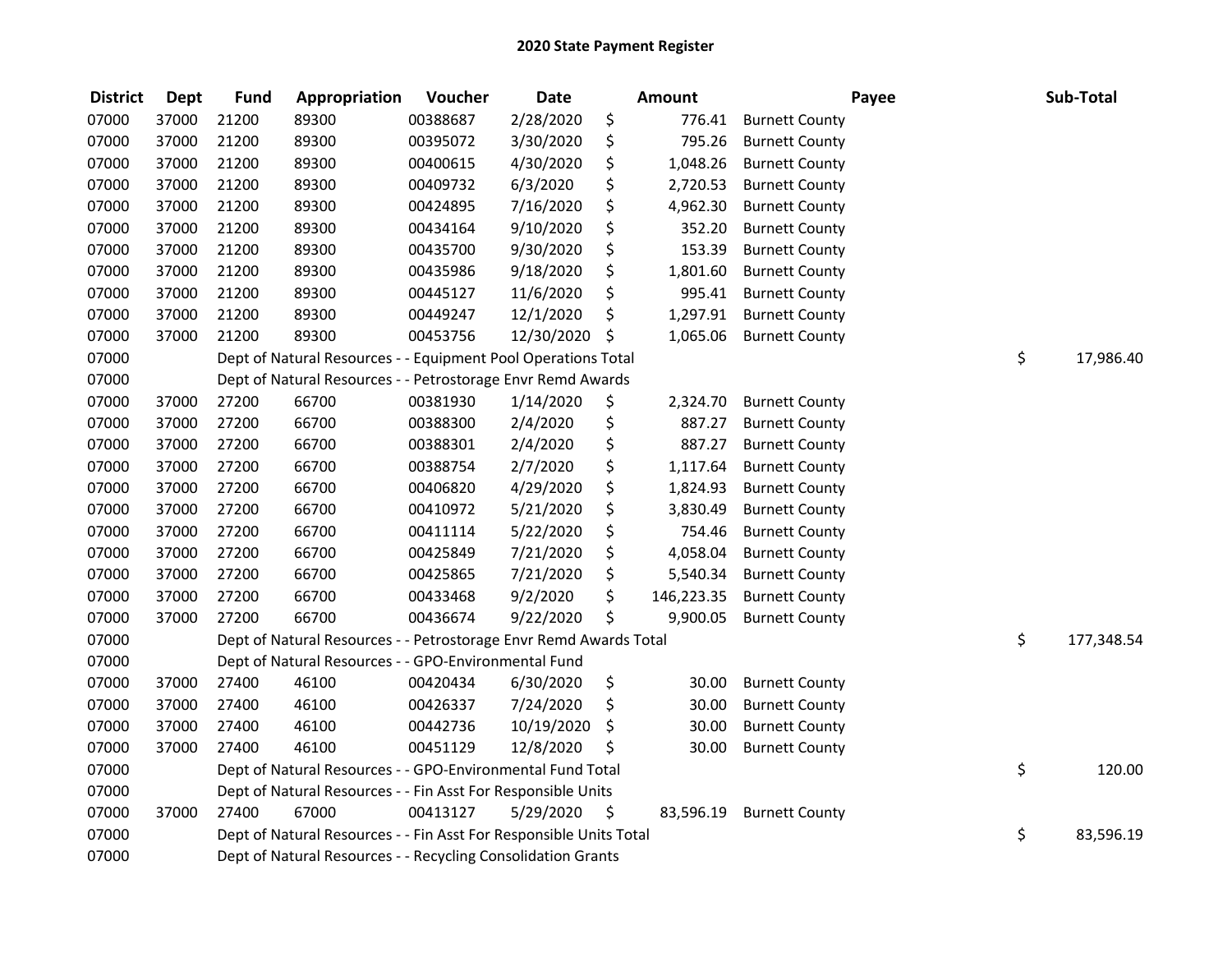| <b>District</b> | <b>Dept</b> | <b>Fund</b> | Appropriation                                                      | Voucher  | <b>Date</b> | <b>Amount</b>    | Payee                     | Sub-Total        |
|-----------------|-------------|-------------|--------------------------------------------------------------------|----------|-------------|------------------|---------------------------|------------------|
| 07000           | 37000       | 27400       | 67300                                                              | 00413127 | 5/29/2020   | \$               | 3,838.52 Burnett County   |                  |
| 07000           |             |             | Dept of Natural Resources - - Recycling Consolidation Grants Total |          |             |                  |                           | \$<br>3,838.52   |
| 07000           |             |             | WI Dept of Transportation - - Eldly&Disa Co/Aid Sf                 |          |             |                  |                           |                  |
| 07000           | 39500       | 21100       | 16800                                                              | 00481634 | 1/16/2020   | \$               | 79,889.00 Burnett County  |                  |
| 07000           |             |             | WI Dept of Transportation - - Eldly&Disa Co/Aid Sf Total           |          |             |                  |                           | \$<br>79,889.00  |
| 07000           |             |             | WI Dept of Transportation - - County Forest Aids                   |          |             |                  |                           |                  |
| 07000           | 39500       | 21100       | 17000                                                              | 00500012 | 3/10/2020   | \$               | 12,341.16 Burnett County  |                  |
| 07000           |             |             | WI Dept of Transportation - - County Forest Aids Total             |          |             |                  |                           | \$<br>12,341.16  |
| 07000           |             |             | WI Dept of Transportation - - Hwy Sfty Loc Aid Ffd                 |          |             |                  |                           |                  |
| 07000           | 39500       | 21100       | 18500                                                              | 00564772 | 8/11/2020   | \$               | 4,000.00 Burnett County   |                  |
| 07000           |             |             | WI Dept of Transportation - - Hwy Sfty Loc Aid Ffd Total           |          |             |                  |                           | \$<br>4,000.00   |
| 07000           |             |             | WI Dept of Transportation - - Trans Aids To Co.-Sf                 |          |             |                  |                           |                  |
| 07000           | 39500       | 21100       | 19000                                                              | 00475430 | 1/6/2020    | \$<br>179,810.59 | <b>Burnett County</b>     |                  |
| 07000           | 39500       | 21100       | 19000                                                              | 00542277 | 7/6/2020    | \$<br>359,621.18 | <b>Burnett County</b>     |                  |
| 07000           | 39500       | 21100       | 19000                                                              | 00585103 | 10/5/2020   | \$               | 179,810.61 Burnett County |                  |
| 07000           |             |             | WI Dept of Transportation - - Trans Aids To Co.-Sf Total           |          |             |                  |                           | \$<br>719,242.38 |
| 07000           |             |             | WI Dept of Transportation - - Local Rds, Grants Sf                 |          |             |                  |                           |                  |
| 07000           | 39500       | 21100       | 27000                                                              | 00582624 | 9/14/2020   | \$<br>300,000.00 | <b>Burnett County</b>     |                  |
| 07000           |             |             | WI Dept of Transportation - - Local Rds, Grants Sf Total           |          |             |                  |                           | \$<br>300,000.00 |
| 07000           |             |             | WI Dept of Transportation - - Loc Trns FacI Implfd                 |          |             |                  |                           |                  |
| 07000           | 39500       | 21100       | 27600                                                              | 00514237 | 4/13/2020   | \$               | 854.79 Burnett County     |                  |
| 07000           |             |             | WI Dept of Transportation - - Loc Trns Facl Implfd Total           |          |             |                  |                           | \$<br>854.79     |
| 07000           |             |             | WI Dept of Transportation - - Loc Rd Imp Prg St Fd                 |          |             |                  |                           |                  |
| 07000           | 39500       | 21100       | 27800                                                              | 00555786 | 7/31/2020   | \$               | 5,045.24 Burnett County   |                  |
| 07000           |             |             | WI Dept of Transportation - - Loc Rd Imp Prg St Fd Total           |          |             |                  |                           | \$<br>5,045.24   |
| 07000           |             |             | WI Dept of Transportation - - St Hwy Rehab, Sf                     |          |             |                  |                           |                  |
| 07000           | 39500       | 21100       | 36300                                                              | 00496454 | 2/25/2020   | \$<br>719.64     | <b>Burnett County</b>     |                  |
| 07000           | 39500       | 21100       | 36300                                                              | 00626674 | 12/14/2020  | \$<br>92,065.08  | <b>Burnett County</b>     |                  |
| 07000           | 39500       | 21100       | 36300                                                              | 00626676 | 12/14/2020  | \$<br>4,870.25   | <b>Burnett County</b>     |                  |
| 07000           | 39500       | 21100       | 36300                                                              | 00634719 | 12/30/2020  | \$<br>47,942.15  | <b>Burnett County</b>     |                  |
| 07000           |             |             | WI Dept of Transportation - - St Hwy Rehab, Sf Total               |          |             |                  |                           | \$<br>145,597.12 |
| 07000           |             |             | WI Dept of Transportation - - Routine Maint Sf                     |          |             |                  |                           |                  |
| 07000           | 39500       | 21100       | 36800                                                              | 00492529 | 2/20/2020   | \$<br>54,645.65  | <b>Burnett County</b>     |                  |
| 07000           | 39500       | 21100       | 36800                                                              | 00492530 | 2/20/2020   | \$<br>7,870.36   | <b>Burnett County</b>     |                  |
| 07000           | 39500       | 21100       | 36800                                                              | 00496454 | 2/25/2020   | \$               | 29,022.21 Burnett County  |                  |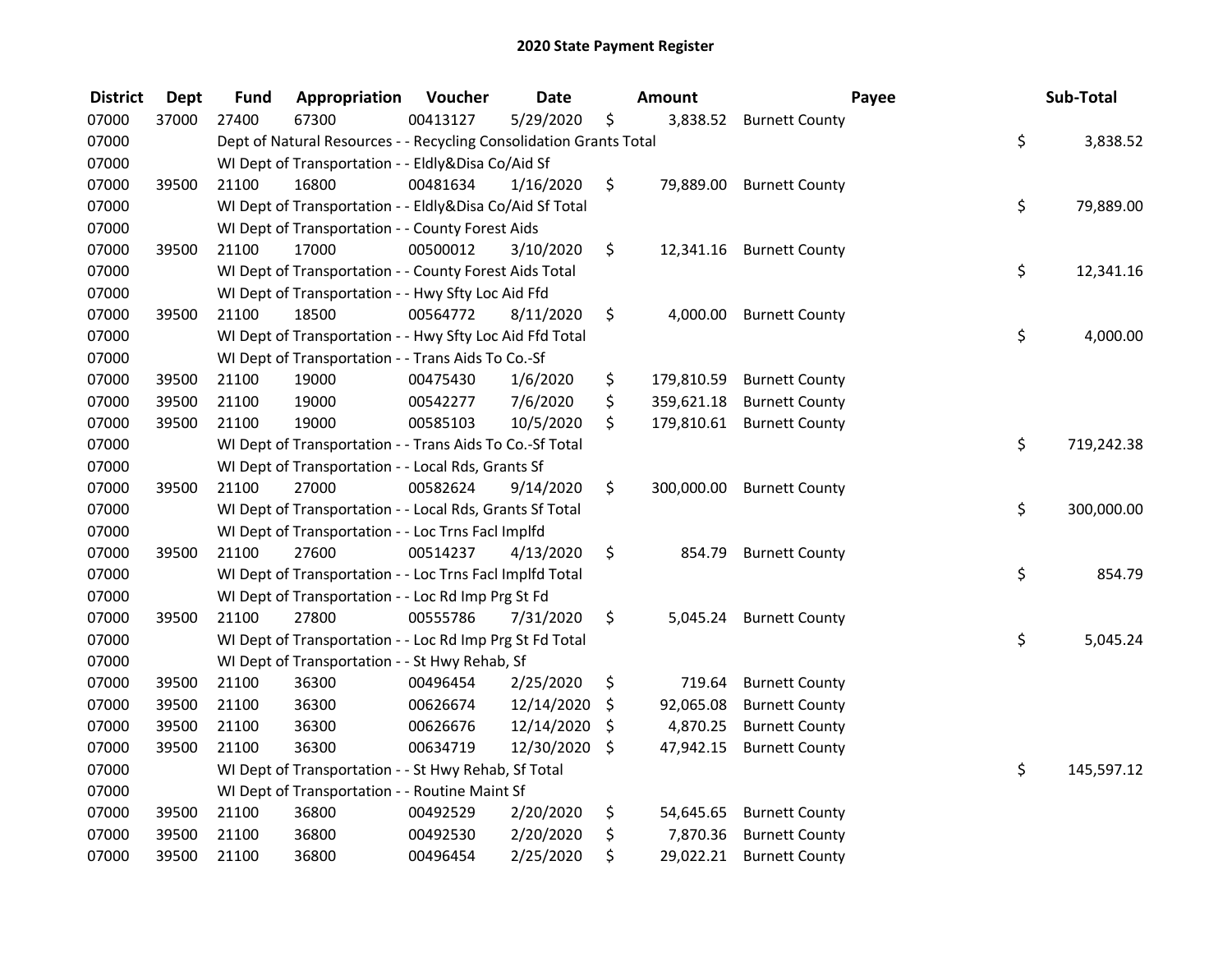| <b>District</b> | <b>Dept</b> | <b>Fund</b> | Appropriation                                                | Voucher  | <b>Date</b>   | <b>Amount</b>    |                       | Payee | Sub-Total          |
|-----------------|-------------|-------------|--------------------------------------------------------------|----------|---------------|------------------|-----------------------|-------|--------------------|
| 07000           | 39500       | 21100       | 36800                                                        | 00496875 | 2/25/2020     | \$<br>98,775.06  | <b>Burnett County</b> |       |                    |
| 07000           | 39500       | 21100       | 36800                                                        | 00496876 | 2/26/2020     | \$<br>7,683.70   | <b>Burnett County</b> |       |                    |
| 07000           | 39500       | 21100       | 36800                                                        | 00496877 | 2/25/2020     | \$<br>36,753.79  | <b>Burnett County</b> |       |                    |
| 07000           | 39500       | 21100       | 36800                                                        | 00496878 | 2/25/2020     | \$<br>49,441.36  | <b>Burnett County</b> |       |                    |
| 07000           | 39500       | 21100       | 36800                                                        | 00502249 | 3/12/2020     | \$<br>133,327.38 | <b>Burnett County</b> |       |                    |
| 07000           | 39500       | 21100       | 36800                                                        | 00503665 | 3/17/2020     | \$<br>543.35     | <b>Burnett County</b> |       |                    |
| 07000           | 39500       | 21100       | 36800                                                        | 00509711 | 3/31/2020     | \$<br>1,950.34   | <b>Burnett County</b> |       |                    |
| 07000           | 39500       | 21100       | 36800                                                        | 00510260 | 4/1/2020      | \$<br>3,301.80   | <b>Burnett County</b> |       |                    |
| 07000           | 39500       | 21100       | 36800                                                        | 00513023 | 4/8/2020      | \$<br>101,195.49 | <b>Burnett County</b> |       |                    |
| 07000           | 39500       | 21100       | 36800                                                        | 00514239 | 4/13/2020     | \$<br>198.73     | <b>Burnett County</b> |       |                    |
| 07000           | 39500       | 21100       | 36800                                                        | 00519293 | 4/27/2020     | \$<br>41,281.68  | <b>Burnett County</b> |       |                    |
| 07000           | 39500       | 21100       | 36800                                                        | 00521914 | 5/4/2020      | \$<br>15,135.00  | <b>Burnett County</b> |       |                    |
| 07000           | 39500       | 21100       | 36800                                                        | 00528561 | 5/20/2020     | \$<br>29,998.33  | <b>Burnett County</b> |       |                    |
| 07000           | 39500       | 21100       | 36800                                                        | 00544849 | 6/29/2020     | \$<br>3,977.66   | <b>Burnett County</b> |       |                    |
| 07000           | 39500       | 21100       | 36800                                                        | 00544902 | 6/29/2020     | \$<br>33,901.66  | <b>Burnett County</b> |       |                    |
| 07000           | 39500       | 21100       | 36800                                                        | 00550327 | 7/13/2020     | \$<br>8,042.48   | <b>Burnett County</b> |       |                    |
| 07000           | 39500       | 21100       | 36800                                                        | 00570611 | 8/19/2020     | \$<br>15,700.09  | <b>Burnett County</b> |       |                    |
| 07000           | 39500       | 21100       | 36800                                                        | 00582006 | 9/14/2020     | \$<br>37,577.46  | <b>Burnett County</b> |       |                    |
| 07000           | 39500       | 21100       | 36800                                                        | 00596508 | 10/8/2020     | \$<br>11,287.00  | <b>Burnett County</b> |       |                    |
| 07000           | 39500       | 21100       | 36800                                                        | 00599347 | 10/14/2020    | \$<br>49,070.97  | <b>Burnett County</b> |       |                    |
| 07000           | 39500       | 21100       | 36800                                                        | 00610591 | 11/4/2020     | \$<br>621.46     | <b>Burnett County</b> |       |                    |
| 07000           | 39500       | 21100       | 36800                                                        | 00616616 | 11/17/2020    | \$<br>28,535.51  | <b>Burnett County</b> |       |                    |
| 07000           | 39500       | 21100       | 36800                                                        | 00622507 | 12/3/2020     | \$<br>86,805.12  | <b>Burnett County</b> |       |                    |
| 07000           | 39500       | 21100       | 36800                                                        | 00626684 | 12/14/2020    | \$<br>51.68      | <b>Burnett County</b> |       |                    |
| 07000           | 39500       | 21100       | 36800                                                        | 00626692 | 12/14/2020    | \$<br>408.39     | <b>Burnett County</b> |       |                    |
| 07000           | 39500       | 21100       | 36800                                                        | 00626697 | 12/14/2020    | \$<br>173.68     | <b>Burnett County</b> |       |                    |
| 07000           | 39500       | 21100       | 36800                                                        | 00633799 | 12/28/2020    | \$<br>114,547.34 | <b>Burnett County</b> |       |                    |
| 07000           |             |             | WI Dept of Transportation - - Routine Maint Sf Total         |          |               |                  |                       |       | \$<br>1,001,824.73 |
| 07000           |             |             | WI Dept of Transportation - - Hwy Mgmt & Opers Lf            |          |               |                  |                       |       |                    |
| 07000           | 39500       | 21100       | 37500                                                        | 00627342 | 12/15/2020 \$ | 54.08            | <b>Burnett County</b> |       |                    |
| 07000           |             |             | WI Dept of Transportation - - Hwy Mgmt & Opers Lf Total      |          |               |                  |                       |       | \$<br>54.08        |
| 07000           |             |             | Department of Corrections - - Corrections Contracts And Agre |          |               |                  |                       |       |                    |
| 07000           | 41000       | 10000       | 11400                                                        | 00332315 | 1/9/2020      | \$<br>2,161.32   | <b>Burnett County</b> |       |                    |
| 07000           | 41000       | 10000       | 11400                                                        | 00355142 | 4/23/2020     | \$<br>463.14     | <b>Burnett County</b> |       |                    |
| 07000           | 41000       | 10000       | 11400                                                        | 00359541 | 5/14/2020     | \$<br>2,058.40   | <b>Burnett County</b> |       |                    |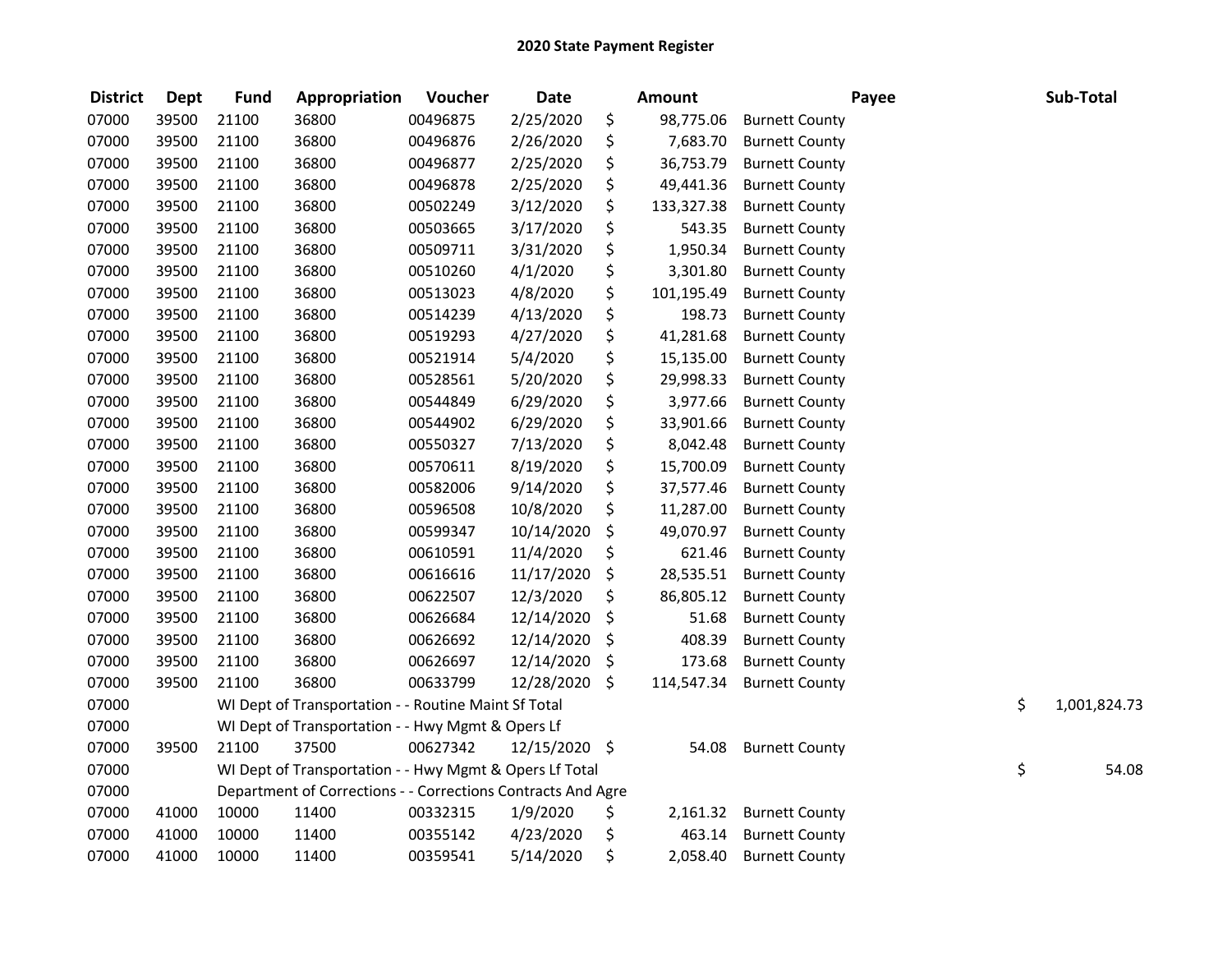| <b>District</b> | <b>Dept</b> | <b>Fund</b> | Appropriation                                                      | Voucher  | <b>Date</b>    |                     | <b>Amount</b> | Payee                                                                                                         | Sub-Total        |
|-----------------|-------------|-------------|--------------------------------------------------------------------|----------|----------------|---------------------|---------------|---------------------------------------------------------------------------------------------------------------|------------------|
| 07000           | 41000       | 10000       | 11400                                                              | 00360142 | 5/18/2020      | \$                  | 4,425.56      | <b>Burnett County</b>                                                                                         |                  |
| 07000           | 41000       | 10000       | 11400                                                              | 00363041 | 6/2/2020       | \$                  | 5,248.92      | <b>Burnett County</b>                                                                                         |                  |
| 07000           | 41000       | 10000       | 11400                                                              | 00365028 | 6/10/2020      | \$                  | 3,190.52      | <b>Burnett County</b>                                                                                         |                  |
| 07000           | 41000       | 10000       | 11400                                                              | 00365180 | 6/12/2020      | \$                  | 2,058.40      | <b>Burnett County</b>                                                                                         |                  |
| 07000           | 41000       | 10000       | 11400                                                              | 00368505 | 6/26/2020      | \$                  | 205.84        | <b>Burnett County</b>                                                                                         |                  |
| 07000           | 41000       | 10000       | 11400                                                              | 00382328 | 9/10/2020      | \$                  | 1,595.26      | <b>Burnett County</b>                                                                                         |                  |
| 07000           | 41000       | 10000       | 11400                                                              | 00387439 | 10/8/2020      | \$                  | 1,389.42      | <b>Burnett County</b>                                                                                         |                  |
| 07000           |             |             | Department of Corrections - - Corrections Contracts And Agre Total |          |                |                     |               |                                                                                                               | \$<br>22,796.78  |
| 07000           |             |             |                                                                    |          |                |                     |               | Department of Corrections - - Reimbursing Counties For Probation, Extended Supervision And Parole Holds       |                  |
| 07000           | 41000       | 10000       | 11600                                                              | 00392523 | 11/5/2020      | $\ddot{\mathsf{s}}$ |               | 25,760.00 Burnett County                                                                                      |                  |
| 07000           |             |             |                                                                    |          |                |                     |               | Department of Corrections - - Reimbursing Counties For Probation, Extended Supervision And Parole Holds Total | \$<br>25,760.00  |
| 07000           |             |             | Child Abuse & Neglect Prev Bd - - General Aids                     |          |                |                     |               |                                                                                                               |                  |
| 07000           | 43300       | 10000       | 99000                                                              | 00002352 | 4/24/2020      | \$                  | 9,441.07      | <b>Burnett County</b>                                                                                         |                  |
| 07000           |             |             | Child Abuse & Neglect Prev Bd - - General Aids Total               |          |                |                     |               |                                                                                                               | \$<br>9,441.07   |
| 07000           |             |             | Department of Health Services - - State/Federal Aids               |          |                |                     |               |                                                                                                               |                  |
| 07000           | 43500       | 10000       | 00000                                                              | 92007    | $1/1/2020$ \$  |                     | 11,013.00     | <b>Burnett County</b>                                                                                         |                  |
| 07000           | 43500       | 10000       | 00000                                                              | 92008    | 2/1/2020 \$    |                     | 3,827.00      | <b>Burnett County</b>                                                                                         |                  |
| 07000           | 43500       | 10000       | 00000                                                              | 92009    | $3/1/2020$ \$  |                     | 20,535.00     | <b>Burnett County</b>                                                                                         |                  |
| 07000           | 43500       | 10000       | 00000                                                              | 92010    | 4/1/2020 \$    |                     | 51,421.00     | <b>Burnett County</b>                                                                                         |                  |
| 07000           | 43500       | 10000       | 00000                                                              | 92011    | $5/1/2020$ \$  |                     | 95,478.00     | <b>Burnett County</b>                                                                                         |                  |
| 07000           | 43500       | 10000       | 00000                                                              | 92012    | $6/1/2020$ \$  |                     | 82,112.00     | <b>Burnett County</b>                                                                                         |                  |
| 07000           | 43500       | 10000       | 00000                                                              | 92013    | $6/1/2020$ \$  |                     | 634.00        | <b>Burnett County</b>                                                                                         |                  |
| 07000           | 43500       | 10000       | 00000                                                              | 92100    | 7/1/2020 \$    |                     | 313,905.00    | <b>Burnett County</b>                                                                                         |                  |
| 07000           | 43500       | 10000       | 00000                                                              | 92101    | $8/1/2020$ \$  |                     | 90,293.00     | <b>Burnett County</b>                                                                                         |                  |
| 07000           | 43500       | 10000       | 00000                                                              | 92102    | $9/1/2020$ \$  |                     | 4,597.00      | <b>Burnett County</b>                                                                                         |                  |
| 07000           | 43500       | 10000       | 00000                                                              | 92103    | 10/1/2020 \$   |                     | 188,019.00    | <b>Burnett County</b>                                                                                         |                  |
| 07000           | 43500       | 10000       | 00000                                                              | 92104    | $11/1/2020$ \$ |                     | 4,114.00      | <b>Burnett County</b>                                                                                         |                  |
| 07000           | 43500       | 10000       | 00000                                                              | 92105    | 12/1/2020 \$   |                     | 49,586.00     | <b>Burnett County</b>                                                                                         |                  |
| 07000           |             |             | Department of Health Services - - State/Federal Aids Total         |          |                |                     |               |                                                                                                               | \$<br>915,534.00 |
| 07000           |             |             | Department of Health Services - - General Program Operations       |          |                |                     |               |                                                                                                               |                  |
| 07000           | 43500       | 10000       | 40100                                                              | 00341216 | 2/12/2020      | \$                  | 1.00          | <b>Burnett County</b>                                                                                         |                  |
| 07000           | 43500       | 10000       | 40100                                                              | 00341217 | 2/12/2020      | \$                  | 15.00         | <b>Burnett County</b>                                                                                         |                  |
| 07000           | 43500       | 10000       | 40100                                                              | 00352946 | 4/7/2020       | \$                  | 1.50          | <b>Burnett County</b>                                                                                         |                  |
| 07000           | 43500       | 10000       | 40100                                                              | 00357513 | 5/6/2020       | \$                  | 1.50          | <b>Burnett County</b>                                                                                         |                  |
| 07000           | 43500       | 10000       | 40100                                                              | 00373044 | 8/17/2020      | \$                  | 1.00          | <b>Burnett County</b>                                                                                         |                  |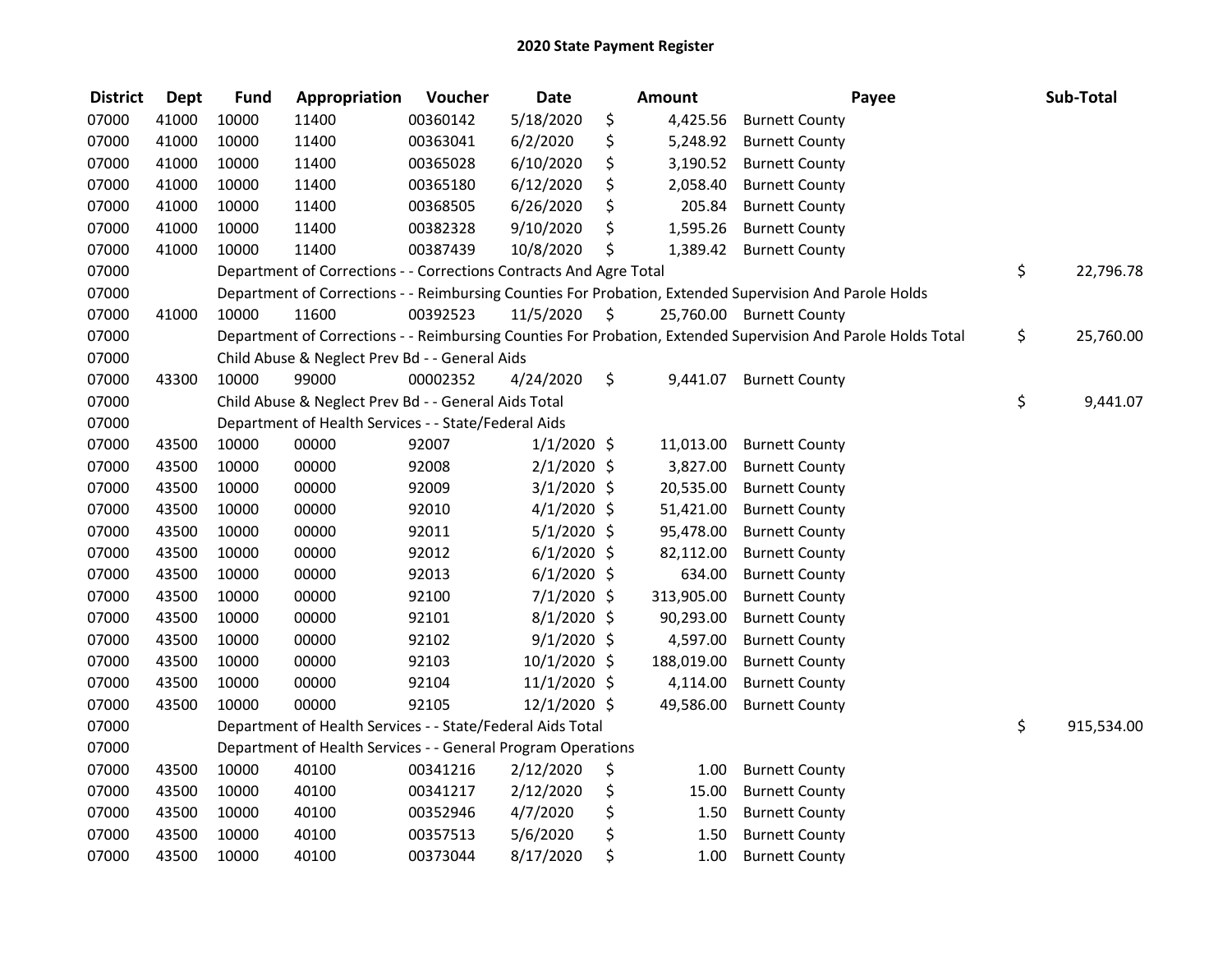| <b>District</b> | <b>Dept</b> | <b>Fund</b> | Appropriation                                                          | Voucher  | <b>Date</b>   | <b>Amount</b>   | Payee                 | Sub-Total      |
|-----------------|-------------|-------------|------------------------------------------------------------------------|----------|---------------|-----------------|-----------------------|----------------|
| 07000           | 43500       | 10000       | 40100                                                                  | 00380158 | 9/22/2020     | \$<br>15.00     | <b>Burnett County</b> |                |
| 07000           | 43500       | 10000       | 40100                                                                  | 00397073 | 12/15/2020 \$ | 1.50            | <b>Burnett County</b> |                |
| 07000           |             |             | Department of Health Services - - General Program Operations Total     |          |               |                 |                       | \$<br>36.50    |
| 07000           |             |             | Department of Health Services - - Medical Assistance State Admin       |          |               |                 |                       |                |
| 07000           | 43500       | 10000       | 44000                                                                  | 00341216 | 2/12/2020     | \$<br>1.00      | <b>Burnett County</b> |                |
| 07000           | 43500       | 10000       | 44000                                                                  | 00341217 | 2/12/2020     | \$<br>15.00     | <b>Burnett County</b> |                |
| 07000           | 43500       | 10000       | 44000                                                                  | 00352946 | 4/7/2020      | \$<br>1.50      | <b>Burnett County</b> |                |
| 07000           | 43500       | 10000       | 44000                                                                  | 00357513 | 5/6/2020      | \$<br>1.50      | <b>Burnett County</b> |                |
| 07000           | 43500       | 10000       | 44000                                                                  | 00373044 | 8/17/2020     | \$<br>1.00      | <b>Burnett County</b> |                |
| 07000           | 43500       | 10000       | 44000                                                                  | 00380158 | 9/22/2020     | \$<br>15.00     | <b>Burnett County</b> |                |
| 07000           | 43500       | 10000       | 44000                                                                  | 00397073 | 12/15/2020 \$ | 1.50            | <b>Burnett County</b> |                |
| 07000           |             |             | Department of Health Services - - Medical Assistance State Admin Total |          |               |                 |                       | \$<br>36.50    |
| 07000           |             |             | Department of Health Services - - Local Assistance Clearing            |          |               |                 |                       |                |
| 07000           | 43500       | 10000       | 90300                                                                  | 00396903 | 12/16/2020 \$ | 2,650.00        | <b>Burnett County</b> |                |
| 07000           |             |             | Department of Health Services - - Local Assistance Clearing Total      |          |               |                 |                       | \$<br>2,650.00 |
| 07000           |             |             | Dept of Children and Families - - Fees For Administrative Servic       |          |               |                 |                       |                |
| 07000           | 43700       | 10000       | 23100                                                                  | 00065083 | 1/27/2020     | \$<br>20.00     | <b>Burnett County</b> |                |
| 07000           | 43700       | 10000       | 23100                                                                  | 00069696 | 5/1/2020      | \$<br>25.00     | <b>Burnett County</b> |                |
| 07000           |             |             | Dept of Children and Families - - Fees For Administrative Servic Total |          |               |                 |                       | \$<br>45.00    |
| 07000           |             |             | Dept of Children and Families - - General Aids                         |          |               |                 |                       |                |
| 07000           | 43700       | 10000       | 99000                                                                  | 00064484 | 1/6/2020      | \$<br>24,607.16 | <b>Burnett County</b> |                |
| 07000           | 43700       | 10000       | 99000                                                                  | 00065335 | 1/30/2020     | \$<br>54,134.63 | <b>Burnett County</b> |                |
| 07000           | 43700       | 10000       | 99000                                                                  | 00065634 | 2/5/2020      | \$<br>56,567.39 | <b>Burnett County</b> |                |
| 07000           | 43700       | 10000       | 99000                                                                  | 00066179 | 2/20/2020     | \$<br>844.52    | <b>Burnett County</b> |                |
| 07000           | 43700       | 10000       | 99000                                                                  | 00066904 | 3/5/2020      | \$<br>243.44    | <b>Burnett County</b> |                |
| 07000           | 43700       | 10000       | 99000                                                                  | 00067671 | 3/26/2020     | \$<br>5,669.26  | <b>Burnett County</b> |                |
| 07000           | 43700       | 10000       | 99000                                                                  | 00068231 | 4/6/2020      | \$<br>86,509.88 | <b>Burnett County</b> |                |
| 07000           | 43700       | 10000       | 99000                                                                  | 00068232 | 4/6/2020      | \$<br>40,115.66 | <b>Burnett County</b> |                |
| 07000           | 43700       | 10000       | 99000                                                                  | 00069347 | 4/30/2020     | \$<br>63,041.93 | <b>Burnett County</b> |                |
| 07000           | 43700       | 10000       | 99000                                                                  | 00069880 | 5/5/2020      | \$<br>40,286.29 | <b>Burnett County</b> |                |
| 07000           | 43700       | 10000       | 99000                                                                  | 00070025 | 5/8/2020      | \$<br>4,500.00  | <b>Burnett County</b> |                |
| 07000           | 43700       | 10000       | 99000                                                                  | 00070844 | 6/5/2020      | \$<br>35,072.82 | <b>Burnett County</b> |                |
| 07000           | 43700       | 10000       | 99000                                                                  | 00071468 | 6/17/2020     | \$<br>3,941.99  | <b>Burnett County</b> |                |
| 07000           | 43700       | 10000       | 99000                                                                  | 00072298 | 7/6/2020      | \$<br>33,419.17 | <b>Burnett County</b> |                |
| 07000           | 43700       | 10000       | 99000                                                                  | 00073305 | 7/30/2020     | \$<br>51,159.85 | <b>Burnett County</b> |                |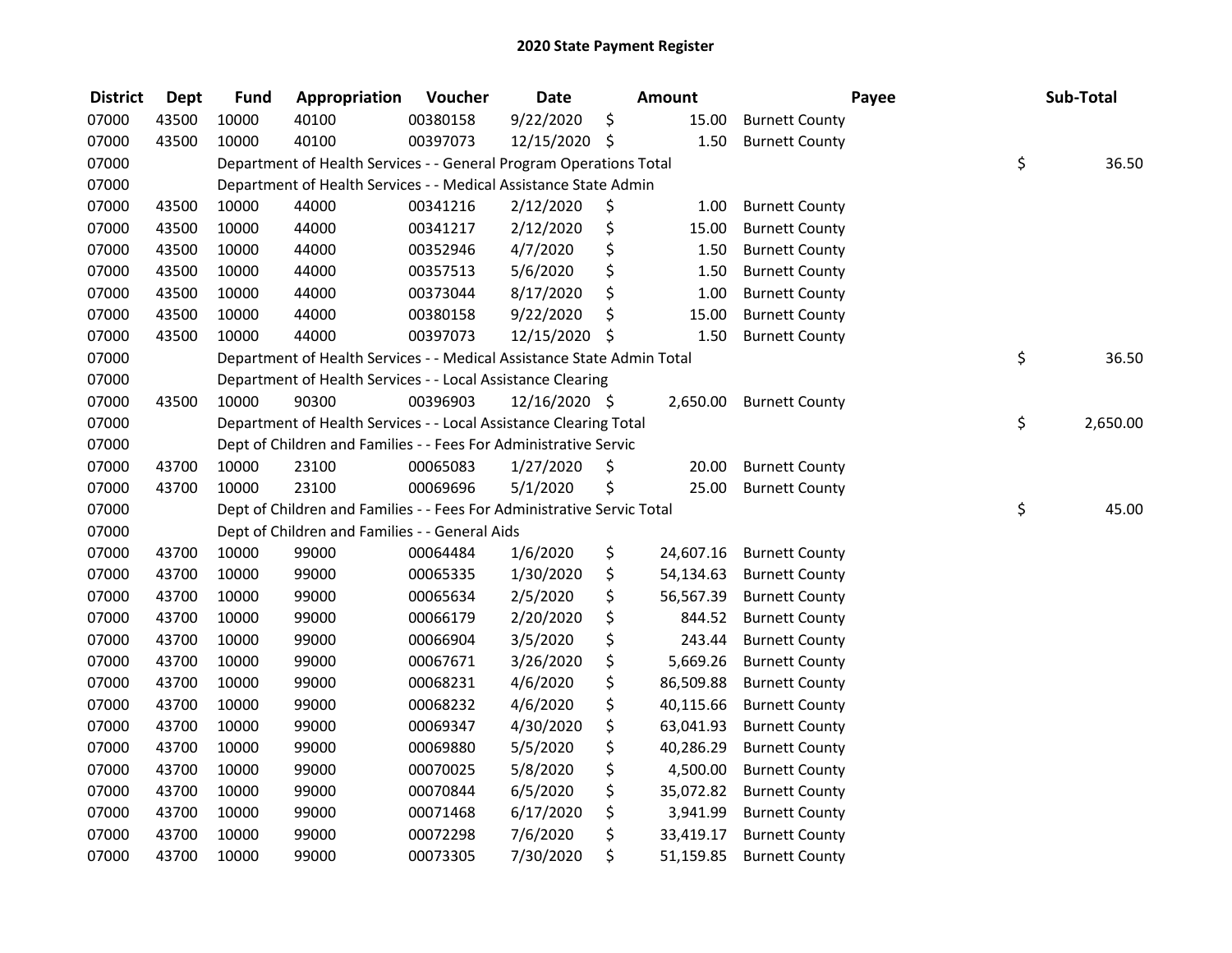| <b>District</b> | <b>Dept</b> | <b>Fund</b> | Appropriation                                                         | Voucher  | <b>Date</b> | <b>Amount</b>    | Payee                 | Sub-Total          |
|-----------------|-------------|-------------|-----------------------------------------------------------------------|----------|-------------|------------------|-----------------------|--------------------|
| 07000           | 43700       | 10000       | 99000                                                                 | 00073540 | 8/5/2020    | \$<br>11,372.16  | <b>Burnett County</b> |                    |
| 07000           | 43700       | 10000       | 99000                                                                 | 00073858 | 8/12/2020   | \$<br>12,590.00  | <b>Burnett County</b> |                    |
| 07000           | 43700       | 10000       | 99000                                                                 | 00074647 | 9/8/2020    | \$<br>9,591.05   | <b>Burnett County</b> |                    |
| 07000           | 43700       | 10000       | 99000                                                                 | 00074771 | 9/10/2020   | \$<br>4,700.00   | <b>Burnett County</b> |                    |
| 07000           | 43700       | 10000       | 99000                                                                 | 00074772 | 9/10/2020   | \$<br>336,516.36 | <b>Burnett County</b> |                    |
| 07000           | 43700       | 10000       | 99000                                                                 | 00075065 | 9/17/2020   | \$<br>28,710.00  | <b>Burnett County</b> |                    |
| 07000           | 43700       | 10000       | 99000                                                                 | 00075066 | 9/17/2020   | \$<br>627.00     | <b>Burnett County</b> |                    |
| 07000           | 43700       | 10000       | 99000                                                                 | 00075192 | 9/18/2020   | \$<br>12,661.60  | <b>Burnett County</b> |                    |
| 07000           | 43700       | 10000       | 99000                                                                 | 00075887 | 10/5/2020   | \$<br>36,063.43  | <b>Burnett County</b> |                    |
| 07000           | 43700       | 10000       | 99000                                                                 | 00076780 | 10/30/2020  | \$<br>61,613.25  | <b>Burnett County</b> |                    |
| 07000           | 43700       | 10000       | 99000                                                                 | 00077007 | 11/5/2020   | \$<br>9,751.41   | <b>Burnett County</b> |                    |
| 07000           | 43700       | 10000       | 99000                                                                 | 00077139 | 11/6/2020   | \$<br>7,888.00   | <b>Burnett County</b> |                    |
| 07000           | 43700       | 10000       | 99000                                                                 | 00077235 | 11/10/2020  | \$<br>2,509.00   | <b>Burnett County</b> |                    |
| 07000           | 43700       | 10000       | 99000                                                                 | 00078140 | 12/4/2020   | \$<br>2,390.00   | <b>Burnett County</b> |                    |
| 07000           | 43700       | 10000       | 99000                                                                 | 00078225 | 12/7/2020   | \$<br>9,471.53   | <b>Burnett County</b> |                    |
| 07000           |             |             | Dept of Children and Families - - General Aids Total                  |          |             |                  |                       | \$<br>1,046,568.78 |
| 07000           |             |             | Dept of Workforce Development - - Auxiliary Services                  |          |             |                  |                       |                    |
| 07000           | 44500       | 10000       | 13000                                                                 | 00307370 | 12/2/2020   | \$<br>15.00      | <b>Burnett County</b> |                    |
| 07000           |             |             | Dept of Workforce Development - - Auxiliary Services Total            |          |             |                  |                       | \$<br>15.00        |
| 07000           |             |             | Dept of Workforce Development - - Ui Admin Fed                        |          |             |                  |                       |                    |
| 07000           | 44500       | 10000       | 15100                                                                 | 00267613 | 1/14/2020   | \$<br>30.00      | <b>Burnett County</b> |                    |
| 07000           | 44500       | 10000       | 15100                                                                 | 00270854 | 2/4/2020    | \$<br>10.00      | <b>Burnett County</b> |                    |
| 07000           | 44500       | 10000       | 15100                                                                 | 00275584 | 3/3/2020    | \$<br>15.00      | <b>Burnett County</b> |                    |
| 07000           | 44500       | 10000       | 15100                                                                 | 00280568 | 4/2/2020    | \$<br>50.00      | <b>Burnett County</b> |                    |
| 07000           | 44500       | 10000       | 15100                                                                 | 00287314 | 6/2/2020    | \$<br>5.00       | <b>Burnett County</b> |                    |
| 07000           | 44500       | 10000       | 15100                                                                 | 00290134 | 7/2/2020    | \$<br>5.00       | <b>Burnett County</b> |                    |
| 07000           | 44500       | 10000       | 15100                                                                 | 00293574 | 8/4/2020    | \$<br>25.00      | <b>Burnett County</b> |                    |
| 07000           | 44500       | 10000       | 15100                                                                 | 00296606 | 9/2/2020    | \$<br>5.00       | <b>Burnett County</b> |                    |
| 07000           | 44500       | 10000       | 15100                                                                 | 00300277 | 10/2/2020   | \$<br>5.00       | <b>Burnett County</b> |                    |
| 07000           |             |             | Dept of Workforce Development - - Ui Admin Fed Total                  |          |             |                  |                       | \$<br>150.00       |
| 07000           |             |             | Dept of Workforce Development - - Wc Ops Uninsured Emplyr Admin       |          |             |                  |                       |                    |
| 07000           | 44500       | 22700       | 17700                                                                 | 00282383 | 4/16/2020   | \$<br>5.00       | <b>Burnett County</b> |                    |
| 07000           | 44500       | 22700       | 17700                                                                 | 00282384 | 4/16/2020   | \$<br>10.00      | <b>Burnett County</b> |                    |
| 07000           | 44500       | 22700       | 17700                                                                 | 00290944 | 7/10/2020   | \$<br>5.00       | <b>Burnett County</b> |                    |
| 07000           |             |             | Dept of Workforce Development - - Wc Ops Uninsured Emplyr Admin Total |          |             |                  |                       | \$<br>20.00        |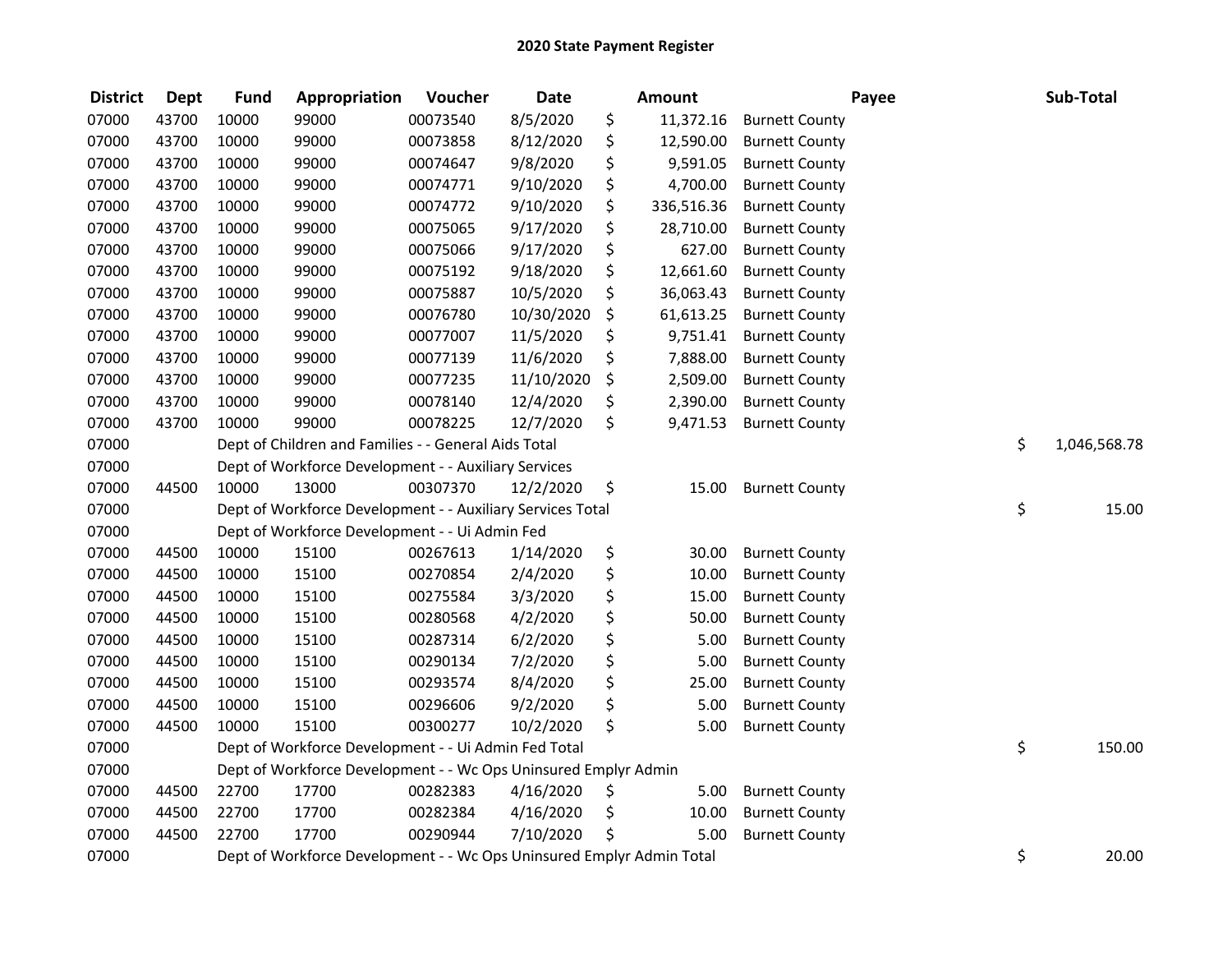| <b>District</b> | <b>Dept</b> | <b>Fund</b> | Appropriation                                                       | Voucher  | <b>Date</b> | <b>Amount</b>   | Payee                      | Sub-Total       |
|-----------------|-------------|-------------|---------------------------------------------------------------------|----------|-------------|-----------------|----------------------------|-----------------|
| 07000           |             |             | Department of Justice - - Crime Laboratories, Dna                   |          |             |                 |                            |                 |
| 07000           | 45500       | 10000       | 22100                                                               | 00085803 | 7/16/2020   | \$<br>1,390.00  | <b>Burnett County</b>      |                 |
| 07000           |             |             | Department of Justice - - Crime Laboratories, Dna Total             |          |             |                 |                            | \$<br>1,390.00  |
| 07000           |             |             | Department of Justice - - County Law Enforcement Service            |          |             |                 |                            |                 |
| 07000           | 45500       | 10000       | 22600                                                               | 00078393 | 1/15/2020   | \$<br>29,441.00 | <b>Burnett County</b>      |                 |
| 07000           |             |             | Department of Justice - - County Law Enforcement Service Total      |          |             |                 |                            | \$<br>29,441.00 |
| 07000           |             |             | Department of Justice - - Law Enforcement Train, Local              |          |             |                 |                            |                 |
| 07000           | 45500       | 10000       | 23100                                                               | 00077611 | 1/6/2020    | \$<br>4,846.66  | <b>Burnett County</b>      |                 |
| 07000           | 45500       | 10000       | 23100                                                               | 00082125 | 6/8/2020    | \$<br>10,949.30 | <b>Burnett County</b>      |                 |
| 07000           | 45500       | 10000       | 23100                                                               | 00083023 | 7/16/2020   | \$<br>3,023.73  | <b>Burnett County</b>      |                 |
| 07000           | 45500       | 10000       | 23100                                                               | 00091082 | 11/27/2020  | \$<br>3,840.00  | <b>Burnett County</b>      |                 |
| 07000           |             |             | Department of Justice - - Law Enforcement Train, Local Total        |          |             |                 |                            | \$<br>22,659.69 |
| 07000           |             |             | Department of Justice - - County-Tribal Programs, Local             |          |             |                 |                            |                 |
| 07000           | 45500       | 10000       | 26300                                                               | 00078403 | 1/15/2020   | \$<br>20,715.00 | <b>Burnett County</b>      |                 |
| 07000           |             |             | Department of Justice - - County-Tribal Programs, Local Total       |          |             |                 |                            | \$<br>20,715.00 |
| 07000           |             |             | Department of Justice - - Alt Prosecution Alcohol Drugs             |          |             |                 |                            |                 |
| 07000           | 45500       | 10000       | 27100                                                               | 00089786 | 11/5/2020   | \$<br>51,000.08 | <b>Burnett County</b>      |                 |
| 07000           |             |             | Department of Justice - - Alt Prosecution Alcohol Drugs Total       |          |             |                 |                            | \$<br>51,000.08 |
| 07000           |             |             | Department of Justice - - Alt Prosecut Justice Info Fees            |          |             |                 |                            |                 |
| 07000           | 45500       | 10000       | 27900                                                               | 00080994 | 3/4/2020    | \$<br>26,192.86 | <b>Burnett County</b>      |                 |
| 07000           | 45500       | 10000       | 27900                                                               | 00083352 | 5/15/2020   | \$<br>20,659.01 | <b>Burnett County</b>      |                 |
| 07000           | 45500       | 10000       | 27900                                                               | 00086617 | 7/31/2020   | \$<br>31,393.07 | <b>Burnett County</b>      |                 |
| 07000           | 45500       | 10000       | 27900                                                               | 00089786 | 11/5/2020   | \$              | (26,988.85) Burnett County |                 |
| 07000           |             |             | Department of Justice - - Alt Prosecut Justice Info Fees Total      |          |             |                 |                            | \$<br>51,256.09 |
| 07000           |             |             | Department of Justice - - Crime Victim Witness Assist               |          |             |                 |                            |                 |
| 07000           | 45500       | 10000       | 53200                                                               | 00086008 | 7/17/2020   | \$<br>13,206.15 | <b>Burnett County</b>      |                 |
| 07000           |             |             | Department of Justice - - Crime Victim Witness Assist Total         |          |             |                 |                            | \$<br>13,206.15 |
| 07000           |             |             | Department of Justice - - County Reimb Victim-Witness               |          |             |                 |                            |                 |
| 07000           | 45500       | 10000       | 53900                                                               | 00080461 | 2/26/2020   | \$<br>16,311.04 | <b>Burnett County</b>      |                 |
| 07000           |             |             | Department of Justice - - County Reimb Victim-Witness Total         |          |             |                 |                            | \$<br>16,311.04 |
| 07000           |             |             | Department of Military Affairs - - Local Emer Planning Grants       |          |             |                 |                            |                 |
| 07000           | 46500       | 10000       | 33700                                                               | 00072139 | 1/17/2020   | \$<br>5,122.59  | <b>Burnett County</b>      |                 |
| 07000           |             |             | Department of Military Affairs - - Local Emer Planning Grants Total |          |             |                 |                            | \$<br>5,122.59  |
| 07000           |             |             | Department of Military Affairs - - Federal Aid, Local Assistance    |          |             |                 |                            |                 |
| 07000           | 46500       | 10000       | 34200                                                               | 00074257 | 2/18/2020   | \$<br>26,199.28 | <b>Burnett County</b>      |                 |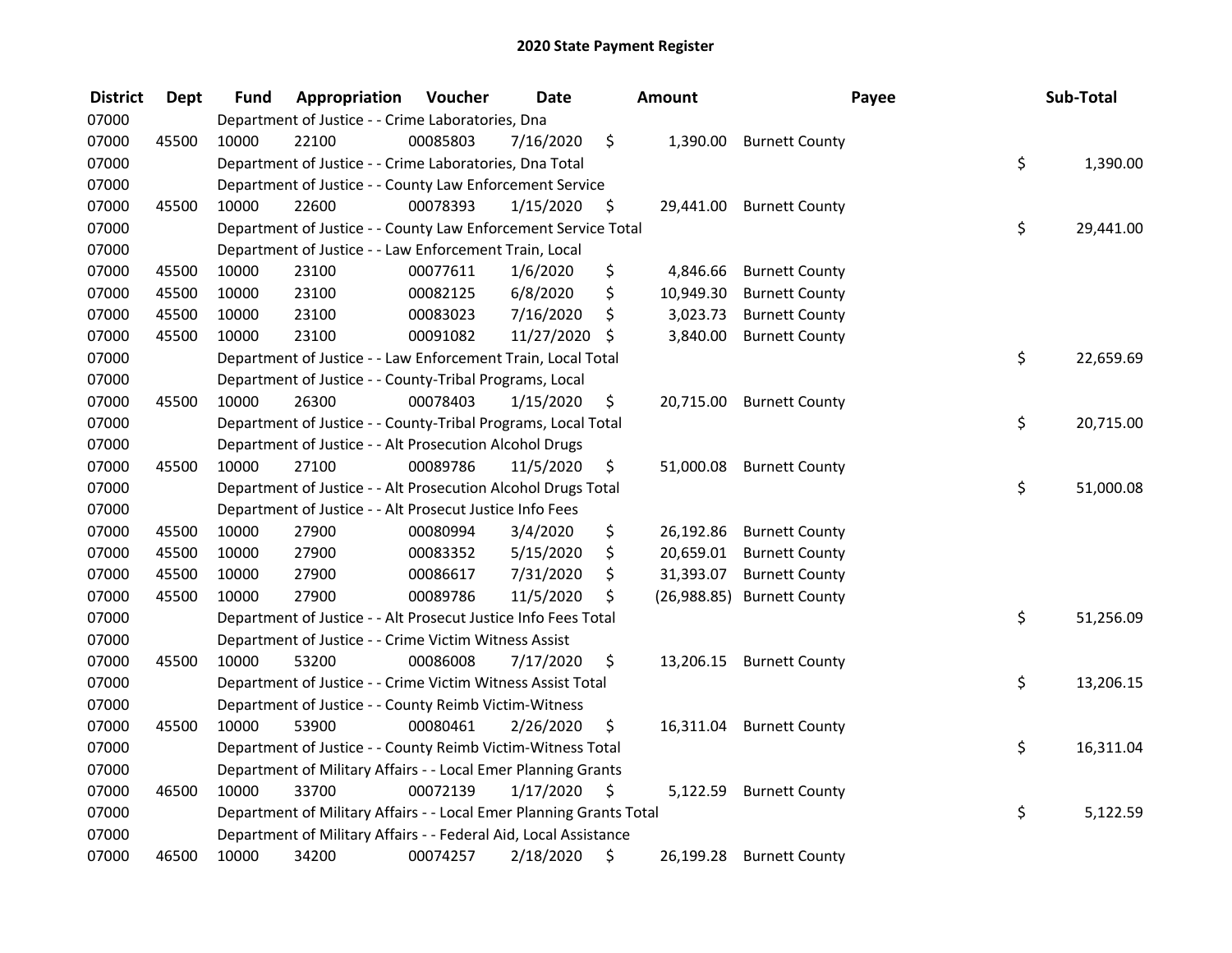| <b>District</b> | <b>Dept</b> | <b>Fund</b> | Appropriation                                                          | Voucher  | <b>Date</b> | Amount           | Payee                                                                                             | Sub-Total        |
|-----------------|-------------|-------------|------------------------------------------------------------------------|----------|-------------|------------------|---------------------------------------------------------------------------------------------------|------------------|
| 07000           |             |             | Department of Military Affairs - - Federal Aid, Local Assistance Total |          |             |                  |                                                                                                   | \$<br>26,199.28  |
| 07000           |             |             | Department of Military Affairs - - Emerg Response Training - Env       |          |             |                  |                                                                                                   |                  |
| 07000           | 46500       | 27400       | 36300                                                                  | 00081568 | 8/13/2020   | \$<br>1,712.40   | <b>Burnett County</b>                                                                             |                  |
| 07000           |             |             | Department of Military Affairs - - Emerg Response Training - Env Total |          |             |                  |                                                                                                   | \$<br>1,712.40   |
| 07000           |             |             | Department of Veterans Affairs - - County Grants                       |          |             |                  |                                                                                                   |                  |
| 07000           | 48500       | 58200       | 26700                                                                  | 00077436 | 2/24/2020   | \$<br>8,500.00   | <b>Burnett County</b>                                                                             |                  |
| 07000           |             |             | Department of Veterans Affairs - - County Grants Total                 |          |             |                  |                                                                                                   | \$<br>8,500.00   |
| 07000           |             |             | Department of Administration - - Federal Aid                           |          |             |                  |                                                                                                   |                  |
| 07000           | 50500       | 10000       | 14200                                                                  | 00126579 | 8/12/2020   | \$<br>16,546.94  | <b>Burnett County</b>                                                                             |                  |
| 07000           | 50500       | 10000       | 14200                                                                  | 00129730 | 10/2/2020   | \$<br>42,600.87  | <b>Burnett County</b>                                                                             |                  |
| 07000           | 50500       | 10000       | 14200                                                                  | 00134169 | 12/10/2020  | \$<br>199,926.55 | <b>Burnett County</b>                                                                             |                  |
| 07000           | 50500       | 10000       | 14200                                                                  | 00136110 | 12/17/2020  | \$<br>26,785.83  | <b>Burnett County</b>                                                                             |                  |
| 07000           |             |             | Department of Administration - - Federal Aid Total                     |          |             |                  |                                                                                                   | \$<br>285,860.19 |
| 07000           |             |             | Department of Administration - - Low-Income Assistance Grants          |          |             |                  |                                                                                                   |                  |
| 07000           | 50500       | 23500       | 37100                                                                  | 00117629 | 2/18/2020   | \$<br>5,342.98   | <b>Burnett County</b>                                                                             |                  |
| 07000           | 50500       | 23500       | 37100                                                                  | 00119383 | 3/17/2020   | \$<br>4,725.78   | <b>Burnett County</b>                                                                             |                  |
| 07000           | 50500       | 23500       | 37100                                                                  | 00120278 | 3/31/2020   | \$<br>5,766.10   | <b>Burnett County</b>                                                                             |                  |
| 07000           | 50500       | 23500       | 37100                                                                  | 00122606 | 5/15/2020   | \$<br>2,875.90   | <b>Burnett County</b>                                                                             |                  |
| 07000           | 50500       | 23500       | 37100                                                                  | 00123098 | 5/29/2020   | \$<br>3,636.12   | <b>Burnett County</b>                                                                             |                  |
| 07000           | 50500       | 23500       | 37100                                                                  | 00123930 | 6/16/2020   | \$<br>3,237.32   | <b>Burnett County</b>                                                                             |                  |
| 07000           | 50500       | 23500       | 37100                                                                  | 00126089 | 7/29/2020   | \$<br>2,275.60   | <b>Burnett County</b>                                                                             |                  |
| 07000           | 50500       | 23500       | 37100                                                                  | 00127880 | 8/31/2020   | \$<br>2,712.31   | <b>Burnett County</b>                                                                             |                  |
| 07000           | 50500       | 23500       | 37100                                                                  | 00129593 | 9/29/2020   | \$<br>2,558.80   | <b>Burnett County</b>                                                                             |                  |
| 07000           | 50500       | 23500       | 37100                                                                  | 00131677 | 10/29/2020  | \$<br>4,997.45   | <b>Burnett County</b>                                                                             |                  |
| 07000           | 50500       | 23500       | 37100                                                                  | 00137214 | 12/22/2020  | \$<br>5,166.14   | <b>Burnett County</b>                                                                             |                  |
| 07000           |             |             | Department of Administration - - Low-Income Assistance Grants Total    |          |             |                  |                                                                                                   | \$<br>43,294.50  |
| 07000           |             |             | Department of Administration - - Land Information Program; Loca        |          |             |                  |                                                                                                   |                  |
| 07000           | 50500       | 26900       | 17300                                                                  | 00117281 | 2/13/2020   | \$<br>1,000.00   | <b>Burnett County</b>                                                                             |                  |
| 07000           | 50500       | 26900       | 17300                                                                  | 00119410 | 4/2/2020    | \$<br>58,472.00  | <b>Burnett County</b>                                                                             |                  |
| 07000           | 50500       | 26900       | 17300                                                                  | 00119707 | 4/1/2020    | \$<br>20,000.00  | <b>Burnett County</b>                                                                             |                  |
| 07000           |             |             | Department of Administration - - Land Information Program; Loca Total  |          |             |                  |                                                                                                   | \$<br>79,472.00  |
| 07000           |             |             |                                                                        |          |             |                  | Public Defender Board - - Transcript, Discovery and Records Provided to the Public Defender Board |                  |
| 07000           | 55000       | 10000       | 10600                                                                  | 00234811 | 2/14/2020   | \$<br>1,056.20   | <b>Burnett County</b>                                                                             |                  |
| 07000           | 55000       | 10000       | 10600                                                                  | 00234818 | 2/14/2020   | \$<br>49.60      | <b>Burnett County</b>                                                                             |                  |
| 07000           | 55000       | 10000       | 10600                                                                  | 00250053 | 6/8/2020    | \$<br>1,012.80   | <b>Burnett County</b>                                                                             |                  |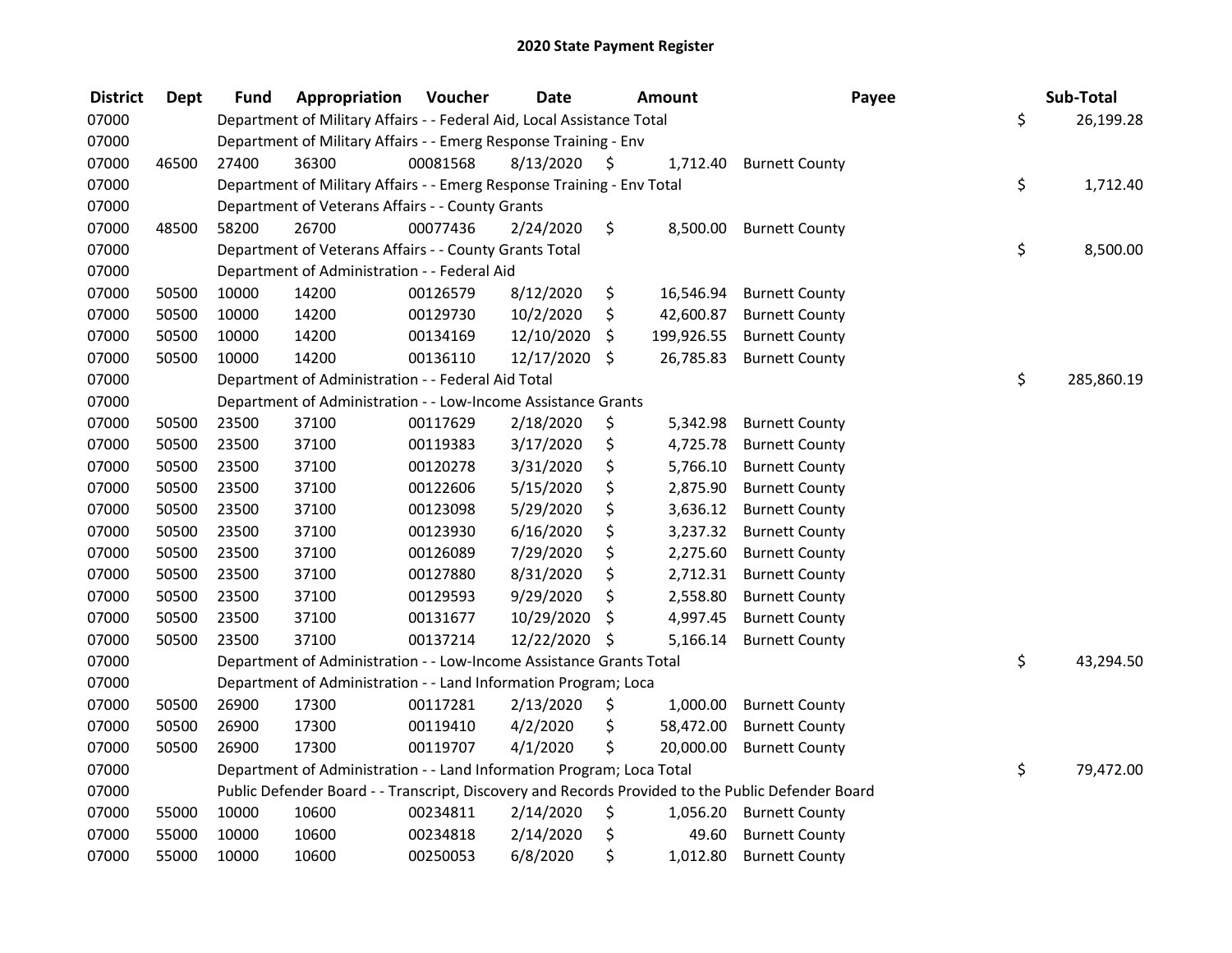| <b>District</b> | <b>Dept</b> | <b>Fund</b> | Appropriation                                                         | Voucher  | <b>Date</b>   |         | Amount       | Payee                                                                                                   | Sub-Total          |
|-----------------|-------------|-------------|-----------------------------------------------------------------------|----------|---------------|---------|--------------|---------------------------------------------------------------------------------------------------------|--------------------|
| 07000           | 55000       | 10000       | 10600                                                                 | 00260270 | 9/2/2020      | \$      | 598.60       | <b>Burnett County</b>                                                                                   |                    |
| 07000           | 55000       | 10000       | 10600                                                                 | 00270618 | 12/11/2020    | \$      | 908.80       | <b>Burnett County</b>                                                                                   |                    |
| 07000           |             |             |                                                                       |          |               |         |              | Public Defender Board - - Transcript, Discovery and Records Provided to the Public Defender Board Total | \$<br>3,626.00     |
| 07000           |             |             | Department of Revenue - - Warrants and Satisfactions                  |          |               |         |              |                                                                                                         |                    |
| 07000           | 56600       | 10000       | 10100                                                                 | 00156695 | 2/14/2020     | \$      | 90.00        | <b>Burnett County</b>                                                                                   |                    |
| 07000           | 56600       | 10000       | 10100                                                                 | 00158979 | 2/14/2020     | \$      | 210.50       | <b>Burnett County</b>                                                                                   |                    |
| 07000           | 56600       | 10000       | 10100                                                                 | 00174574 | 6/24/2020     | \$      | 215.00       | <b>Burnett County</b>                                                                                   |                    |
| 07000           | 56600       | 10000       | 10100                                                                 | 00178051 | 8/21/2020     | \$      | 195.00       | <b>Burnett County</b>                                                                                   |                    |
| 07000           | 56600       | 10000       | 10100                                                                 | 00184240 | 11/13/2020    | - \$    | 225.00       | <b>Burnett County</b>                                                                                   |                    |
| 07000           |             |             | Department of Revenue - - Warrants and Satisfactions Total            |          |               |         |              |                                                                                                         | \$<br>935.50       |
| 07000           |             |             | Circuit Courts - - Circuit Court Costs                                |          |               |         |              |                                                                                                         |                    |
| 07000           | 62500       | 10000       | 10500                                                                 | 00001741 | 1/17/2020     | \$      | 28,907.00    | <b>Burnett County</b>                                                                                   |                    |
| 07000           | 62500       | 10000       | 10500                                                                 | 00001935 | 7/17/2020     | \$      | 56,044.00    | <b>Burnett County</b>                                                                                   |                    |
| 07000           |             |             | Circuit Courts - - Circuit Court Costs Total                          |          |               |         |              |                                                                                                         | \$<br>84,951.00    |
| 07000           |             |             | Shared Revenue and Tax Relief - - County And Municipal Aid            |          |               |         |              |                                                                                                         |                    |
| 07000           | 83500       | 10000       | 10500                                                                 | 00067618 | 7/27/2020     | S.      | 3,567.24     | <b>Burnett County</b>                                                                                   |                    |
| 07000           | 83500       | 10000       | 10500                                                                 | 00071580 | 11/16/2020 \$ |         | 20,214.37    | <b>Burnett County</b>                                                                                   |                    |
| 07000           |             |             | Shared Revenue and Tax Relief - - County And Municipal Aid Total      |          |               |         |              |                                                                                                         | \$<br>23,781.61    |
| 07000           |             |             | Shared Revenue and Tax Relief - - Exempt Computer Aid                 |          |               |         |              |                                                                                                         |                    |
| 07000           | 83500       | 10000       | 10900                                                                 | 00064579 | 7/27/2020     | \$      | 3,853.56     | <b>Burnett County</b>                                                                                   |                    |
| 07000           |             |             | Shared Revenue and Tax Relief - - Exempt Computer Aid Total           |          |               |         |              |                                                                                                         | \$<br>3,853.56     |
| 07000           |             |             | Shared Revenue and Tax Relief - - Utility Aid                         |          |               |         |              |                                                                                                         |                    |
| 07000           | 83500       | 10000       | 11000                                                                 | 00067618 | 7/27/2020     | \$      | 7,591.74     | <b>Burnett County</b>                                                                                   |                    |
| 07000           | 83500       | 10000       | 11000                                                                 | 00071580 | 11/16/2020    | $\zeta$ | 44,061.55    | <b>Burnett County</b>                                                                                   |                    |
| 07000           |             |             | Shared Revenue and Tax Relief - - Utility Aid Total                   |          |               |         |              |                                                                                                         | \$<br>51,653.29    |
| 07000           |             |             | Shared Revenue and Tax Relief - - Personal Property Aid               |          |               |         |              |                                                                                                         |                    |
| 07000           | 83500       | 10000       | 11100                                                                 | 00059942 | 5/4/2020      | \$      | 9,385.55     | <b>Burnett County</b>                                                                                   |                    |
| 07000           |             |             | Shared Revenue and Tax Relief - - Personal Property Aid Total         |          |               |         |              |                                                                                                         | \$<br>9,385.55     |
| 07000           |             |             | Shared Revenue and Tax Relief - - School Lvy Tx/First Dollar Cr       |          |               |         |              |                                                                                                         |                    |
| 07000           | 83500       | 10000       | 30200                                                                 | 00063908 | 7/27/2020     | \$      | 805,693.32   | <b>Burnett County</b>                                                                                   |                    |
| 07000           | 83500       | 10000       | 30200                                                                 | 00067299 | 7/27/2020     | \$      | 3,719,813.80 | <b>Burnett County</b>                                                                                   |                    |
| 07000           |             |             | Shared Revenue and Tax Relief - - School Lvy Tx/First Dollar Cr Total |          |               |         |              |                                                                                                         | \$<br>4,525,507.12 |
| 07000           |             |             | Shared Revenue and Tax Relief - - Lottery & Gaming Credit             |          |               |         |              |                                                                                                         |                    |
| 07000           | 83500       | 52100       | 36300                                                                 | 00055631 | 3/23/2020     | - \$    | 801,153.07   | <b>Burnett County</b>                                                                                   |                    |
| 07000           |             |             | Shared Revenue and Tax Relief - - Lottery & Gaming Credit Total       |          |               |         |              |                                                                                                         | \$<br>801,153.07   |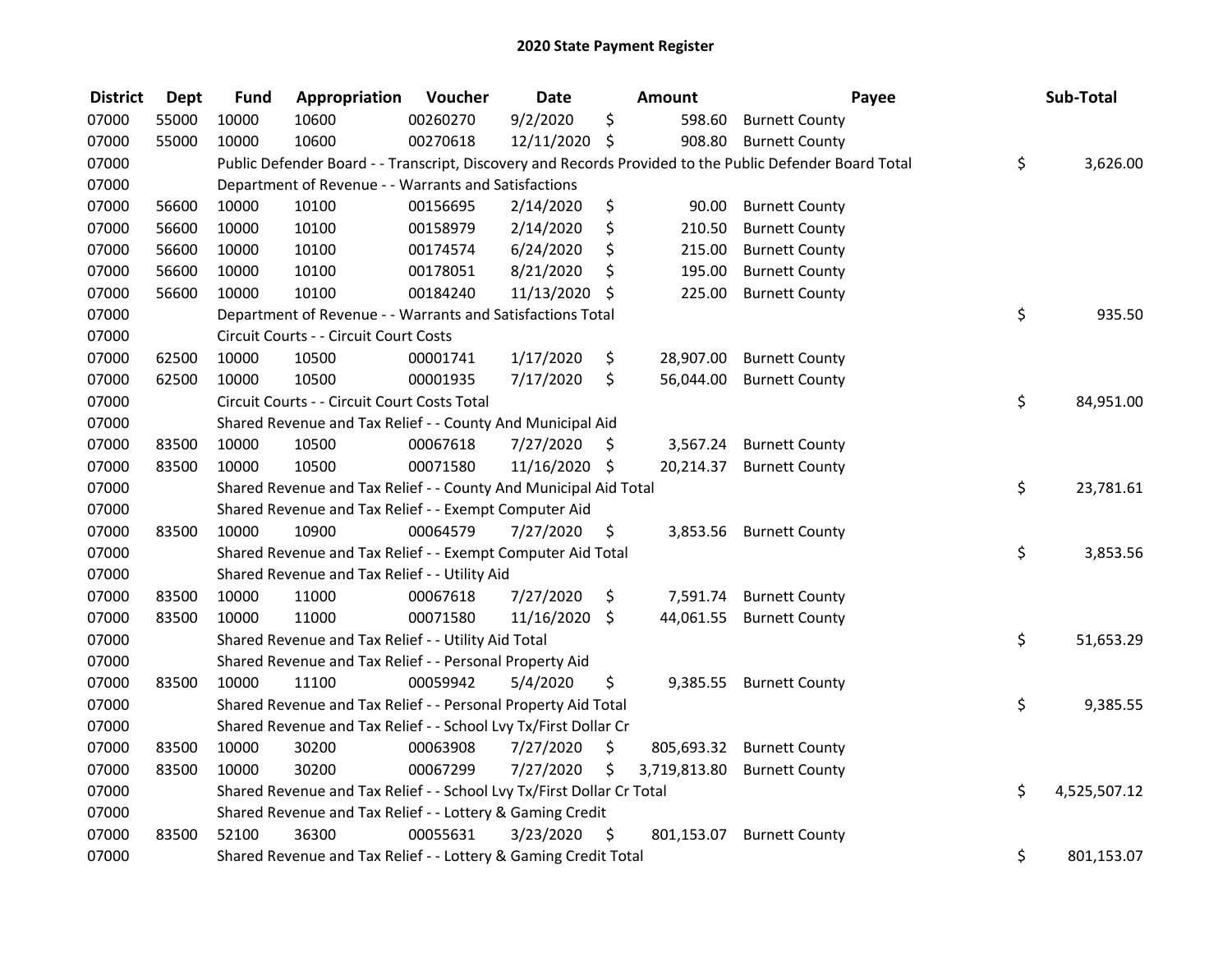| <b>District</b> | Dept | <b>Fund Appropriation Voucher</b> | Date | Amount | Payee | Sub-Total       |
|-----------------|------|-----------------------------------|------|--------|-------|-----------------|
| 07000 Total     |      |                                   |      |        |       | \$11,239,290.23 |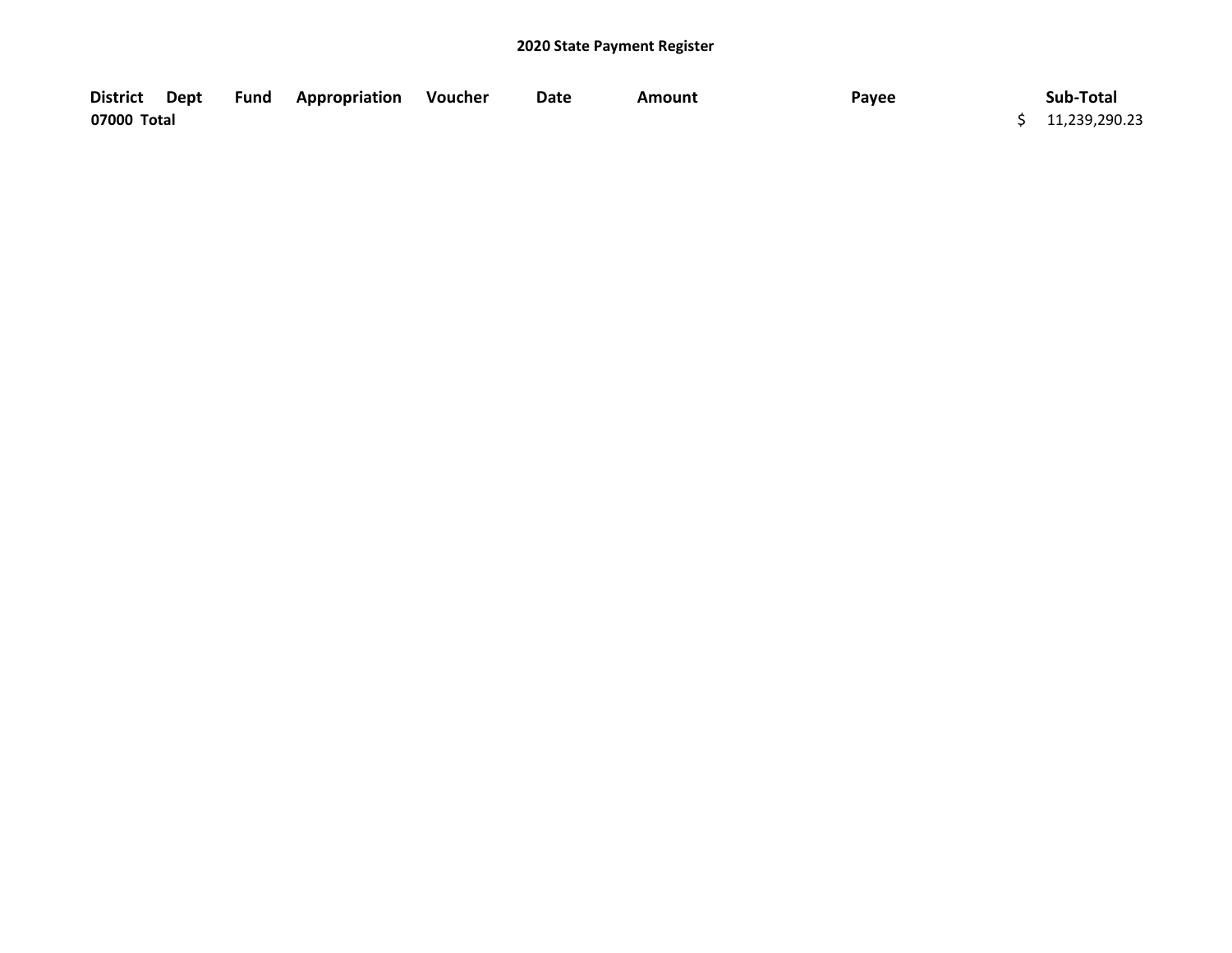| <b>District</b> | <b>Dept</b> | Fund  | Appropriation                                                        | Voucher  | <b>Date</b>   |      | Amount    | Payee                      | Sub-Total        |
|-----------------|-------------|-------|----------------------------------------------------------------------|----------|---------------|------|-----------|----------------------------|------------------|
| 07002           |             |       | Dept of Safety & Prof Services - - Fire Dues Distribution            |          |               |      |           |                            |                  |
| 07002           | 16500       | 10000 | 22500                                                                | 00035707 | 7/20/2020     | \$   |           | 1,213.70 Town Of Anderson  |                  |
| 07002           |             |       | Dept of Safety & Prof Services - - Fire Dues Distribution Total      |          |               |      |           |                            | \$<br>1,213.70   |
| 07002           |             |       | Dept of Natural Resources - - Aids In Lieu Of Taxes - Gener          |          |               |      |           |                            |                  |
| 07002           | 37000       | 10000 | 50300                                                                | 00386196 | 1/29/2020     | \$   | 209.00    | Town Of Anderson           |                  |
| 07002           | 37000       | 10000 | 50300                                                                | 00386197 | 1/29/2020     | \$   | 2,457.38  | Town Of Anderson           |                  |
| 07002           | 37000       | 10000 | 50300                                                                | 00386198 | 1/29/2020     | \$   |           | 2,350.31 Town Of Anderson  |                  |
| 07002           | 37000       | 10000 | 50300                                                                | 00404490 | 4/21/2020     | \$   |           | 1,079.99 Town Of Anderson  |                  |
| 07002           |             |       | Dept of Natural Resources - - Aids In Lieu Of Taxes - Gener Total    |          |               |      |           |                            | \$<br>6,096.68   |
| 07002           |             |       | Dept of Natural Resources - - Resaids - Cnty Forst, Cl & Mfl         |          |               |      |           |                            |                  |
| 07002           | 37000       | 21200 | 57100                                                                | 00416788 | 6/18/2020     | - \$ |           | 4,443.38 Town Of Anderson  |                  |
| 07002           |             |       | Dept of Natural Resources - - Resaids - Cnty Forst, Cl & Mfl Total   |          |               |      |           |                            | \$<br>4,443.38   |
| 07002           |             |       | Dept of Natural Resources - - Aids In Lieu Of Taxes - Sum S          |          |               |      |           |                            |                  |
| 07002           | 37000       | 21200 | 57900                                                                | 00404488 | 4/21/2020     | \$.  | 8,013.84  | Town Of Anderson           |                  |
| 07002           | 37000       | 21200 | 57900                                                                | 00404489 | 4/21/2020     | \$   |           | 1,202.51 Town Of Anderson  |                  |
| 07002           |             |       | Dept of Natural Resources - - Aids In Lieu Of Taxes - Sum S Total    |          |               |      |           |                            | \$<br>9,216.35   |
| 07002           |             |       | WI Dept of Transportation - - Trns Aids To Mnc.-Sf                   |          |               |      |           |                            |                  |
| 07002           | 39500       | 21100 | 19100                                                                | 00475641 | 1/6/2020      | \$   | 42,157.38 | Town Of Anderson           |                  |
| 07002           | 39500       | 21100 | 19100                                                                | 00505496 | 4/6/2020      | \$   | 42,157.38 | Town Of Anderson           |                  |
| 07002           | 39500       | 21100 | 19100                                                                | 00542488 | 7/6/2020      | \$   | 42,157.38 | Town Of Anderson           |                  |
| 07002           | 39500       | 21100 | 19100                                                                | 00585314 | 10/5/2020     | \$   |           | 42,157.38 Town Of Anderson |                  |
| 07002           |             |       | WI Dept of Transportation - - Trns Aids To Mnc.-Sf Total             |          |               |      |           |                            | \$<br>168,629.52 |
| 07002           |             |       | WI Dept of Transportation - - Supplemental Transportation Aids       |          |               |      |           |                            |                  |
| 07002           | 39500       | 21100 | 19600                                                                | 00477477 | 1/6/2020      | \$   |           | 26,692.77 Town Of Anderson |                  |
| 07002           |             |       | WI Dept of Transportation - - Supplemental Transportation Aids Total |          |               |      |           |                            | \$<br>26,692.77  |
| 07002           |             |       | WI Dept of Transportation - - Loc Rd Imp Prg St Fd                   |          |               |      |           |                            |                  |
| 07002           | 39500       | 21100 | 27800                                                                | 00480758 | 1/14/2020     | \$   |           | 16,758.67 Town Of Anderson |                  |
| 07002           |             |       | WI Dept of Transportation - - Loc Rd Imp Prg St Fd Total             |          |               |      |           |                            | \$<br>16,758.67  |
| 07002           |             |       | Department of Administration - - Federal Aid                         |          |               |      |           |                            |                  |
| 07002           | 50500       | 10000 | 14200                                                                | 00134170 | 12/10/2020 \$ |      |           | 1,255.31 Town Of Anderson  |                  |
| 07002           |             |       | Department of Administration - - Federal Aid Total                   |          |               |      |           |                            | \$<br>1,255.31   |
| 07002           |             |       | Elections Commission - - 2018 Hava Election Security                 |          |               |      |           |                            |                  |
| 07002           | 51000       | 22000 | 18200                                                                | 00003713 | 7/6/2020      | \$   | 465.10    | Town Of Anderson           |                  |
| 07002           |             |       | Elections Commission - - 2018 Hava Election Security Total           |          |               |      |           |                            | \$<br>465.10     |
| 07002           |             |       | Shared Revenue and Tax Relief - - County And Municipal Aid           |          |               |      |           |                            |                  |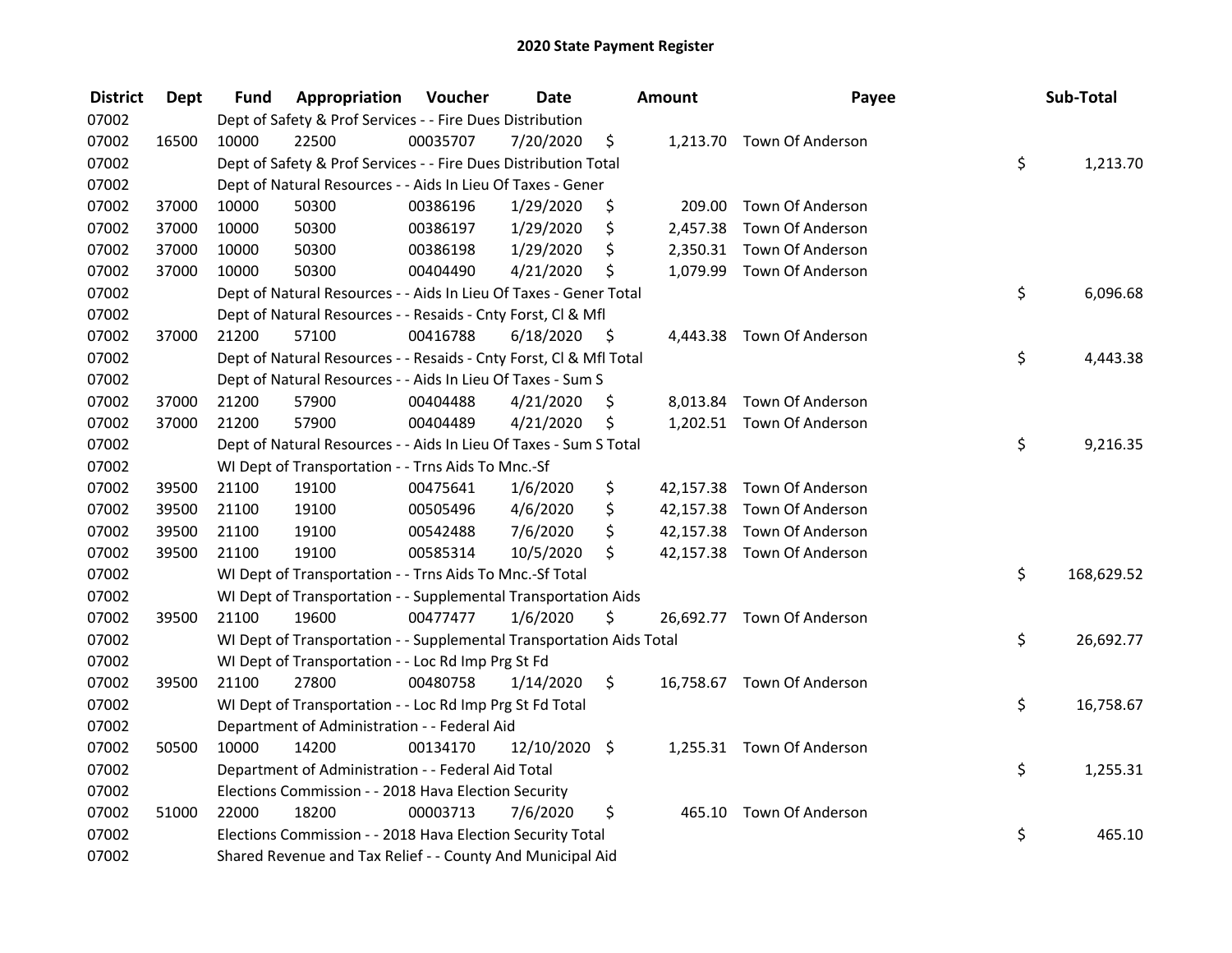| <b>District</b> | Dept  | <b>Fund</b> | Appropriation                                                    | Voucher  | <b>Date</b> | Amount    | Pavee            | Sub-Total  |
|-----------------|-------|-------------|------------------------------------------------------------------|----------|-------------|-----------|------------------|------------|
| 07002           | 83500 | 10000       | 10500                                                            | 00067595 | 7/27/2020   | 3,398.96  | Town Of Anderson |            |
| 07002           | 83500 | 10000       | 10500                                                            | 00071557 | 11/16/2020  | 19.260.80 | Town Of Anderson |            |
| 07002           |       |             | Shared Revenue and Tax Relief - - County And Municipal Aid Total |          |             |           |                  | 22,659.76  |
| 07002           |       |             | Shared Revenue and Tax Relief - - Exempt Computer Aid            |          |             |           |                  |            |
| 07002           | 83500 | 10000       | 10900                                                            | 00064780 | 7/27/2020   | 1.03      | Town Of Anderson |            |
| 07002           |       |             | Shared Revenue and Tax Relief - - Exempt Computer Aid Total      |          |             |           |                  | 1.03       |
| 07002           |       |             | Shared Revenue and Tax Relief - - Personal Property Aid          |          |             |           |                  |            |
| 07002           | 83500 | 10000       | 11100                                                            | 00060144 | 5/4/2020    | 30.51     | Town Of Anderson |            |
| 07002           |       |             | Shared Revenue and Tax Relief - - Personal Property Aid Total    |          |             |           |                  | 30.51      |
| 07002 Total     |       |             |                                                                  |          |             |           |                  | 257,462.78 |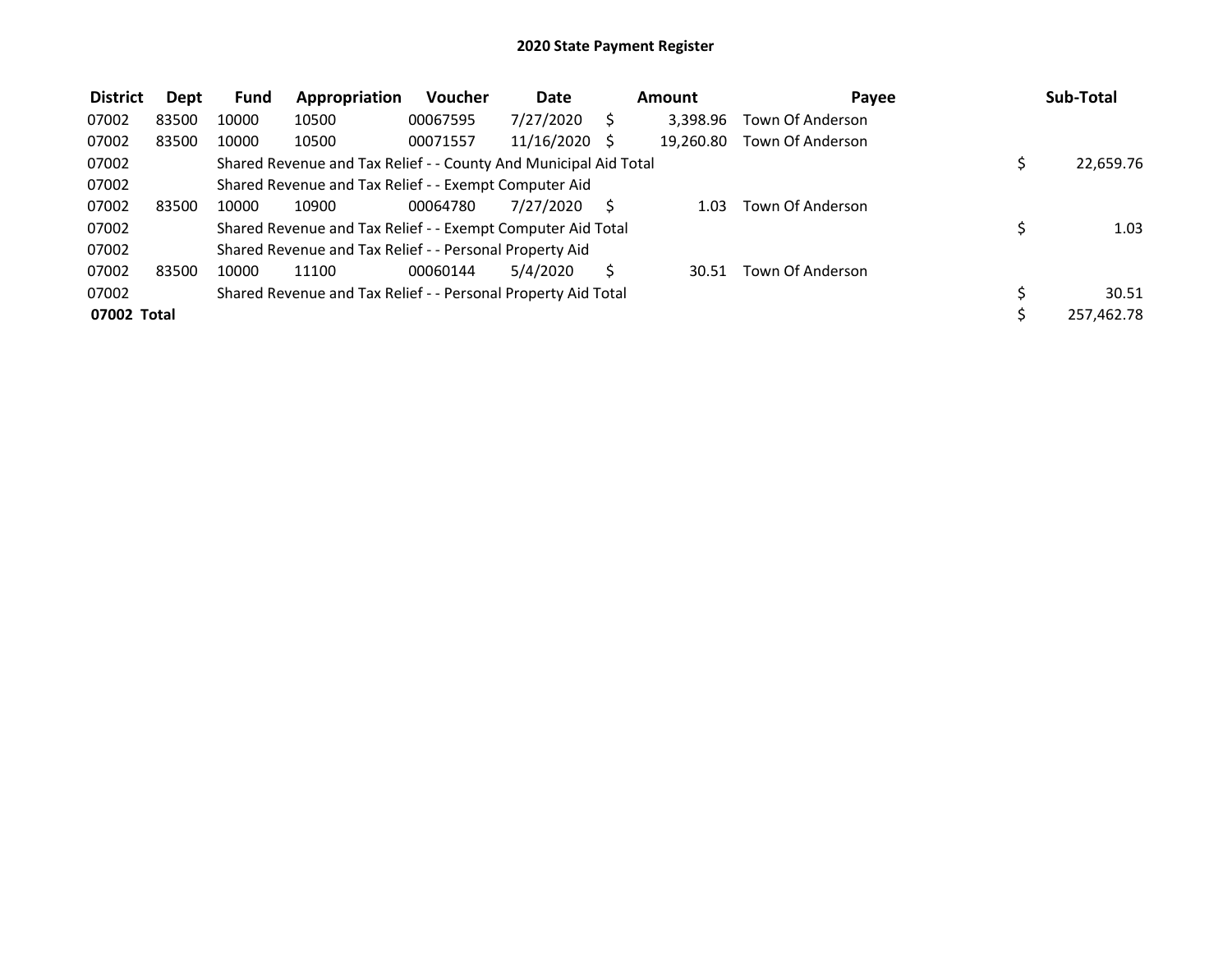| <b>District</b> | Dept  | <b>Fund</b> | <b>Appropriation Voucher</b>                                         |          | <b>Date</b>   |      | Amount    |                          | Payee | Sub-Total  |
|-----------------|-------|-------------|----------------------------------------------------------------------|----------|---------------|------|-----------|--------------------------|-------|------------|
| 07004           |       |             | Dept of Safety & Prof Services - - Fire Dues Distribution            |          |               |      |           |                          |       |            |
| 07004           | 16500 | 10000       | 22500                                                                | 00035708 | 7/20/2020     | \$   |           | 1,161.45 Town Of Blaine  |       |            |
| 07004           |       |             | Dept of Safety & Prof Services - - Fire Dues Distribution Total      |          |               |      |           |                          | \$    | 1,161.45   |
| 07004           |       |             | Dept of Natural Resources - - Aids In Lieu Of Taxes - Gener          |          |               |      |           |                          |       |            |
| 07004           | 37000 | 10000       | 50300                                                                | 00386176 | 1/29/2020     | \$   |           | 36,967.89 Town Of Blaine |       |            |
| 07004           |       |             | Dept of Natural Resources - - Aids In Lieu Of Taxes - Gener Total    |          |               |      |           |                          | \$    | 36,967.89  |
| 07004           |       |             | Dept of Natural Resources - - Gen Program Ops-State Funds            |          |               |      |           |                          |       |            |
| 07004           | 37000 | 21200       | 16100                                                                | 00449373 | 12/14/2020 \$ |      |           | 1,434.19 Town Of Blaine  |       |            |
| 07004           |       |             | Dept of Natural Resources - - Gen Program Ops-State Funds Total      |          |               |      |           |                          | \$    | 1,434.19   |
| 07004           |       |             | Dept of Natural Resources - - Resaids - Cnty Forst, Cl & Mfl         |          |               |      |           |                          |       |            |
| 07004           | 37000 | 21200       | 57100                                                                | 00416789 | 6/18/2020     | - \$ |           | 8,603.31 Town Of Blaine  |       |            |
| 07004           |       |             | Dept of Natural Resources - - Resaids - Cnty Forst, Cl & Mfl Total   |          |               |      |           |                          | \$    | 8,603.31   |
| 07004           |       |             | WI Dept of Transportation - - Trns Aids To Mnc.-Sf                   |          |               |      |           |                          |       |            |
| 07004           | 39500 | 21100       | 19100                                                                | 00475642 | 1/6/2020      | \$   | 31,908.29 | Town Of Blaine           |       |            |
| 07004           | 39500 | 21100       | 19100                                                                | 00505497 | 4/6/2020      | \$   | 31,908.29 | Town Of Blaine           |       |            |
| 07004           | 39500 | 21100       | 19100                                                                | 00542489 | 7/6/2020      | \$   | 31,908.29 | Town Of Blaine           |       |            |
| 07004           | 39500 | 21100       | 19100                                                                | 00585315 | 10/5/2020     | \$   | 31,908.30 | Town Of Blaine           |       |            |
| 07004           |       |             | WI Dept of Transportation - - Trns Aids To Mnc.-Sf Total             |          |               |      |           |                          | \$    | 127,633.17 |
| 07004           |       |             | WI Dept of Transportation - - Supplemental Transportation Aids       |          |               |      |           |                          |       |            |
| 07004           | 39500 | 21100       | 19600                                                                | 00477478 | 1/6/2020      | \$   |           | 22,523.50 Town Of Blaine |       |            |
| 07004           |       |             | WI Dept of Transportation - - Supplemental Transportation Aids Total |          |               |      |           |                          | \$    | 22,523.50  |
| 07004           |       |             | WI Dept of Transportation - - Loc Rd Imp Prg St Fd                   |          |               |      |           |                          |       |            |
| 07004           | 39500 | 21100       | 27800                                                                | 00493653 | 2/18/2020     | \$   |           | 16,758.68 Town Of Blaine |       |            |
| 07004           |       |             | WI Dept of Transportation - - Loc Rd Imp Prg St Fd Total             |          |               |      |           |                          | \$    | 16,758.68  |
| 07004           |       |             | Shared Revenue and Tax Relief - - County And Municipal Aid           |          |               |      |           |                          |       |            |
| 07004           | 83500 | 10000       | 10500                                                                | 00067596 | 7/27/2020     | S    |           | 1,246.75 Town Of Blaine  |       |            |
| 07004           | 83500 | 10000       | 10500                                                                | 00071558 | 11/16/2020 \$ |      |           | 7,064.93 Town Of Blaine  |       |            |
| 07004           |       |             | Shared Revenue and Tax Relief - - County And Municipal Aid Total     |          |               |      |           |                          | \$    | 8,311.68   |
| 07004           |       |             | Shared Revenue and Tax Relief - - Exempt Computer Aid                |          |               |      |           |                          |       |            |
| 07004           | 83500 | 10000       | 10900                                                                | 00064781 | 7/27/2020     | S    | 1.03      | Town Of Blaine           |       |            |
| 07004           |       |             | Shared Revenue and Tax Relief - - Exempt Computer Aid Total          |          |               |      |           |                          | \$    | 1.03       |
| 07004 Total     |       |             |                                                                      |          |               |      |           |                          | \$    | 223,394.90 |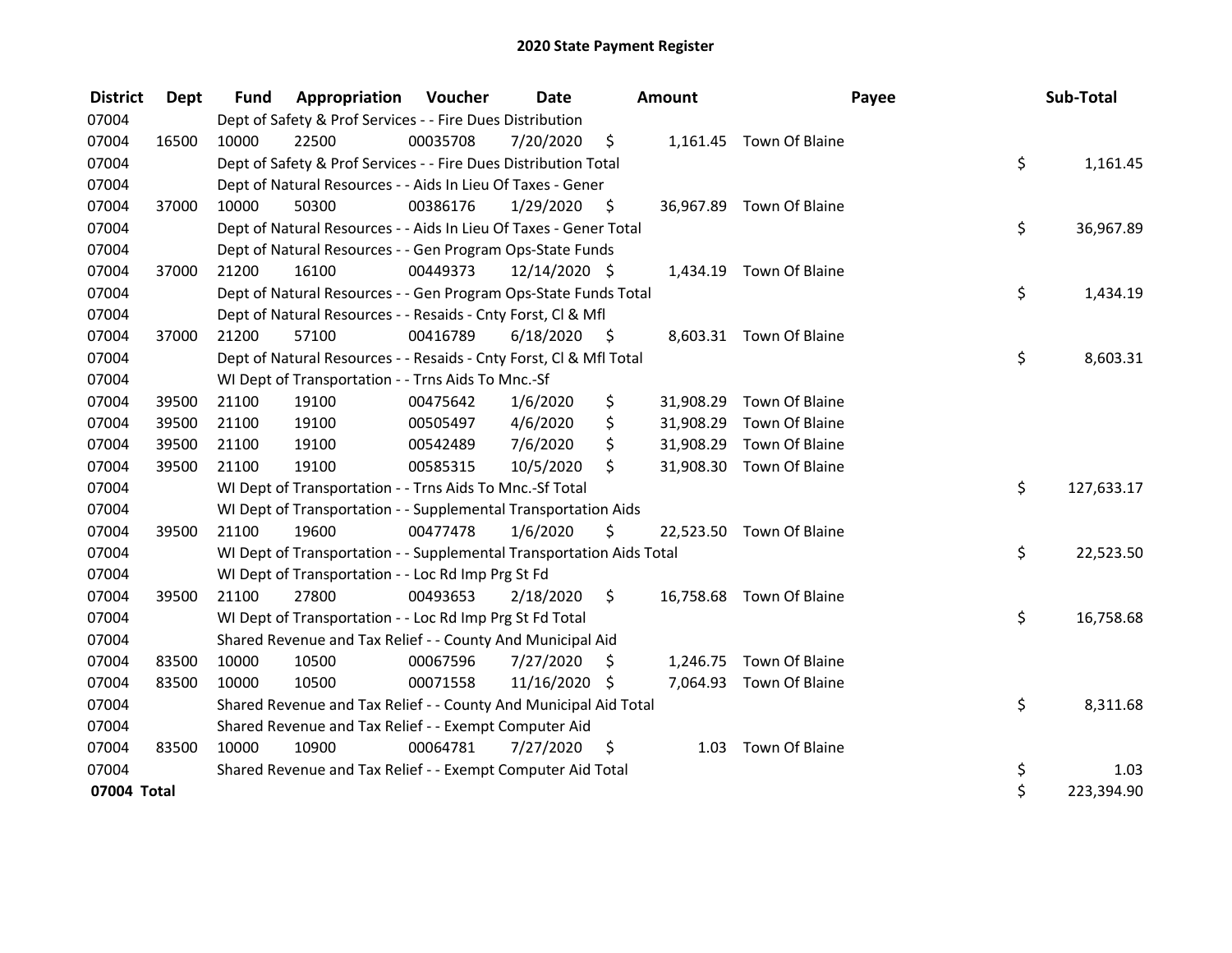| <b>District</b> | <b>Dept</b> | Fund  | Appropriation                                                        | Voucher  | <b>Date</b>   |         | <b>Amount</b> | Payee                     | Sub-Total        |
|-----------------|-------------|-------|----------------------------------------------------------------------|----------|---------------|---------|---------------|---------------------------|------------------|
| 07006           |             |       | Dept of Safety & Prof Services - - Fire Dues Distribution            |          |               |         |               |                           |                  |
| 07006           | 16500       | 10000 | 22500                                                                | 00035709 | 7/20/2020     | \$      |               | 2,887.93 Daniels, Town of |                  |
| 07006           |             |       | Dept of Safety & Prof Services - - Fire Dues Distribution Total      |          |               |         |               |                           | \$<br>2,887.93   |
| 07006           |             |       | Dept of Natural Resources - - Aids In Lieu Of Taxes - Gener          |          |               |         |               |                           |                  |
| 07006           | 37000       | 10000 | 50300                                                                | 00404699 | 4/21/2020     | - \$    |               | 321.01 Daniels, Town of   |                  |
| 07006           |             |       | Dept of Natural Resources - - Aids In Lieu Of Taxes - Gener Total    |          |               |         |               |                           | \$<br>321.01     |
| 07006           |             |       | Dept of Natural Resources - - Resaids - Cnty Forst, Cl & Mfl         |          |               |         |               |                           |                  |
| 07006           | 37000       | 21200 | 57100                                                                | 00416790 | 6/18/2020     | - \$    |               | 401.81 Daniels, Town of   |                  |
| 07006           |             |       | Dept of Natural Resources - - Resaids - Cnty Forst, Cl & Mfl Total   |          |               |         |               |                           | \$<br>401.81     |
| 07006           |             |       | Dept of Natural Resources - - Aids In Lieu Of Taxes - Sum S          |          |               |         |               |                           |                  |
| 07006           | 37000       | 21200 | 57900                                                                | 00404700 | 4/21/2020     | \$      | 590.36        | Daniels, Town of          |                  |
| 07006           |             |       | Dept of Natural Resources - - Aids In Lieu Of Taxes - Sum S Total    |          |               |         |               |                           | \$<br>590.36     |
| 07006           |             |       | WI Dept of Transportation - - Trns Aids To Mnc.-Sf                   |          |               |         |               |                           |                  |
| 07006           | 39500       | 21100 | 19100                                                                | 00475643 | 1/6/2020      | \$      | 39,280.69     | Daniels, Town of          |                  |
| 07006           | 39500       | 21100 | 19100                                                                | 00505498 | 4/6/2020      | \$      | 39,280.69     | Daniels, Town of          |                  |
| 07006           | 39500       | 21100 | 19100                                                                | 00542490 | 7/6/2020      | \$      | 39,280.69     | Daniels, Town of          |                  |
| 07006           | 39500       | 21100 | 19100                                                                | 00585316 | 10/5/2020     | \$      | 39,280.71     | Daniels, Town of          |                  |
| 07006           |             |       | WI Dept of Transportation - - Trns Aids To Mnc.-Sf Total             |          |               |         |               |                           | \$<br>157,122.78 |
| 07006           |             |       | WI Dept of Transportation - - Supplemental Transportation Aids       |          |               |         |               |                           |                  |
| 07006           | 39500       | 21100 | 19600                                                                | 00477479 | 1/6/2020      | \$      | 24,397.04     | Daniels, Town of          |                  |
| 07006           |             |       | WI Dept of Transportation - - Supplemental Transportation Aids Total |          |               |         |               |                           | \$<br>24,397.04  |
| 07006           |             |       | Department of Administration - - Federal Aid                         |          |               |         |               |                           |                  |
| 07006           | 50500       | 10000 | 14200                                                                | 00129731 | 10/2/2020     | \$      | 4,043.32      | Daniels, Town of          |                  |
| 07006           | 50500       | 10000 | 14200                                                                | 00134171 | 12/10/2020    | $\zeta$ | 6,556.68      | Daniels, Town of          |                  |
| 07006           |             |       | Department of Administration - - Federal Aid Total                   |          |               |         |               |                           | \$<br>10,600.00  |
| 07006           |             |       | Elections Commission - - 2018 Hava Election Security                 |          |               |         |               |                           |                  |
| 07006           | 51000       | 22000 | 18200                                                                | 00004334 | 8/27/2020     | \$      | 635.60        | Daniels, Town of          |                  |
| 07006           |             |       | Elections Commission - - 2018 Hava Election Security Total           |          |               |         |               |                           | \$<br>635.60     |
| 07006           |             |       | Shared Revenue and Tax Relief - - County And Municipal Aid           |          |               |         |               |                           |                  |
| 07006           | 83500       | 10000 | 10500                                                                | 00067597 | 7/27/2020     | \$      | 2,412.31      | Daniels, Town of          |                  |
| 07006           | 83500       | 10000 | 10500                                                                | 00071559 | 11/16/2020 \$ |         | 13,669.75     | Daniels, Town of          |                  |
| 07006           |             |       | Shared Revenue and Tax Relief - - County And Municipal Aid Total     |          |               |         |               |                           | \$<br>16,082.06  |
| 07006           |             |       | Shared Revenue and Tax Relief - - Exempt Computer Aid                |          |               |         |               |                           |                  |
| 07006           | 83500       | 10000 | 10900                                                                | 00064782 | 7/27/2020     | \$,     | 9.35          | Daniels, Town of          |                  |
| 07006           |             |       | Shared Revenue and Tax Relief - - Exempt Computer Aid Total          |          |               |         |               |                           | \$<br>9.35       |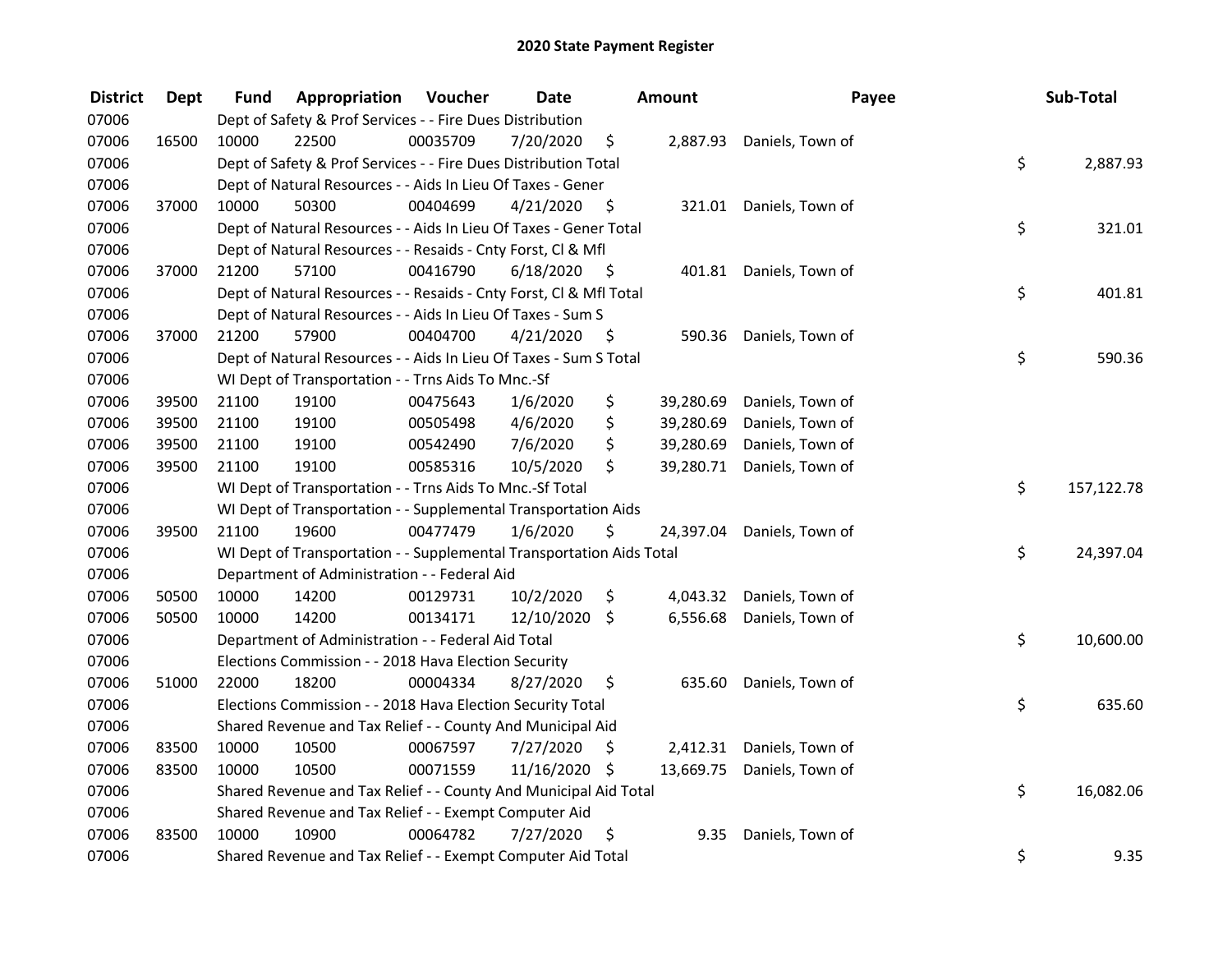| <b>District</b> | Dept  | <b>Fund</b> | Appropriation                                                       | <b>Voucher</b> | <b>Date</b> | Amount   | Payee            |     | Sub-Total  |
|-----------------|-------|-------------|---------------------------------------------------------------------|----------------|-------------|----------|------------------|-----|------------|
| 07006           |       |             | Shared Revenue and Tax Relief - - Utility Aid                       |                |             |          |                  |     |            |
| 07006           | 83500 | 10000       | 11000                                                               | 00067597       | 7/27/2020   | 23.70    | Daniels, Town of |     |            |
| 07006           | 83500 | 10000       | 11000                                                               | 00071559       | 11/16/2020  | 128.49   | Daniels, Town of |     |            |
| 07006           |       |             | Shared Revenue and Tax Relief - - Utility Aid Total                 |                |             |          |                  | \$  | 152.19     |
| 07006           |       |             | Shared Revenue and Tax Relief - - Personal Property Aid             |                |             |          |                  |     |            |
| 07006           | 83500 | 10000       | 11100                                                               | 00060145       | 5/4/2020    | 265.70   | Daniels, Town of |     |            |
| 07006           |       |             | Shared Revenue and Tax Relief - - Personal Property Aid Total       |                |             |          |                  |     | 265.70     |
| 07006           |       |             | Shared Revenue and Tax Relief - - Payments For Municipal Svcs       |                |             |          |                  |     |            |
| 07006           | 83500 | 10000       | 50100                                                               | 00054836       | 2/3/2020    | 2.386.06 | Daniels. Town of |     |            |
| 07006           |       |             | Shared Revenue and Tax Relief - - Payments For Municipal Svcs Total |                |             |          |                  | \$. | 2,386.06   |
| 07006 Total     |       |             |                                                                     |                |             |          |                  | Ś   | 215,851.89 |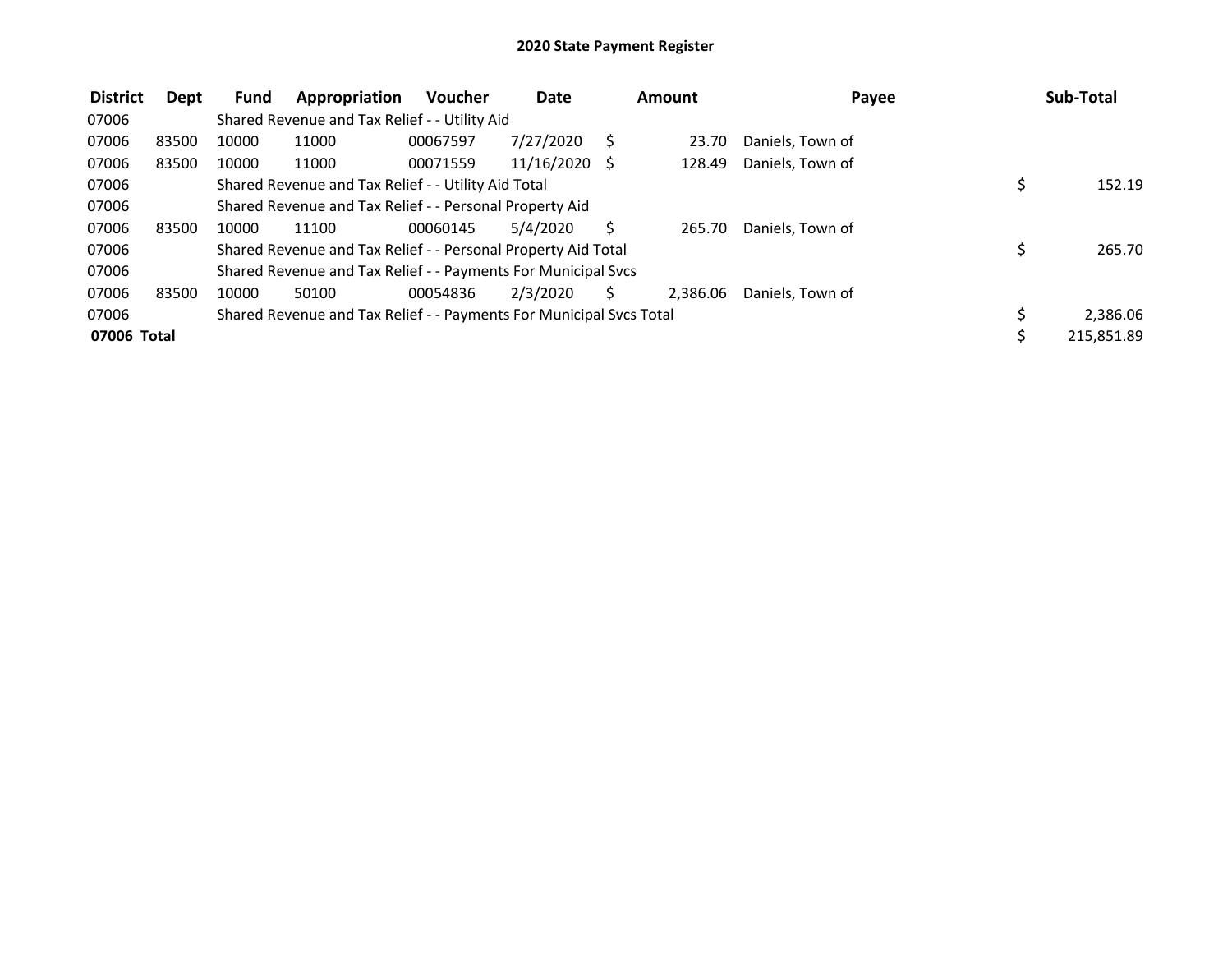| <b>District</b> | <b>Dept</b> | <b>Fund</b> | Appropriation                                                      | Voucher  | <b>Date</b>   |      | Amount    | Payee                   | Sub-Total        |
|-----------------|-------------|-------------|--------------------------------------------------------------------|----------|---------------|------|-----------|-------------------------|------------------|
| 07008           |             |             | Dept of Natural Resources - - Aids In Lieu Of Taxes - Gener        |          |               |      |           |                         |                  |
| 07008           | 37000       | 10000       | 50300                                                              | 00386140 | 1/29/2020     | \$   | 6,596.80  | Town Of Dewey           |                  |
| 07008           | 37000       | 10000       | 50300                                                              | 00403719 | 4/21/2020     | \$   | 148.89    | Town Of Dewey           |                  |
| 07008           |             |             | Dept of Natural Resources - - Aids In Lieu Of Taxes - Gener Total  |          |               |      |           |                         | \$<br>6,745.69   |
| 07008           |             |             | Dept of Natural Resources - - Resaids - Cnty Forst, Cl & Mfl       |          |               |      |           |                         |                  |
| 07008           | 37000       | 21200       | 57100                                                              | 00416791 | 6/18/2020     | - \$ |           | 227.75 Town Of Dewey    |                  |
| 07008           |             |             | Dept of Natural Resources - - Resaids - Cnty Forst, Cl & Mfl Total |          |               |      |           |                         | \$<br>227.75     |
| 07008           |             |             | Dept of Natural Resources - - Aids In Lieu Of Taxes - Sum S        |          |               |      |           |                         |                  |
| 07008           | 37000       | 21200       | 57900                                                              | 00403720 | 4/21/2020     | \$,  | 0.62      | Town Of Dewey           |                  |
| 07008           | 37000       | 21200       | 57900                                                              | 00403721 | 4/21/2020     | \$   | 140.80    | Town Of Dewey           |                  |
| 07008           |             |             | Dept of Natural Resources - - Aids In Lieu Of Taxes - Sum S Total  |          |               |      |           |                         | \$<br>141.42     |
| 07008           |             |             | WI Dept of Transportation - - Trns Aids To Mnc.-Sf                 |          |               |      |           |                         |                  |
| 07008           | 39500       | 21100       | 19100                                                              | 00475644 | 1/6/2020      | \$   |           | 35,070.66 Town Of Dewey |                  |
| 07008           | 39500       | 21100       | 19100                                                              | 00505499 | 4/6/2020      | \$   | 35,070.66 | Town Of Dewey           |                  |
| 07008           | 39500       | 21100       | 19100                                                              | 00542491 | 7/6/2020      | \$   | 35,070.66 | Town Of Dewey           |                  |
| 07008           | 39500       | 21100       | 19100                                                              | 00585317 | 10/5/2020     | \$   |           | 35,070.66 Town Of Dewey |                  |
| 07008           |             |             | WI Dept of Transportation - - Trns Aids To Mnc.-Sf Total           |          |               |      |           |                         | \$<br>140,282.64 |
| 07008           |             |             | Department of Administration - - Federal Aid                       |          |               |      |           |                         |                  |
| 07008           | 50500       | 10000       | 14200                                                              | 00134172 | 12/10/2020 \$ |      |           | 4,709.42 Town Of Dewey  |                  |
| 07008           |             |             | Department of Administration - - Federal Aid Total                 |          |               |      |           |                         | \$<br>4,709.42   |
| 07008           |             |             | Shared Revenue and Tax Relief - - County And Municipal Aid         |          |               |      |           |                         |                  |
| 07008           | 83500       | 10000       | 10500                                                              | 00067598 | 7/27/2020     | \$   | 3,677.17  | Town Of Dewey           |                  |
| 07008           | 83500       | 10000       | 10500                                                              | 00071560 | 11/16/2020    | \$   |           | 20,837.32 Town Of Dewey |                  |
| 07008           |             |             | Shared Revenue and Tax Relief - - County And Municipal Aid Total   |          |               |      |           |                         | \$<br>24,514.49  |
| 07008           |             |             | Shared Revenue and Tax Relief - - Exempt Computer Aid              |          |               |      |           |                         |                  |
| 07008           | 83500       | 10000       | 10900                                                              | 00064783 | 7/27/2020     | \$   | 9.35      | Town Of Dewey           |                  |
| 07008           |             |             | Shared Revenue and Tax Relief - - Exempt Computer Aid Total        |          |               |      |           |                         | \$<br>9.35       |
| 07008           |             |             | Shared Revenue and Tax Relief - - Personal Property Aid            |          |               |      |           |                         |                  |
| 07008           | 83500       | 10000       | 11100                                                              | 00060146 | 5/4/2020      | \$   | 45.25     | Town Of Dewey           |                  |
| 07008           |             |             | Shared Revenue and Tax Relief - - Personal Property Aid Total      |          |               |      |           |                         | \$<br>45.25      |
| 07008 Total     |             |             |                                                                    |          |               |      |           |                         | \$<br>176,676.01 |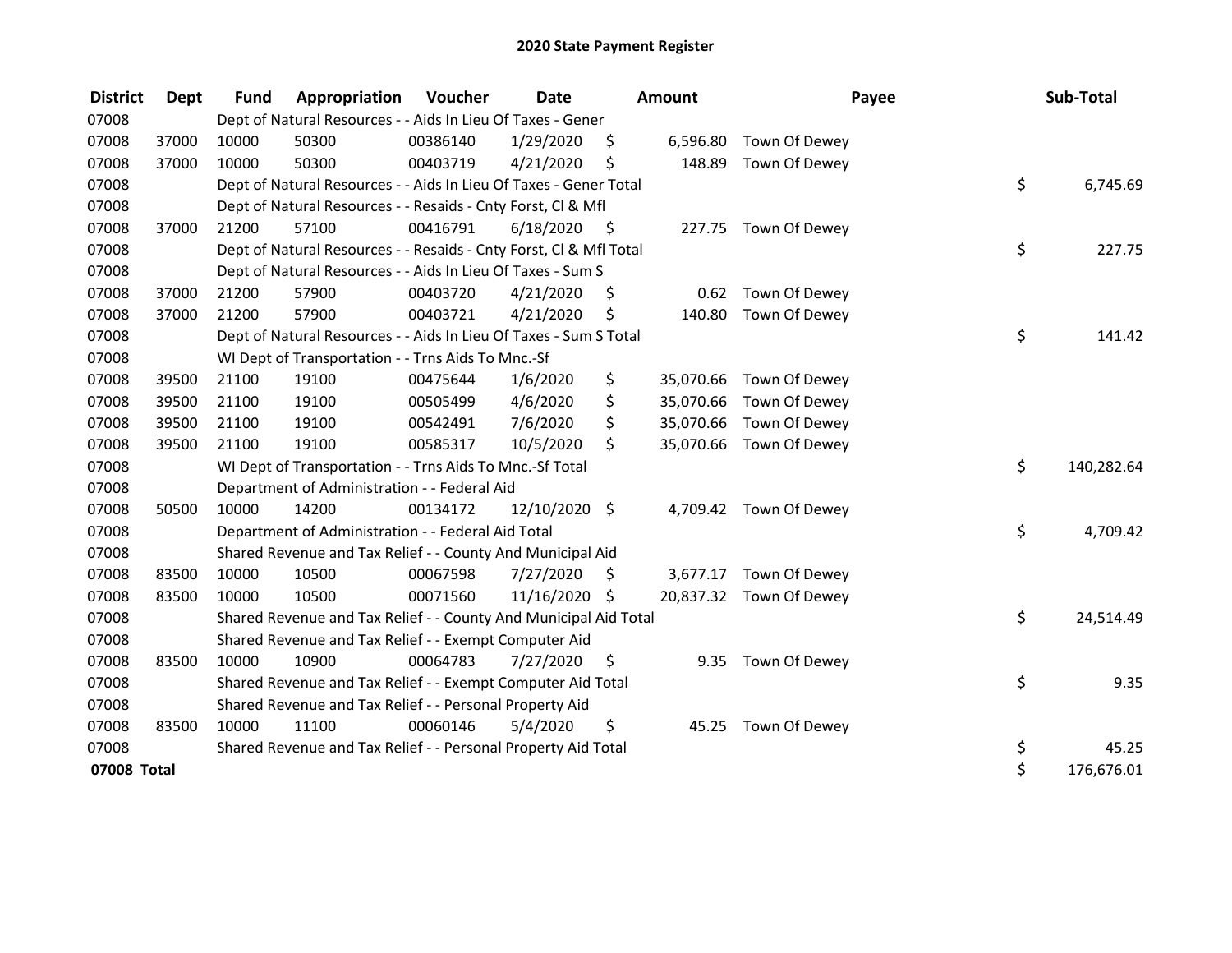| <b>District</b> | <b>Dept</b> | <b>Fund</b> | Appropriation                                                      | Voucher  | <b>Date</b>   |      | <b>Amount</b> | Payee                        | Sub-Total        |
|-----------------|-------------|-------------|--------------------------------------------------------------------|----------|---------------|------|---------------|------------------------------|------------------|
| 07010           |             |             | Dept of Safety & Prof Services - - Fire Dues Distribution          |          |               |      |               |                              |                  |
| 07010           | 16500       | 10000       | 22500                                                              | 00035710 | 7/20/2020     | \$   |               | 2,950.17 Town Of Grantsburg  |                  |
| 07010           |             |             | Dept of Safety & Prof Services - - Fire Dues Distribution Total    |          |               |      |               |                              | \$<br>2,950.17   |
| 07010           |             |             | Dept of Natural Resources - - Aids In Lieu Of Taxes - Gener        |          |               |      |               |                              |                  |
| 07010           | 37000       | 10000       | 50300                                                              | 00386187 | 1/29/2020     | \$   | 8,481.93      | <b>Town Of Grantsburg</b>    |                  |
| 07010           | 37000       | 10000       | 50300                                                              | 00386188 | 1/29/2020     | \$   | 301.98        | <b>Town Of Grantsburg</b>    |                  |
| 07010           | 37000       | 10000       | 50300                                                              | 00386189 | 1/29/2020     | \$   | 1,391.60      | <b>Town Of Grantsburg</b>    |                  |
| 07010           | 37000       | 10000       | 50300                                                              | 00404380 | 4/21/2020     | \$   | 209.55        | <b>Town Of Grantsburg</b>    |                  |
| 07010           | 37000       | 10000       | 50300                                                              | 00404381 | 4/21/2020     | \$   |               | 363.97 Town Of Grantsburg    |                  |
| 07010           |             |             | Dept of Natural Resources - - Aids In Lieu Of Taxes - Gener Total  |          |               |      |               |                              | \$<br>10,749.03  |
| 07010           |             |             | Dept of Natural Resources - - Resaids - Cnty Forst, Cl & Mfl       |          |               |      |               |                              |                  |
| 07010           | 37000       | 21200       | 57100                                                              | 00416792 | 6/18/2020     | - \$ | 178.10        | Town Of Grantsburg           |                  |
| 07010           |             |             | Dept of Natural Resources - - Resaids - Cnty Forst, Cl & Mfl Total |          |               |      |               |                              | \$<br>178.10     |
| 07010           |             |             | Dept of Natural Resources - - Aids In Lieu Of Taxes - Sum S        |          |               |      |               |                              |                  |
| 07010           | 37000       | 21200       | 57900                                                              | 00404379 | 4/21/2020     | \$   | 2,650.55      | Town Of Grantsburg           |                  |
| 07010           | 37000       | 21200       | 57900                                                              | 00404382 | 4/21/2020     | \$   |               | 1,345.43 Town Of Grantsburg  |                  |
| 07010           |             |             | Dept of Natural Resources - - Aids In Lieu Of Taxes - Sum S Total  |          |               |      |               |                              | \$<br>3,995.98   |
| 07010           |             |             | WI Dept of Transportation - - Trns Aids To Mnc.-Sf                 |          |               |      |               |                              |                  |
| 07010           | 39500       | 21100       | 19100                                                              | 00475645 | 1/6/2020      | \$   | 34,026.03     | <b>Town Of Grantsburg</b>    |                  |
| 07010           | 39500       | 21100       | 19100                                                              | 00505500 | 4/6/2020      | \$   | 34,026.03     | <b>Town Of Grantsburg</b>    |                  |
| 07010           | 39500       | 21100       | 19100                                                              | 00542492 | 7/6/2020      | \$   | 34,026.03     | Town Of Grantsburg           |                  |
| 07010           | 39500       | 21100       | 19100                                                              | 00585318 | 10/5/2020     | \$   |               | 34,026.03 Town Of Grantsburg |                  |
| 07010           |             |             | WI Dept of Transportation - - Trns Aids To Mnc.-Sf Total           |          |               |      |               |                              | \$<br>136,104.12 |
| 07010           |             |             | WI Dept of Transportation - - Loc Rd Imp Prg St Fd                 |          |               |      |               |                              |                  |
| 07010           | 39500       | 21100       | 27800                                                              | 00583885 | 9/16/2020     | \$   |               | 16,758.67 Town Of Grantsburg |                  |
| 07010           |             |             | WI Dept of Transportation - - Loc Rd Imp Prg St Fd Total           |          |               |      |               |                              | \$<br>16,758.67  |
| 07010           |             |             | Department of Administration - - Federal Aid                       |          |               |      |               |                              |                  |
| 07010           | 50500       | 10000       | 14200                                                              | 00132077 | 11/13/2020 \$ |      | 18,550.00     | Town Of Grantsburg           |                  |
| 07010           | 50500       | 10000       | 14200                                                              | 00136111 | 12/17/2020 \$ |      | 1,968.75      | <b>Town Of Grantsburg</b>    |                  |
| 07010           |             |             | Department of Administration - - Federal Aid Total                 |          |               |      |               |                              | \$<br>20,518.75  |
| 07010           |             |             | Elections Commission - - 2018 Hava Election Security               |          |               |      |               |                              |                  |
| 07010           | 51000       | 22000       | 18200                                                              | 00004181 | 8/14/2020     | \$   | 893.00        | Town Of Grantsburg           |                  |
| 07010           |             |             | Elections Commission - - 2018 Hava Election Security Total         |          |               |      |               |                              | \$<br>893.00     |
| 07010           |             |             | Shared Revenue and Tax Relief - - County And Municipal Aid         |          |               |      |               |                              |                  |
| 07010           | 83500       | 10000       | 10500                                                              | 00067599 | 7/27/2020     | \$   | 6,554.28      | <b>Town Of Grantsburg</b>    |                  |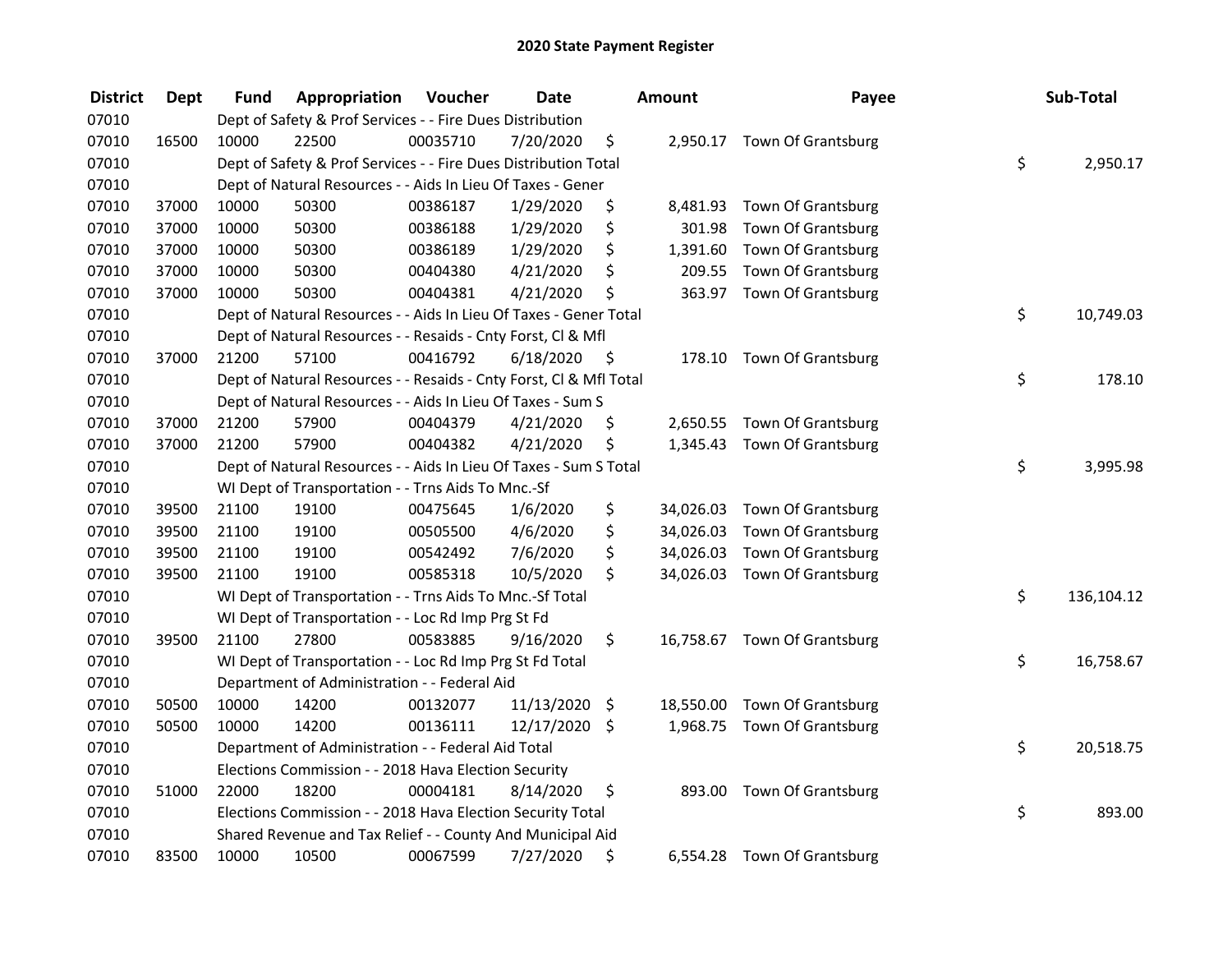| <b>District</b> | Dept  | Fund  | Appropriation                                                       | Voucher  | Date            |      | Amount    | Payee              |     | Sub-Total  |
|-----------------|-------|-------|---------------------------------------------------------------------|----------|-----------------|------|-----------|--------------------|-----|------------|
| 07010           | 83500 | 10000 | 10500                                                               | 00071561 | $11/16/2020$ \$ |      | 37,140.91 | Town Of Grantsburg |     |            |
| 07010           |       |       | Shared Revenue and Tax Relief - - County And Municipal Aid Total    |          |                 |      |           |                    | \$. | 43,695.19  |
| 07010           |       |       | Shared Revenue and Tax Relief - - Exempt Computer Aid               |          |                 |      |           |                    |     |            |
| 07010           | 83500 | 10000 | 10900                                                               | 00064784 | 7/27/2020       | - \$ | 42.61     | Town Of Grantsburg |     |            |
| 07010           |       |       | Shared Revenue and Tax Relief - - Exempt Computer Aid Total         |          |                 |      |           |                    | \$  | 42.61      |
| 07010           |       |       | Shared Revenue and Tax Relief - - Utility Aid                       |          |                 |      |           |                    |     |            |
| 07010           | 83500 | 10000 | 11000                                                               | 00067599 | 7/27/2020       | S.   | 214.53    | Town Of Grantsburg |     |            |
| 07010           | 83500 | 10000 | 11000                                                               | 00071561 | $11/16/2020$ \$ |      | 1,229.19  | Town Of Grantsburg |     |            |
| 07010           |       |       | Shared Revenue and Tax Relief - - Utility Aid Total                 |          |                 |      |           |                    | \$  | 1,443.72   |
| 07010           |       |       | Shared Revenue and Tax Relief - - Personal Property Aid             |          |                 |      |           |                    |     |            |
| 07010           | 83500 | 10000 | 11100                                                               | 00060147 | 5/4/2020        | \$   | 95.80     | Town Of Grantsburg |     |            |
| 07010           |       |       | Shared Revenue and Tax Relief - - Personal Property Aid Total       |          |                 |      |           |                    | \$  | 95.80      |
| 07010           |       |       | Shared Revenue and Tax Relief - - Payments For Municipal Svcs       |          |                 |      |           |                    |     |            |
| 07010           | 83500 | 10000 | 50100                                                               | 00054721 | 2/3/2020        | S    | 255.94    | Town Of Grantsburg |     |            |
| 07010           |       |       | Shared Revenue and Tax Relief - - Payments For Municipal Svcs Total |          |                 |      |           |                    | \$  | 255.94     |
| 07010           |       |       | Shared Revenue and Tax Relief - - Lottery & Gaming Credit           |          |                 |      |           |                    |     |            |
| 07010           | 83500 | 52100 | 36300                                                               | 00055183 | 3/23/2020       | - \$ | 916.22    | Town Of Grantsburg |     |            |
| 07010           |       |       | Shared Revenue and Tax Relief - - Lottery & Gaming Credit Total     |          |                 |      |           |                    | \$  | 916.22     |
| 07010 Total     |       |       |                                                                     |          |                 |      |           |                    | \$. | 238,597.30 |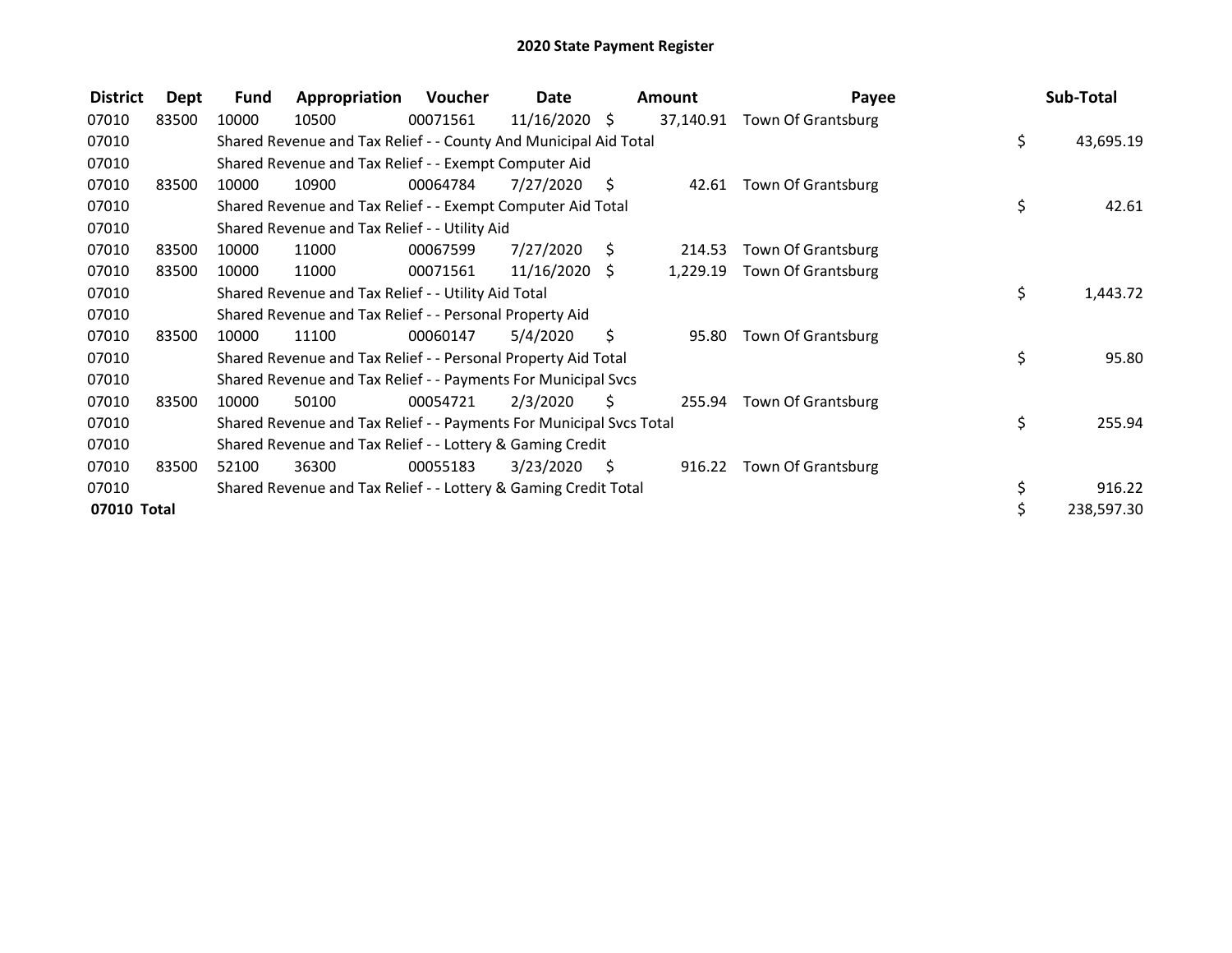| <b>District</b> | <b>Dept</b> | Fund  | Appropriation                                                      | Voucher  | <b>Date</b>   |         | Amount   | Payee                     | Sub-Total        |
|-----------------|-------------|-------|--------------------------------------------------------------------|----------|---------------|---------|----------|---------------------------|------------------|
| 07012           |             |       | Dept of Safety & Prof Services - - Fire Dues Distribution          |          |               |         |          |                           |                  |
| 07012           | 16500       | 10000 | 22500                                                              | 00035711 | 7/20/2020     | \$      |          | 8,065.28 Town Of Jackson  |                  |
| 07012           |             |       | Dept of Safety & Prof Services - - Fire Dues Distribution Total    |          |               |         |          |                           | \$<br>8,065.28   |
| 07012           |             |       | Dept of Natural Resources - - Aids In Lieu Of Taxes - Gener        |          |               |         |          |                           |                  |
| 07012           | 37000       | 10000 | 50300                                                              | 00386161 | 1/29/2020     | \$      |          | 312.46 Town Of Jackson    |                  |
| 07012           | 37000       | 10000 | 50300                                                              | 00403982 | 4/21/2020     | \$      |          | 33.12 Town Of Jackson     |                  |
| 07012           |             |       | Dept of Natural Resources - - Aids In Lieu Of Taxes - Gener Total  |          |               |         |          |                           | \$<br>345.58     |
| 07012           |             |       | Dept of Natural Resources - - General Program Operations --        |          |               |         |          |                           |                  |
| 07012           | 37000       | 21200 | 25400                                                              | 00379937 | 1/2/2020      | \$      |          | 4,999.00 Town Of Jackson  |                  |
| 07012           | 37000       | 21200 | 25400                                                              | 00412357 | 6/2/2020      | \$      | 310.25   | Town Of Jackson           |                  |
| 07012           | 37000       | 21200 | 25400                                                              | 00422087 | 7/8/2020      | \$      |          | 273.50 Town Of Jackson    |                  |
| 07012           |             |       | Dept of Natural Resources - - General Program Operations -- Total  |          |               |         |          |                           | \$<br>5,582.75   |
| 07012           |             |       | Dept of Natural Resources - - Resaids - Cnty Forst, CI & Mfl       |          |               |         |          |                           |                  |
| 07012           | 37000       | 21200 | 57100                                                              | 00416793 | 6/19/2020     | - \$    |          | 1,671.93 Town Of Jackson  |                  |
| 07012           |             |       | Dept of Natural Resources - - Resaids - Cnty Forst, Cl & Mfl Total |          |               |         |          |                           | \$<br>1,671.93   |
| 07012           |             |       | Dept of Natural Resources - - Aids In Lieu Of Taxes - Sum S        |          |               |         |          |                           |                  |
| 07012           | 37000       | 21200 | 57900                                                              | 00403980 | 4/21/2020     | \$      |          | 38.51 Town Of Jackson     |                  |
| 07012           | 37000       | 21200 | 57900                                                              | 00403981 | 4/21/2020     | \$      |          | 7.01 Town Of Jackson      |                  |
| 07012           |             |       | Dept of Natural Resources - - Aids In Lieu Of Taxes - Sum S Total  |          |               |         |          |                           | \$<br>45.52      |
| 07012           |             |       | Dept of Natural Resources - - Rec & Resource Aids, Fed             |          |               |         |          |                           |                  |
| 07012           | 37000       | 21200 | 58300                                                              | 00421222 | 7/8/2020      | \$      |          | 741.66 Town Of Jackson    |                  |
| 07012           |             |       | Dept of Natural Resources - - Rec & Resource Aids, Fed Total       |          |               |         |          |                           | \$<br>741.66     |
| 07012           |             |       | WI Dept of Transportation - - Trns Aids To Mnc.-Sf                 |          |               |         |          |                           |                  |
| 07012           | 39500       | 21100 | 19100                                                              | 00475646 | 1/6/2020      | \$      |          | 53,532.36 Town Of Jackson |                  |
| 07012           | 39500       | 21100 | 19100                                                              | 00505501 | 4/6/2020      | \$      |          | 53,532.36 Town Of Jackson |                  |
| 07012           | 39500       | 21100 | 19100                                                              | 00542493 | 7/6/2020      | \$      |          | 53,532.36 Town Of Jackson |                  |
| 07012           | 39500       | 21100 | 19100                                                              | 00585319 | 10/5/2020     | \$      |          | 53,532.36 Town Of Jackson |                  |
| 07012           |             |       | WI Dept of Transportation - - Trns Aids To Mnc.-Sf Total           |          |               |         |          |                           | \$<br>214,129.44 |
| 07012           |             |       | Department of Administration - - Federal Aid                       |          |               |         |          |                           |                  |
| 07012           | 50500       | 10000 | 14200                                                              | 00134173 | 12/10/2020 \$ |         |          | 12,925.00 Town Of Jackson |                  |
| 07012           | 50500       | 10000 | 14200                                                              | 00136112 | 12/17/2020 \$ |         |          | 1,371.76 Town Of Jackson  |                  |
| 07012           |             |       | Department of Administration - - Federal Aid Total                 |          |               |         |          |                           | \$<br>14,296.76  |
| 07012           |             |       | Shared Revenue and Tax Relief - - County And Municipal Aid         |          |               |         |          |                           |                  |
| 07012           | 83500       | 10000 | 10500                                                              | 00067600 | 7/27/2020     | \$      | 1,017.39 | Town Of Jackson           |                  |
| 07012           | 83500       | 10000 | 10500                                                              | 00071562 | 11/16/2020    | $\zeta$ | 5,765.23 | Town Of Jackson           |                  |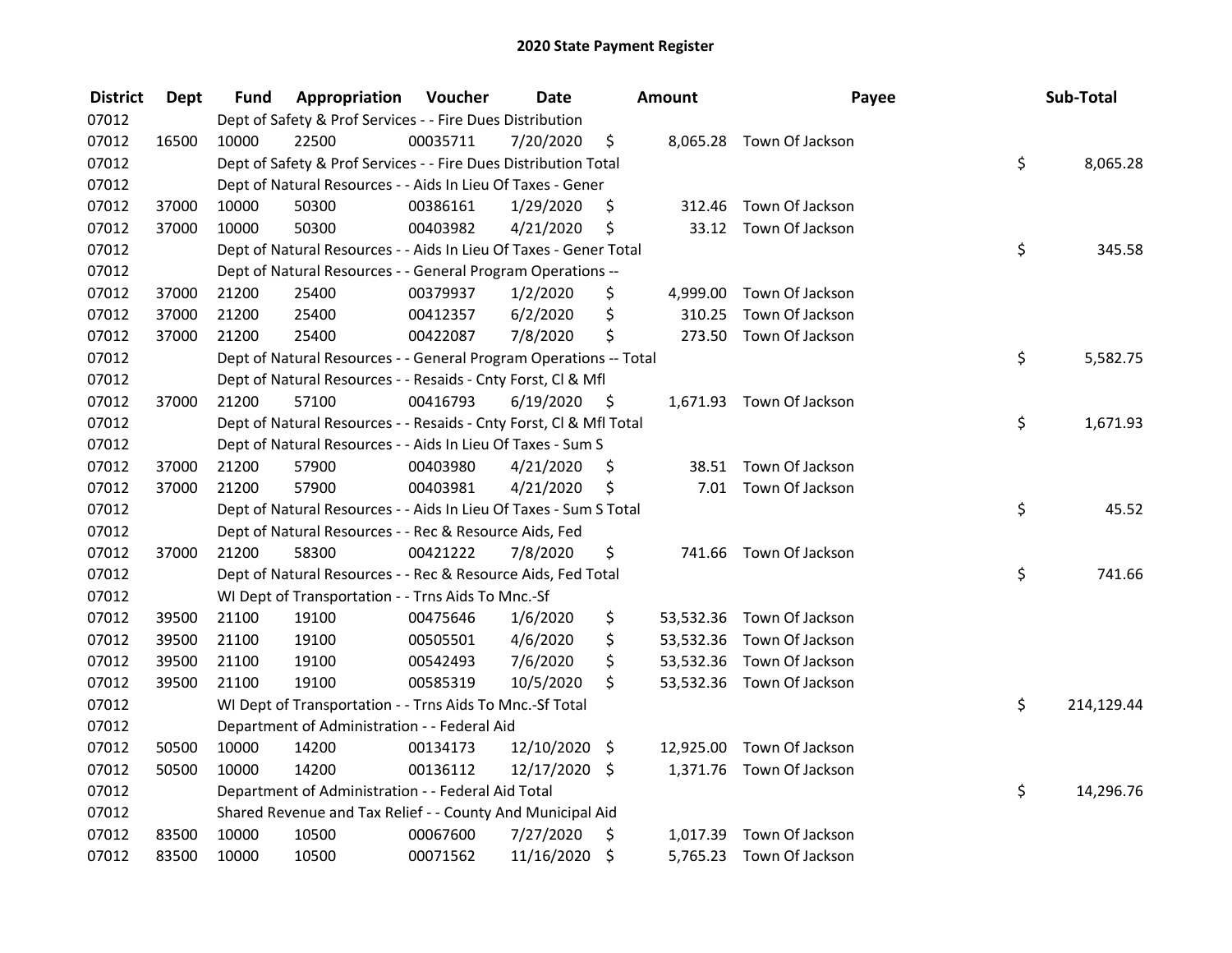| <b>District</b> | Dept  | <b>Fund</b> | Appropriation                                                    | <b>Voucher</b> | Date          | <b>Amount</b> | Payee           | Sub-Total  |
|-----------------|-------|-------------|------------------------------------------------------------------|----------------|---------------|---------------|-----------------|------------|
| 07012           |       |             | Shared Revenue and Tax Relief - - County And Municipal Aid Total |                |               |               |                 | 6,782.62   |
| 07012           |       |             | Shared Revenue and Tax Relief - - Exempt Computer Aid            |                |               |               |                 |            |
| 07012           | 83500 | 10000       | 10900                                                            | 00064785       | 7/27/2020     | 2.08          | Town Of Jackson |            |
| 07012           |       |             | Shared Revenue and Tax Relief - - Exempt Computer Aid Total      |                |               |               |                 | 2.08       |
| 07012           |       |             | Shared Revenue and Tax Relief - - Utility Aid                    |                |               |               |                 |            |
| 07012           | 83500 | 10000       | 11000                                                            | 00067600       | 7/27/2020     | 133.15        | Town Of Jackson |            |
| 07012           | 83500 | 10000       | 11000                                                            | 00071562       | 11/16/2020 \$ | 964.32        | Town Of Jackson |            |
| 07012           |       |             | Shared Revenue and Tax Relief - - Utility Aid Total              |                |               |               |                 | 1.097.47   |
| 07012 Total     |       |             |                                                                  |                |               |               |                 | 252,761.09 |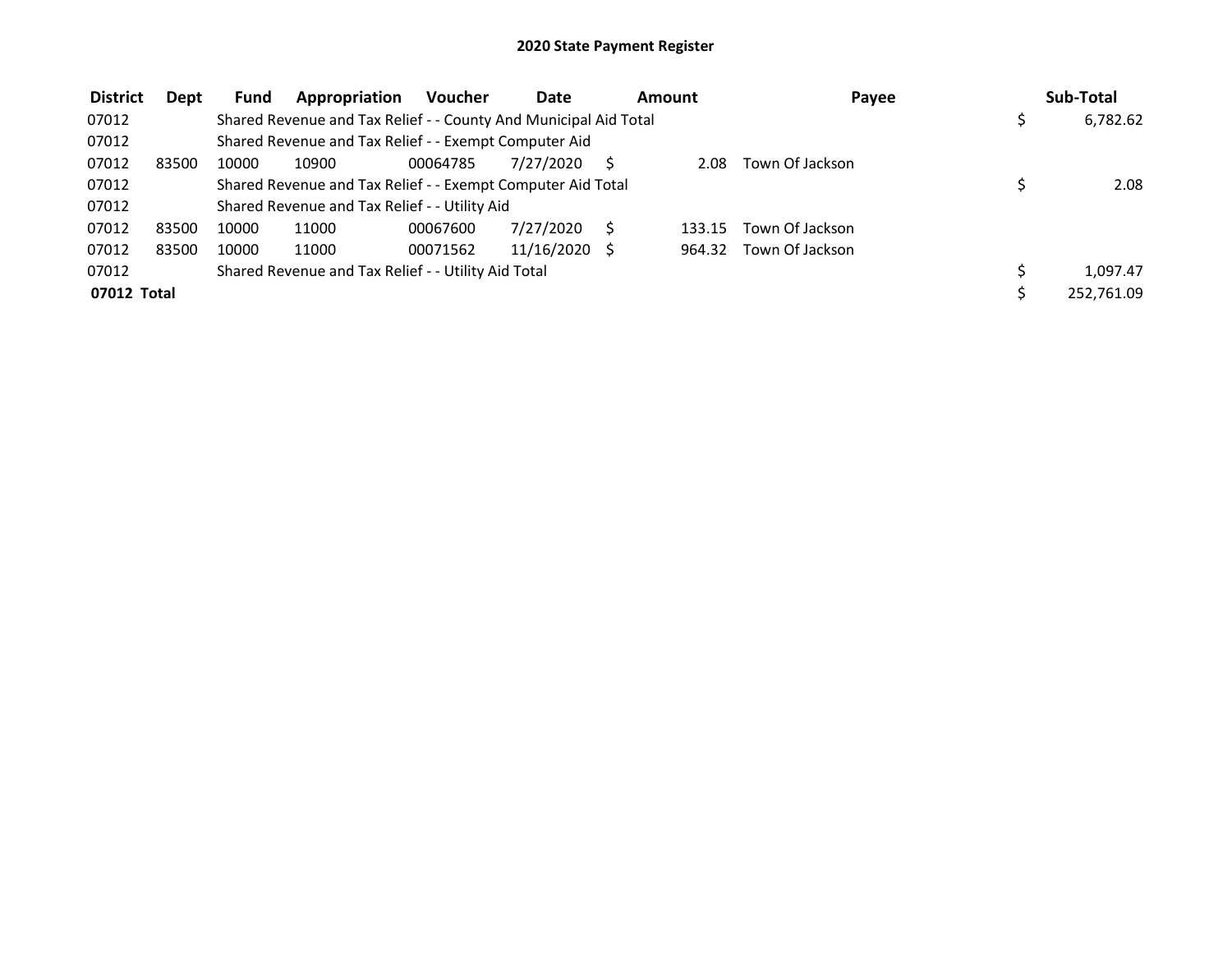| <b>District</b> | Dept  | <b>Fund</b> | <b>Appropriation Voucher</b>                                       |          | Date            |      | <b>Amount</b> | Payee                         | Sub-Total        |
|-----------------|-------|-------------|--------------------------------------------------------------------|----------|-----------------|------|---------------|-------------------------------|------------------|
| 07014           |       |             | Dept of Natural Resources - - Aids In Lieu Of Taxes - Gener        |          |                 |      |               |                               |                  |
| 07014           | 37000 | 10000       | 50300                                                              | 00405408 | 4/21/2020       | - \$ |               | 101.68 Town Of La Follette    |                  |
| 07014           |       |             | Dept of Natural Resources - - Aids In Lieu Of Taxes - Gener Total  |          |                 |      |               |                               | \$<br>101.68     |
| 07014           |       |             | Dept of Natural Resources - - Resaids - Cnty Forst, CI & Mfl       |          |                 |      |               |                               |                  |
| 07014           | 37000 | 21200       | 57100                                                              | 00416794 | 7/2/2020        | \$   |               | 604.56 Town Of La Follette    |                  |
| 07014           |       |             | Dept of Natural Resources - - Resaids - Cnty Forst, Cl & Mfl Total |          |                 |      |               |                               | \$<br>604.56     |
| 07014           |       |             | Dept of Natural Resources - - Aids In Lieu Of Taxes - Sum S        |          |                 |      |               |                               |                  |
| 07014           | 37000 | 21200       | 57900                                                              | 00405409 | 4/21/2020       | - \$ |               | 35.20 Town Of La Follette     |                  |
| 07014           |       |             | Dept of Natural Resources - - Aids In Lieu Of Taxes - Sum S Total  |          |                 |      |               |                               | \$<br>35.20      |
| 07014           |       |             | WI Dept of Transportation - - Trns Aids To Mnc.-Sf                 |          |                 |      |               |                               |                  |
| 07014           | 39500 | 21100       | 19100                                                              | 00475647 | 1/6/2020        | \$   |               | 28,178.73 Town Of La Follette |                  |
| 07014           | 39500 | 21100       | 19100                                                              | 00505502 | 4/6/2020        | \$   |               | 28,178.73 Town Of La Follette |                  |
| 07014           | 39500 | 21100       | 19100                                                              | 00546749 | 7/6/2020        | \$   |               | 28,178.73 Town Of La Follette |                  |
| 07014           | 39500 | 21100       | 19100                                                              | 00585320 | 10/5/2020       | \$.  |               | 28,178.73 Town Of La Follette |                  |
| 07014           |       |             | WI Dept of Transportation - - Trns Aids To Mnc.-Sf Total           |          |                 |      |               |                               | \$<br>112,714.92 |
| 07014           |       |             | WI Dept of Transportation - - Loc Rd Imp Prg St Fd                 |          |                 |      |               |                               |                  |
| 07014           | 39500 | 21100       | 27800                                                              | 00582622 | 9/14/2020       | \$   |               | 16,935.39 Town Of La Follette |                  |
| 07014           |       |             | WI Dept of Transportation - - Loc Rd Imp Prg St Fd Total           |          |                 |      |               |                               | \$<br>16,935.39  |
| 07014           |       |             | Department of Administration - - Federal Aid                       |          |                 |      |               |                               |                  |
| 07014           | 50500 | 10000       | 14200                                                              | 00134174 | $12/10/2020$ \$ |      |               | 2,736.58 Town Of La Follette  |                  |
| 07014           |       |             | Department of Administration - - Federal Aid Total                 |          |                 |      |               |                               | \$<br>2,736.58   |
| 07014           |       |             | Shared Revenue and Tax Relief - - County And Municipal Aid         |          |                 |      |               |                               |                  |
| 07014           | 83500 | 10000       | 10500                                                              | 00067601 | 7/27/2020       | \$   |               | 978.29 Town Of La Follette    |                  |
| 07014           | 83500 | 10000       | 10500                                                              | 00071563 | 11/16/2020 \$   |      |               | 5,543.61 Town Of La Follette  |                  |
| 07014           |       |             | Shared Revenue and Tax Relief - - County And Municipal Aid Total   |          |                 |      |               |                               | \$<br>6,521.90   |
| 07014           |       |             | Shared Revenue and Tax Relief - - Exempt Computer Aid              |          |                 |      |               |                               |                  |
| 07014           | 83500 | 10000       | 10900                                                              | 00064786 | 7/27/2020       | \$   |               | 5.19 Town Of La Follette      |                  |
| 07014           |       |             | Shared Revenue and Tax Relief - - Exempt Computer Aid Total        |          |                 |      |               |                               | \$<br>5.19       |
| 07014           |       |             | Shared Revenue and Tax Relief - - Personal Property Aid            |          |                 |      |               |                               |                  |
| 07014           | 83500 | 10000       | 11100                                                              | 00060148 | 5/4/2020        | \$   |               | 130.39 Town Of La Follette    |                  |
| 07014           |       |             | Shared Revenue and Tax Relief - - Personal Property Aid Total      |          |                 |      |               |                               | \$<br>130.39     |
| 07014 Total     |       |             |                                                                    |          |                 |      |               |                               | \$<br>139,785.81 |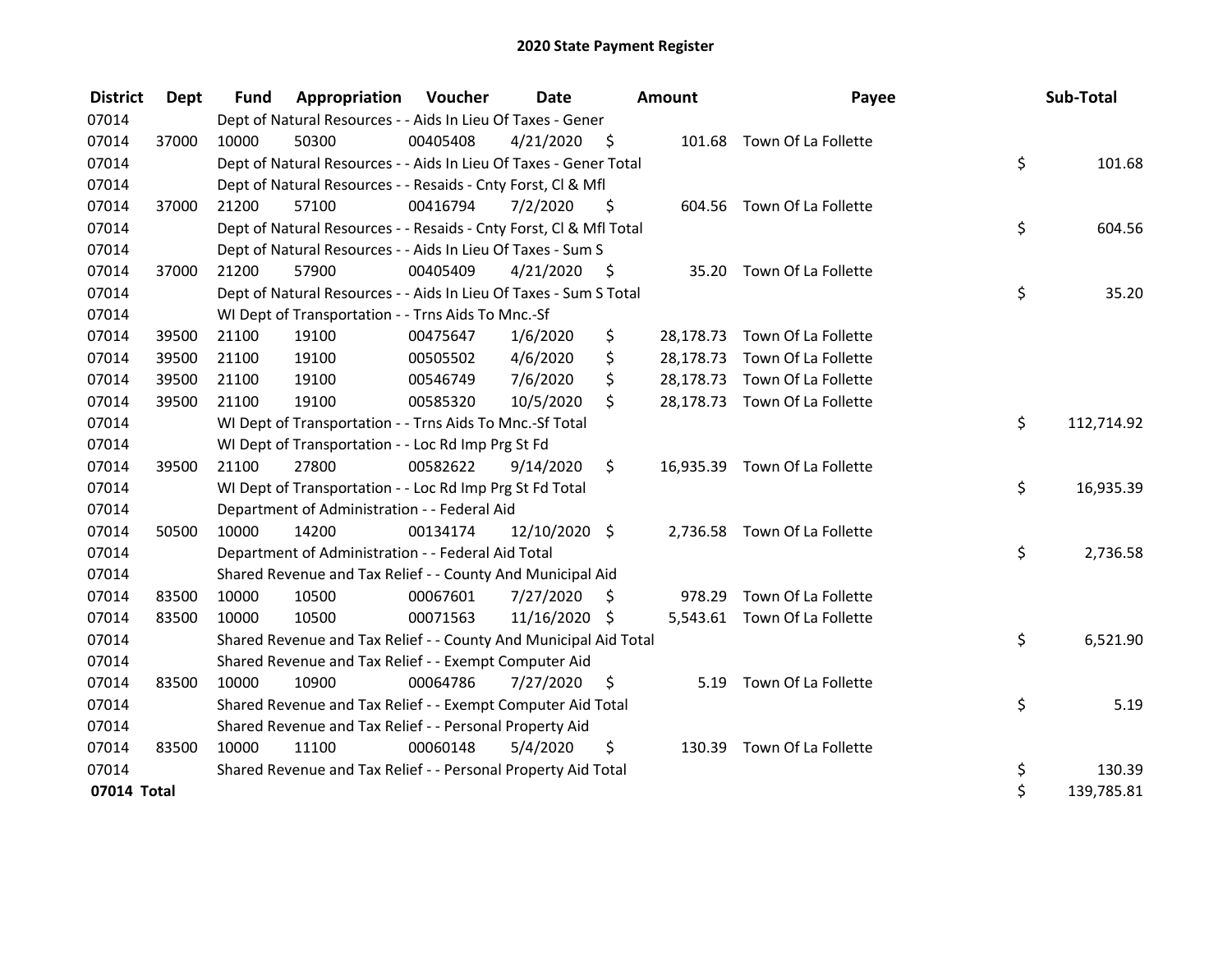| <b>District</b> | <b>Dept</b> | Fund  | Appropriation                                                        | Voucher  | <b>Date</b>   |      | <b>Amount</b> | Payee                     | Sub-Total       |
|-----------------|-------------|-------|----------------------------------------------------------------------|----------|---------------|------|---------------|---------------------------|-----------------|
| 07016           |             |       | Dept of Safety & Prof Services - - Fire Dues Distribution            |          |               |      |               |                           |                 |
| 07016           | 16500       | 10000 | 22500                                                                | 00035712 | 7/20/2020     | \$   |               | 1,004.10 Town Of Lincoln  |                 |
| 07016           |             |       | Dept of Safety & Prof Services - - Fire Dues Distribution Total      |          |               |      |               |                           | \$<br>1,004.10  |
| 07016           |             |       | Dept of Natural Resources - - Aids In Lieu Of Taxes - Gener          |          |               |      |               |                           |                 |
| 07016           | 37000       | 10000 | 50300                                                                | 00386191 | 1/29/2020     | \$   |               | 3,004.56 Town Of Lincoln  |                 |
| 07016           | 37000       | 10000 | 50300                                                                | 00404405 | 4/21/2020     | \$   |               | 456.19 Town Of Lincoln    |                 |
| 07016           |             |       | Dept of Natural Resources - - Aids In Lieu Of Taxes - Gener Total    |          |               |      |               |                           | \$<br>3,460.75  |
| 07016           |             |       | Dept of Natural Resources - - Resaids - Cnty Forst, Cl & Mfl         |          |               |      |               |                           |                 |
| 07016           | 37000       | 21200 | 57100                                                                | 00416795 | 6/18/2020     | - \$ |               | 1,699.22 Town Of Lincoln  |                 |
| 07016           |             |       | Dept of Natural Resources - - Resaids - Cnty Forst, Cl & Mfl Total   |          |               |      |               |                           | \$<br>1,699.22  |
| 07016           |             |       | Dept of Natural Resources - - Aids In Lieu Of Taxes - Sum S          |          |               |      |               |                           |                 |
| 07016           | 37000       | 21200 | 57900                                                                | 00404406 | 4/21/2020     | \$,  |               | 2,605.59 Town Of Lincoln  |                 |
| 07016           |             |       | Dept of Natural Resources - - Aids In Lieu Of Taxes - Sum S Total    |          |               |      |               |                           | \$<br>2,605.59  |
| 07016           |             |       | WI Dept of Transportation - - Trns Aids To Mnc.-Sf                   |          |               |      |               |                           |                 |
| 07016           | 39500       | 21100 | 19100                                                                | 00475648 | 1/6/2020      | \$   | 19,557.43     | Town Of Lincoln           |                 |
| 07016           | 39500       | 21100 | 19100                                                                | 00505503 | 4/6/2020      | \$   |               | 19,557.43 Town Of Lincoln |                 |
| 07016           | 39500       | 21100 | 19100                                                                | 00542495 | 7/6/2020      | \$   |               | 19,557.43 Town Of Lincoln |                 |
| 07016           | 39500       | 21100 | 19100                                                                | 00585321 | 10/5/2020     | \$   |               | 19,557.46 Town Of Lincoln |                 |
| 07016           |             |       | WI Dept of Transportation - - Trns Aids To Mnc.-Sf Total             |          |               |      |               |                           | \$<br>78,229.75 |
| 07016           |             |       | WI Dept of Transportation - - Supplemental Transportation Aids       |          |               |      |               |                           |                 |
| 07016           | 39500       | 21100 | 19600                                                                | 00477480 | 1/6/2020      | \$   |               | 13,805.25 Town Of Lincoln |                 |
| 07016           |             |       | WI Dept of Transportation - - Supplemental Transportation Aids Total |          |               |      |               |                           | \$<br>13,805.25 |
| 07016           |             |       | WI Dept of Transportation - - Loc Rd Imp Prg St Fd                   |          |               |      |               |                           |                 |
| 07016           | 39500       | 21100 | 27800                                                                | 00583935 | 9/16/2020     | \$   |               | 16,935.39 Town Of Lincoln |                 |
| 07016           | 39500       | 21100 | 27800                                                                | 00583937 | 9/16/2020     | \$   |               | 15,160.45 Town Of Lincoln |                 |
| 07016           |             |       | WI Dept of Transportation - - Loc Rd Imp Prg St Fd Total             |          |               |      |               |                           | \$<br>32,095.84 |
| 07016           |             |       | Shared Revenue and Tax Relief - - County And Municipal Aid           |          |               |      |               |                           |                 |
| 07016           | 83500       | 10000 | 10500                                                                | 00067602 | 7/27/2020     | \$   |               | 2,658.64 Town Of Lincoln  |                 |
| 07016           | 83500       | 10000 | 10500                                                                | 00071564 | 11/16/2020 \$ |      |               | 15,065.64 Town Of Lincoln |                 |
| 07016           |             |       | Shared Revenue and Tax Relief - - County And Municipal Aid Total     |          |               |      |               |                           | \$<br>17,724.28 |
| 07016           |             |       | Shared Revenue and Tax Relief - - Exempt Computer Aid                |          |               |      |               |                           |                 |
| 07016           | 83500       | 10000 | 10900                                                                | 00064787 | 7/27/2020     | \$   |               | 4.16 Town Of Lincoln      |                 |
| 07016           |             |       | Shared Revenue and Tax Relief - - Exempt Computer Aid Total          |          |               |      |               |                           | \$<br>4.16      |
| 07016           |             |       | Shared Revenue and Tax Relief - - Personal Property Aid              |          |               |      |               |                           |                 |
| 07016           | 83500       | 10000 | 11100                                                                | 00060149 | 5/4/2020      | \$   | 2.46          | Town Of Lincoln           |                 |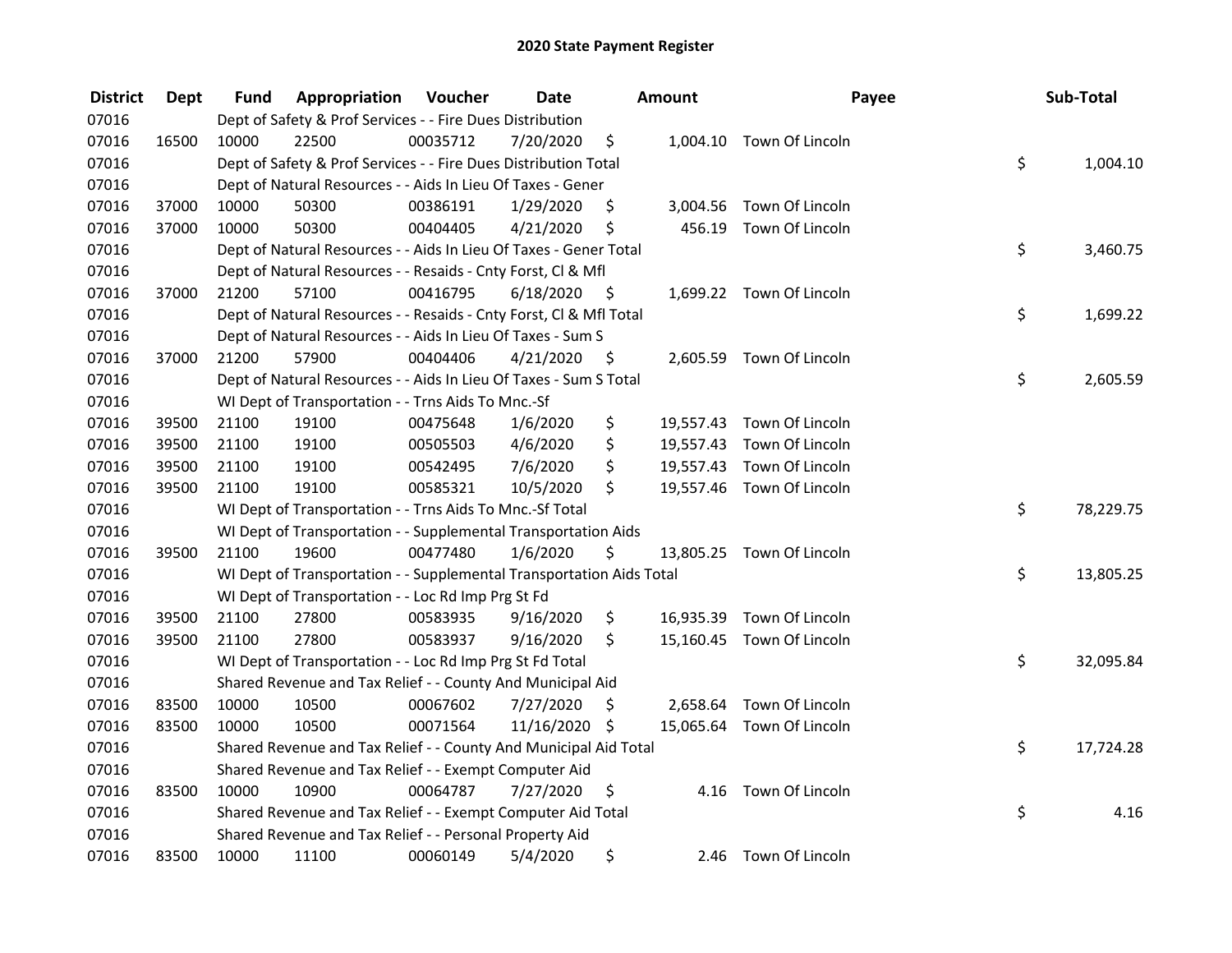| <b>District</b> | <b>Dept</b> | <b>Fund</b> | Appropriation                                                       | Voucher  | <b>Date</b> | Amount |       | Payee           | Sub-Total  |
|-----------------|-------------|-------------|---------------------------------------------------------------------|----------|-------------|--------|-------|-----------------|------------|
| 07016           |             |             | Shared Revenue and Tax Relief - - Personal Property Aid Total       |          |             |        |       |                 | 2.46       |
| 07016           |             |             | Shared Revenue and Tax Relief - - Payments For Municipal Svcs       |          |             |        |       |                 |            |
| 07016           | 83500       | 10000       | 50100                                                               | 00054723 | 2/3/2020    |        | 82.73 | Town Of Lincoln |            |
| 07016           |             |             | Shared Revenue and Tax Relief - - Payments For Municipal Svcs Total |          |             |        |       |                 | 82.73      |
| 07016 Total     |             |             |                                                                     |          |             |        |       |                 | 150,714.13 |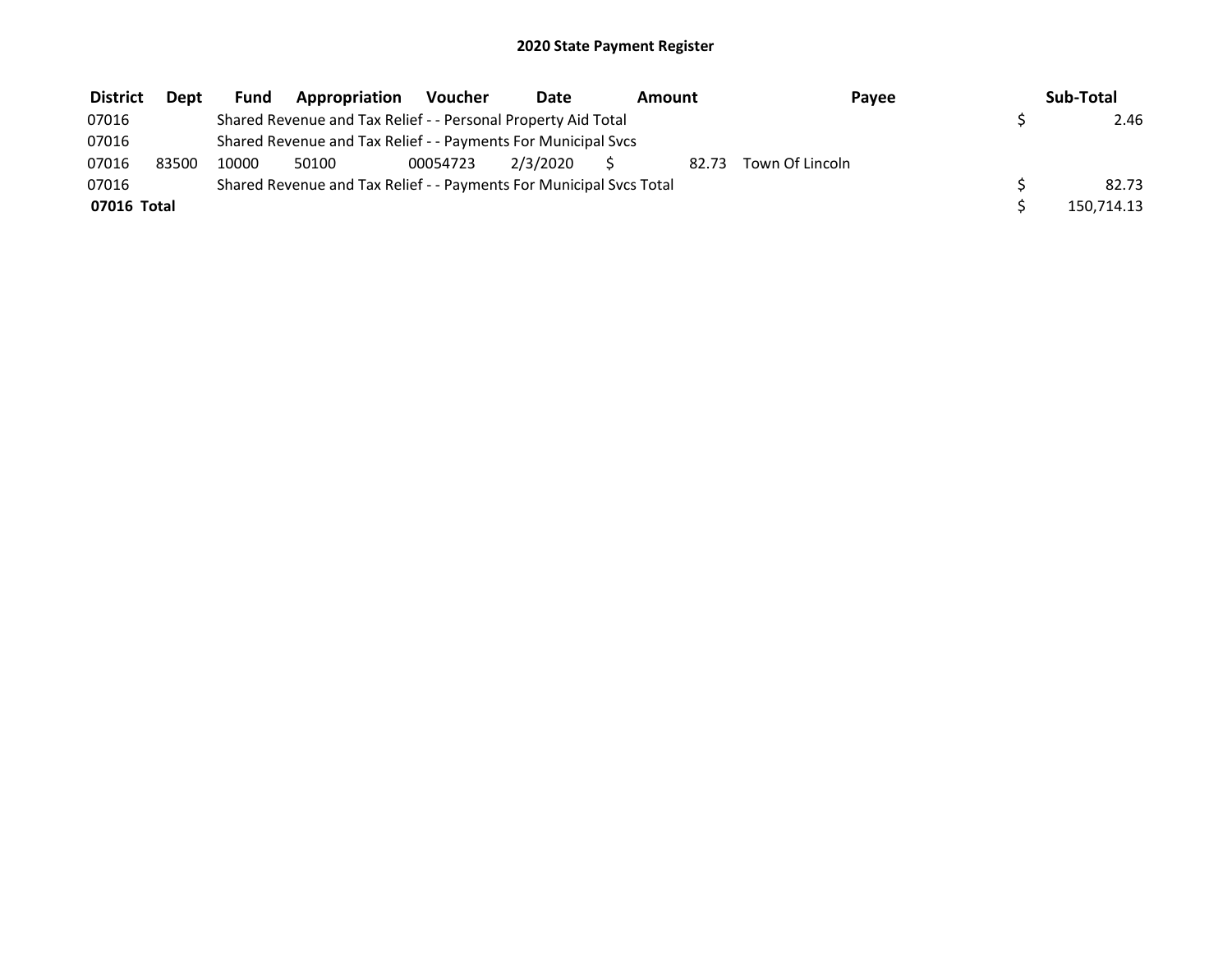| <b>District</b> | <b>Dept</b> | Fund  | Appropriation                                                      | Voucher  | <b>Date</b>   |      | Amount | Payee                    | Sub-Total        |
|-----------------|-------------|-------|--------------------------------------------------------------------|----------|---------------|------|--------|--------------------------|------------------|
| 07018           |             |       | Dept of Safety & Prof Services - - Fire Dues Distribution          |          |               |      |        |                          |                  |
| 07018           | 16500       | 10000 | 22500                                                              | 00035713 | 7/20/2020     | \$   |        | 5,230.22 Town of Meenon  |                  |
| 07018           |             |       | Dept of Safety & Prof Services - - Fire Dues Distribution Total    |          |               |      |        |                          | \$<br>5,230.22   |
| 07018           |             |       | Dept of Natural Resources - - Aids In Lieu Of Taxes - Gener        |          |               |      |        |                          |                  |
| 07018           | 37000       | 10000 | 50300                                                              | 00386231 | 1/29/2020     | \$   | 272.99 | Town of Meenon           |                  |
| 07018           | 37000       | 10000 | 50300                                                              | 00405438 | 4/21/2020     | \$   | 17.50  | Town of Meenon           |                  |
| 07018           | 37000       | 10000 | 50300                                                              | 00405440 | 4/21/2020     | \$   | 23.05  | Town of Meenon           |                  |
| 07018           |             |       | Dept of Natural Resources - - Aids In Lieu Of Taxes - Gener Total  |          |               |      |        |                          | \$<br>313.54     |
| 07018           |             |       | Dept of Natural Resources - - Resaids - Cnty Forst, Cl & Mfl       |          |               |      |        |                          |                  |
| 07018           | 37000       | 21200 | 57100                                                              | 00416796 | 6/18/2020     | - \$ |        | 360.50 Town of Meenon    |                  |
| 07018           |             |       | Dept of Natural Resources - - Resaids - Cnty Forst, Cl & Mfl Total |          |               |      |        |                          | \$<br>360.50     |
| 07018           |             |       | Dept of Natural Resources - - Aids In Lieu Of Taxes - Sum S        |          |               |      |        |                          |                  |
| 07018           | 37000       | 21200 | 57900                                                              | 00405439 | 4/21/2020     | S    | 0.64   | Town of Meenon           |                  |
| 07018           |             |       | Dept of Natural Resources - - Aids In Lieu Of Taxes - Sum S Total  |          |               |      |        |                          | \$<br>0.64       |
| 07018           |             |       | WI Dept of Transportation - - Trns Aids To Mnc.-Sf                 |          |               |      |        |                          |                  |
| 07018           | 39500       | 21100 | 19100                                                              | 00475649 | 1/6/2020      | \$   |        | 32,560.92 Town of Meenon |                  |
| 07018           | 39500       | 21100 | 19100                                                              | 00505504 | 4/6/2020      | \$   |        | 32,560.92 Town of Meenon |                  |
| 07018           | 39500       | 21100 | 19100                                                              | 00542496 | 7/6/2020      | \$   |        | 32,560.92 Town of Meenon |                  |
| 07018           | 39500       | 21100 | 19100                                                              | 00585322 | 10/5/2020     | \$   |        | 32,560.92 Town of Meenon |                  |
| 07018           |             |       | WI Dept of Transportation - - Trns Aids To Mnc.-Sf Total           |          |               |      |        |                          | \$<br>130,243.68 |
| 07018           |             |       | Shared Revenue and Tax Relief - - County And Municipal Aid         |          |               |      |        |                          |                  |
| 07018           | 83500       | 10000 | 10500                                                              | 00067603 | 7/27/2020     | \$.  |        | 1,733.46 Town of Meenon  |                  |
| 07018           | 83500       | 10000 | 10500                                                              | 00071565 | 11/16/2020 \$ |      |        | 9,822.93 Town of Meenon  |                  |
| 07018           |             |       | Shared Revenue and Tax Relief - - County And Municipal Aid Total   |          |               |      |        |                          | \$<br>11,556.39  |
| 07018           |             |       | Shared Revenue and Tax Relief - - Exempt Computer Aid              |          |               |      |        |                          |                  |
| 07018           | 83500       | 10000 | 10900                                                              | 00064788 | 7/27/2020     | \$   | 34.30  | Town of Meenon           |                  |
| 07018           |             |       | Shared Revenue and Tax Relief - - Exempt Computer Aid Total        |          |               |      |        |                          | \$<br>34.30      |
| 07018           |             |       | Shared Revenue and Tax Relief - - Utility Aid                      |          |               |      |        |                          |                  |
| 07018           | 83500       | 10000 | 11000                                                              | 00067603 | 7/27/2020     | \$   |        | 632.73 Town of Meenon    |                  |
| 07018           | 83500       | 10000 | 11000                                                              | 00071565 | 11/16/2020    | \$   |        | 3,598.97 Town of Meenon  |                  |
| 07018           |             |       | Shared Revenue and Tax Relief - - Utility Aid Total                |          |               |      |        |                          | \$<br>4,231.70   |
| 07018           |             |       | Shared Revenue and Tax Relief - - Personal Property Aid            |          |               |      |        |                          |                  |
| 07018           | 83500       | 10000 | 11100                                                              | 00060150 | 5/4/2020      | \$   | 45.50  | Town of Meenon           |                  |
| 07018           |             |       | Shared Revenue and Tax Relief - - Personal Property Aid Total      |          |               |      |        |                          | \$<br>45.50      |
| 07018 Total     |             |       |                                                                    |          |               |      |        |                          | \$<br>152,016.47 |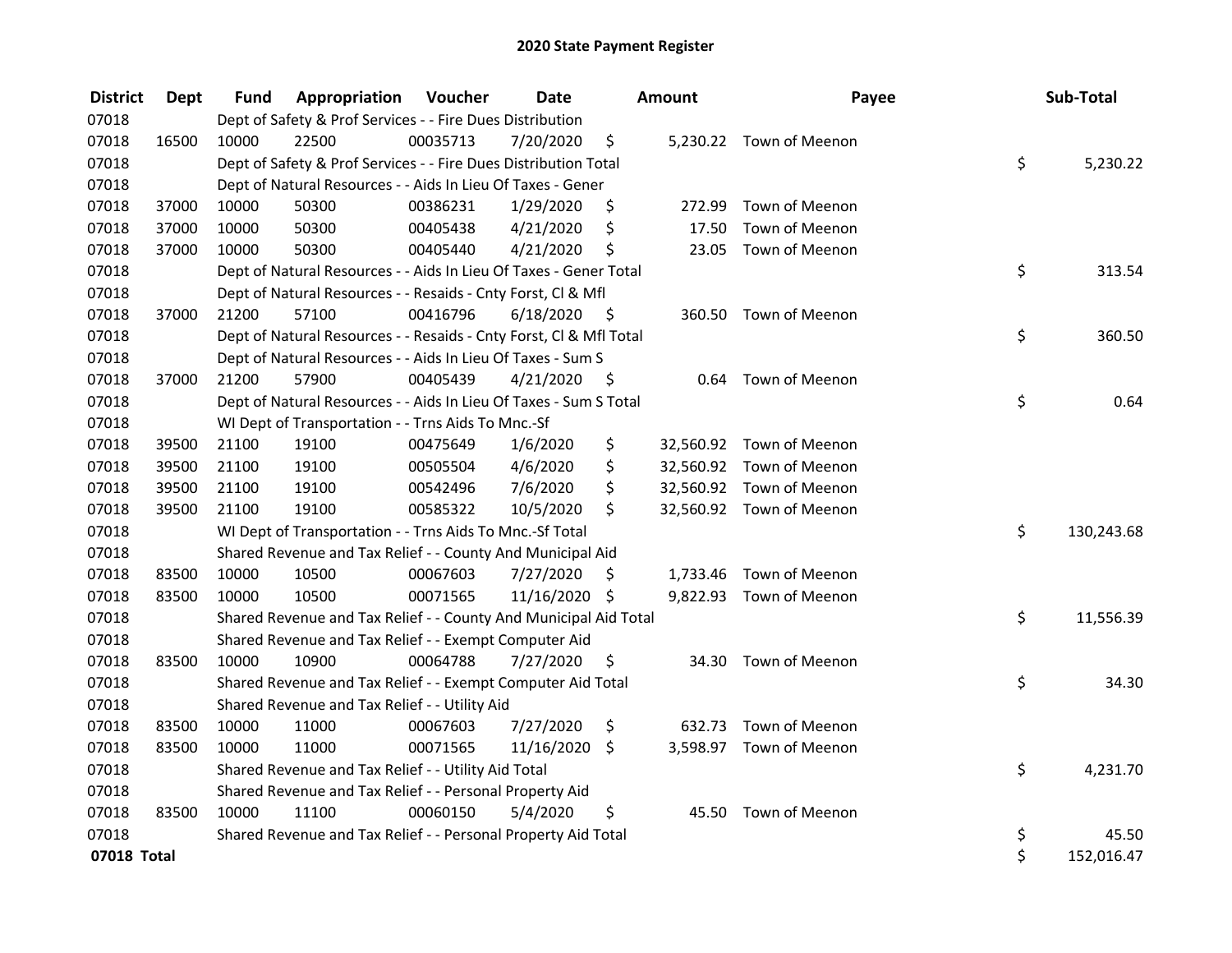| <b>District</b> | <b>Dept</b> | Fund  | Appropriation                                                      | Voucher  | <b>Date</b>   |                     | <b>Amount</b> | Payee                     | Sub-Total        |
|-----------------|-------------|-------|--------------------------------------------------------------------|----------|---------------|---------------------|---------------|---------------------------|------------------|
| 07020           |             |       | Dept of Safety & Prof Services - - Fire Dues Distribution          |          |               |                     |               |                           |                  |
| 07020           | 16500       | 10000 | 22500                                                              | 00035714 | 7/20/2020     | \$                  |               | 7,575.69 Town Of Oakland  |                  |
| 07020           |             |       | Dept of Safety & Prof Services - - Fire Dues Distribution Total    |          |               |                     |               |                           | \$<br>7,575.69   |
| 07020           |             |       | Dept of Natural Resources - - Aids In Lieu Of Taxes - Gener        |          |               |                     |               |                           |                  |
| 07020           | 37000       | 10000 | 50300                                                              | 00404231 | 4/21/2020     | \$                  | 52.45         | Town Of Oakland           |                  |
| 07020           | 37000       | 10000 | 50300                                                              | 00404232 | 4/21/2020     | \$                  | 165.79        | Town Of Oakland           |                  |
| 07020           |             |       | Dept of Natural Resources - - Aids In Lieu Of Taxes - Gener Total  |          |               |                     |               |                           | \$<br>218.24     |
| 07020           |             |       | Dept of Natural Resources - - Resaids - Cnty Forst, Cl & Mfl       |          |               |                     |               |                           |                  |
| 07020           | 37000       | 21200 | 57100                                                              | 00416797 | 6/18/2020     | - \$                |               | 432.76 Town Of Oakland    |                  |
| 07020           |             |       | Dept of Natural Resources - - Resaids - Cnty Forst, Cl & Mfl Total |          |               |                     |               |                           | \$<br>432.76     |
| 07020           |             |       | Dept of Natural Resources - - Aids In Lieu Of Taxes - Sum S        |          |               |                     |               |                           |                  |
| 07020           | 37000       | 21200 | 57900                                                              | 00404230 | 4/21/2020     | -\$                 | 8.83          | Town Of Oakland           |                  |
| 07020           |             |       | Dept of Natural Resources - - Aids In Lieu Of Taxes - Sum S Total  |          |               |                     |               |                           | \$<br>8.83       |
| 07020           |             |       | WI Dept of Transportation - - Trns Aids To Mnc.-Sf                 |          |               |                     |               |                           |                  |
| 07020           | 39500       | 21100 | 19100                                                              | 00475650 | 1/6/2020      | \$                  | 31,503.15     | Town Of Oakland           |                  |
| 07020           | 39500       | 21100 | 19100                                                              | 00505505 | 4/6/2020      | \$                  |               | 31,503.15 Town Of Oakland |                  |
| 07020           | 39500       | 21100 | 19100                                                              | 00542497 | 7/6/2020      | \$                  |               | 31,503.15 Town Of Oakland |                  |
| 07020           | 39500       | 21100 | 19100                                                              | 00585323 | 10/5/2020     | \$                  |               | 31,503.15 Town Of Oakland |                  |
| 07020           |             |       | WI Dept of Transportation - - Trns Aids To Mnc.-Sf Total           |          |               |                     |               |                           | \$<br>126,012.60 |
| 07020           |             |       | Department of Administration - - Federal Aid                       |          |               |                     |               |                           |                  |
| 07020           | 50500       | 10000 | 14200                                                              | 00134175 | 12/10/2020 \$ |                     |               | 2,004.84 Town Of Oakland  |                  |
| 07020           |             |       | Department of Administration - - Federal Aid Total                 |          |               |                     |               |                           | \$<br>2,004.84   |
| 07020           |             |       | Elections Commission - - 2018 Hava Election Security               |          |               |                     |               |                           |                  |
| 07020           | 51000       | 22000 | 18200                                                              | 00004666 | 9/18/2020     | \$                  |               | 943.60 Town Of Oakland    |                  |
| 07020           |             |       | Elections Commission - - 2018 Hava Election Security Total         |          |               |                     |               |                           | \$<br>943.60     |
| 07020           |             |       | Shared Revenue and Tax Relief - - County And Municipal Aid         |          |               |                     |               |                           |                  |
| 07020           | 83500       | 10000 | 10500                                                              | 00067604 | 7/27/2020     | S.                  |               | 1,086.19 Town Of Oakland  |                  |
| 07020           | 83500       | 10000 | 10500                                                              | 00071566 | 11/16/2020 \$ |                     |               | 6,155.07 Town Of Oakland  |                  |
| 07020           |             |       | Shared Revenue and Tax Relief - - County And Municipal Aid Total   |          |               |                     |               |                           | \$<br>7,241.26   |
| 07020           |             |       | Shared Revenue and Tax Relief - - Exempt Computer Aid              |          |               |                     |               |                           |                  |
| 07020           | 83500       | 10000 | 10900                                                              | 00064789 | 7/27/2020     | \$                  | 7.27          | Town Of Oakland           |                  |
| 07020           |             |       | Shared Revenue and Tax Relief - - Exempt Computer Aid Total        |          |               |                     |               |                           | \$<br>7.27       |
| 07020           |             |       | Shared Revenue and Tax Relief - - Utility Aid                      |          |               |                     |               |                           |                  |
| 07020           | 83500       | 10000 | 11000                                                              | 00067604 | 7/27/2020     | \$                  | 88.56         | Town Of Oakland           |                  |
| 07020           | 83500       | 10000 | 11000                                                              | 00071566 | 11/16/2020    | $\ddot{\bm{\zeta}}$ |               | 510.07 Town Of Oakland    |                  |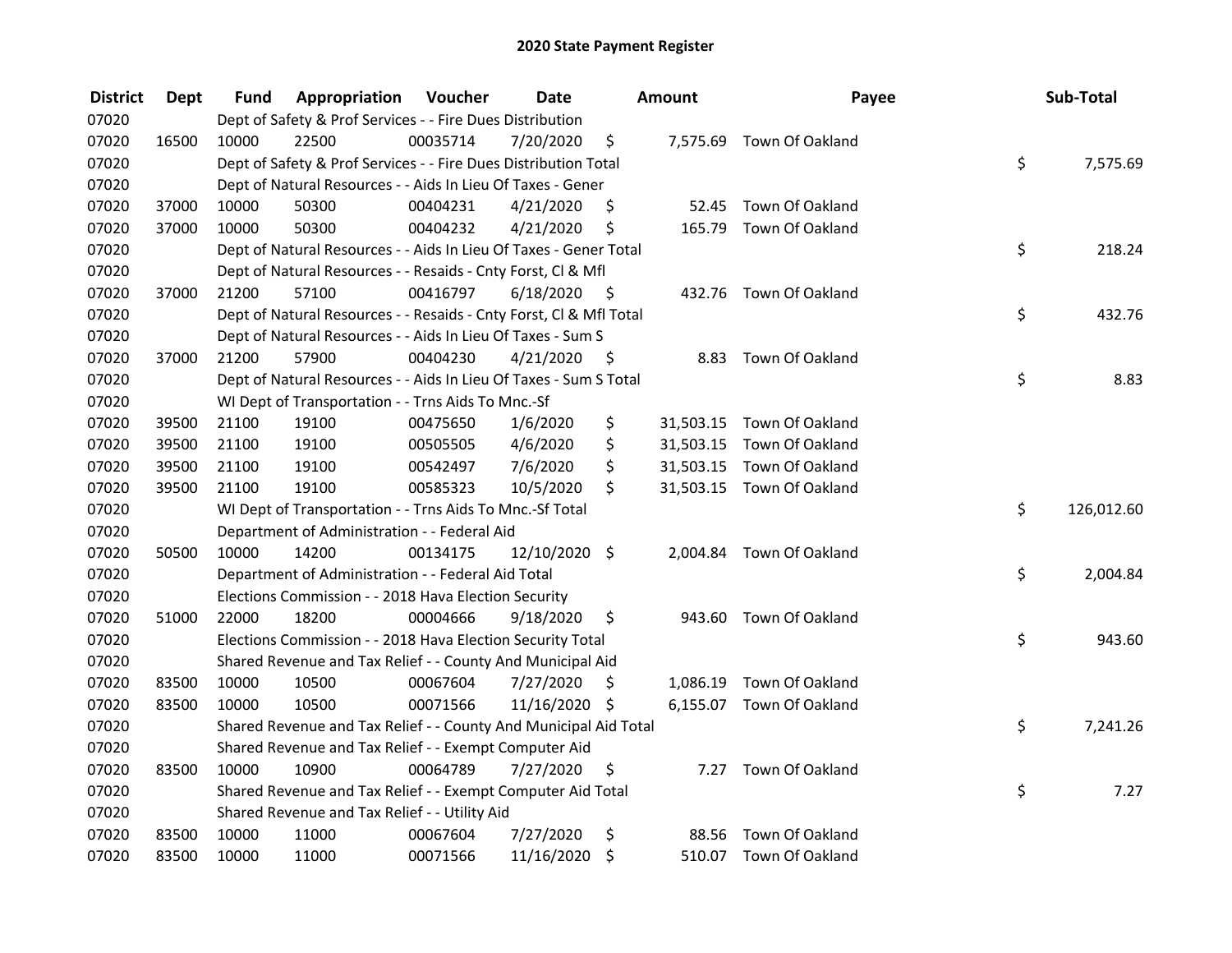| <b>District</b> | Dept  | <b>Fund</b> | Appropriation                                                 | Voucher  | Date     | Amount | Payee           | Sub-Total  |
|-----------------|-------|-------------|---------------------------------------------------------------|----------|----------|--------|-----------------|------------|
| 07020           |       |             | Shared Revenue and Tax Relief - - Utility Aid Total           |          |          |        |                 | 598.63     |
| 07020           |       |             | Shared Revenue and Tax Relief - - Personal Property Aid       |          |          |        |                 |            |
| 07020           | 83500 | 10000       | 11100                                                         | 00060151 | 5/4/2020 | 70.98  | Town Of Oakland |            |
| 07020           |       |             | Shared Revenue and Tax Relief - - Personal Property Aid Total |          |          |        |                 | 70.98      |
| 07020 Total     |       |             |                                                               |          |          |        |                 | 145,114.70 |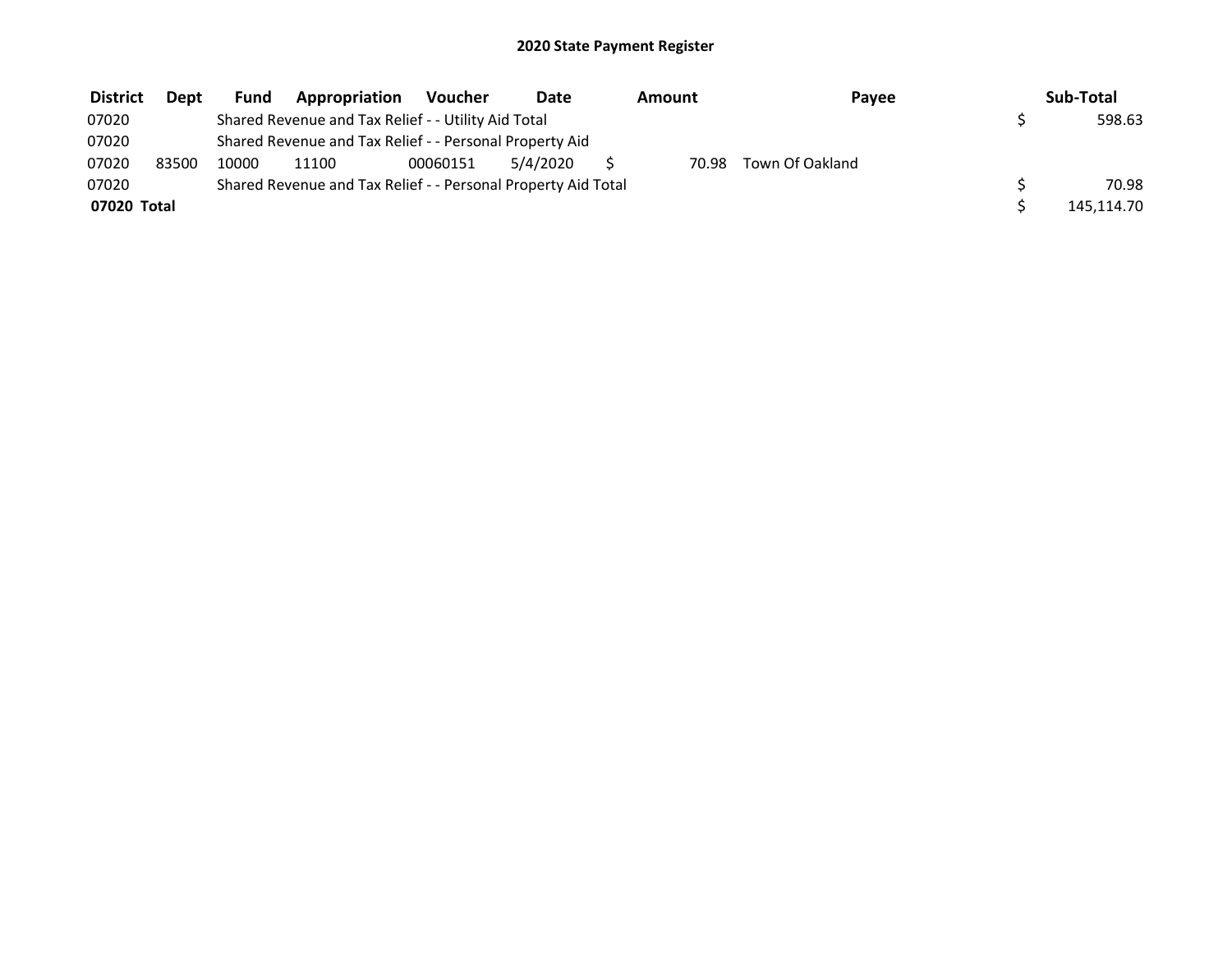| <b>District</b> | <b>Dept</b> | <b>Fund</b> | Appropriation                                                      | Voucher  | Date       |      | Amount   | Payee                       | Sub-Total       |
|-----------------|-------------|-------------|--------------------------------------------------------------------|----------|------------|------|----------|-----------------------------|-----------------|
| 07022           |             |             | Dept of Safety & Prof Services - - Fire Dues Distribution          |          |            |      |          |                             |                 |
| 07022           | 16500       | 10000       | 22500                                                              | 00035715 | 7/20/2020  | \$   |          | 728.63 Town Of Roosevelt    |                 |
| 07022           |             |             | Dept of Safety & Prof Services - - Fire Dues Distribution Total    |          |            |      |          |                             | \$<br>728.63    |
| 07022           |             |             | Dept of Natural Resources - - Aids In Lieu Of Taxes - Gener        |          |            |      |          |                             |                 |
| 07022           | 37000       | 10000       | 50300                                                              | 00386171 | 1/29/2020  | S    | 4,886.80 | Town Of Roosevelt           |                 |
| 07022           | 37000       | 10000       | 50300                                                              | 00404125 | 4/21/2020  | \$   |          | 470.36 Town Of Roosevelt    |                 |
| 07022           |             |             | Dept of Natural Resources - - Aids In Lieu Of Taxes - Gener Total  |          |            |      |          |                             | \$<br>5,357.16  |
| 07022           |             |             | Dept of Natural Resources - - Resaids - Cnty Forst, Cl & Mfl       |          |            |      |          |                             |                 |
| 07022           | 37000       | 21200       | 57100                                                              | 00416798 | 7/2/2020   | \$   |          | 2,027.11 Town Of Roosevelt  |                 |
| 07022           |             |             | Dept of Natural Resources - - Resaids - Cnty Forst, Cl & Mfl Total |          |            |      |          |                             | \$<br>2,027.11  |
| 07022           |             |             | Dept of Natural Resources - - Aids In Lieu Of Taxes - Sum S        |          |            |      |          |                             |                 |
| 07022           | 37000       | 21200       | 57900                                                              | 00404126 | 4/21/2020  | - \$ |          | 1,514.79 Town Of Roosevelt  |                 |
| 07022           |             |             | Dept of Natural Resources - - Aids In Lieu Of Taxes - Sum S Total  |          |            |      |          |                             | \$<br>1,514.79  |
| 07022           |             |             | WI Dept of Transportation - - Trns Aids To Mnc.-Sf                 |          |            |      |          |                             |                 |
| 07022           | 39500       | 21100       | 19100                                                              | 00475651 | 1/6/2020   | \$   |          | 16,300.17 Town Of Roosevelt |                 |
| 07022           | 39500       | 21100       | 19100                                                              | 00505506 | 4/6/2020   | \$   |          | 16,300.17 Town Of Roosevelt |                 |
| 07022           | 39500       | 21100       | 19100                                                              | 00546751 | 7/6/2020   | \$   |          | 16,300.17 Town Of Roosevelt |                 |
| 07022           | 39500       | 21100       | 19100                                                              | 00585324 | 10/5/2020  | \$   |          | 16,300.17 Town Of Roosevelt |                 |
| 07022           |             |             | WI Dept of Transportation - - Trns Aids To Mnc.-Sf Total           |          |            |      |          |                             | \$<br>65,200.68 |
| 07022           |             |             | WI Dept of Transportation - - Loc Rd Imp Prg St Fd                 |          |            |      |          |                             |                 |
| 07022           | 39500       | 21100       | 27800                                                              | 00621815 | 12/2/2020  | \$   |          | 14,556.84 Town Of Roosevelt |                 |
| 07022           |             |             | WI Dept of Transportation - - Loc Rd Imp Prg St Fd Total           |          |            |      |          |                             | \$<br>14,556.84 |
| 07022           |             |             | Shared Revenue and Tax Relief - - County And Municipal Aid         |          |            |      |          |                             |                 |
| 07022           | 83500       | 10000       | 10500                                                              | 00067605 | 7/27/2020  | S    |          | 1,420.57 Town Of Roosevelt  |                 |
| 07022           | 83500       | 10000       | 10500                                                              | 00071567 | 11/16/2020 | -\$  |          | 8,049.89 Town Of Roosevelt  |                 |
| 07022           |             |             | Shared Revenue and Tax Relief - - County And Municipal Aid Total   |          |            |      |          |                             | \$<br>9,470.46  |
| 07022           |             |             | Shared Revenue and Tax Relief - - Exempt Computer Aid              |          |            |      |          |                             |                 |
| 07022           | 83500       | 10000       | 10900                                                              | 00064790 | 7/27/2020  | \$   | 1.03     | Town Of Roosevelt           |                 |
| 07022           |             |             | Shared Revenue and Tax Relief - - Exempt Computer Aid Total        |          |            |      |          |                             | \$<br>1.03      |
| 07022           |             |             | Shared Revenue and Tax Relief - - Personal Property Aid            |          |            |      |          |                             |                 |
| 07022           | 83500       | 10000       | 11100                                                              | 00060152 | 5/4/2020   | \$   |          | 41.72 Town Of Roosevelt     |                 |
| 07022           |             |             | Shared Revenue and Tax Relief - - Personal Property Aid Total      |          |            |      |          |                             | \$<br>41.72     |
| 07022 Total     |             |             |                                                                    |          |            |      |          |                             | \$<br>98,898.42 |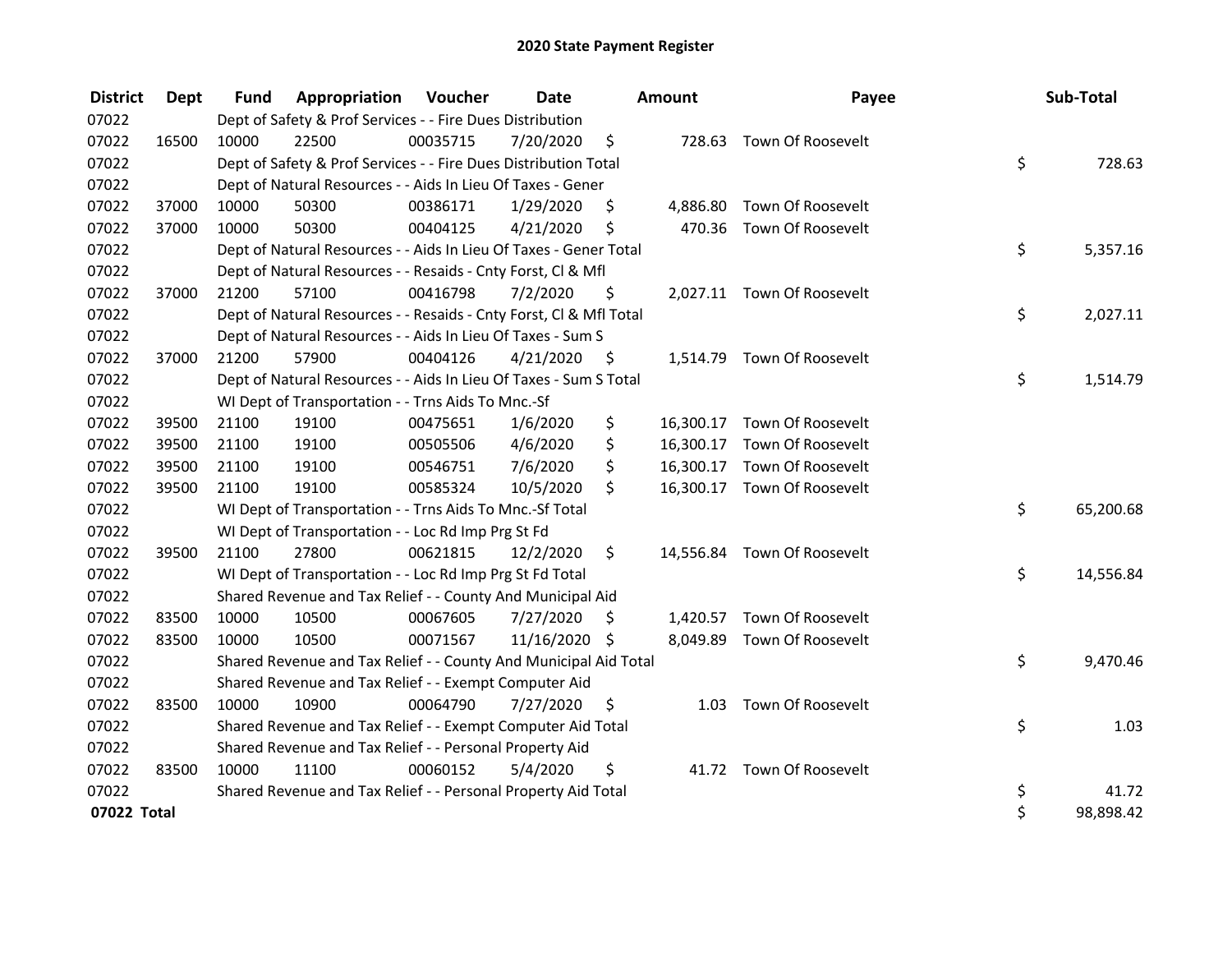| <b>District</b> | Dept  | <b>Fund</b> | Appropriation                                                      | Voucher  | <b>Date</b>   |      | Amount    |                        | Payee | Sub-Total        |
|-----------------|-------|-------------|--------------------------------------------------------------------|----------|---------------|------|-----------|------------------------|-------|------------------|
| 07024           |       |             | Dept of Safety & Prof Services - - Fire Dues Distribution          |          |               |      |           |                        |       |                  |
| 07024           | 16500 | 10000       | 22500                                                              | 00035716 | 7/20/2020     | \$   | 2,479.09  | Town Of Rusk           |       |                  |
| 07024           |       |             | Dept of Safety & Prof Services - - Fire Dues Distribution Total    |          |               |      |           |                        |       | \$<br>2,479.09   |
| 07024           |       |             | Dept of Natural Resources - - Resaids - Cnty Forst, CI & Mfl       |          |               |      |           |                        |       |                  |
| 07024           | 37000 | 21200       | 57100                                                              | 00416799 | 6/18/2020     | - \$ |           | 2,070.70 Town Of Rusk  |       |                  |
| 07024           |       |             | Dept of Natural Resources - - Resaids - Cnty Forst, Cl & Mfl Total |          |               |      |           |                        |       | \$<br>2,070.70   |
| 07024           |       |             | WI Dept of Transportation - - Trns Aids To Mnc.-Sf                 |          |               |      |           |                        |       |                  |
| 07024           | 39500 | 21100       | 19100                                                              | 00475652 | 1/6/2020      | \$   | 29,407.32 | Town Of Rusk           |       |                  |
| 07024           | 39500 | 21100       | 19100                                                              | 00505507 | 4/6/2020      | \$   |           | 29,407.32 Town Of Rusk |       |                  |
| 07024           | 39500 | 21100       | 19100                                                              | 00542499 | 7/6/2020      | \$   |           | 29,407.32 Town Of Rusk |       |                  |
| 07024           | 39500 | 21100       | 19100                                                              | 00585325 | 10/5/2020     | \$   |           | 29,407.32 Town Of Rusk |       |                  |
| 07024           |       |             | WI Dept of Transportation - - Trns Aids To Mnc.-Sf Total           |          |               |      |           |                        |       | \$<br>117,629.28 |
| 07024           |       |             | WI Dept of Transportation - - Loc Rd Imp Prg St Fd                 |          |               |      |           |                        |       |                  |
| 07024           | 39500 | 21100       | 27800                                                              | 00624330 | 12/7/2020     | \$   |           | 16,935.39 Town Of Rusk |       |                  |
| 07024           |       |             | WI Dept of Transportation - - Loc Rd Imp Prg St Fd Total           |          |               |      |           |                        |       | \$<br>16,935.39  |
| 07024           |       |             | Shared Revenue and Tax Relief - - County And Municipal Aid         |          |               |      |           |                        |       |                  |
| 07024           | 83500 | 10000       | 10500                                                              | 00067606 | 7/27/2020     | S    | 763.88    | Town Of Rusk           |       |                  |
| 07024           | 83500 | 10000       | 10500                                                              | 00071568 | 11/16/2020 \$ |      |           | 4,328.64 Town Of Rusk  |       |                  |
| 07024           |       |             | Shared Revenue and Tax Relief - - County And Municipal Aid Total   |          |               |      |           |                        |       | \$<br>5,092.52   |
| 07024           |       |             | Shared Revenue and Tax Relief - - Exempt Computer Aid              |          |               |      |           |                        |       |                  |
| 07024           | 83500 | 10000       | 10900                                                              | 00064791 | 7/27/2020     | \$   | 1.03      | Town Of Rusk           |       |                  |
| 07024           |       |             | Shared Revenue and Tax Relief - - Exempt Computer Aid Total        |          |               |      |           |                        |       | \$<br>1.03       |
| 07024           |       |             | Shared Revenue and Tax Relief - - Utility Aid                      |          |               |      |           |                        |       |                  |
| 07024           | 83500 | 10000       | 11000                                                              | 00067606 | 7/27/2020     | \$   | 77.19     | Town Of Rusk           |       |                  |
| 07024           | 83500 | 10000       | 11000                                                              | 00071568 | 11/16/2020    | \$   | 430.28    | Town Of Rusk           |       |                  |
| 07024           |       |             | Shared Revenue and Tax Relief - - Utility Aid Total                |          |               |      |           |                        |       | \$<br>507.47     |
| 07024           |       |             | Shared Revenue and Tax Relief - - Personal Property Aid            |          |               |      |           |                        |       |                  |
| 07024           | 83500 | 10000       | 11100                                                              | 00060153 | 5/4/2020      | \$   |           | 25.52 Town Of Rusk     |       |                  |
| 07024           |       |             | Shared Revenue and Tax Relief - - Personal Property Aid Total      |          |               |      |           |                        |       | \$<br>25.52      |
| 07024 Total     |       |             |                                                                    |          |               |      |           |                        |       | \$<br>144,741.00 |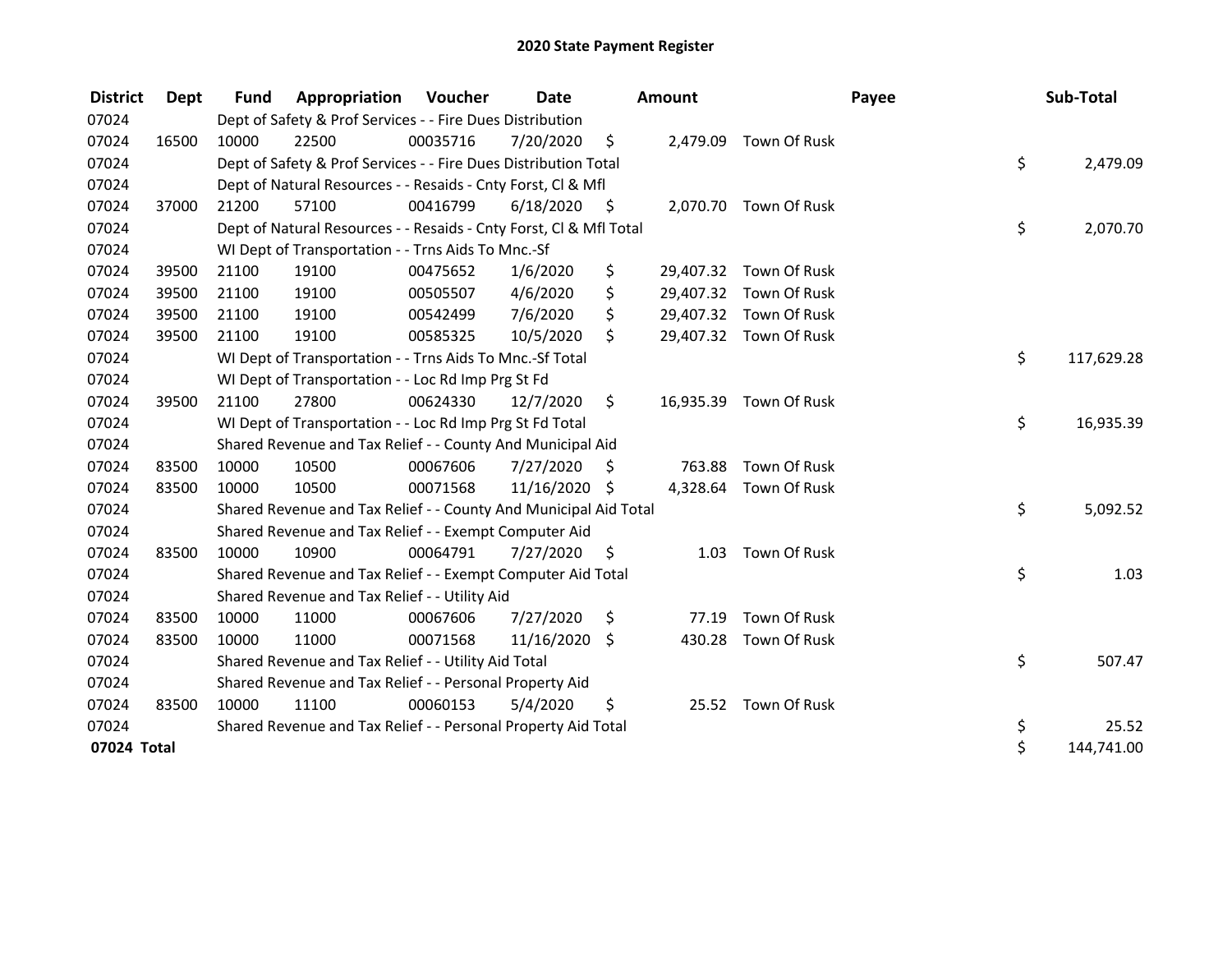| <b>District</b> | <b>Dept</b> | Fund  | Appropriation                                                      | Voucher  | <b>Date</b>   |      | <b>Amount</b> | Payee                       | Sub-Total        |
|-----------------|-------------|-------|--------------------------------------------------------------------|----------|---------------|------|---------------|-----------------------------|------------------|
| 07026           |             |       | Dept of Natural Resources - - Aids In Lieu Of Taxes - Gener        |          |               |      |               |                             |                  |
| 07026           | 37000       | 10000 | 50300                                                              | 00386147 | 1/29/2020     | \$   |               | 747.85 Town Of Sand Lake    |                  |
| 07026           | 37000       | 10000 | 50300                                                              | 00403769 | 4/21/2020     | \$   |               | 94.04 Town Of Sand Lake     |                  |
| 07026           |             |       | Dept of Natural Resources - - Aids In Lieu Of Taxes - Gener Total  |          |               |      |               |                             | \$<br>841.89     |
| 07026           |             |       | Dept of Natural Resources - - Resaids - Cnty Forst, Cl & Mfl       |          |               |      |               |                             |                  |
| 07026           | 37000       | 21200 | 57100                                                              | 00416800 | 6/18/2020     | - \$ |               | 1,872.50 Town Of Sand Lake  |                  |
| 07026           |             |       | Dept of Natural Resources - - Resaids - Cnty Forst, CI & Mfl Total |          |               |      |               |                             | \$<br>1,872.50   |
| 07026           |             |       | Dept of Natural Resources - - Aids In Lieu Of Taxes - Sum S        |          |               |      |               |                             |                  |
| 07026           | 37000       | 21200 | 57900                                                              | 00403770 | 4/21/2020     | - \$ |               | 3.42 Town Of Sand Lake      |                  |
| 07026           |             |       | Dept of Natural Resources - - Aids In Lieu Of Taxes - Sum S Total  |          |               |      |               |                             | \$<br>3.42       |
| 07026           |             |       | WI Dept of Transportation - - Trns Aids To Mnc.-Sf                 |          |               |      |               |                             |                  |
| 07026           | 39500       | 21100 | 19100                                                              | 00475653 | 1/6/2020      | \$   |               | 28,159.02 Town Of Sand Lake |                  |
| 07026           | 39500       | 21100 | 19100                                                              | 00505508 | 4/6/2020      | \$   |               | 28,159.02 Town Of Sand Lake |                  |
| 07026           | 39500       | 21100 | 19100                                                              | 00542500 | 7/6/2020      | \$   |               | 28,159.02 Town Of Sand Lake |                  |
| 07026           | 39500       | 21100 | 19100                                                              | 00585326 | 10/5/2020     | \$   |               | 28,159.02 Town Of Sand Lake |                  |
| 07026           |             |       | WI Dept of Transportation - - Trns Aids To Mnc.-Sf Total           |          |               |      |               |                             | \$<br>112,636.08 |
| 07026           |             |       | WI Dept of Transportation - - Loc Rd Imp Prg St Fd                 |          |               |      |               |                             |                  |
| 07026           | 39500       | 21100 | 27800                                                              | 00493647 | 2/18/2020     | \$   |               | 15,476.31 Town Of Sand Lake |                  |
| 07026           | 39500       | 21100 | 27800                                                              | 00497728 | 3/2/2020      | \$   |               | 6,856.59 Town Of Sand Lake  |                  |
| 07026           | 39500       | 21100 | 27800                                                              | 00614458 | 11/12/2020    | Ŝ.   |               | 8,041.04 Town Of Sand Lake  |                  |
| 07026           |             |       | WI Dept of Transportation - - Loc Rd Imp Prg St Fd Total           |          |               |      |               |                             | \$<br>30,373.94  |
| 07026           |             |       | Department of Administration - - Federal Aid                       |          |               |      |               |                             |                  |
| 07026           | 50500       | 10000 | 14200                                                              | 00134176 | 12/10/2020 \$ |      |               | 2,021.64 Town Of Sand Lake  |                  |
| 07026           |             |       | Department of Administration - - Federal Aid Total                 |          |               |      |               |                             | \$<br>2,021.64   |
| 07026           |             |       | Elections Commission - - 2018 Hava Election Security               |          |               |      |               |                             |                  |
| 07026           | 51000       | 22000 | 18200                                                              | 00003901 | 7/20/2020     | \$   |               | 578.40 Town Of Sand Lake    |                  |
| 07026           |             |       | Elections Commission - - 2018 Hava Election Security Total         |          |               |      |               |                             | \$<br>578.40     |
| 07026           |             |       | Shared Revenue and Tax Relief - - County And Municipal Aid         |          |               |      |               |                             |                  |
| 07026           | 83500       | 10000 | 10500                                                              | 00067607 | 7/27/2020     | \$   | 869.79        | Town Of Sand Lake           |                  |
| 07026           | 83500       | 10000 | 10500                                                              | 00071569 | 11/16/2020 \$ |      |               | 4,928.79 Town Of Sand Lake  |                  |
| 07026           |             |       | Shared Revenue and Tax Relief - - County And Municipal Aid Total   |          |               |      |               |                             | \$<br>5,798.58   |
| 07026           |             |       | Shared Revenue and Tax Relief - - Utility Aid                      |          |               |      |               |                             |                  |
| 07026           | 83500       | 10000 | 11000                                                              | 00067607 | 7/27/2020     | \$   |               | 228.90 Town Of Sand Lake    |                  |
| 07026           | 83500       | 10000 | 11000                                                              | 00071569 | 11/16/2020    | \$   | 1,386.30      | Town Of Sand Lake           |                  |
| 07026           |             |       | Shared Revenue and Tax Relief - - Utility Aid Total                |          |               |      |               |                             | \$<br>1,615.20   |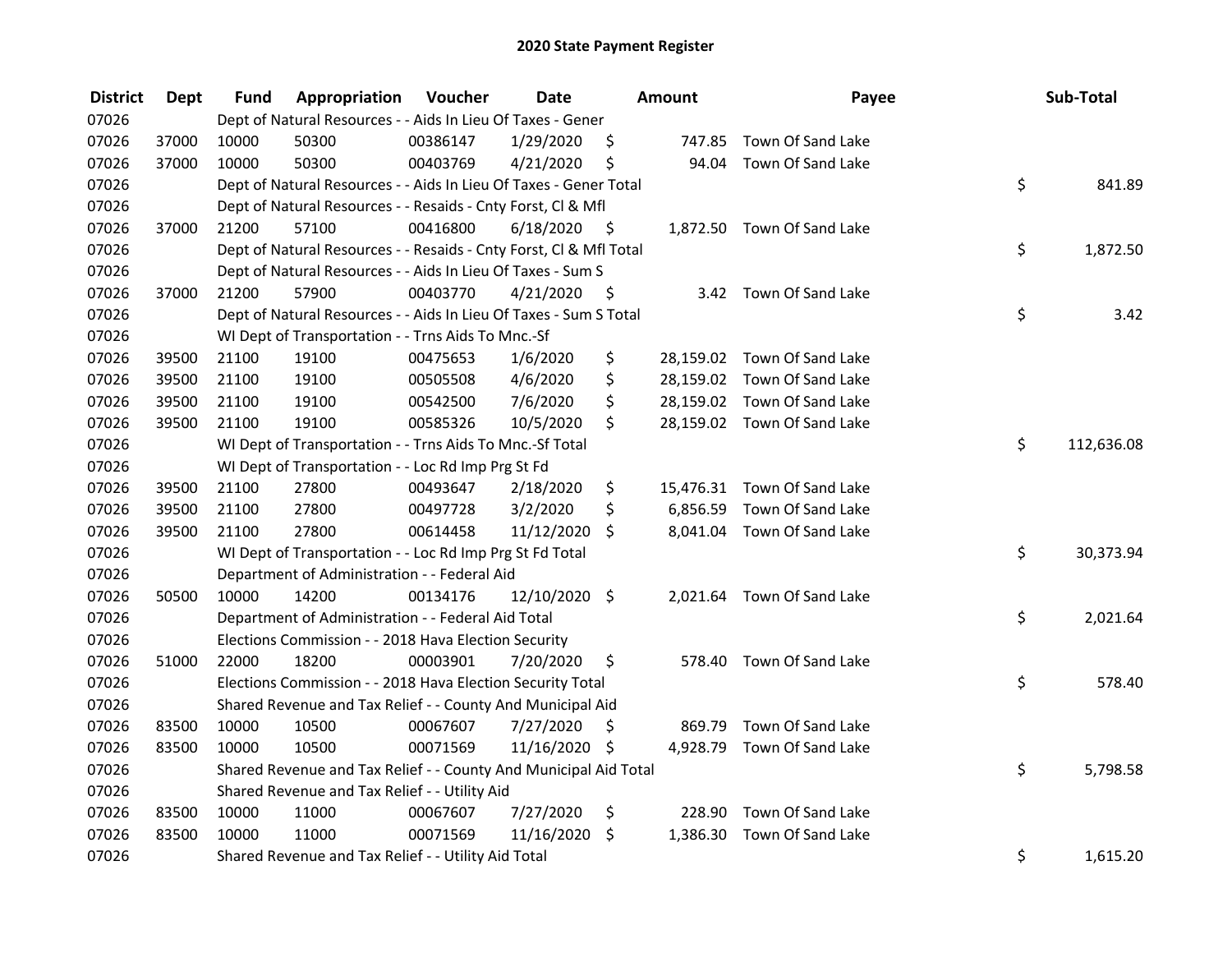|             |  | District Dept Fund Appropriation Voucher | Date | Amount | Payee | Sub-Total  |
|-------------|--|------------------------------------------|------|--------|-------|------------|
| 07026 Total |  |                                          |      |        |       | 155,741.65 |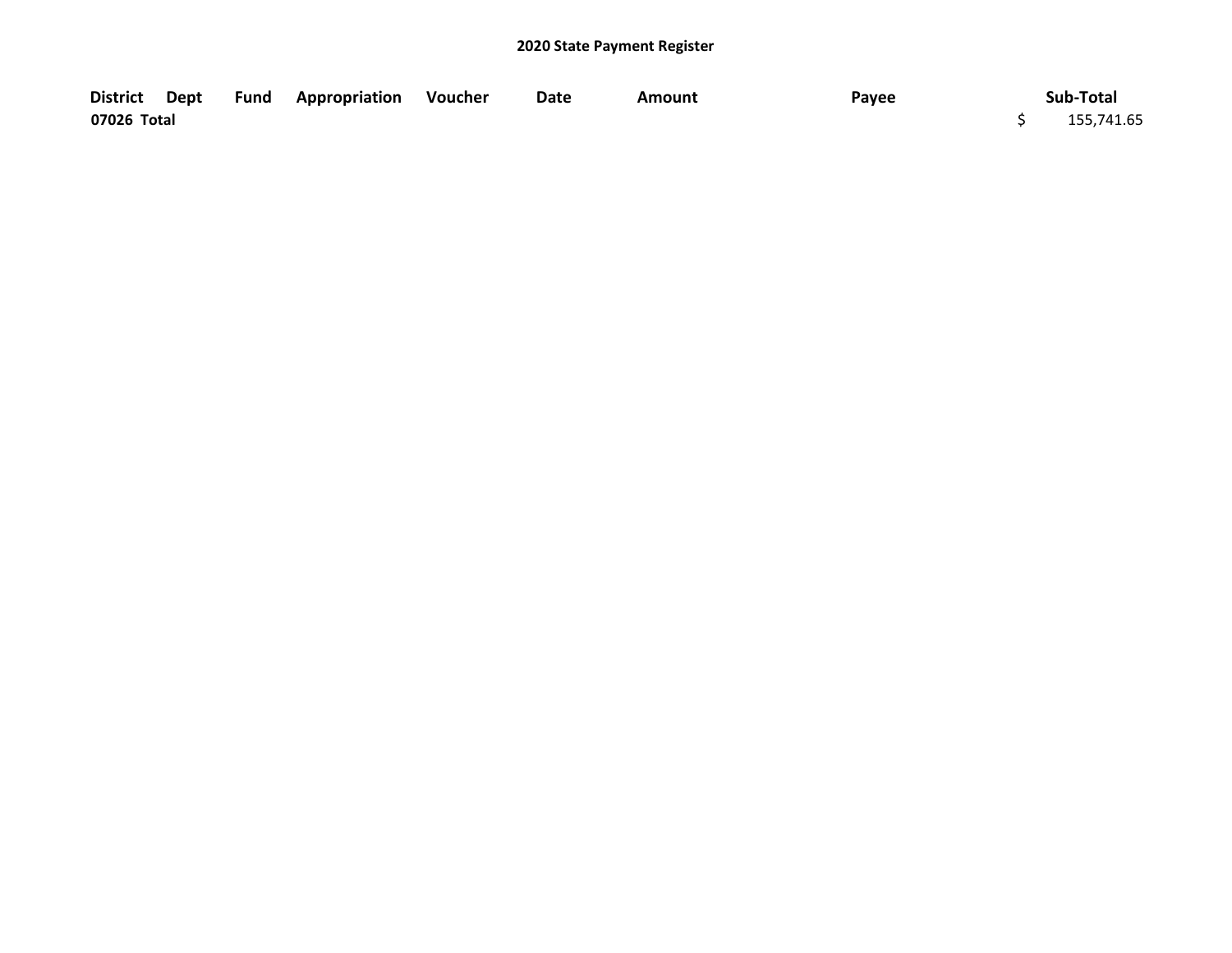| <b>District</b> | Dept  | Fund  | Appropriation                                                      | Voucher  | <b>Date</b>   |      | <b>Amount</b> |                         | Payee | Sub-Total  |
|-----------------|-------|-------|--------------------------------------------------------------------|----------|---------------|------|---------------|-------------------------|-------|------------|
| 07028           |       |       | Dept of Safety & Prof Services - - Fire Dues Distribution          |          |               |      |               |                         |       |            |
| 07028           | 16500 | 10000 | 22500                                                              | 00035717 | 7/20/2020     | \$   |               | 7,183.24 Town Of Scott  |       |            |
| 07028           |       |       | Dept of Safety & Prof Services - - Fire Dues Distribution Total    |          |               |      |               |                         | \$    | 7,183.24   |
| 07028           |       |       | Dept of Natural Resources - - General Program Operations --        |          |               |      |               |                         |       |            |
| 07028           | 37000 | 21200 | 25400                                                              | 00422089 | 7/7/2020      | \$   |               | 198.00 Town Of Scott    |       |            |
| 07028           |       |       | Dept of Natural Resources - - General Program Operations -- Total  |          |               |      |               |                         | \$    | 198.00     |
| 07028           |       |       | Dept of Natural Resources - - Resaids - Cnty Forst, Cl & Mfl       |          |               |      |               |                         |       |            |
| 07028           | 37000 | 21200 | 57100                                                              | 00416801 | 6/18/2020     | - \$ |               | 575.66 Town Of Scott    |       |            |
| 07028           |       |       | Dept of Natural Resources - - Resaids - Cnty Forst, Cl & Mfl Total |          |               |      |               |                         | \$    | 575.66     |
| 07028           |       |       | Dept of Natural Resources - - Aids In Lieu Of Taxes - Sum S        |          |               |      |               |                         |       |            |
| 07028           | 37000 | 21200 | 57900                                                              | 00403695 | 4/21/2020     | \$   | 183.56        | Town Of Scott           |       |            |
| 07028           | 37000 | 21200 | 57900                                                              | 00403696 | 4/21/2020     | \$   |               | 26.71 Town Of Scott     |       |            |
| 07028           |       |       | Dept of Natural Resources - - Aids In Lieu Of Taxes - Sum S Total  |          |               |      |               |                         | \$    | 210.27     |
| 07028           |       |       | WI Dept of Transportation - - Trns Aids To Mnc.-Sf                 |          |               |      |               |                         |       |            |
| 07028           | 39500 | 21100 | 19100                                                              | 00475654 | 1/6/2020      | \$   | 31,588.56     | Town Of Scott           |       |            |
| 07028           | 39500 | 21100 | 19100                                                              | 00505509 | 4/6/2020      | \$   |               | 31,588.56 Town Of Scott |       |            |
| 07028           | 39500 | 21100 | 19100                                                              | 00542501 | 7/6/2020      | \$   | 31,588.56     | Town Of Scott           |       |            |
| 07028           | 39500 | 21100 | 19100                                                              | 00585327 | 10/5/2020     | \$   |               | 31,588.56 Town Of Scott |       |            |
| 07028           |       |       | WI Dept of Transportation - - Trns Aids To Mnc.-Sf Total           |          |               |      |               |                         | \$    | 126,354.24 |
| 07028           |       |       | Department of Administration - - Federal Aid                       |          |               |      |               |                         |       |            |
| 07028           | 50500 | 10000 | 14200                                                              | 00134177 | 12/10/2020    | \$   | 8,308.00      | Town Of Scott           |       |            |
| 07028           | 50500 | 10000 | 14200                                                              | 00136113 | 12/17/2020 \$ |      |               | 881.75 Town Of Scott    |       |            |
| 07028           |       |       | Department of Administration - - Federal Aid Total                 |          |               |      |               |                         | \$    | 9,189.75   |
| 07028           |       |       | Elections Commission - - 2018 Hava Election Security               |          |               |      |               |                         |       |            |
| 07028           | 51000 | 22000 | 18200                                                              | 00003376 | 6/26/2020     | \$   |               | 712.60 Town Of Scott    |       |            |
| 07028           |       |       | Elections Commission - - 2018 Hava Election Security Total         |          |               |      |               |                         | \$    | 712.60     |
| 07028           |       |       | Shared Revenue and Tax Relief - - County And Municipal Aid         |          |               |      |               |                         |       |            |
| 07028           | 83500 | 10000 | 10500                                                              | 00067608 | 7/27/2020     | \$   |               | 987.80 Town Of Scott    |       |            |
| 07028           | 83500 | 10000 | 10500                                                              | 00071570 | 11/16/2020 \$ |      |               | 5,597.51 Town Of Scott  |       |            |
| 07028           |       |       | Shared Revenue and Tax Relief - - County And Municipal Aid Total   |          |               |      |               |                         | \$    | 6,585.31   |
| 07028           |       |       | Shared Revenue and Tax Relief - - Exempt Computer Aid              |          |               |      |               |                         |       |            |
| 07028           | 83500 | 10000 | 10900                                                              | 00064792 | 7/27/2020     | \$   |               | 44.69 Town Of Scott     |       |            |
| 07028           |       |       | Shared Revenue and Tax Relief - - Exempt Computer Aid Total        |          |               |      |               |                         | \$    | 44.69      |
| 07028           |       |       | Shared Revenue and Tax Relief - - Personal Property Aid            |          |               |      |               |                         |       |            |
| 07028           | 83500 | 10000 | 11100                                                              | 00060154 | 5/4/2020      | \$   |               | 655.38 Town Of Scott    |       |            |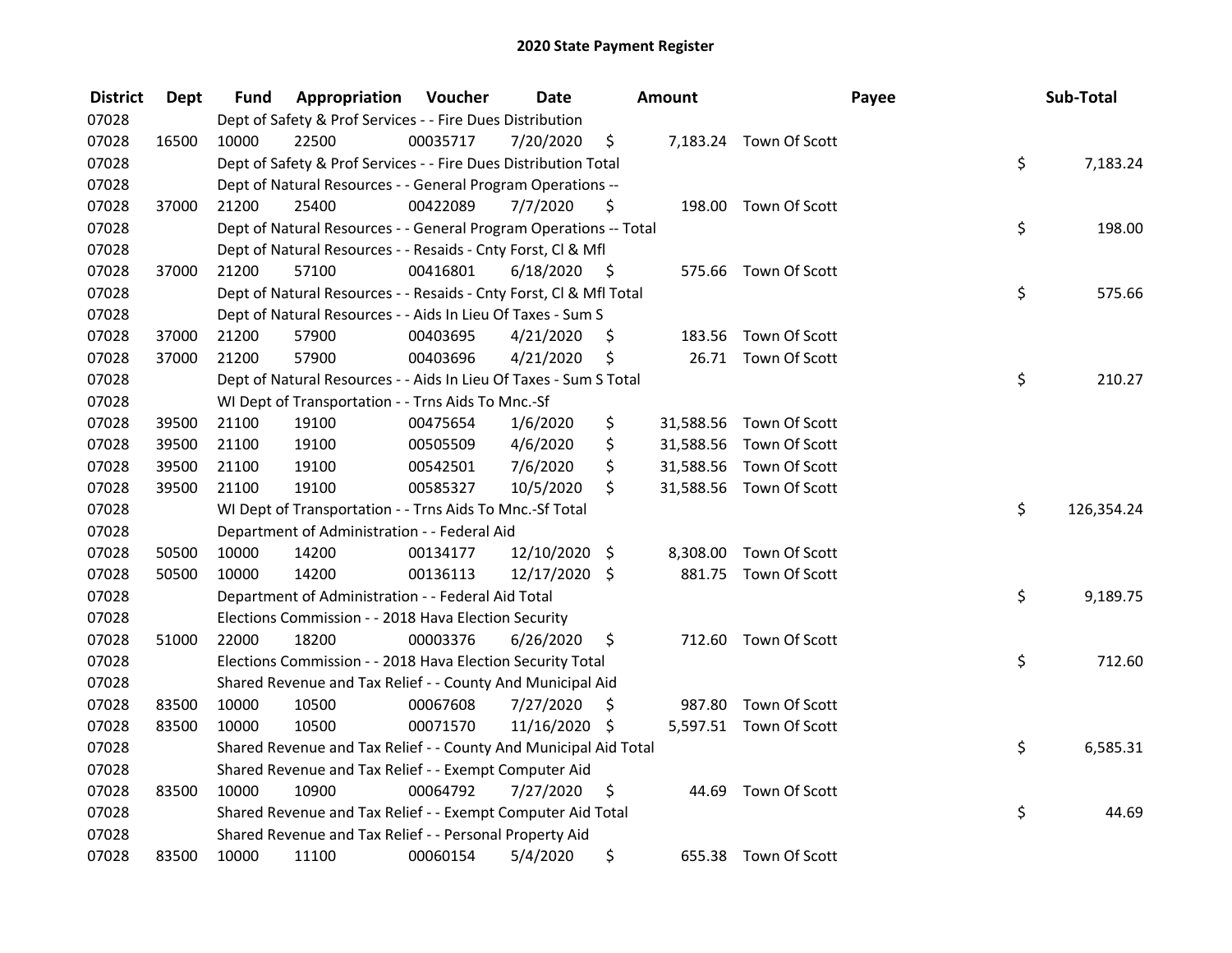| District    | Dept | Fund | <b>Appropriation Voucher</b>                                  | Date | Amount | Payee | Sub-Total  |
|-------------|------|------|---------------------------------------------------------------|------|--------|-------|------------|
| 07028       |      |      | Shared Revenue and Tax Relief - - Personal Property Aid Total |      |        |       | 655.38     |
| 07028 Total |      |      |                                                               |      |        |       | 151.709.14 |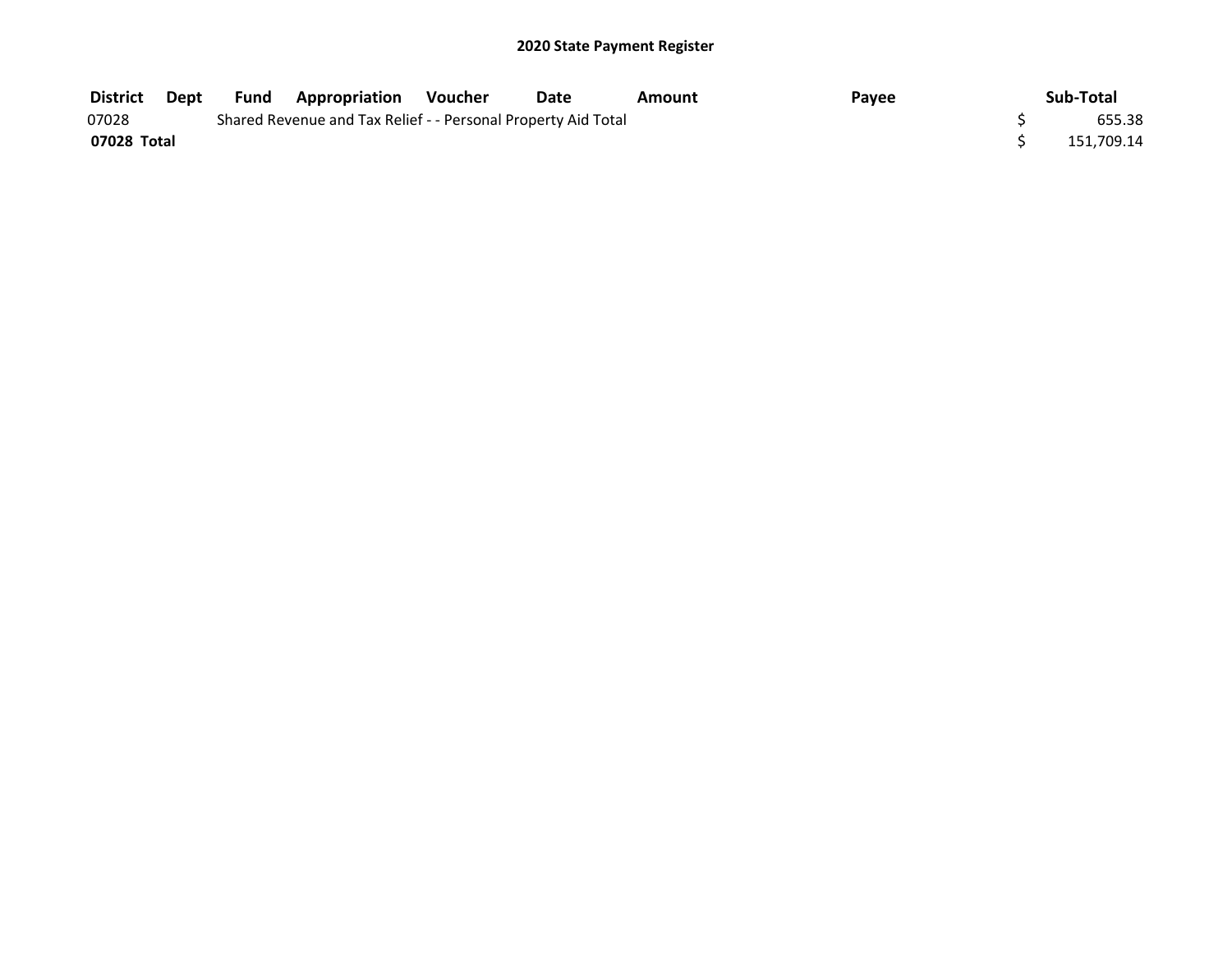| <b>District</b> | <b>Dept</b> | Fund  | Appropriation                                                      | Voucher  | <b>Date</b>   |      | Amount   |                         | Payee | Sub-Total        |
|-----------------|-------------|-------|--------------------------------------------------------------------|----------|---------------|------|----------|-------------------------|-------|------------------|
| 07030           |             |       | Dept of Safety & Prof Services - - Fire Dues Distribution          |          |               |      |          |                         |       |                  |
| 07030           | 16500       | 10000 | 22500                                                              | 00035718 | 7/20/2020     | \$   |          | 5,925.70 Town Of Siren  |       |                  |
| 07030           |             |       | Dept of Safety & Prof Services - - Fire Dues Distribution Total    |          |               |      |          |                         |       | \$<br>5,925.70   |
| 07030           |             |       | Dept of Natural Resources - - Aids In Lieu Of Taxes - Gener        |          |               |      |          |                         |       |                  |
| 07030           | 37000       | 10000 | 50300                                                              | 00386145 | 1/29/2020     | \$   |          | 4,995.41 Town Of Siren  |       |                  |
| 07030           | 37000       | 10000 | 50300                                                              | 00386146 | 1/29/2020     | \$   | 8,277.45 | Town Of Siren           |       |                  |
| 07030           | 37000       | 10000 | 50300                                                              | 00403748 | 4/21/2020     | \$   |          | 117.52 Town Of Siren    |       |                  |
| 07030           | 37000       | 10000 | 50300                                                              | 00403752 | 4/21/2020     | \$   |          | 34.75 Town Of Siren     |       |                  |
| 07030           |             |       | Dept of Natural Resources - - Aids In Lieu Of Taxes - Gener Total  |          |               |      |          |                         |       | \$<br>13,425.13  |
| 07030           |             |       | Dept of Natural Resources - - Resaids - Cnty Forst, Cl & Mfl       |          |               |      |          |                         |       |                  |
| 07030           | 37000       | 21200 | 57100                                                              | 00416802 | 6/18/2020     | - \$ |          | 195.80 Town Of Siren    |       |                  |
| 07030           |             |       | Dept of Natural Resources - - Resaids - Cnty Forst, Cl & Mfl Total |          |               |      |          |                         |       | \$<br>195.80     |
| 07030           |             |       | Dept of Natural Resources - - Aids In Lieu Of Taxes - Sum S        |          |               |      |          |                         |       |                  |
| 07030           | 37000       | 21200 | 57900                                                              | 00403749 | 4/21/2020     | \$,  | 9.08     | Town Of Siren           |       |                  |
| 07030           | 37000       | 21200 | 57900                                                              | 00403750 | 4/21/2020     | \$   | 23.32    | Town Of Siren           |       |                  |
| 07030           | 37000       | 21200 | 57900                                                              | 00403751 | 4/21/2020     | \$   | 17.86    | Town Of Siren           |       |                  |
| 07030           |             |       | Dept of Natural Resources - - Aids In Lieu Of Taxes - Sum S Total  |          |               |      |          |                         |       | \$<br>50.26      |
| 07030           |             |       | WI Dept of Transportation - - Trns Aids To Mnc.-Sf                 |          |               |      |          |                         |       |                  |
| 07030           | 39500       | 21100 | 19100                                                              | 00475655 | 1/6/2020      | \$   |          | 41,220.18 Town Of Siren |       |                  |
| 07030           | 39500       | 21100 | 19100                                                              | 00505510 | 4/6/2020      | \$   |          | 41,220.18 Town Of Siren |       |                  |
| 07030           | 39500       | 21100 | 19100                                                              | 00542502 | 7/6/2020      | \$   |          | 41,220.18 Town Of Siren |       |                  |
| 07030           | 39500       | 21100 | 19100                                                              | 00585328 | 10/5/2020     | \$   |          | 41,220.18 Town Of Siren |       |                  |
| 07030           |             |       | WI Dept of Transportation - - Trns Aids To Mnc.-Sf Total           |          |               |      |          |                         |       | \$<br>164,880.72 |
| 07030           |             |       | WI Dept of Transportation - - Loc Rd Imp Prg St Fd                 |          |               |      |          |                         |       |                  |
| 07030           | 39500       | 21100 | 27800                                                              | 00583996 | 9/17/2020     | \$   |          | 16,935.39 Town Of Siren |       |                  |
| 07030           |             |       | WI Dept of Transportation - - Loc Rd Imp Prg St Fd Total           |          |               |      |          |                         |       | \$<br>16,935.39  |
| 07030           |             |       | Shared Revenue and Tax Relief - - County And Municipal Aid         |          |               |      |          |                         |       |                  |
| 07030           | 83500       | 10000 | 10500                                                              | 00067609 | 7/27/2020     | \$   | 2,198.73 | Town Of Siren           |       |                  |
| 07030           | 83500       | 10000 | 10500                                                              | 00071571 | 11/16/2020 \$ |      |          | 12,459.45 Town Of Siren |       |                  |
| 07030           |             |       | Shared Revenue and Tax Relief - - County And Municipal Aid Total   |          |               |      |          |                         |       | \$<br>14,658.18  |
| 07030           |             |       | Shared Revenue and Tax Relief - - Exempt Computer Aid              |          |               |      |          |                         |       |                  |
| 07030           | 83500       | 10000 | 10900                                                              | 00064793 | 7/27/2020     | \$   |          | 594.46 Town Of Siren    |       |                  |
| 07030           |             |       | Shared Revenue and Tax Relief - - Exempt Computer Aid Total        |          |               |      |          |                         |       | \$<br>594.46     |
| 07030           |             |       | Shared Revenue and Tax Relief - - Personal Property Aid            |          |               |      |          |                         |       |                  |
| 07030           | 83500       | 10000 | 11100                                                              | 00060155 | 5/4/2020      | \$   | 857.53   | Town Of Siren           |       |                  |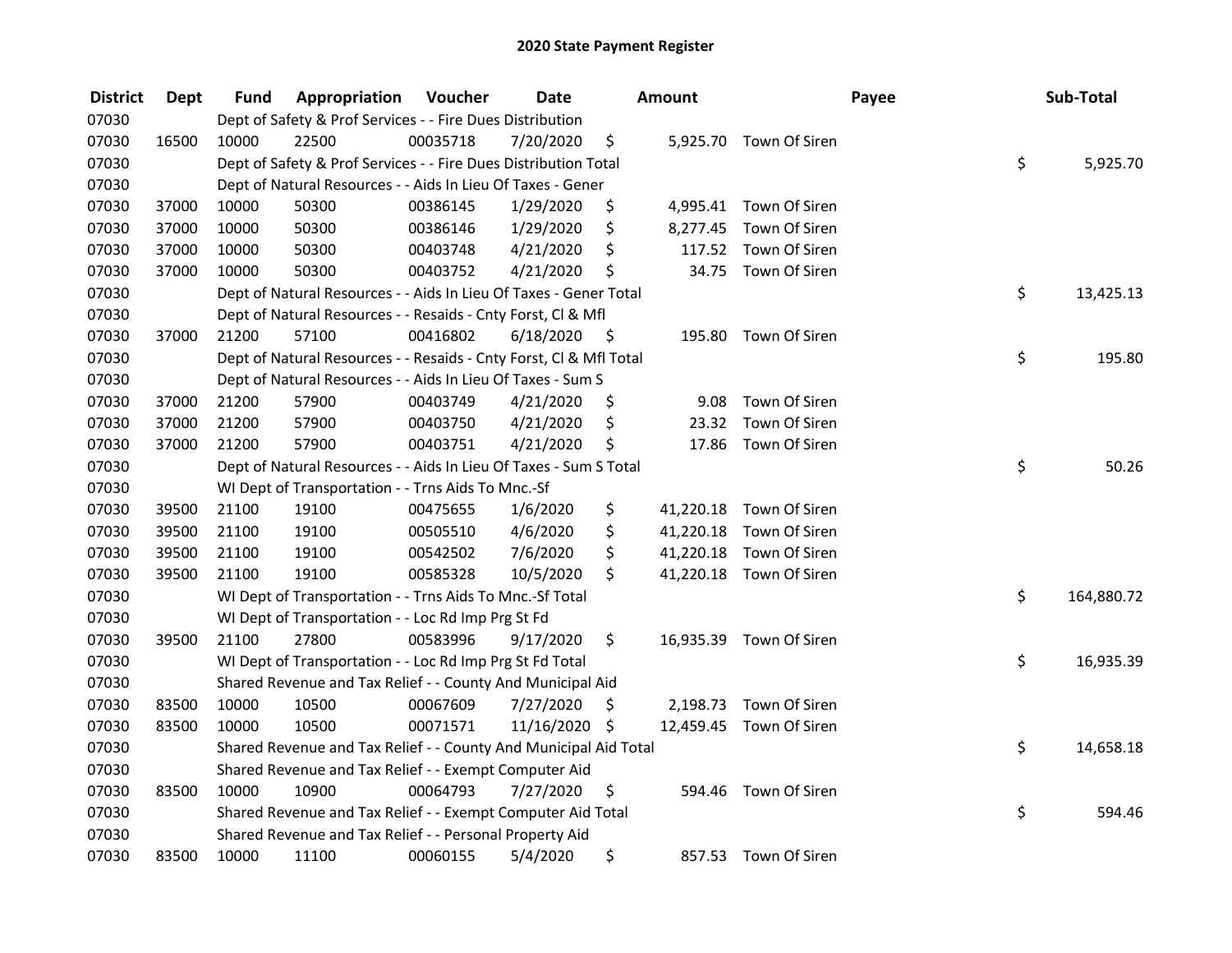| <b>District</b> | Dept  | <b>Fund</b> | Appropriation                                                       | <b>Voucher</b> | Date     | Amount |               | Payee | Sub-Total  |
|-----------------|-------|-------------|---------------------------------------------------------------------|----------------|----------|--------|---------------|-------|------------|
| 07030           |       |             | Shared Revenue and Tax Relief - - Personal Property Aid Total       |                |          |        |               |       | 857.53     |
| 07030           |       |             | Shared Revenue and Tax Relief - - Payments For Municipal Svcs       |                |          |        |               |       |            |
| 07030           | 83500 | 10000       | 50100                                                               | 00054642       | 2/3/2020 | 373.58 | Town Of Siren |       |            |
| 07030           |       |             | Shared Revenue and Tax Relief - - Payments For Municipal Svcs Total |                |          |        |               |       | 373.58     |
| 07030 Total     |       |             |                                                                     |                |          |        |               |       | 217,896.75 |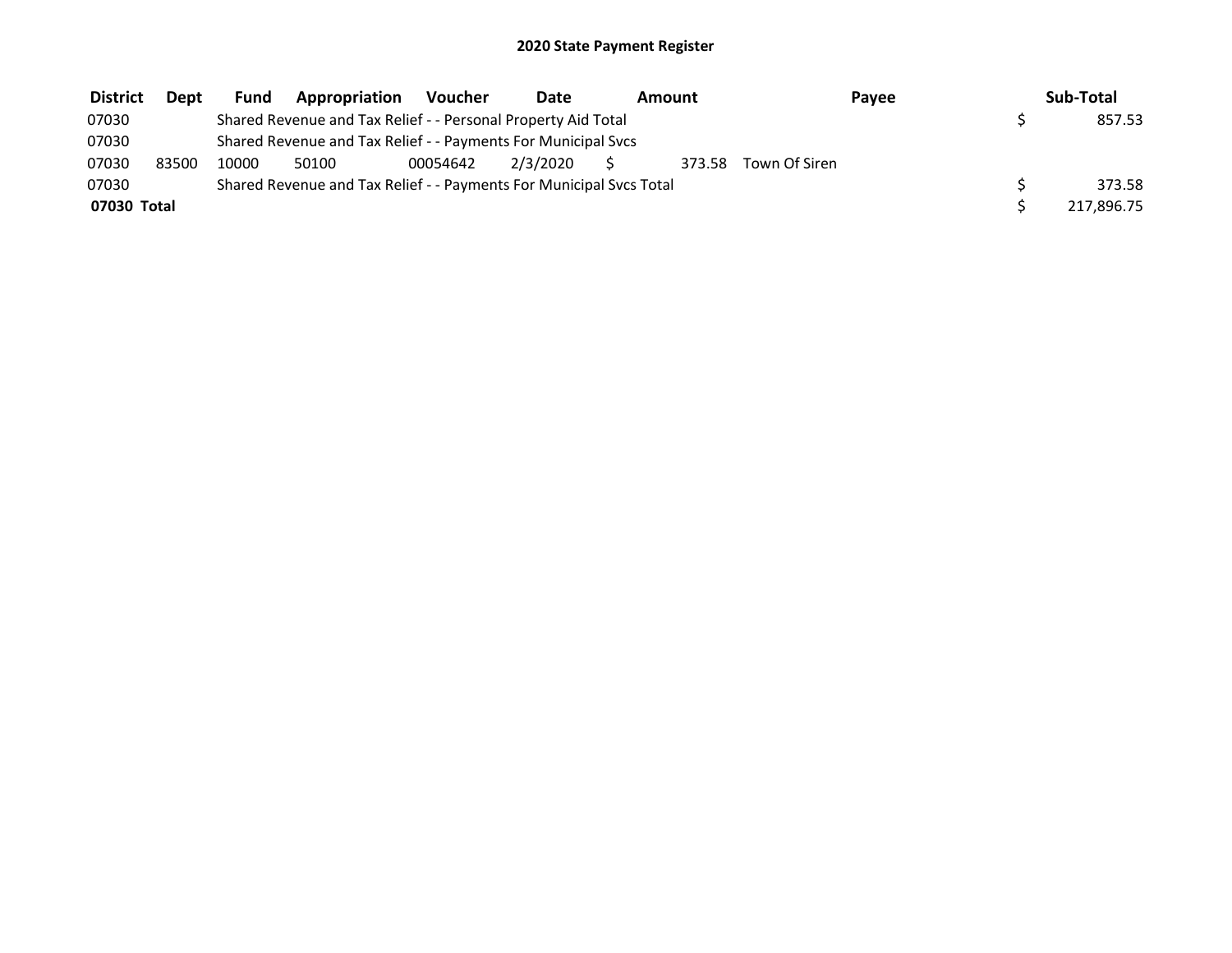| <b>District</b> | <b>Dept</b> | Fund  | Appropriation                                                      | Voucher  | <b>Date</b>   |      | <b>Amount</b> |                         | Payee | Sub-Total        |
|-----------------|-------------|-------|--------------------------------------------------------------------|----------|---------------|------|---------------|-------------------------|-------|------------------|
| 07032           |             |       | Dept of Safety & Prof Services - - Fire Dues Distribution          |          |               |      |               |                         |       |                  |
| 07032           | 16500       | 10000 | 22500                                                              | 00035719 | 7/20/2020     | \$   |               | 4,979.76 Town Of Swiss  |       |                  |
| 07032           |             |       | Dept of Safety & Prof Services - - Fire Dues Distribution Total    |          |               |      |               |                         |       | \$<br>4,979.76   |
| 07032           |             |       | Dept of Natural Resources - - Aids In Lieu Of Taxes - Gener        |          |               |      |               |                         |       |                  |
| 07032           | 37000       | 10000 | 50300                                                              | 00386227 | 1/29/2020     | \$   |               | 3,021.20 Town Of Swiss  |       |                  |
| 07032           | 37000       | 10000 | 50300                                                              | 00405328 | 4/21/2020     | \$   | 54.78         | Town Of Swiss           |       |                  |
| 07032           | 37000       | 10000 | 50300                                                              | 00405329 | 4/21/2020     | \$   | 99.75         | Town Of Swiss           |       |                  |
| 07032           | 37000       | 10000 | 50300                                                              | 00405332 | 4/21/2020     | \$   |               | 12.32 Town Of Swiss     |       |                  |
| 07032           |             |       | Dept of Natural Resources - - Aids In Lieu Of Taxes - Gener Total  |          |               |      |               |                         |       | \$<br>3,188.05   |
| 07032           |             |       | Dept of Natural Resources - - Resaids - Cnty Forst, Cl & Mfl       |          |               |      |               |                         |       |                  |
| 07032           | 37000       | 21200 | 57100                                                              | 00416803 | 6/18/2020     | - \$ |               | 6,442.17 Town Of Swiss  |       |                  |
| 07032           |             |       | Dept of Natural Resources - - Resaids - Cnty Forst, Cl & Mfl Total |          |               |      |               |                         |       | \$<br>6,442.17   |
| 07032           |             |       | Dept of Natural Resources - - Aids In Lieu Of Taxes - Sum S        |          |               |      |               |                         |       |                  |
| 07032           | 37000       | 21200 | 57900                                                              | 00405330 | 4/21/2020     | \$   | 1.23          | Town Of Swiss           |       |                  |
| 07032           | 37000       | 21200 | 57900                                                              | 00405331 | 4/21/2020     | \$   | 262.24        | Town Of Swiss           |       |                  |
| 07032           |             |       | Dept of Natural Resources - - Aids In Lieu Of Taxes - Sum S Total  |          |               |      |               |                         |       | \$<br>263.47     |
| 07032           |             |       | WI Dept of Transportation - - Trns Aids To Mnc.-Sf                 |          |               |      |               |                         |       |                  |
| 07032           | 39500       | 21100 | 19100                                                              | 00475656 | 1/6/2020      | \$   | 54,708.39     | Town Of Swiss           |       |                  |
| 07032           | 39500       | 21100 | 19100                                                              | 00505511 | 4/6/2020      | \$   | 54,708.39     | Town Of Swiss           |       |                  |
| 07032           | 39500       | 21100 | 19100                                                              | 00542503 | 7/6/2020      | \$   | 54,708.39     | Town Of Swiss           |       |                  |
| 07032           | 39500       | 21100 | 19100                                                              | 00585329 | 10/5/2020     | \$   |               | 54,708.39 Town Of Swiss |       |                  |
| 07032           |             |       | WI Dept of Transportation - - Trns Aids To Mnc.-Sf Total           |          |               |      |               |                         |       | \$<br>218,833.56 |
| 07032           |             |       | Department of Administration - - Federal Aid                       |          |               |      |               |                         |       |                  |
| 07032           | 50500       | 10000 | 14200                                                              | 00134178 | 12/10/2020 \$ |      |               | 2,021.98 Town Of Swiss  |       |                  |
| 07032           |             |       | Department of Administration - - Federal Aid Total                 |          |               |      |               |                         |       | \$<br>2,021.98   |
| 07032           |             |       | Elections Commission - - 2018 Hava Election Security               |          |               |      |               |                         |       |                  |
| 07032           | 51000       | 22000 | 18200                                                              | 00004389 | 9/9/2020      | \$   |               | 732.40 Town Of Swiss    |       |                  |
| 07032           |             |       | Elections Commission - - 2018 Hava Election Security Total         |          |               |      |               |                         |       | \$<br>732.40     |
| 07032           |             |       | Shared Revenue and Tax Relief - - County And Municipal Aid         |          |               |      |               |                         |       |                  |
| 07032           | 83500       | 10000 | 10500                                                              | 00067610 | 7/27/2020     | \$   | 2,894.03      | Town Of Swiss           |       |                  |
| 07032           | 83500       | 10000 | 10500                                                              | 00071572 | 11/16/2020 \$ |      | 16,399.49     | Town Of Swiss           |       |                  |
| 07032           |             |       | Shared Revenue and Tax Relief - - County And Municipal Aid Total   |          |               |      |               |                         |       | \$<br>19,293.52  |
| 07032           |             |       | Shared Revenue and Tax Relief - - Exempt Computer Aid              |          |               |      |               |                         |       |                  |
| 07032           | 83500       | 10000 | 10900                                                              | 00064794 | 7/27/2020     | -\$  | 234.87        | Town Of Swiss           |       |                  |
| 07032           |             |       | Shared Revenue and Tax Relief - - Exempt Computer Aid Total        |          |               |      |               |                         |       | \$<br>234.87     |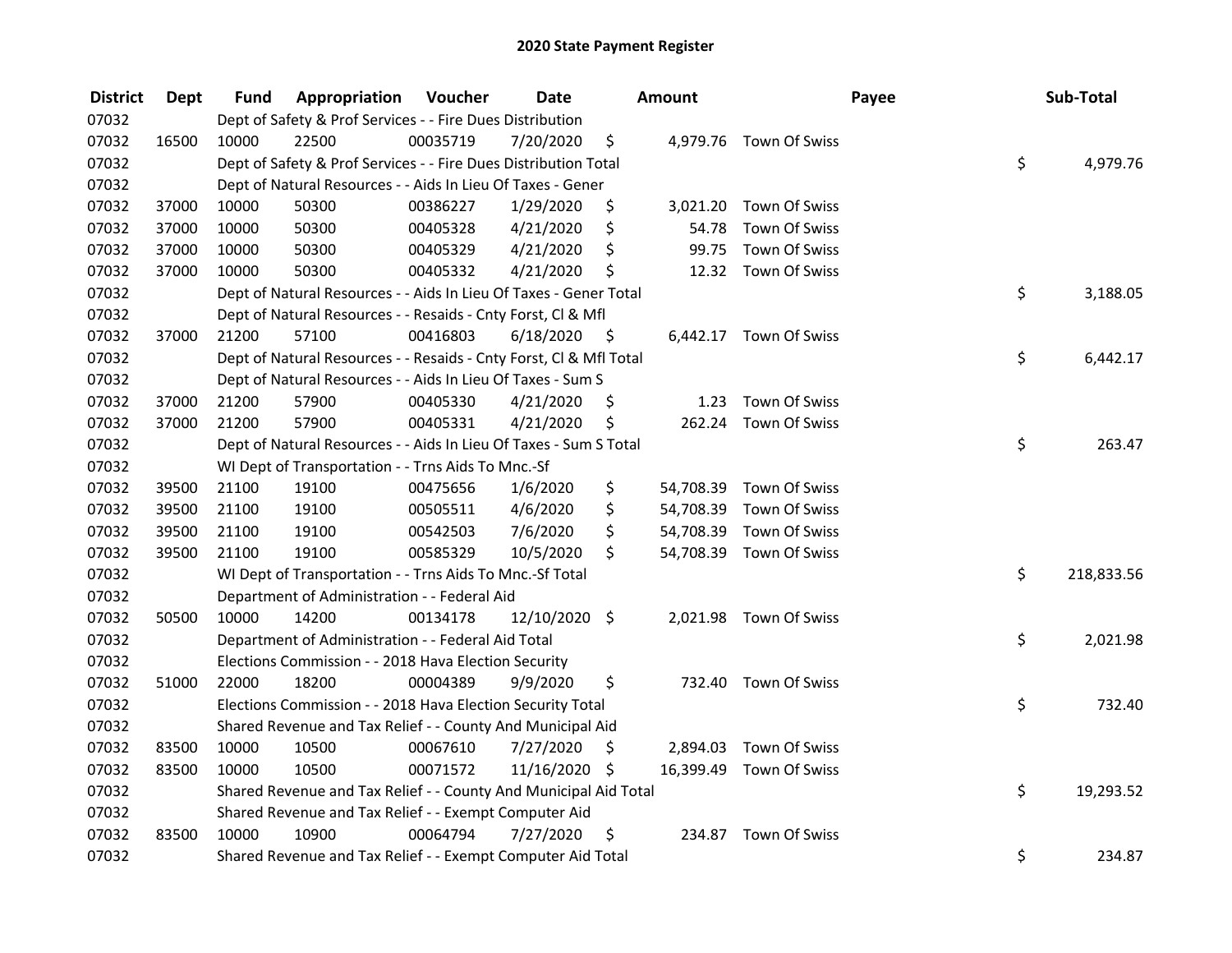| <b>District</b> | <b>Dept</b> | <b>Fund</b> | Appropriation                                                 | <b>Voucher</b> | <b>Date</b> | Amount   |               | Payee | Sub-Total  |
|-----------------|-------------|-------------|---------------------------------------------------------------|----------------|-------------|----------|---------------|-------|------------|
| 07032           |             |             | Shared Revenue and Tax Relief - - Utility Aid                 |                |             |          |               |       |            |
| 07032           | 83500       | 10000       | 11000                                                         | 00067610       | 7/27/2020   | 1.030.58 | Town Of Swiss |       |            |
| 07032           | 83500       | 10000       | 11000                                                         | 00071572       | 11/16/2020  | 5,711.55 | Town Of Swiss |       |            |
| 07032           |             |             | Shared Revenue and Tax Relief - - Utility Aid Total           |                |             |          |               |       | 6,742.13   |
| 07032           |             |             | Shared Revenue and Tax Relief - - Personal Property Aid       |                |             |          |               |       |            |
| 07032           | 83500       | 10000       | 11100                                                         | 00060156       | 5/4/2020    | 451.70   | Town Of Swiss |       |            |
| 07032           |             |             | Shared Revenue and Tax Relief - - Personal Property Aid Total |                |             |          |               |       | 451.70     |
| 07032 Total     |             |             |                                                               |                |             |          |               |       | 263,183.61 |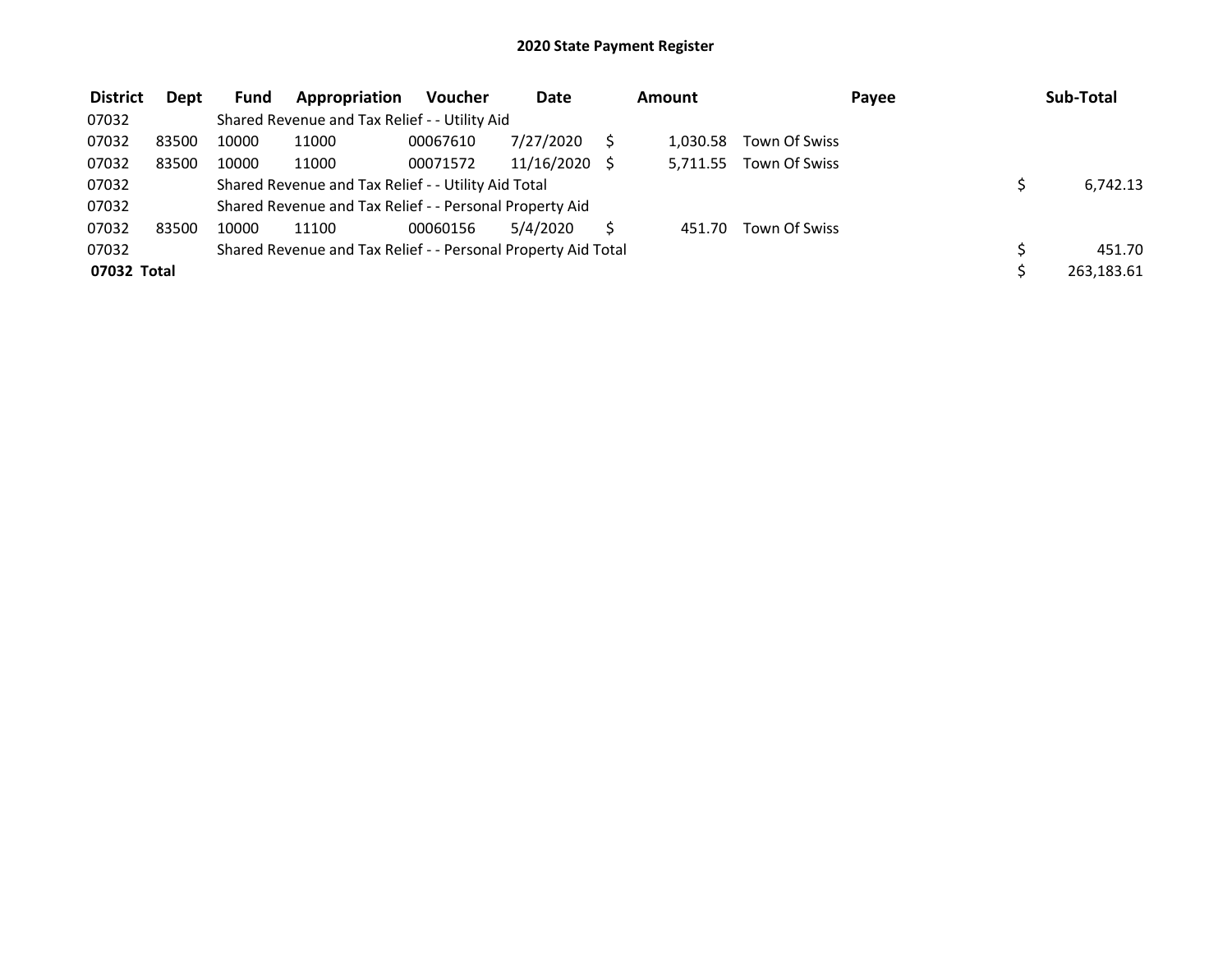| <b>District</b> | <b>Dept</b> | Fund  | Appropriation                                                      | Voucher  | <b>Date</b>   |      | Amount    | Payee                        | Sub-Total        |
|-----------------|-------------|-------|--------------------------------------------------------------------|----------|---------------|------|-----------|------------------------------|------------------|
| 07034           |             |       | Dept of Safety & Prof Services - - Fire Dues Distribution          |          |               |      |           |                              |                  |
| 07034           | 16500       | 10000 | 22500                                                              | 00035720 | 7/20/2020     | \$   |           | 4,392.77 Town Of Trade Lake  |                  |
| 07034           |             |       | Dept of Safety & Prof Services - - Fire Dues Distribution Total    |          |               |      |           |                              | \$<br>4,392.77   |
| 07034           |             |       | Dept of Natural Resources - - Aids In Lieu Of Taxes - Gener        |          |               |      |           |                              |                  |
| 07034           | 37000       | 10000 | 50300                                                              | 00403742 | 4/21/2020     | - \$ |           | 13.05 Town Of Trade Lake     |                  |
| 07034           |             |       | Dept of Natural Resources - - Aids In Lieu Of Taxes - Gener Total  |          |               |      |           |                              | \$<br>13.05      |
| 07034           |             |       | Dept of Natural Resources - - Resaids - Cnty Forst, Cl & Mfl       |          |               |      |           |                              |                  |
| 07034           | 37000       | 21200 | 57100                                                              | 00416804 | 6/18/2020     | - \$ |           | 104.78 Town Of Trade Lake    |                  |
| 07034           |             |       | Dept of Natural Resources - - Resaids - Cnty Forst, Cl & Mfl Total |          |               |      |           |                              | \$<br>104.78     |
| 07034           |             |       | Dept of Natural Resources - - Aids In Lieu Of Taxes - Sum S        |          |               |      |           |                              |                  |
| 07034           | 37000       | 21200 | 57900                                                              | 00403743 | 4/21/2020     | \$   |           | 1.41 Town Of Trade Lake      |                  |
| 07034           | 37000       | 21200 | 57900                                                              | 00403744 | 4/21/2020     | \$   |           | 0.12 Town Of Trade Lake      |                  |
| 07034           |             |       | Dept of Natural Resources - - Aids In Lieu Of Taxes - Sum S Total  |          |               |      |           |                              | \$<br>1.53       |
| 07034           |             |       | WI Dept of Transportation - - Trns Aids To Mnc.-Sf                 |          |               |      |           |                              |                  |
| 07034           | 39500       | 21100 | 19100                                                              | 00475657 | 1/6/2020      | \$   | 34,715.88 | Town Of Trade Lake           |                  |
| 07034           | 39500       | 21100 | 19100                                                              | 00505512 | 4/6/2020      | \$   |           | 34,715.88 Town Of Trade Lake |                  |
| 07034           | 39500       | 21100 | 19100                                                              | 00542504 | 7/6/2020      | \$   |           | 34,715.88 Town Of Trade Lake |                  |
| 07034           | 39500       | 21100 | 19100                                                              | 00585330 | 10/5/2020     | \$   |           | 34,715.88 Town Of Trade Lake |                  |
| 07034           |             |       | WI Dept of Transportation - - Trns Aids To Mnc.-Sf Total           |          |               |      |           |                              | \$<br>138,863.52 |
| 07034           |             |       | WI Dept of Transportation - - Loc Rd Imp Prg St Fd                 |          |               |      |           |                              |                  |
| 07034           | 39500       | 21100 | 27800                                                              | 00493649 | 2/18/2020     | \$   |           | 16,758.68 Town Of Trade Lake |                  |
| 07034           |             |       | WI Dept of Transportation - - Loc Rd Imp Prg St Fd Total           |          |               |      |           |                              | \$<br>16,758.68  |
| 07034           |             |       | Department of Administration - - Federal Aid                       |          |               |      |           |                              |                  |
| 07034           | 50500       | 10000 | 14200                                                              | 00129732 | 10/2/2020     | \$   |           | 6,723.51 Town Of Trade Lake  |                  |
| 07034           | 50500       | 10000 | 14200                                                              | 00134179 | 12/10/2020 \$ |      |           | 2,298.25 Town Of Trade Lake  |                  |
| 07034           |             |       | Department of Administration - - Federal Aid Total                 |          |               |      |           |                              | \$<br>9,021.76   |
| 07034           |             |       | Elections Commission - - 2018 Hava Election Security               |          |               |      |           |                              |                  |
| 07034           | 51000       | 22000 | 18200                                                              | 00004131 | 8/7/2020      | \$   |           | 835.80 Town Of Trade Lake    |                  |
| 07034           |             |       | Elections Commission - - 2018 Hava Election Security Total         |          |               |      |           |                              | \$<br>835.80     |
| 07034           |             |       | Shared Revenue and Tax Relief - - Exempt Computer Aid              |          |               |      |           |                              |                  |
| 07034           | 83500       | 10000 | 10900                                                              | 00064795 | 7/27/2020     | \$   |           | 24.94 Town Of Trade Lake     |                  |
| 07034           |             |       | Shared Revenue and Tax Relief - - Exempt Computer Aid Total        |          |               |      |           |                              | \$<br>24.94      |
| 07034           |             |       | Shared Revenue and Tax Relief - - Personal Property Aid            |          |               |      |           |                              |                  |
| 07034           | 83500       | 10000 | 11100                                                              | 00060157 | 5/4/2020      | \$   |           | 2.94 Town Of Trade Lake      |                  |
| 07034           |             |       | Shared Revenue and Tax Relief - - Personal Property Aid Total      |          |               |      |           |                              | \$<br>2.94       |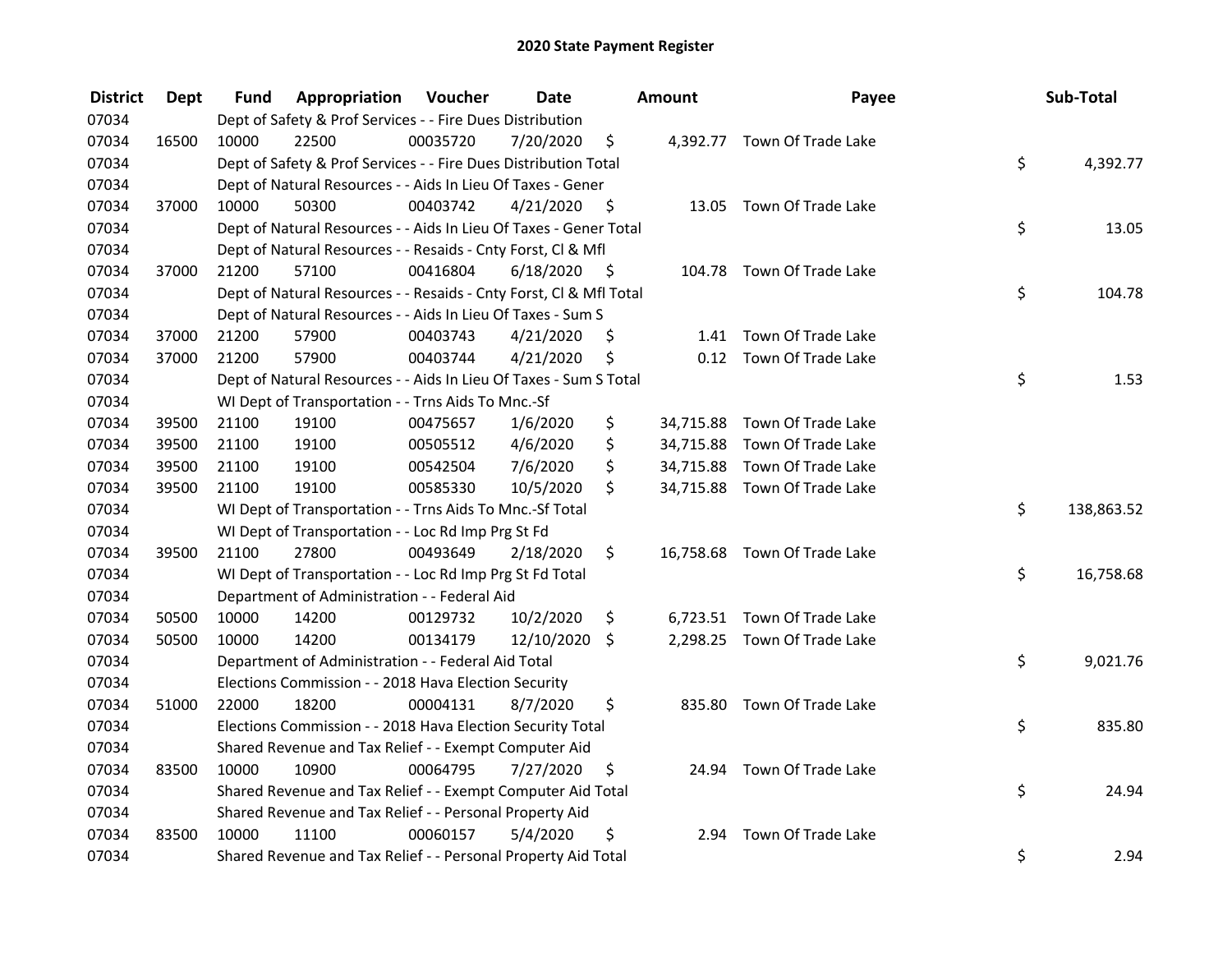|             |  | District Dept Fund Appropriation Voucher | Date | Amount | Payee | Sub-Total  |
|-------------|--|------------------------------------------|------|--------|-------|------------|
| 07034 Total |  |                                          |      |        |       | 170,019.77 |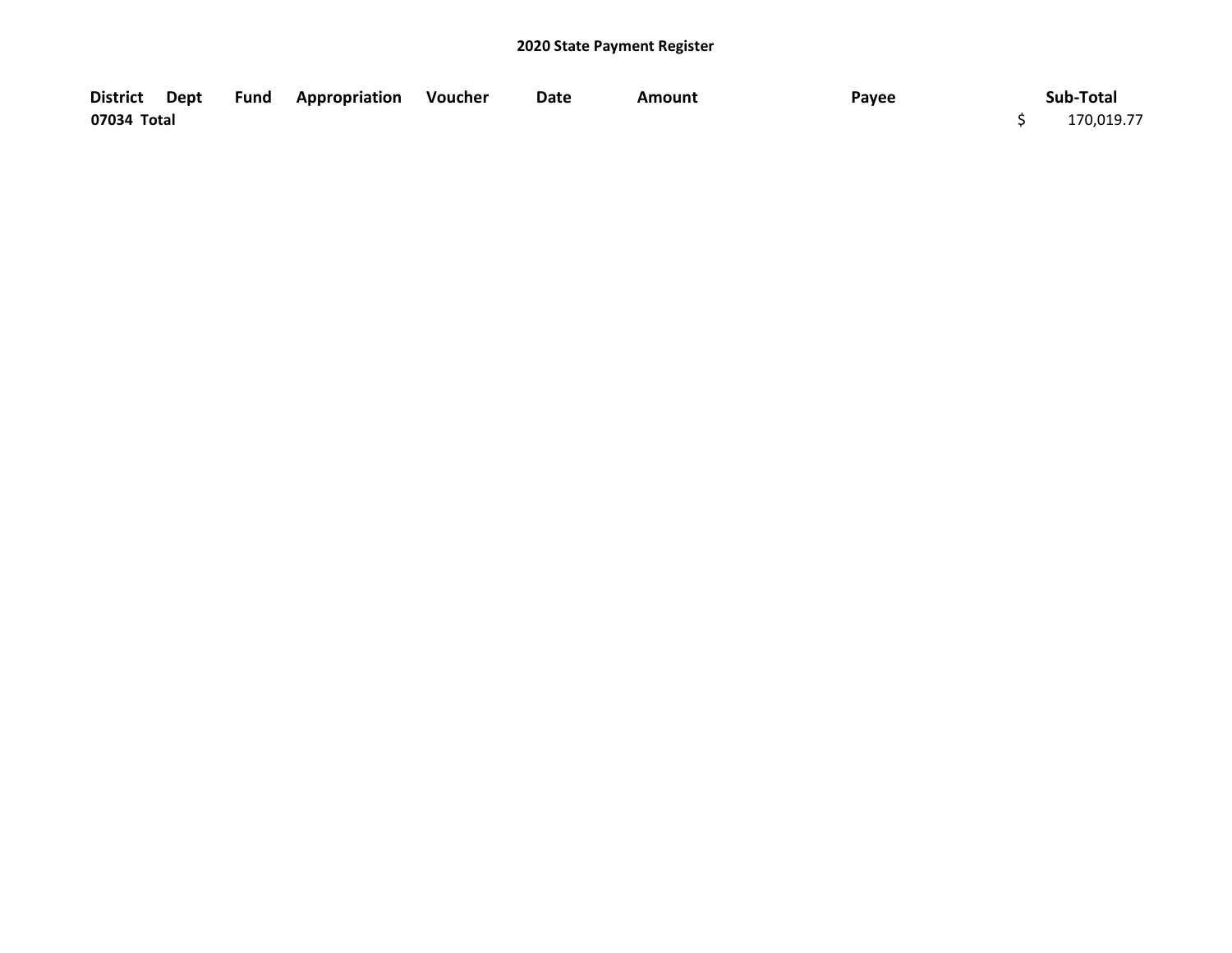| <b>District</b> | <b>Dept</b> | Fund  | Appropriation                                                      | Voucher  | <b>Date</b>   |                     | <b>Amount</b> |                         | Payee | Sub-Total       |
|-----------------|-------------|-------|--------------------------------------------------------------------|----------|---------------|---------------------|---------------|-------------------------|-------|-----------------|
| 07036           |             |       | Dept of Safety & Prof Services - - Fire Dues Distribution          |          |               |                     |               |                         |       |                 |
| 07036           | 16500       | 10000 | 22500                                                              | 00035721 | 7/20/2020     | \$                  |               | 3,034.55 Town Of Union  |       |                 |
| 07036           |             |       | Dept of Safety & Prof Services - - Fire Dues Distribution Total    |          |               |                     |               |                         |       | \$<br>3,034.55  |
| 07036           |             |       | Dept of Natural Resources - - Resaids - Cnty Forst, Cl & Mfl       |          |               |                     |               |                         |       |                 |
| 07036           | 37000       | 21200 | 57100                                                              | 00416805 | 6/18/2020     | - \$                |               | 3,103.37 Town Of Union  |       |                 |
| 07036           |             |       | Dept of Natural Resources - - Resaids - Cnty Forst, Cl & Mfl Total |          |               |                     |               |                         |       | \$<br>3,103.37  |
| 07036           |             |       | Dept of Natural Resources - - Aids In Lieu Of Taxes - Sum S        |          |               |                     |               |                         |       |                 |
| 07036           | 37000       | 21200 | 57900                                                              | 00404257 | 4/21/2020     | \$                  |               | 2,913.15 Town Of Union  |       |                 |
| 07036           | 37000       | 21200 | 57900                                                              | 00404258 | 4/21/2020     | \$                  | 270.33        | Town Of Union           |       |                 |
| 07036           |             |       | Dept of Natural Resources - - Aids In Lieu Of Taxes - Sum S Total  |          |               |                     |               |                         |       | \$<br>3,183.48  |
| 07036           |             |       | WI Dept of Transportation - - Trns Aids To Mnc.-Sf                 |          |               |                     |               |                         |       |                 |
| 07036           | 39500       | 21100 | 19100                                                              | 00475658 | 1/6/2020      | \$                  |               | 24,578.37 Town Of Union |       |                 |
| 07036           | 39500       | 21100 | 19100                                                              | 00505513 | 4/6/2020      | \$                  |               | 24,578.37 Town Of Union |       |                 |
| 07036           | 39500       | 21100 | 19100                                                              | 00542505 | 7/6/2020      | \$                  |               | 24,578.37 Town Of Union |       |                 |
| 07036           | 39500       | 21100 | 19100                                                              | 00585331 | 10/5/2020     | \$                  |               | 24,578.37 Town Of Union |       |                 |
| 07036           |             |       | WI Dept of Transportation - - Trns Aids To Mnc.-Sf Total           |          |               |                     |               |                         |       | \$<br>98,313.48 |
| 07036           |             |       | WI Dept of Transportation - - Loc Rd Imp Prg St Fd                 |          |               |                     |               |                         |       |                 |
| 07036           | 39500       | 21100 | 27800                                                              | 00599934 | 10/16/2020 \$ |                     |               | 32,095.85 Town Of Union |       |                 |
| 07036           |             |       | WI Dept of Transportation - - Loc Rd Imp Prg St Fd Total           |          |               |                     |               |                         |       | \$<br>32,095.85 |
| 07036           |             |       | Department of Administration - - Federal Aid                       |          |               |                     |               |                         |       |                 |
| 07036           | 50500       | 10000 | 14200                                                              | 00134180 | 12/10/2020 \$ |                     |               | 5,070.13 Town Of Union  |       |                 |
| 07036           |             |       | Department of Administration - - Federal Aid Total                 |          |               |                     |               |                         |       | \$<br>5,070.13  |
| 07036           |             |       | Elections Commission - - 2018 Hava Election Security               |          |               |                     |               |                         |       |                 |
| 07036           | 51000       | 22000 | 18200                                                              | 00004581 | 9/18/2020     | \$                  |               | 449.70 Town Of Union    |       |                 |
| 07036           |             |       | Elections Commission - - 2018 Hava Election Security Total         |          |               |                     |               |                         |       | \$<br>449.70    |
| 07036           |             |       | Shared Revenue and Tax Relief - - County And Municipal Aid         |          |               |                     |               |                         |       |                 |
| 07036           | 83500       | 10000 | 10500                                                              | 00067611 | 7/27/2020     | S.                  |               | 652.42 Town Of Union    |       |                 |
| 07036           | 83500       | 10000 | 10500                                                              | 00071573 | 11/16/2020 \$ |                     |               | 3,697.04 Town Of Union  |       |                 |
| 07036           |             |       | Shared Revenue and Tax Relief - - County And Municipal Aid Total   |          |               |                     |               |                         |       | \$<br>4,349.46  |
| 07036           |             |       | Shared Revenue and Tax Relief - - Exempt Computer Aid              |          |               |                     |               |                         |       |                 |
| 07036           | 83500       | 10000 | 10900                                                              | 00064796 | 7/27/2020     | \$                  | 1.03          | Town Of Union           |       |                 |
| 07036           |             |       | Shared Revenue and Tax Relief - - Exempt Computer Aid Total        |          |               |                     |               |                         |       | \$<br>1.03      |
| 07036           |             |       | Shared Revenue and Tax Relief - - Utility Aid                      |          |               |                     |               |                         |       |                 |
| 07036           | 83500       | 10000 | 11000                                                              | 00067611 | 7/27/2020     | \$                  |               | 93.71 Town Of Union     |       |                 |
| 07036           | 83500       | 10000 | 11000                                                              | 00071573 | 11/16/2020    | $\ddot{\bm{\zeta}}$ |               | 532.26 Town Of Union    |       |                 |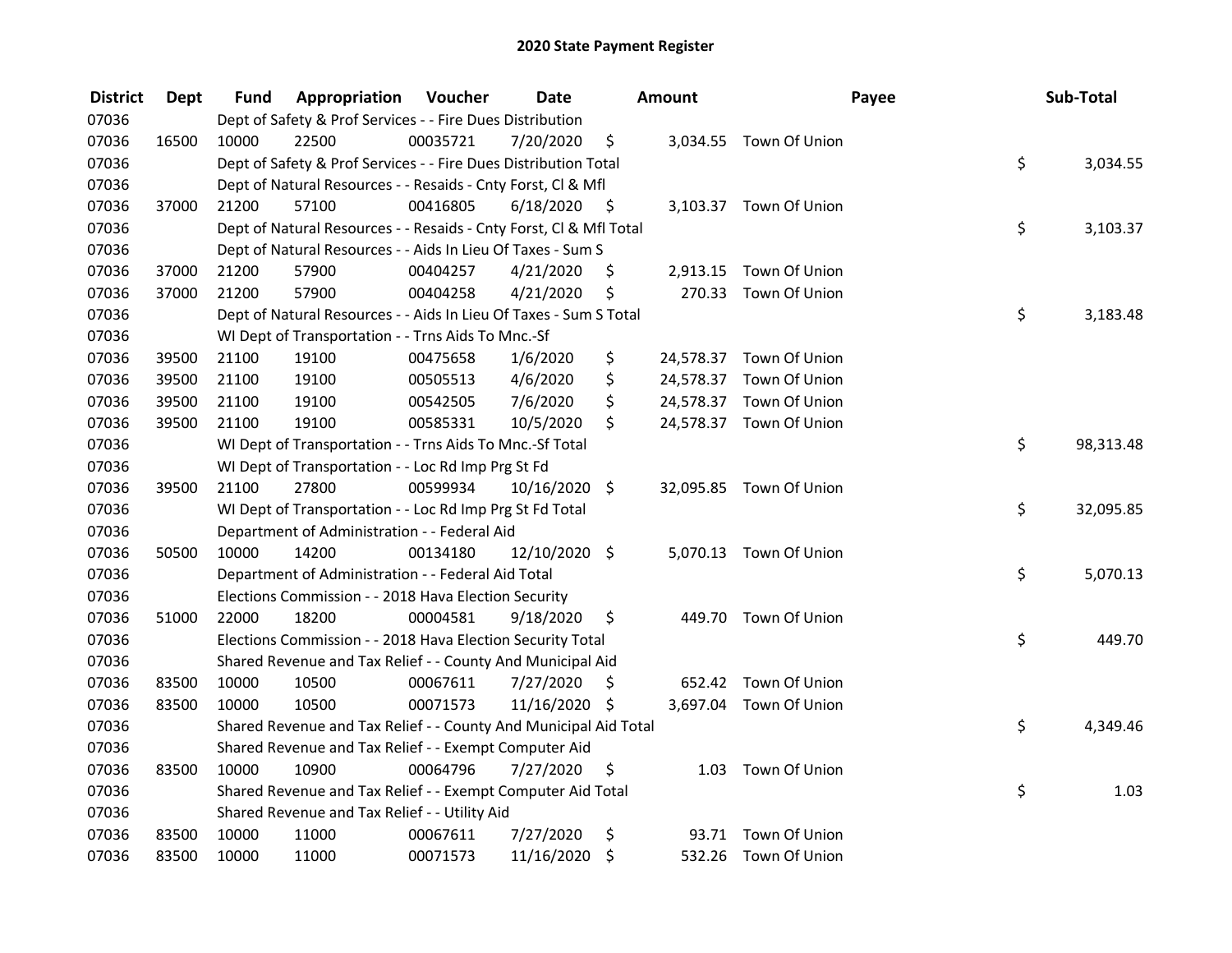| <b>District</b> | Dept  | <b>Fund</b> | Appropriation                                                 | Voucher  | Date     | Amount |               | Payee | Sub-Total  |
|-----------------|-------|-------------|---------------------------------------------------------------|----------|----------|--------|---------------|-------|------------|
| 07036           |       |             | Shared Revenue and Tax Relief - - Utility Aid Total           |          |          |        |               |       | 625.97     |
| 07036           |       |             | Shared Revenue and Tax Relief - - Personal Property Aid       |          |          |        |               |       |            |
| 07036           | 83500 | 10000       | 11100                                                         | 00060158 | 5/4/2020 | 5.06   | Town Of Union |       |            |
| 07036           |       |             | Shared Revenue and Tax Relief - - Personal Property Aid Total |          |          |        |               |       | 5.06       |
| 07036 Total     |       |             |                                                               |          |          |        |               |       | 150,232.08 |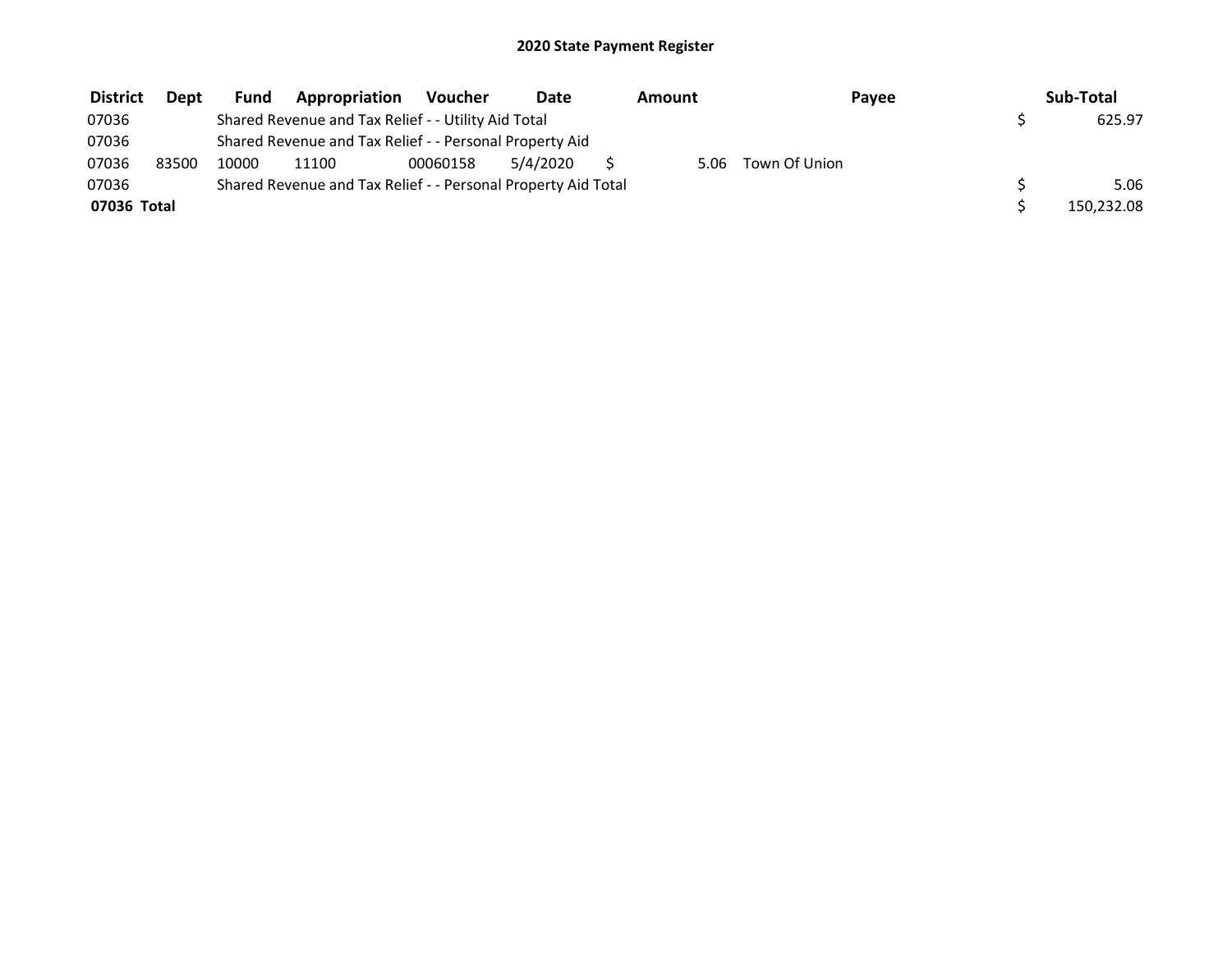| <b>District</b> | <b>Dept</b> | Fund  | Appropriation                                                      | Voucher  | <b>Date</b>   |      | Amount    | Payee                       | Sub-Total        |
|-----------------|-------------|-------|--------------------------------------------------------------------|----------|---------------|------|-----------|-----------------------------|------------------|
| 07038           |             |       | Dept of Safety & Prof Services - - Fire Dues Distribution          |          |               |      |           |                             |                  |
| 07038           | 16500       | 10000 | 22500                                                              | 00035722 | 7/20/2020     | \$   |           | 6,496.18 Town Of Webb Lake  |                  |
| 07038           |             |       | Dept of Safety & Prof Services - - Fire Dues Distribution Total    |          |               |      |           |                             | \$<br>6,496.18   |
| 07038           |             |       | Dept of Natural Resources - - General Program Operations --        |          |               |      |           |                             |                  |
| 07038           | 37000       | 21200 | 25400                                                              | 00422093 | 7/7/2020      | \$   |           | 161.25 Town Of Webb Lake    |                  |
| 07038           |             |       | Dept of Natural Resources - - General Program Operations -- Total  |          |               |      |           |                             | \$<br>161.25     |
| 07038           |             |       | Dept of Natural Resources - - Resaids - Cnty Forst, Cl & Mfl       |          |               |      |           |                             |                  |
| 07038           | 37000       | 21200 | 57100                                                              | 00416806 | 6/18/2020     | - \$ |           | 3,191.47 Town Of Webb Lake  |                  |
| 07038           |             |       | Dept of Natural Resources - - Resaids - Cnty Forst, CI & Mfl Total |          |               |      |           |                             | \$<br>3,191.47   |
| 07038           |             |       | Dept of Natural Resources - - Fin Asst For Responsible Units       |          |               |      |           |                             |                  |
| 07038           | 37000       | 27400 | 67000                                                              | 00413363 | 5/29/2020     | - \$ |           | 2,286.19 Town Of Webb Lake  |                  |
| 07038           |             |       | Dept of Natural Resources - - Fin Asst For Responsible Units Total |          |               |      |           |                             | \$<br>2,286.19   |
| 07038           |             |       | WI Dept of Transportation - - Trns Aids To Mnc.-Sf                 |          |               |      |           |                             |                  |
| 07038           | 39500       | 21100 | 19100                                                              | 00475659 | 1/6/2020      | \$   | 49,603.50 | Town Of Webb Lake           |                  |
| 07038           | 39500       | 21100 | 19100                                                              | 00505514 | 4/6/2020      | \$   | 49,603.50 | Town Of Webb Lake           |                  |
| 07038           | 39500       | 21100 | 19100                                                              | 00542506 | 7/6/2020      | \$   | 49,603.50 | Town Of Webb Lake           |                  |
| 07038           | 39500       | 21100 | 19100                                                              | 00585332 | 10/5/2020     | \$   |           | 49,603.50 Town Of Webb Lake |                  |
| 07038           |             |       | WI Dept of Transportation - - Trns Aids To Mnc.-Sf Total           |          |               |      |           |                             | \$<br>198,414.00 |
| 07038           |             |       | WI Dept of Transportation - - Loc Rd Imp Prg St Fd                 |          |               |      |           |                             |                  |
| 07038           | 39500       | 21100 | 27800                                                              | 00621840 | 12/2/2020     | \$   |           | 32,095.85 Town Of Webb Lake |                  |
| 07038           |             |       | WI Dept of Transportation - - Loc Rd Imp Prg St Fd Total           |          |               |      |           |                             | \$<br>32,095.85  |
| 07038           |             |       | Department of Administration - - Federal Aid                       |          |               |      |           |                             |                  |
| 07038           | 50500       | 10000 | 14200                                                              | 00134181 | 12/10/2020 \$ |      | 5,137.00  | Town Of Webb Lake           |                  |
| 07038           | 50500       | 10000 | 14200                                                              | 00136114 | 12/17/2020 \$ |      |           | 545.20 Town Of Webb Lake    |                  |
| 07038           |             |       | Department of Administration - - Federal Aid Total                 |          |               |      |           |                             | \$<br>5,682.20   |
| 07038           |             |       | Elections Commission - - 2018 Hava Election Security               |          |               |      |           |                             |                  |
| 07038           | 51000       | 22000 | 18200                                                              | 00003995 | 7/30/2020     | \$   |           | 579.50 Town Of Webb Lake    |                  |
| 07038           |             |       | Elections Commission - - 2018 Hava Election Security Total         |          |               |      |           |                             | \$<br>579.50     |
| 07038           |             |       | Shared Revenue and Tax Relief - - County And Municipal Aid         |          |               |      |           |                             |                  |
| 07038           | 83500       | 10000 | 10500                                                              | 00067612 | 7/27/2020     | \$   | 518.50    | Town Of Webb Lake           |                  |
| 07038           | 83500       | 10000 | 10500                                                              | 00071574 | 11/16/2020 \$ |      |           | 2,938.19 Town Of Webb Lake  |                  |
| 07038           |             |       | Shared Revenue and Tax Relief - - County And Municipal Aid Total   |          |               |      |           |                             | \$<br>3,456.69   |
| 07038           |             |       | Shared Revenue and Tax Relief - - Exempt Computer Aid              |          |               |      |           |                             |                  |
| 07038           | 83500       | 10000 | 10900                                                              | 00064797 | 7/27/2020     | \$   | 12.47     | Town Of Webb Lake           |                  |
| 07038           |             |       | Shared Revenue and Tax Relief - - Exempt Computer Aid Total        |          |               |      |           |                             | \$<br>12.47      |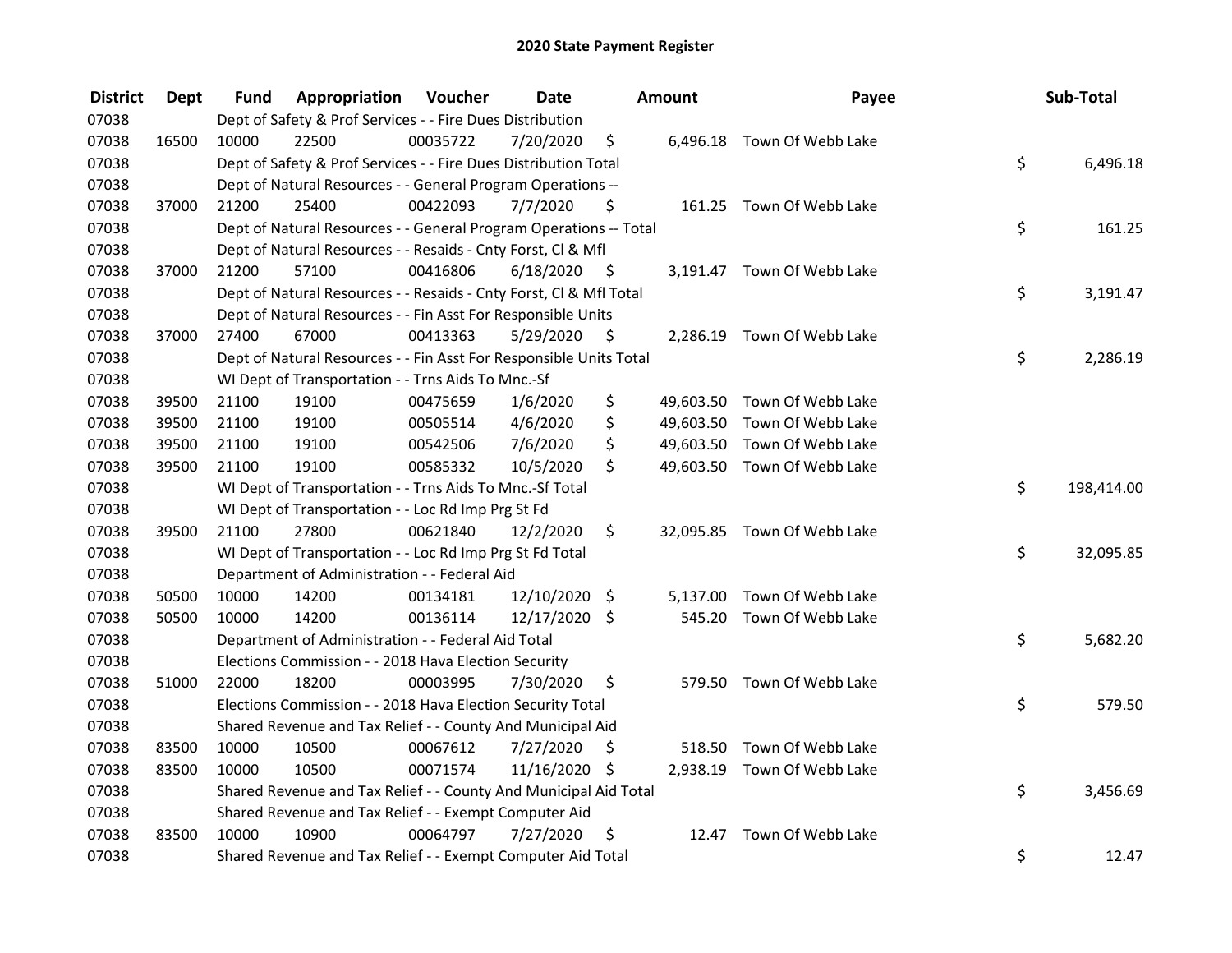| <b>District</b> | Dept  | <b>Fund</b> | Appropriation                                                   | <b>Voucher</b> | Date       | Amount | Payee             | Sub-Total    |
|-----------------|-------|-------------|-----------------------------------------------------------------|----------------|------------|--------|-------------------|--------------|
| 07038           |       |             | Shared Revenue and Tax Relief - - Utility Aid                   |                |            |        |                   |              |
| 07038           | 83500 | 10000       | 11000                                                           | 00067612       | 7/27/2020  | 48.98  | Town Of Webb Lake |              |
| 07038           | 83500 | 10000       | 11000                                                           | 00071574       | 11/16/2020 | 282.64 | Town Of Webb Lake |              |
| 07038           |       |             | Shared Revenue and Tax Relief - - Utility Aid Total             |                |            |        |                   | \$<br>331.62 |
| 07038           |       |             | Shared Revenue and Tax Relief - - Personal Property Aid         |                |            |        |                   |              |
| 07038           | 83500 | 10000       | 11100                                                           | 00060159       | 5/4/2020   | 19.98  | Town Of Webb Lake |              |
| 07038           |       |             | Shared Revenue and Tax Relief - - Personal Property Aid Total   |                |            |        |                   | \$<br>19.98  |
| 07038           |       |             | Shared Revenue and Tax Relief - - Lottery & Gaming Credit       |                |            |        |                   |              |
| 07038           | 83500 | 52100       | 36300                                                           | 00055184       | 3/23/2020  | 166.80 | Town Of Webb Lake |              |
| 07038           |       |             | Shared Revenue and Tax Relief - - Lottery & Gaming Credit Total |                |            |        |                   | \$<br>166.80 |
| 07038 Total     |       |             |                                                                 |                |            |        |                   | 252,894.20   |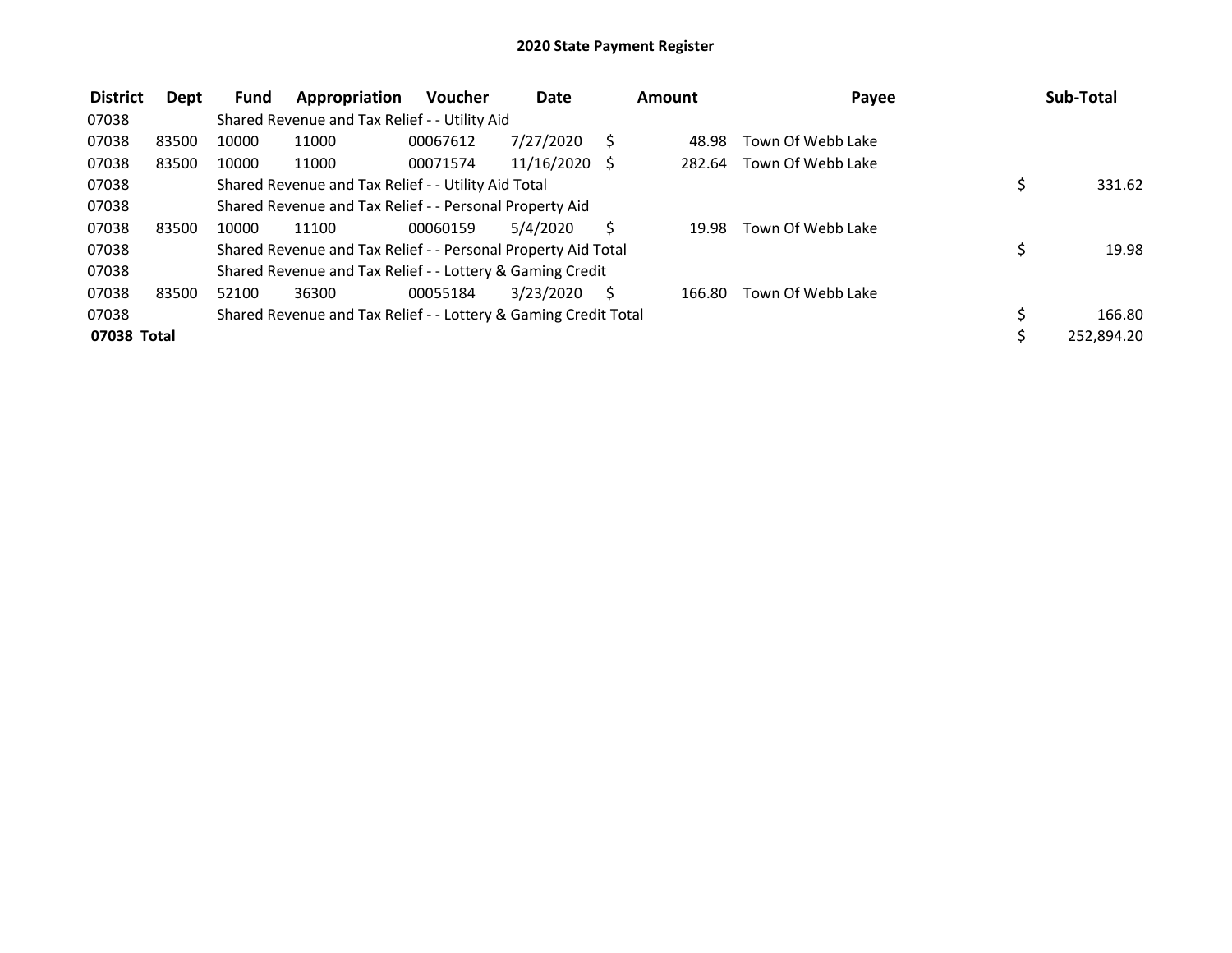| <b>District</b> | <b>Dept</b> | Fund  | Appropriation                                                      | Voucher  | <b>Date</b> |      | <b>Amount</b> | Payee                            | Sub-Total        |
|-----------------|-------------|-------|--------------------------------------------------------------------|----------|-------------|------|---------------|----------------------------------|------------------|
| 07040           |             |       | Dept of Safety & Prof Services - - Fire Dues Distribution          |          |             |      |               |                                  |                  |
| 07040           | 16500       | 10000 | 22500                                                              | 00035723 | 7/20/2020   | \$   |               | 1,007.77 Town Of West Marshland  |                  |
| 07040           |             |       | Dept of Safety & Prof Services - - Fire Dues Distribution Total    |          |             |      |               |                                  | \$<br>1,007.77   |
| 07040           |             |       | Dept of Natural Resources - - Aids In Lieu Of Taxes - Gener        |          |             |      |               |                                  |                  |
| 07040           | 37000       | 10000 | 50300                                                              | 00386151 | 1/29/2020   | \$   |               | 15,560.91 Town Of West Marshland |                  |
| 07040           | 37000       | 10000 | 50300                                                              | 00386152 | 1/29/2020   | \$   | 35,160.86     | Town Of West Marshland           |                  |
| 07040           | 37000       | 10000 | 50300                                                              | 00403865 | 4/21/2020   | \$   | 1,187.10      | Town Of West Marshland           |                  |
| 07040           | 37000       | 10000 | 50300                                                              | 00403867 | 4/21/2020   | \$   |               | 107.97 Town Of West Marshland    |                  |
| 07040           |             |       | Dept of Natural Resources - - Aids In Lieu Of Taxes - Gener Total  |          |             |      |               |                                  | \$<br>52,016.84  |
| 07040           |             |       | Dept of Natural Resources - - Gen Program Ops-State Funds          |          |             |      |               |                                  |                  |
| 07040           | 37000       | 21200 | 16100                                                              | 00379776 | 1/10/2020   | \$   | 50.00         | Town Of West Marshland           |                  |
| 07040           | 37000       | 21200 | 16100                                                              | 00384908 | 2/7/2020    | \$   | 50.00         | Town Of West Marshland           |                  |
| 07040           |             |       | Dept of Natural Resources - - Gen Program Ops-State Funds Total    |          |             |      |               |                                  | \$<br>100.00     |
| 07040           |             |       | Dept of Natural Resources - - Taxes & Assessmts-Conserv Fund       |          |             |      |               |                                  |                  |
| 07040           | 37000       | 21200 | 16900                                                              | 00386008 | 1/29/2020   | \$   | 56.19         | Town Of West Marshland           |                  |
| 07040           | 37000       | 21200 | 16900                                                              | 00386010 | 1/29/2020   | \$   |               | 2,365.95 Town Of West Marshland  |                  |
| 07040           |             |       | Dept of Natural Resources - - Taxes & Assessmts-Conserv Fund Total |          |             |      |               |                                  | \$<br>2,422.14   |
| 07040           |             |       | Dept of Natural Resources - - Resaids - Cnty Forst, Cl & Mfl       |          |             |      |               |                                  |                  |
| 07040           | 37000       | 21200 | 57100                                                              | 00416807 | 6/18/2020   | - \$ |               | 1,101.08 Town Of West Marshland  |                  |
| 07040           |             |       | Dept of Natural Resources - - Resaids - Cnty Forst, Cl & Mfl Total |          |             |      |               |                                  | \$<br>1,101.08   |
| 07040           |             |       | Dept of Natural Resources - - Aids In Lieu Of Taxes - Sum S        |          |             |      |               |                                  |                  |
| 07040           | 37000       | 21200 | 57900                                                              | 00403864 | 4/21/2020   | \$   |               | 3,985.83 Town Of West Marshland  |                  |
| 07040           | 37000       | 21200 | 57900                                                              | 00403866 | 4/21/2020   | \$   |               | 19,776.71 Town Of West Marshland |                  |
| 07040           |             |       | Dept of Natural Resources - - Aids In Lieu Of Taxes - Sum S Total  |          |             |      |               |                                  | \$<br>23,762.54  |
| 07040           |             |       | Dept of Natural Resources - - Resource Maint Develop Sp Frst       |          |             |      |               |                                  |                  |
| 07040           | 37000       | 21200 | 77900                                                              | 00388418 | 2/5/2020    | \$   |               | 1,740.92 Town Of West Marshland  |                  |
| 07040           | 37000       | 21200 | 77900                                                              | 00412409 | 6/12/2020   | \$   | 250.00        | Town Of West Marshland           |                  |
| 07040           | 37000       | 21200 | 77900                                                              | 00426685 | 8/7/2020    | \$   | 550.00        | Town Of West Marshland           |                  |
| 07040           |             |       | Dept of Natural Resources - - Resource Maint Develop Sp Frst Total |          |             |      |               |                                  | \$<br>2,540.92   |
| 07040           |             |       | WI Dept of Transportation - - Trns Aids To Mnc.-Sf                 |          |             |      |               |                                  |                  |
| 07040           | 39500       | 21100 | 19100                                                              | 00475660 | 1/6/2020    | \$   | 55,097.00     | Town Of West Marshland           |                  |
| 07040           | 39500       | 21100 | 19100                                                              | 00505515 | 4/6/2020    | \$   | 55,097.00     | Town Of West Marshland           |                  |
| 07040           | 39500       | 21100 | 19100                                                              | 00542507 | 7/6/2020    | \$   | 55,097.00     | Town Of West Marshland           |                  |
| 07040           | 39500       | 21100 | 19100                                                              | 00585333 | 10/5/2020   | \$   | 55,097.00     | Town Of West Marshland           |                  |
| 07040           |             |       | WI Dept of Transportation - - Trns Aids To Mnc.-Sf Total           |          |             |      |               |                                  | \$<br>220,388.00 |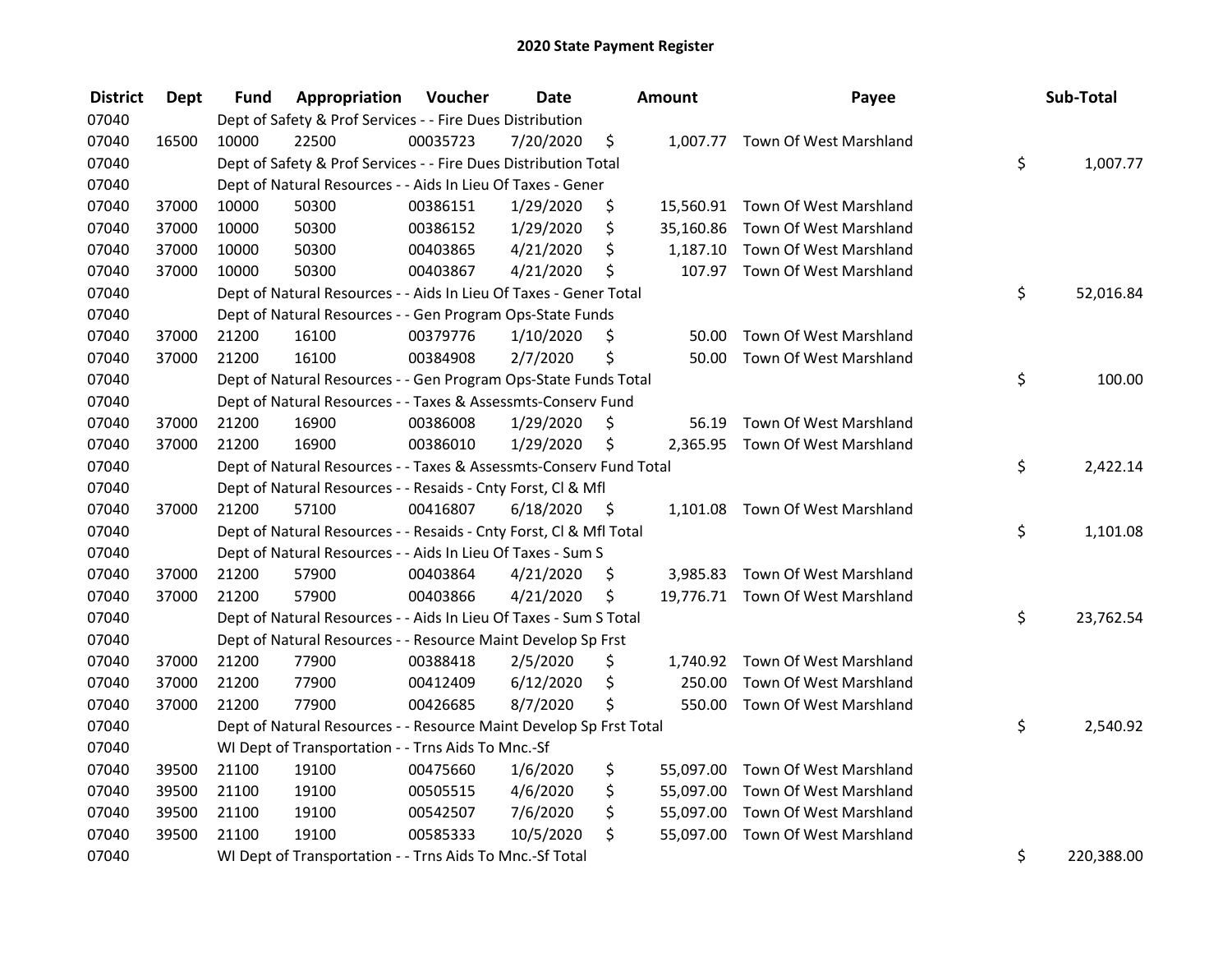| <b>District</b> | Dept  | Fund  | Appropriation                                                        | <b>Voucher</b> | Date            |    | Amount    | Payee                            | Sub-Total       |
|-----------------|-------|-------|----------------------------------------------------------------------|----------------|-----------------|----|-----------|----------------------------------|-----------------|
| 07040           |       |       | WI Dept of Transportation - - Supplemental Transportation Aids       |                |                 |    |           |                                  |                 |
| 07040           | 39500 | 21100 | 19600                                                                | 00477481       | 1/6/2020        | \$ |           | 35,911.66 Town Of West Marshland |                 |
| 07040           |       |       | WI Dept of Transportation - - Supplemental Transportation Aids Total |                |                 |    |           |                                  | \$<br>35,911.66 |
| 07040           |       |       | WI Dept of Transportation - - Loc Rd Imp Prg St Fd                   |                |                 |    |           |                                  |                 |
| 07040           | 39500 | 21100 | 27800                                                                | 00605487       | 10/26/2020 \$   |    | 32,095.80 | Town Of West Marshland           |                 |
| 07040           |       |       | WI Dept of Transportation - - Loc Rd Imp Prg St Fd Total             |                |                 |    |           |                                  | \$<br>32,095.80 |
| 07040           |       |       | Shared Revenue and Tax Relief - - County And Municipal Aid           |                |                 |    |           |                                  |                 |
| 07040           | 83500 | 10000 | 10500                                                                | 00067613       | 7/27/2020       | -S | 3,301.19  | Town Of West Marshland           |                 |
| 07040           | 83500 | 10000 | 10500                                                                | 00071575       | $11/16/2020$ \$ |    | 18,706.73 | Town Of West Marshland           |                 |
| 07040           |       |       | Shared Revenue and Tax Relief - - County And Municipal Aid Total     |                |                 |    |           |                                  | \$<br>22,007.92 |
| 07040           |       |       | Shared Revenue and Tax Relief - - Exempt Computer Aid                |                |                 |    |           |                                  |                 |
| 07040           | 83500 | 10000 | 10900                                                                | 00064798       | 7/27/2020       | S. | 1.03      | Town Of West Marshland           |                 |
| 07040           |       |       | Shared Revenue and Tax Relief - - Exempt Computer Aid Total          |                |                 |    |           |                                  | \$<br>1.03      |
| 07040           |       |       | Shared Revenue and Tax Relief - - Personal Property Aid              |                |                 |    |           |                                  |                 |
| 07040           | 83500 | 10000 | 11100                                                                | 00060160       | 5/4/2020        | \$ | 13.05     | Town Of West Marshland           |                 |
| 07040           |       |       | Shared Revenue and Tax Relief - - Personal Property Aid Total        |                |                 |    |           |                                  | \$<br>13.05     |
| 07040           |       |       | Shared Revenue and Tax Relief - - Payments For Municipal Svcs        |                |                 |    |           |                                  |                 |
| 07040           | 83500 | 10000 | 50100                                                                | 00054660       | 2/3/2020        | \$ | 81.61     | Town Of West Marshland           |                 |
| 07040           |       |       | Shared Revenue and Tax Relief - - Payments For Municipal Svcs Total  |                |                 |    |           |                                  | \$<br>81.61     |
| 07040 Total     |       |       |                                                                      |                |                 |    |           |                                  | 393,450.36      |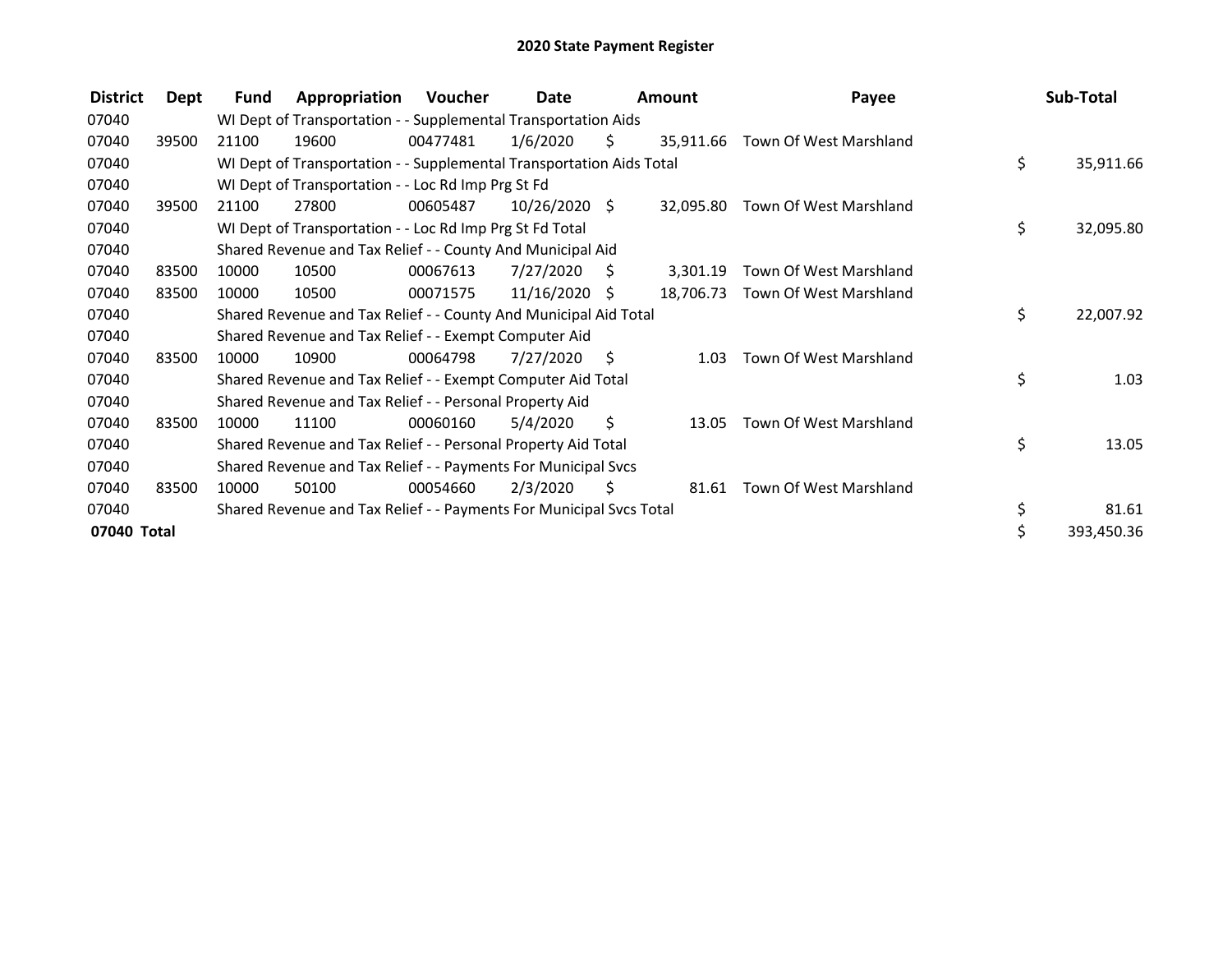| <b>District</b> | <b>Dept</b> | Fund  | Appropriation                                                          | Voucher  | <b>Date</b> |      | Amount    | Payee                        | Sub-Total        |
|-----------------|-------------|-------|------------------------------------------------------------------------|----------|-------------|------|-----------|------------------------------|------------------|
| 07042           |             |       | Dept of Safety & Prof Services - - Fire Dues Distribution              |          |             |      |           |                              |                  |
| 07042           | 16500       | 10000 | 22500                                                                  | 00035724 | 7/20/2020   | \$   |           | 4,391.25 Town Of Wood River  |                  |
| 07042           |             |       | Dept of Safety & Prof Services - - Fire Dues Distribution Total        |          |             |      |           |                              | \$<br>4,391.25   |
| 07042           |             |       | Dept of Natural Resources - - Aids In Lieu Of Taxes - Gener            |          |             |      |           |                              |                  |
| 07042           | 37000       | 10000 | 50300                                                                  | 00386172 | 1/29/2020   | \$   |           | 5,313.38 Town Of Wood River  |                  |
| 07042           |             |       | Dept of Natural Resources - - Aids In Lieu Of Taxes - Gener Total      |          |             |      |           |                              | \$<br>5,313.38   |
| 07042           |             |       | Dept of Natural Resources - - Taxes & Assessmts-Conserv Fund           |          |             |      |           |                              |                  |
| 07042           | 37000       | 21200 | 16900                                                                  | 00386012 | 1/29/2020   | - \$ |           | 2,377.11 Town Of Wood River  |                  |
| 07042           |             |       | Dept of Natural Resources - - Taxes & Assessmts-Conserv Fund Total     |          |             |      |           |                              | \$<br>2,377.11   |
| 07042           |             |       | Dept of Natural Resources - - Resaids - Cnty Forst, Cl & Mfl           |          |             |      |           |                              |                  |
| 07042           | 37000       | 21200 | 57100                                                                  | 00416808 | 6/18/2020   | - S  |           | 39.23 Town Of Wood River     |                  |
| 07042           |             |       | Dept of Natural Resources - - Resaids - Cnty Forst, Cl & Mfl Total     |          |             |      |           |                              | \$<br>39.23      |
| 07042           |             |       | Dept of Natural Resources - - Aids In Lieu Of Taxes - Sum S            |          |             |      |           |                              |                  |
| 07042           | 37000       | 21200 | 57900                                                                  | 00404181 | 4/21/2020   | S    |           | 419.62 Town Of Wood River    |                  |
| 07042           | 37000       | 21200 | 57900                                                                  | 00404182 | 4/21/2020   | \$   | 4.75      | Town Of Wood River           |                  |
| 07042           |             |       | Dept of Natural Resources - - Aids In Lieu Of Taxes - Sum S Total      |          |             |      |           |                              | \$<br>424.37     |
| 07042           |             |       | WI Dept of Transportation - - Trns Aids To Mnc.-Sf                     |          |             |      |           |                              |                  |
| 07042           | 39500       | 21100 | 19100                                                                  | 00475661 | 1/6/2020    | \$   | 31,923.63 | Town Of Wood River           |                  |
| 07042           | 39500       | 21100 | 19100                                                                  | 00505516 | 4/6/2020    | \$   |           | 31,923.63 Town Of Wood River |                  |
| 07042           | 39500       | 21100 | 19100                                                                  | 00542508 | 7/6/2020    | \$   |           | 31,923.63 Town Of Wood River |                  |
| 07042           | 39500       | 21100 | 19100                                                                  | 00585334 | 10/5/2020   | \$   |           | 31,923.63 Town Of Wood River |                  |
| 07042           |             |       | WI Dept of Transportation - - Trns Aids To Mnc.-Sf Total               |          |             |      |           |                              | \$<br>127,694.52 |
| 07042           |             |       | WI Dept of Transportation - - Loc Rd Imp Prg St Fd                     |          |             |      |           |                              |                  |
| 07042           | 39500       | 21100 | 27800                                                                  | 00511200 | 4/3/2020    | \$   |           | 16,247.00 Town Of Wood River |                  |
| 07042           |             |       | WI Dept of Transportation - - Loc Rd Imp Prg St Fd Total               |          |             |      |           |                              | \$<br>16,247.00  |
| 07042           |             |       | Department of Military Affairs - - Disaster Recovery Aid               |          |             |      |           |                              |                  |
| 07042           | 46500       | 10000 | 30500                                                                  | 00071656 | 1/10/2020   | \$   |           | 1,756.83 Town Of Wood River  |                  |
| 07042           |             |       | Department of Military Affairs - - Disaster Recovery Aid Total         |          |             |      |           |                              | \$<br>1,756.83   |
| 07042           |             |       | Department of Military Affairs - - Federal Aid, Local Assistance       |          |             |      |           |                              |                  |
| 07042           | 46500       | 10000 | 34200                                                                  | 00071656 | 1/10/2020   | \$   |           | 10,540.95 Town Of Wood River |                  |
| 07042           |             |       | Department of Military Affairs - - Federal Aid, Local Assistance Total |          |             |      |           |                              | \$<br>10,540.95  |
| 07042           |             |       | Department of Administration - - Federal Aid                           |          |             |      |           |                              |                  |
| 07042           | 50500       | 10000 | 14200                                                                  | 00129733 | 10/2/2020   | \$   |           | 1,264.52 Town Of Wood River  |                  |
| 07042           | 50500       | 10000 | 14200                                                                  | 00134182 | 12/10/2020  | \$   |           | 1,919.66 Town Of Wood River  |                  |
| 07042           |             |       | Department of Administration - - Federal Aid Total                     |          |             |      |           |                              | \$<br>3,184.18   |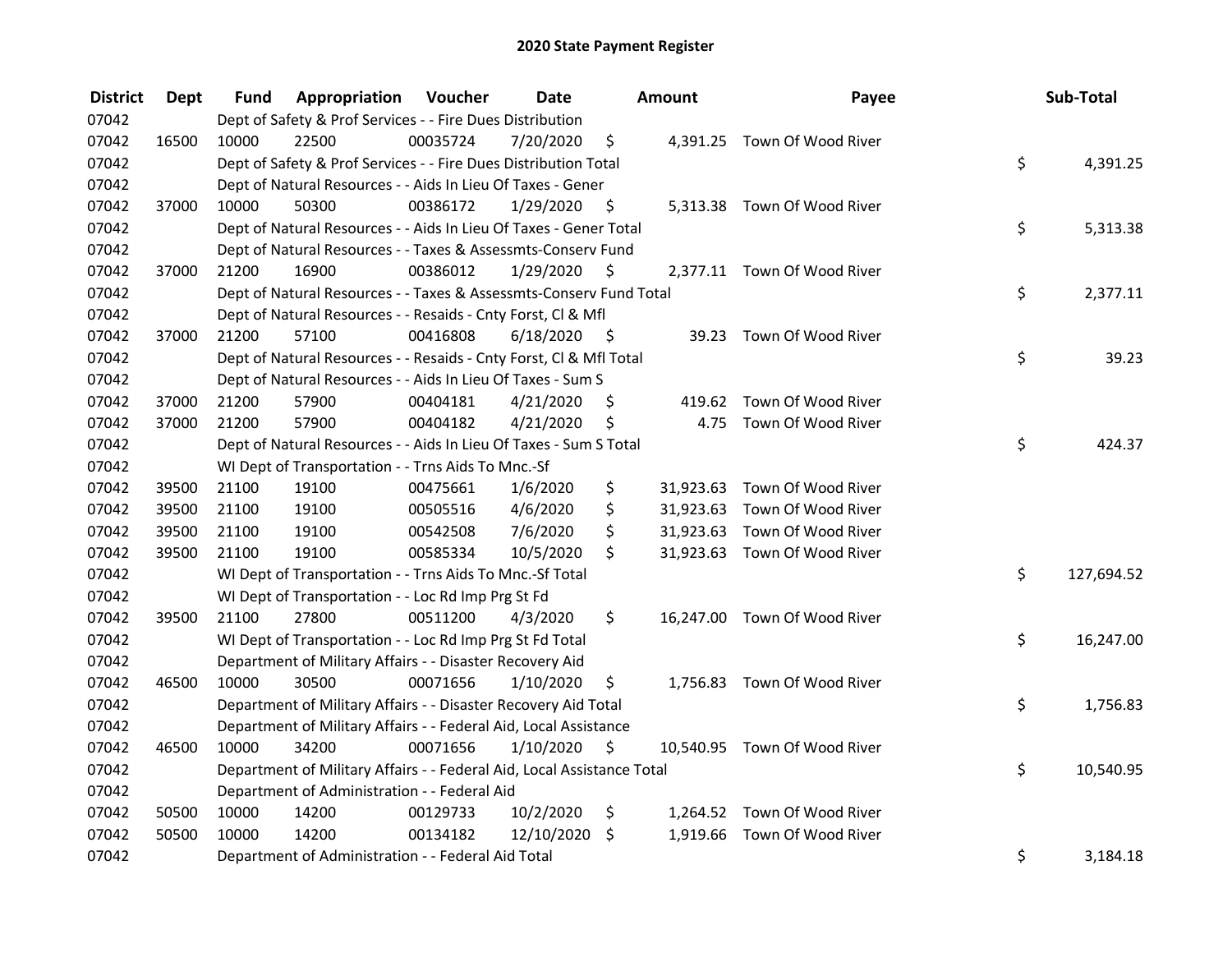| <b>District</b> | Dept  | Fund  | Appropriation                                                    | Voucher  | Date            |      | <b>Amount</b> | Payee              |    | Sub-Total  |
|-----------------|-------|-------|------------------------------------------------------------------|----------|-----------------|------|---------------|--------------------|----|------------|
| 07042           |       |       | Elections Commission - - 2018 Hava Election Security             |          |                 |      |               |                    |    |            |
| 07042           | 51000 | 22000 | 18200                                                            | 00003987 | 7/30/2020       | Ŝ.   | 830.30        | Town Of Wood River |    |            |
| 07042           |       |       | Elections Commission - - 2018 Hava Election Security Total       |          |                 |      |               |                    | \$ | 830.30     |
| 07042           |       |       | Shared Revenue and Tax Relief - - County And Municipal Aid       |          |                 |      |               |                    |    |            |
| 07042           | 83500 | 10000 | 10500                                                            | 00067614 | 7/27/2020       | S    | 3,203.72      | Town Of Wood River |    |            |
| 07042           | 83500 | 10000 | 10500                                                            | 00071576 | $11/16/2020$ \$ |      | 18,154.40     | Town Of Wood River |    |            |
| 07042           |       |       | Shared Revenue and Tax Relief - - County And Municipal Aid Total |          |                 |      |               |                    | \$ | 21,358.12  |
| 07042           |       |       | Shared Revenue and Tax Relief - - Exempt Computer Aid            |          |                 |      |               |                    |    |            |
| 07042           | 83500 | 10000 | 10900                                                            | 00064799 | 7/27/2020       | - \$ | 289.95        | Town Of Wood River |    |            |
| 07042           |       |       | Shared Revenue and Tax Relief - - Exempt Computer Aid Total      |          |                 |      |               |                    | \$ | 289.95     |
| 07042           |       |       | Shared Revenue and Tax Relief - - Utility Aid                    |          |                 |      |               |                    |    |            |
| 07042           | 83500 | 10000 | 11000                                                            | 00067614 | 7/27/2020       | - S  | 295.54        | Town Of Wood River |    |            |
| 07042           | 83500 | 10000 | 11000                                                            | 00071576 | $11/16/2020$ \$ |      | 1,659.54      | Town Of Wood River |    |            |
| 07042           |       |       | Shared Revenue and Tax Relief - - Utility Aid Total              |          |                 |      |               |                    | \$ | 1,955.08   |
| 07042           |       |       | Shared Revenue and Tax Relief - - Personal Property Aid          |          |                 |      |               |                    |    |            |
| 07042           | 83500 | 10000 | 11100                                                            | 00060161 | 5/4/2020        | \$   | 172.74        | Town Of Wood River |    |            |
| 07042           |       |       | Shared Revenue and Tax Relief - - Personal Property Aid Total    |          |                 |      |               |                    | \$ | 172.74     |
| 07042 Total     |       |       |                                                                  |          |                 |      |               |                    | Ś  | 196,575.01 |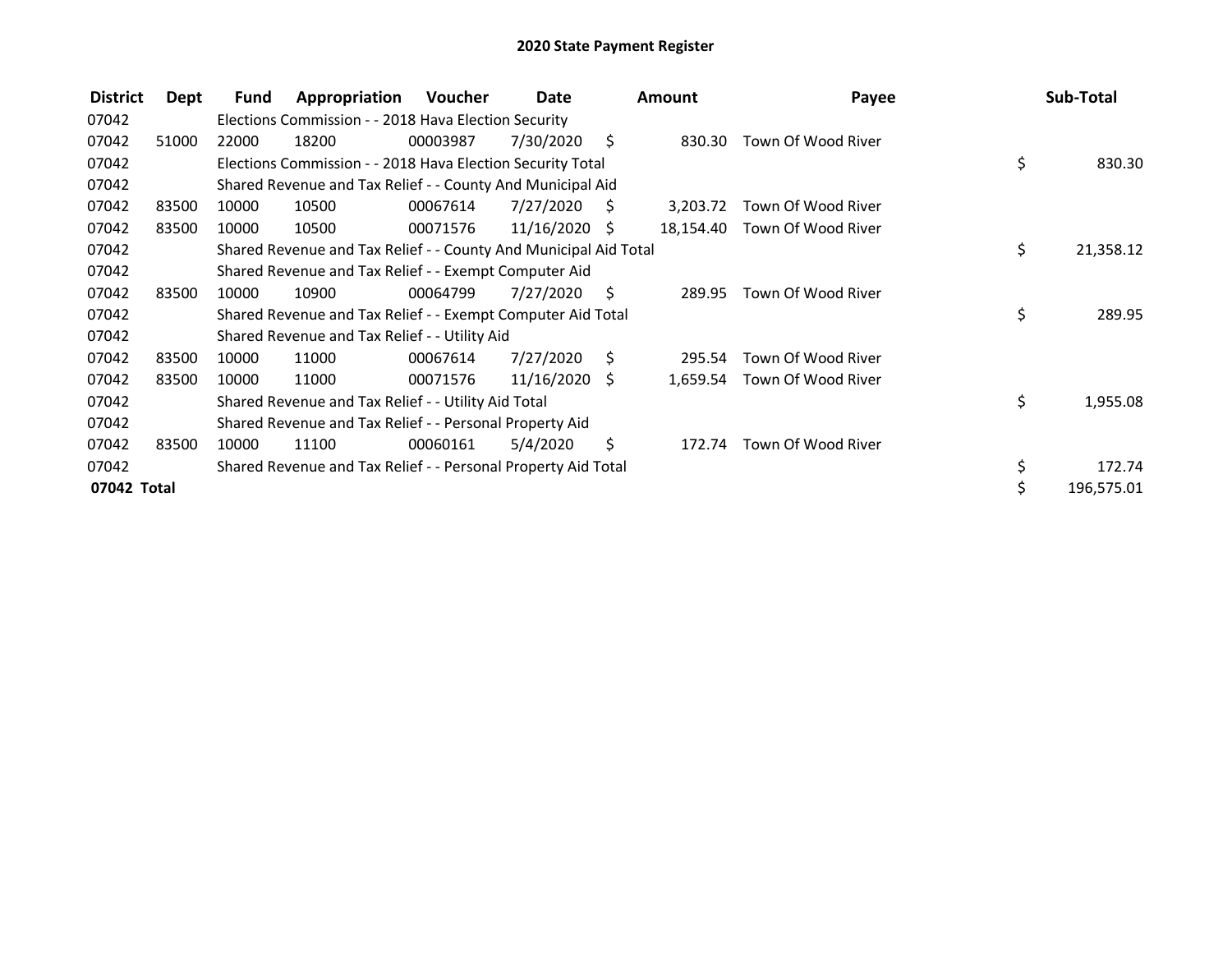| <b>District</b> | Dept  | Fund  | Appropriation                                                     | Voucher  | <b>Date</b> | <b>Amount</b>  | Payee                        | Sub-Total      |
|-----------------|-------|-------|-------------------------------------------------------------------|----------|-------------|----------------|------------------------------|----------------|
| 07131           |       |       | Dept of Safety & Prof Services - - Fire Dues Distribution         |          |             |                |                              |                |
| 07131           | 16500 | 10000 | 22500                                                             | 00035725 | 7/20/2020   | \$<br>3,172.93 | Village Of Grantsburg        |                |
| 07131           |       |       | Dept of Safety & Prof Services - - Fire Dues Distribution Total   |          |             |                |                              | \$<br>3,172.93 |
| 07131           |       |       | Dept of Natural Resources - - Aids In Lieu Of Taxes - Gener       |          |             |                |                              |                |
| 07131           | 37000 | 10000 | 50300                                                             | 00405112 | 4/21/2020   | \$<br>18.94    | Village Of Grantsburg        |                |
| 07131           |       |       | Dept of Natural Resources - - Aids In Lieu Of Taxes - Gener Total |          |             |                |                              | \$<br>18.94    |
| 07131           |       |       | Dept of Natural Resources - - Gen Program Ops-State Funds         |          |             |                |                              |                |
| 07131           | 37000 | 21200 | 16100                                                             | 00382462 | 1/16/2020   | \$<br>412.83   | Village Of Grantsburg        |                |
| 07131           | 37000 | 21200 | 16100                                                             | 00382463 | 1/16/2020   | \$<br>207.09   | Village Of Grantsburg        |                |
| 07131           | 37000 | 21200 | 16100                                                             | 00382466 | 1/16/2020   | \$<br>213.98   | Village Of Grantsburg        |                |
| 07131           | 37000 | 21200 | 16100                                                             | 00383138 | 1/16/2020   | \$<br>79.66    | Village Of Grantsburg        |                |
| 07131           | 37000 | 21200 | 16100                                                             | 00383150 | 1/16/2020   | \$<br>71.70    | Village Of Grantsburg        |                |
| 07131           | 37000 | 21200 | 16100                                                             | 00383156 | 1/16/2020   | \$<br>15.62    | Village Of Grantsburg        |                |
| 07131           | 37000 | 21200 | 16100                                                             | 00399797 | 4/7/2020    | \$<br>404.71   | Village Of Grantsburg        |                |
| 07131           | 37000 | 21200 | 16100                                                             | 00399798 | 4/7/2020    | \$<br>212.90   | Village Of Grantsburg        |                |
| 07131           | 37000 | 21200 | 16100                                                             | 00399801 | 4/7/2020    | \$<br>202.85   | Village Of Grantsburg        |                |
| 07131           | 37000 | 21200 | 16100                                                             | 00403419 | 4/21/2020   | \$<br>15.46    | Village Of Grantsburg        |                |
| 07131           | 37000 | 21200 | 16100                                                             | 00403429 | 4/20/2020   | \$<br>78.98    | Village Of Grantsburg        |                |
| 07131           | 37000 | 21200 | 16100                                                             | 00403451 | 4/20/2020   | \$<br>67.58    | Village Of Grantsburg        |                |
| 07131           | 37000 | 21200 | 16100                                                             | 00420993 | 7/6/2020    | \$<br>403.81   | Village Of Grantsburg        |                |
| 07131           | 37000 | 21200 | 16100                                                             | 00420997 | 7/6/2020    | \$<br>193.85   | Village Of Grantsburg        |                |
| 07131           | 37000 | 21200 | 16100                                                             | 00421000 | 7/6/2020    | \$<br>131.45   | Village Of Grantsburg        |                |
| 07131           | 37000 | 21200 | 16100                                                             | 00426890 | 7/30/2020   | \$<br>83.58    | Village Of Grantsburg        |                |
| 07131           | 37000 | 21200 | 16100                                                             | 00426915 | 7/30/2020   | \$<br>77.41    | Village Of Grantsburg        |                |
| 07131           | 37000 | 21200 | 16100                                                             | 00426916 | 7/30/2020   | \$<br>16.87    | Village Of Grantsburg        |                |
| 07131           | 37000 | 21200 | 16100                                                             | 00441747 | 10/16/2020  | \$<br>83.95    | Village Of Grantsburg        |                |
| 07131           | 37000 | 21200 | 16100                                                             | 00442744 | 10/19/2020  | \$<br>78.64    | Village Of Grantsburg        |                |
| 07131           | 37000 | 21200 | 16100                                                             | 00442747 | 10/19/2020  | \$<br>16.87    | Village Of Grantsburg        |                |
| 07131           | 37000 | 21200 | 16100                                                             | 00443331 | 10/26/2020  | \$<br>402.46   | Village Of Grantsburg        |                |
| 07131           | 37000 | 21200 | 16100                                                             | 00443334 | 10/26/2020  | \$<br>193.85   | Village Of Grantsburg        |                |
| 07131           | 37000 | 21200 | 16100                                                             | 00443336 | 10/26/2020  | \$<br>329.63   | Village Of Grantsburg        |                |
| 07131           |       |       | Dept of Natural Resources - - Gen Program Ops-State Funds Total   |          |             |                |                              | \$<br>3,995.73 |
| 07131           |       |       | Dept of Natural Resources - - General Program Operations --       |          |             |                |                              |                |
| 07131           | 37000 | 21200 | 25400                                                             | 00383138 | 1/16/2020   | \$<br>199.17   | Village Of Grantsburg        |                |
| 07131           | 37000 | 21200 | 25400                                                             | 00383150 | 1/16/2020   | \$<br>179.24   | <b>Village Of Grantsburg</b> |                |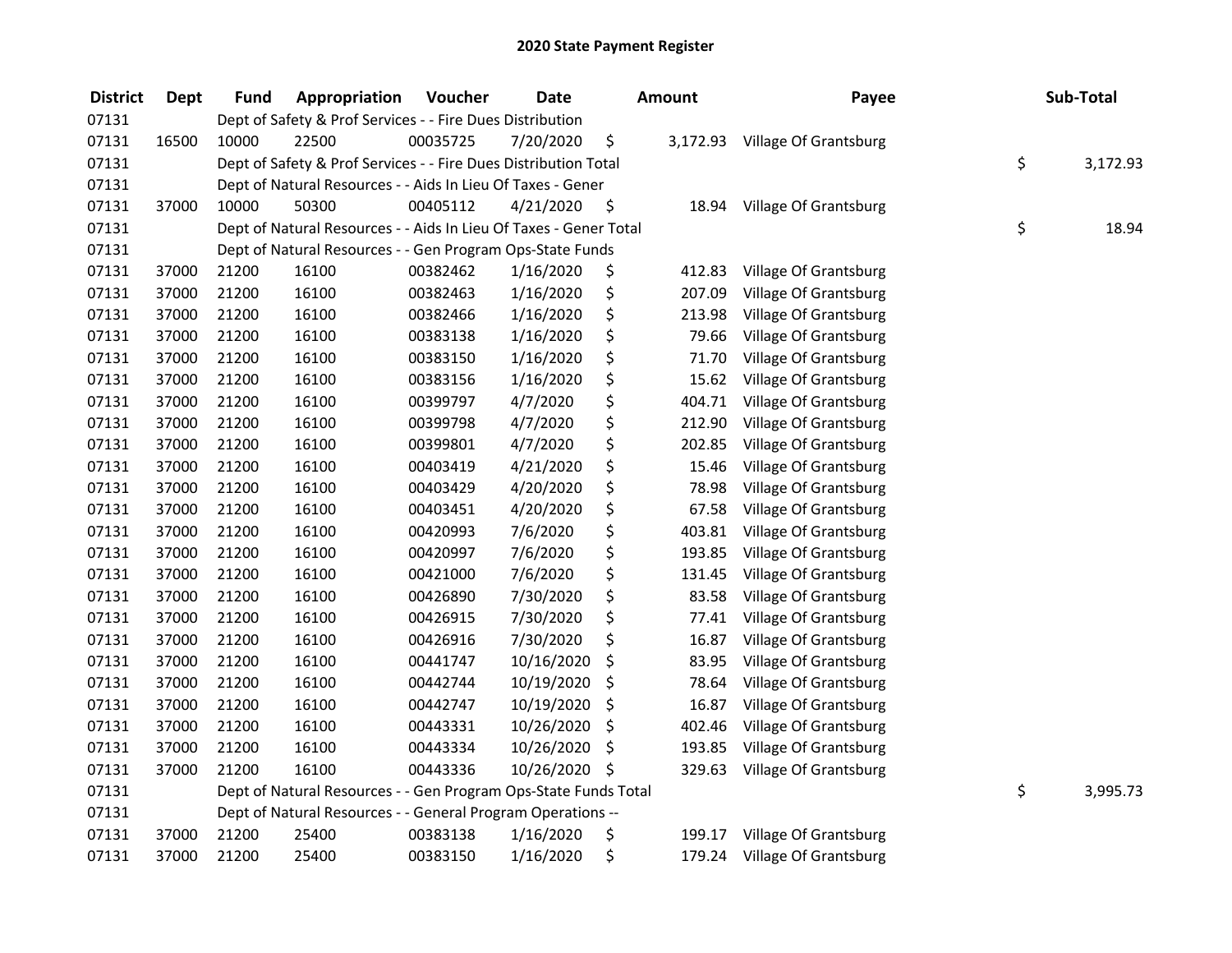| <b>District</b> | <b>Dept</b> | <b>Fund</b> | Appropriation                                                     | Voucher  | <b>Date</b> | <b>Amount</b> | Payee                           | Sub-Total      |
|-----------------|-------------|-------------|-------------------------------------------------------------------|----------|-------------|---------------|---------------------------------|----------------|
| 07131           | 37000       | 21200       | 25400                                                             | 00383156 | 1/16/2020   | \$<br>39.06   | Village Of Grantsburg           |                |
| 07131           | 37000       | 21200       | 25400                                                             | 00403419 | 4/21/2020   | \$<br>38.66   | Village Of Grantsburg           |                |
| 07131           | 37000       | 21200       | 25400                                                             | 00403429 | 4/20/2020   | \$<br>197.45  | Village Of Grantsburg           |                |
| 07131           | 37000       | 21200       | 25400                                                             | 00403451 | 4/20/2020   | \$<br>168.98  | Village Of Grantsburg           |                |
| 07131           | 37000       | 21200       | 25400                                                             | 00426890 | 7/30/2020   | \$<br>195.03  | Village Of Grantsburg           |                |
| 07131           | 37000       | 21200       | 25400                                                             | 00426915 | 7/30/2020   | \$<br>180.64  | Village Of Grantsburg           |                |
| 07131           | 37000       | 21200       | 25400                                                             | 00426916 | 7/30/2020   | \$<br>39.36   | Village Of Grantsburg           |                |
| 07131           | 37000       | 21200       | 25400                                                             | 00441747 | 10/16/2020  | \$<br>195.89  | Village Of Grantsburg           |                |
| 07131           | 37000       | 21200       | 25400                                                             | 00442744 | 10/19/2020  | \$<br>183.50  | Village Of Grantsburg           |                |
| 07131           | 37000       | 21200       | 25400                                                             | 00442747 | 10/19/2020  | \$<br>39.36   | Village Of Grantsburg           |                |
| 07131           |             |             | Dept of Natural Resources - - General Program Operations -- Total |          |             |               |                                 | \$<br>1,656.34 |
| 07131           |             |             | Dept of Natural Resources - - GPO--State Funds                    |          |             |               |                                 |                |
| 07131           | 37000       | 21200       | 36100                                                             | 00383138 | 1/16/2020   | \$<br>39.83   | Village Of Grantsburg           |                |
| 07131           | 37000       | 21200       | 36100                                                             | 00383150 | 1/16/2020   | \$<br>35.85   | Village Of Grantsburg           |                |
| 07131           | 37000       | 21200       | 36100                                                             | 00383156 | 1/16/2020   | \$<br>7.81    | Village Of Grantsburg           |                |
| 07131           | 37000       | 21200       | 36100                                                             | 00403419 | 4/21/2020   | \$<br>7.73    | Village Of Grantsburg           |                |
| 07131           | 37000       | 21200       | 36100                                                             | 00403429 | 4/20/2020   | \$<br>39.49   | Village Of Grantsburg           |                |
| 07131           | 37000       | 21200       | 36100                                                             | 00403451 | 4/20/2020   | \$<br>33.79   | Village Of Grantsburg           |                |
| 07131           | 37000       | 21200       | 36100                                                             | 00426890 | 7/30/2020   | \$<br>27.86   | Village Of Grantsburg           |                |
| 07131           | 37000       | 21200       | 36100                                                             | 00426915 | 7/30/2020   | \$<br>25.80   | Village Of Grantsburg           |                |
| 07131           | 37000       | 21200       | 36100                                                             | 00426916 | 7/30/2020   | \$<br>5.62    | Village Of Grantsburg           |                |
| 07131           | 37000       | 21200       | 36100                                                             | 00441747 | 10/16/2020  | \$<br>27.98   | Village Of Grantsburg           |                |
| 07131           | 37000       | 21200       | 36100                                                             | 00442744 | 10/19/2020  | \$<br>26.21   | Village Of Grantsburg           |                |
| 07131           | 37000       | 21200       | 36100                                                             | 00442747 | 10/19/2020  | \$<br>5.62    | Village Of Grantsburg           |                |
| 07131           |             |             | Dept of Natural Resources - - GPO--State Funds Total              |          |             |               |                                 | \$<br>283.59   |
| 07131           |             |             | Dept of Natural Resources - - Aids In Lieu Of Taxes - Sum S       |          |             |               |                                 |                |
| 07131           | 37000       | 21200       | 57900                                                             | 00405111 | 4/21/2020   | \$<br>364.45  | Village Of Grantsburg           |                |
| 07131           | 37000       | 21200       | 57900                                                             | 00405113 | 4/21/2020   | \$<br>35.20   | <b>Village Of Grantsburg</b>    |                |
| 07131           |             |             | Dept of Natural Resources - - Aids In Lieu Of Taxes - Sum S Total |          |             |               |                                 | \$<br>399.65   |
| 07131           |             |             | WI Dept of Transportation - - Hwy Sfty Loc Aid Ffd                |          |             |               |                                 |                |
| 07131           | 39500       | 21100       | 18500                                                             | 00579792 | 9/8/2020    | \$            | 3,982.41 Village Of Grantsburg  |                |
| 07131           |             |             | WI Dept of Transportation - - Hwy Sfty Loc Aid Ffd Total          |          |             |               |                                 | \$<br>3,982.41 |
| 07131           |             |             | WI Dept of Transportation - - Trns Aids To Mnc.-Sf                |          |             |               |                                 |                |
| 07131           | 39500       | 21100       | 19100                                                             | 00475662 | 1/6/2020    | \$            | 24,806.92 Village Of Grantsburg |                |
| 07131           | 39500       | 21100       | 19100                                                             | 00505517 | 4/6/2020    | \$            | 24,806.92 Village Of Grantsburg |                |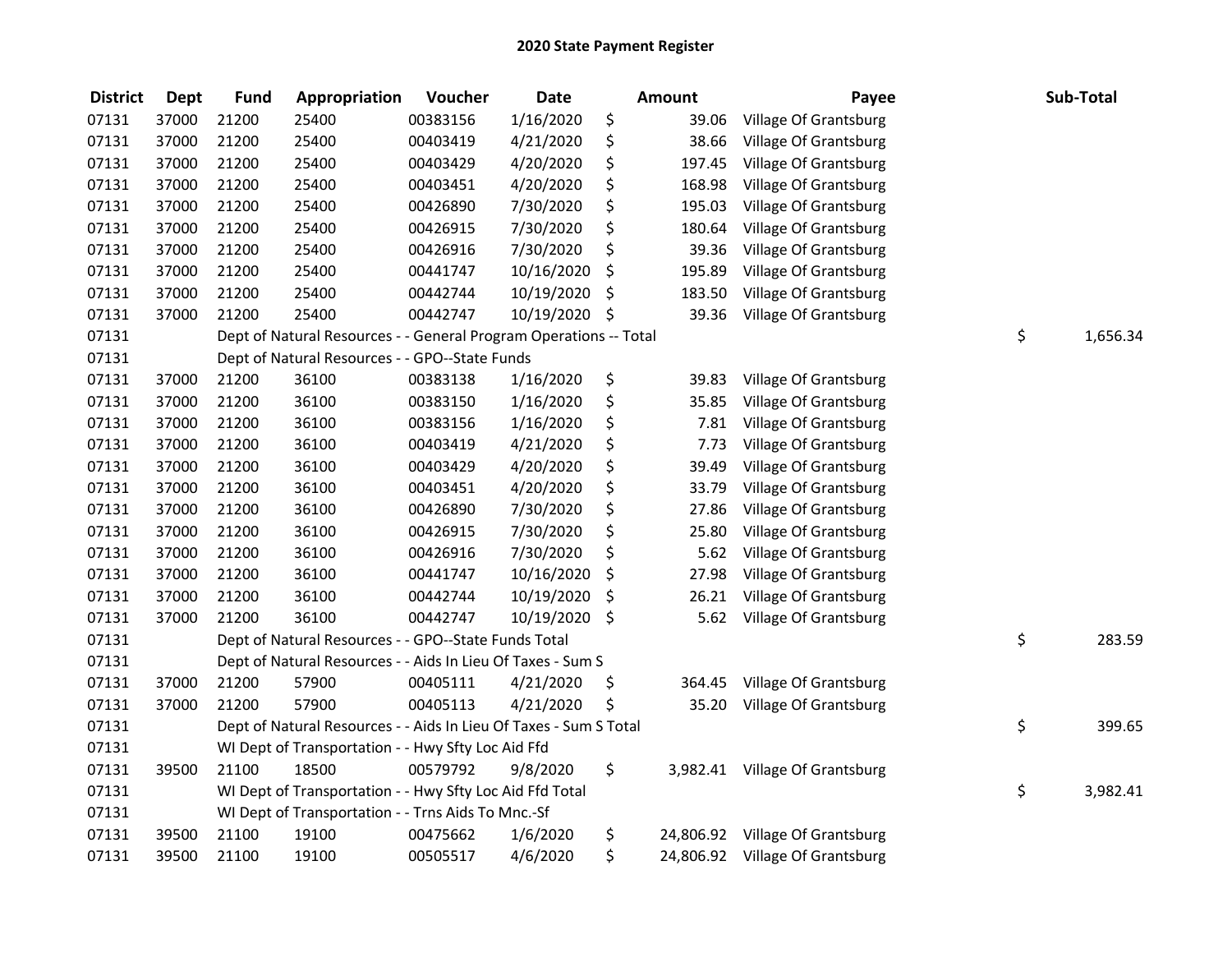| <b>District</b> | <b>Dept</b> | <b>Fund</b> | Appropriation                                                         | Voucher  | <b>Date</b>   |      | <b>Amount</b> | Payee                            | Sub-Total        |
|-----------------|-------------|-------------|-----------------------------------------------------------------------|----------|---------------|------|---------------|----------------------------------|------------------|
| 07131           | 39500       | 21100       | 19100                                                                 | 00546752 | 7/6/2020      | \$   |               | 24,806.92 Village Of Grantsburg  |                  |
| 07131           | 39500       | 21100       | 19100                                                                 | 00585335 | 10/5/2020     | \$   |               | 24,806.93 Village Of Grantsburg  |                  |
| 07131           |             |             | WI Dept of Transportation - - Trns Aids To Mnc.-Sf Total              |          |               |      |               |                                  | \$<br>99,227.69  |
| 07131           |             |             | Department of Justice - - Law Enforcement Train, Local                |          |               |      |               |                                  |                  |
| 07131           | 45500       | 10000       | 23100                                                                 | 00091449 | 12/4/2020     | \$   |               | 800.00 Village Of Grantsburg     |                  |
| 07131           |             |             | Department of Justice - - Law Enforcement Train, Local Total          |          |               |      |               |                                  | \$<br>800.00     |
| 07131           |             |             | Department of Administration - - Federal Aid                          |          |               |      |               |                                  |                  |
| 07131           | 50500       | 10000       | 14200                                                                 | 00134183 | 12/10/2020 \$ |      |               | 19,018.06 Village Of Grantsburg  |                  |
| 07131           |             |             | Department of Administration - - Federal Aid Total                    |          |               |      |               |                                  | \$<br>19,018.06  |
| 07131           |             |             | Department of Administration - - Federal Aid, Local Assistance        |          |               |      |               |                                  |                  |
| 07131           | 50500       | 10000       | 74300                                                                 | 00117563 | 2/19/2020     | \$.  |               | 111,690.00 Village Of Grantsburg |                  |
| 07131           | 50500       | 10000       | 74300                                                                 | 00130947 | 10/21/2020 \$ |      | 25,000.00     | Village Of Grantsburg            |                  |
| 07131           |             |             | Department of Administration - - Federal Aid, Local Assistance Total  |          |               |      |               |                                  | \$<br>136,690.00 |
| 07131           |             |             | Elections Commission - - 2018 Hava Election Security                  |          |               |      |               |                                  |                  |
| 07131           | 51000       | 22000       | 18200                                                                 | 00004448 | 9/9/2020      | \$   | 1,200.00      | Village Of Grantsburg            |                  |
| 07131           | 51000       | 22000       | 18200                                                                 | 00004636 | 9/18/2020     | \$   | 907.30        | Village Of Grantsburg            |                  |
| 07131           |             |             | Elections Commission - - 2018 Hava Election Security Total            |          |               |      |               |                                  | \$<br>2,107.30   |
| 07131           |             |             | Shared Revenue and Tax Relief - - Expenditure Restraint Program       |          |               |      |               |                                  |                  |
| 07131           | 83500       | 10000       | 10100                                                                 | 00067615 | 7/27/2020     | - \$ |               | 10,841.41 Village Of Grantsburg  |                  |
| 07131           |             |             | Shared Revenue and Tax Relief - - Expenditure Restraint Program Total |          |               |      |               |                                  | \$<br>10,841.41  |
| 07131           |             |             | Shared Revenue and Tax Relief - - County And Municipal Aid            |          |               |      |               |                                  |                  |
| 07131           | 83500       | 10000       | 10500                                                                 | 00067615 | 7/27/2020     | S.   |               | 59,763.51 Village Of Grantsburg  |                  |
| 07131           | 83500       | 10000       | 10500                                                                 | 00071577 | 11/16/2020 \$ |      |               | 338,659.86 Village Of Grantsburg |                  |
| 07131           |             |             | Shared Revenue and Tax Relief - - County And Municipal Aid Total      |          |               |      |               |                                  | \$<br>398,423.37 |
| 07131           |             |             | Shared Revenue and Tax Relief - - Exempt Computer Aid                 |          |               |      |               |                                  |                  |
| 07131           | 83500       | 10000       | 10900                                                                 | 00064800 | 7/27/2020     | \$   |               | 2,183.47 Village Of Grantsburg   |                  |
| 07131           | 83500       | 10000       | 10900                                                                 | 00066932 | 7/27/2020     | \$   |               | 1,665.52 Village Of Grantsburg   |                  |
| 07131           |             |             | Shared Revenue and Tax Relief - - Exempt Computer Aid Total           |          |               |      |               |                                  | \$<br>3,848.99   |
| 07131           |             |             | Shared Revenue and Tax Relief - - Utility Aid                         |          |               |      |               |                                  |                  |
| 07131           | 83500       | 10000       | 11000                                                                 | 00067615 | 7/27/2020     | \$   | 3,433.72      | Village Of Grantsburg            |                  |
| 07131           | 83500       | 10000       | 11000                                                                 | 00071577 | 11/16/2020    | \$   |               | 20,518.01 Village Of Grantsburg  |                  |
| 07131           |             |             | Shared Revenue and Tax Relief - - Utility Aid Total                   |          |               |      |               |                                  | \$<br>23,951.73  |
| 07131           |             |             | Shared Revenue and Tax Relief - - Personal Property Aid               |          |               |      |               |                                  |                  |
| 07131           | 83500       | 10000       | 11100                                                                 | 00060162 | 5/4/2020      | \$   |               | 978.88 Village Of Grantsburg     |                  |
| 07131           | 83500       | 10000       | 11100                                                                 | 00062374 | 5/4/2020      | \$   |               | 4,655.31 Village Of Grantsburg   |                  |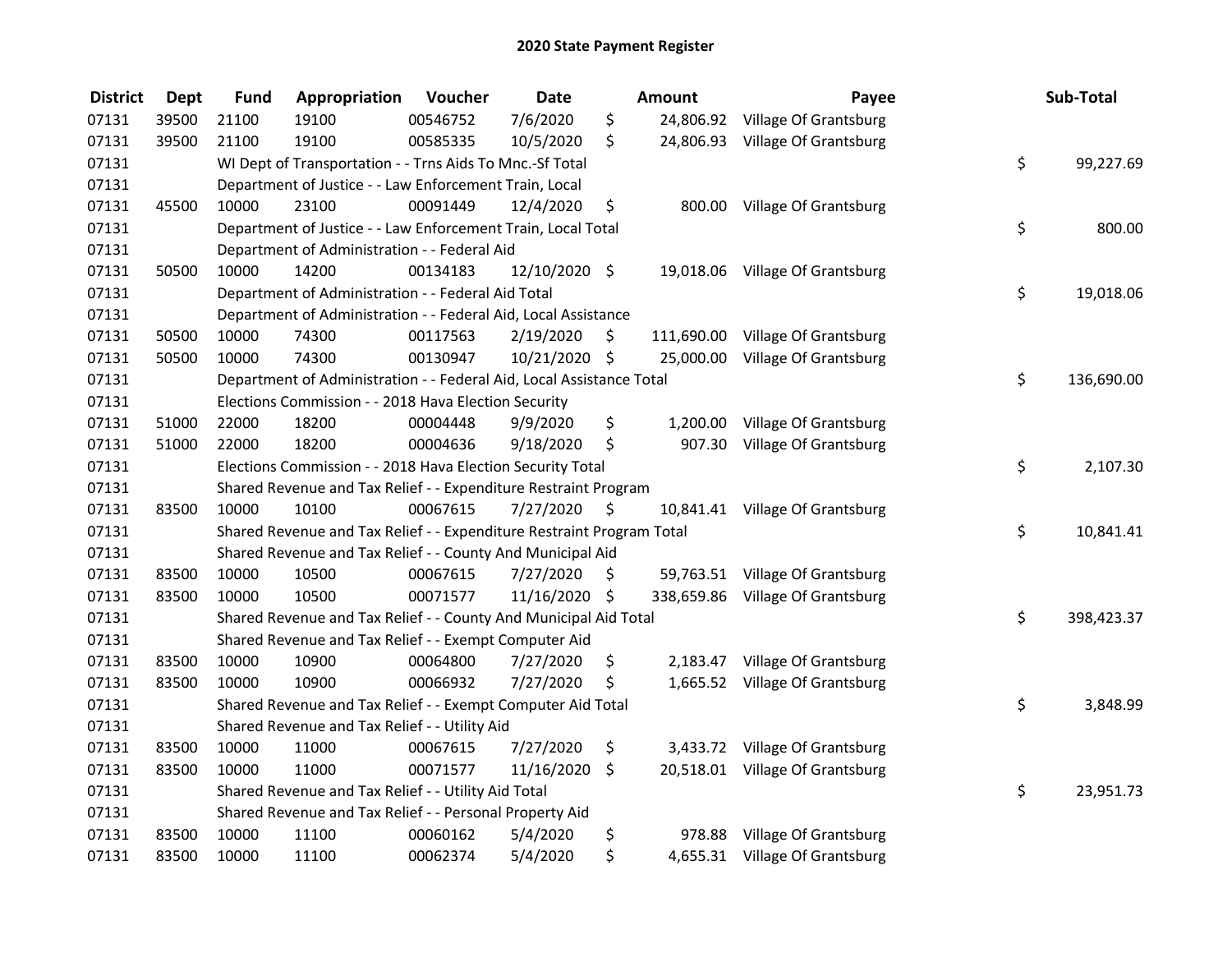| <b>District</b> | Dept  | <b>Fund</b> | Appropriation                                                       | <b>Voucher</b> | Date     | Amount   | Payee                 | Sub-Total  |
|-----------------|-------|-------------|---------------------------------------------------------------------|----------------|----------|----------|-----------------------|------------|
| 07131           |       |             | Shared Revenue and Tax Relief - - Personal Property Aid Total       |                |          |          |                       | 5.634.19   |
| 07131           |       |             | Shared Revenue and Tax Relief - - Payments For Municipal Svcs       |                |          |          |                       |            |
| 07131           | 83500 | 10000       | 50100                                                               | 00054905       | 2/3/2020 | 4.138.67 | Village Of Grantsburg |            |
| 07131           |       |             | Shared Revenue and Tax Relief - - Payments For Municipal Svcs Total |                |          |          |                       | 4.138.67   |
| 07131 Total     |       |             |                                                                     |                |          |          |                       | 718,191.00 |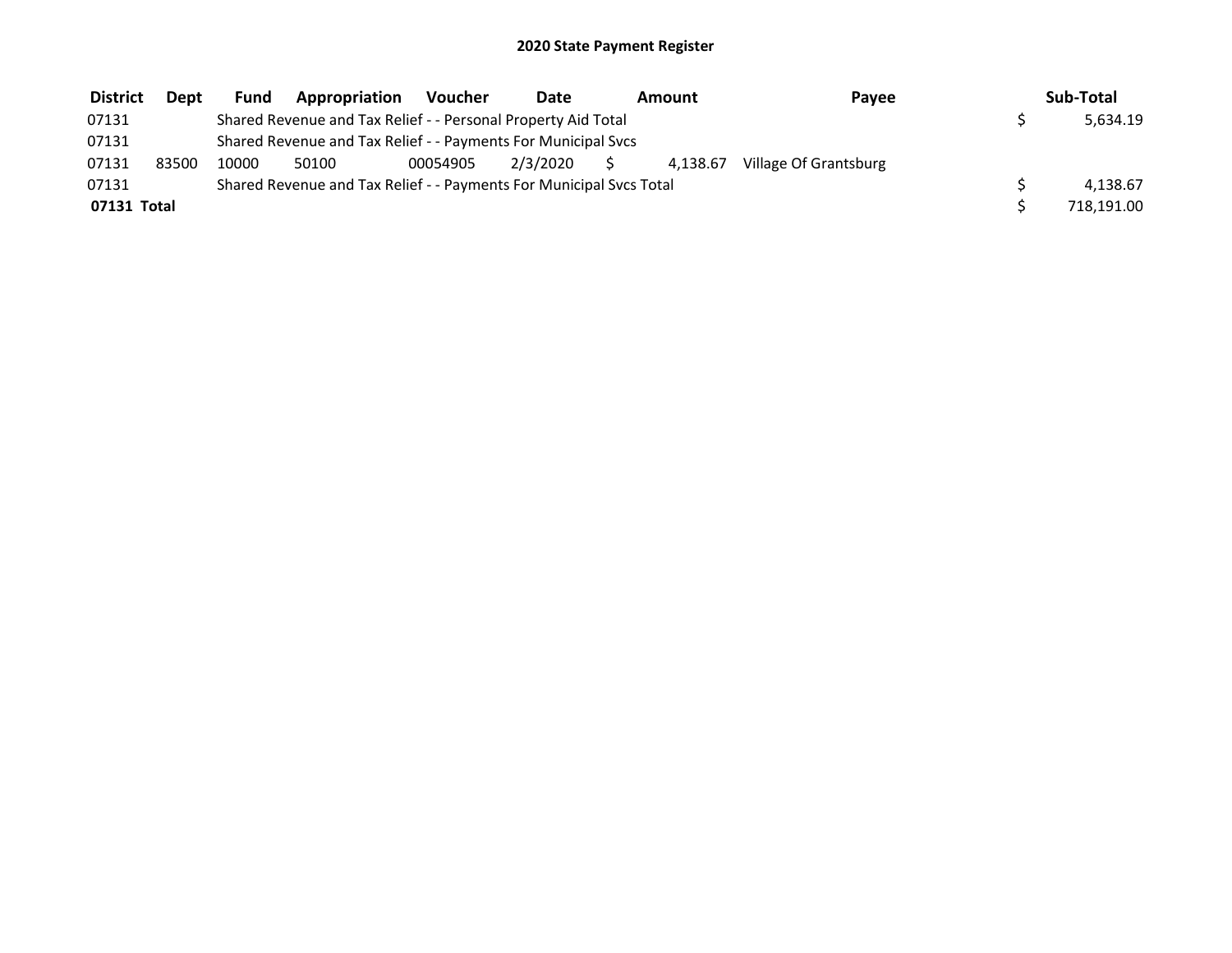| <b>District</b> | <b>Dept</b> | Fund  | Appropriation                                                     | Voucher  | <b>Date</b>   |     | <b>Amount</b> |                           | Payee | Sub-Total       |
|-----------------|-------------|-------|-------------------------------------------------------------------|----------|---------------|-----|---------------|---------------------------|-------|-----------------|
| 07181           |             |       | Dept of Safety & Prof Services - - Fire Dues Distribution         |          |               |     |               |                           |       |                 |
| 07181           | 16500       | 10000 | 22500                                                             | 00035726 | 7/20/2020     | \$  |               | 2,944.10 Village Of Siren |       |                 |
| 07181           |             |       | Dept of Safety & Prof Services - - Fire Dues Distribution Total   |          |               |     |               |                           |       | \$<br>2,944.10  |
| 07181           |             |       | Dept of Natural Resources - - Aids In Lieu Of Taxes - Gener       |          |               |     |               |                           |       |                 |
| 07181           | 37000       | 10000 | 50300                                                             | 00405183 | 4/21/2020     | \$  | 21.46         | Village Of Siren          |       |                 |
| 07181           |             |       | Dept of Natural Resources - - Aids In Lieu Of Taxes - Gener Total |          |               |     |               |                           |       | \$<br>21.46     |
| 07181           |             |       | WI Dept of Transportation - - Hwy Sfty Loc Aid Ffd                |          |               |     |               |                           |       |                 |
| 07181           | 39500       | 21100 | 18500                                                             | 00489001 | 2/5/2020      | \$  | 4,000.00      | Village Of Siren          |       |                 |
| 07181           | 39500       | 21100 | 18500                                                             | 00495779 | 2/24/2020     | \$  | 209.23        | Village Of Siren          |       |                 |
| 07181           | 39500       | 21100 | 18500                                                             | 00608339 | 10/30/2020    | \$  | 1,992.70      | Village Of Siren          |       |                 |
| 07181           | 39500       | 21100 | 18500                                                             | 00608340 | 10/30/2020    | \$  | 1,307.13      | Village Of Siren          |       |                 |
| 07181           | 39500       | 21100 | 18500                                                             | 00608341 | 10/30/2020    | \$  | 818.19        | Village Of Siren          |       |                 |
| 07181           | 39500       | 21100 | 18500                                                             | 00608342 | 10/30/2020    | \$  | 2,056.70      | Village Of Siren          |       |                 |
| 07181           | 39500       | 21100 | 18500                                                             | 00608343 | 10/30/2020    | \$  | 407.99        | Village Of Siren          |       |                 |
| 07181           |             |       | WI Dept of Transportation - - Hwy Sfty Loc Aid Ffd Total          |          |               |     |               |                           |       | \$<br>10,791.94 |
| 07181           |             |       | WI Dept of Transportation - - Trns Aids To Mnc.-Sf                |          |               |     |               |                           |       |                 |
| 07181           | 39500       | 21100 | 19100                                                             | 00475663 | 1/6/2020      | \$  | 16,091.72     | Village Of Siren          |       |                 |
| 07181           | 39500       | 21100 | 19100                                                             | 00505518 | 4/6/2020      | \$  | 16,091.72     | Village Of Siren          |       |                 |
| 07181           | 39500       | 21100 | 19100                                                             | 00542510 | 7/6/2020      | \$  | 16,091.72     | Village Of Siren          |       |                 |
| 07181           | 39500       | 21100 | 19100                                                             | 00585336 | 10/5/2020     | \$  | 16,091.75     | Village Of Siren          |       |                 |
| 07181           |             |       | WI Dept of Transportation - - Trns Aids To Mnc.-Sf Total          |          |               |     |               |                           |       | \$<br>64,366.91 |
| 07181           |             |       | Department of Justice - - Law Enforcement Train, Local            |          |               |     |               |                           |       |                 |
| 07181           | 45500       | 10000 | 23100                                                             | 00091677 | 12/8/2020     | \$  | 480.00        | Village Of Siren          |       |                 |
| 07181           |             |       | Department of Justice - - Law Enforcement Train, Local Total      |          |               |     |               |                           |       | \$<br>480.00    |
| 07181           |             |       | Department of Administration - - Federal Aid                      |          |               |     |               |                           |       |                 |
| 07181           | 50500       | 10000 | 14200                                                             | 00126580 | 8/12/2020     | \$  | 5,885.72      | Village Of Siren          |       |                 |
| 07181           | 50500       | 10000 | 14200                                                             | 00129734 | 10/2/2020     | \$  | 261.84        | Village Of Siren          |       |                 |
| 07181           | 50500       | 10000 | 14200                                                             | 00132078 | 11/13/2020    | \$  | 4,414.18      | Village Of Siren          |       |                 |
| 07181           | 50500       | 10000 | 14200                                                             | 00134184 | 12/10/2020    | \$. | 2,314.26      | Village Of Siren          |       |                 |
| 07181           | 50500       | 10000 | 14200                                                             | 00136115 | 12/17/2020 \$ |     | 1,366.56      | Village Of Siren          |       |                 |
| 07181           |             |       | Department of Administration - - Federal Aid Total                |          |               |     |               |                           |       | \$<br>14,242.56 |
| 07181           |             |       | Department of Administration - - Federal Aid, Local Assistance    |          |               |     |               |                           |       |                 |
| 07181           | 50500       | 10000 | 74300                                                             | 00115955 | 1/24/2020     | \$  | 10,582.66     | Village Of Siren          |       |                 |
| 07181           | 50500       | 10000 | 74300                                                             | 00123721 | 6/16/2020     | \$  | 3,167.04      | Village Of Siren          |       |                 |
| 07181           | 50500       | 10000 | 74300                                                             | 00127041 | 8/20/2020     | \$  | 312,264.85    | Village Of Siren          |       |                 |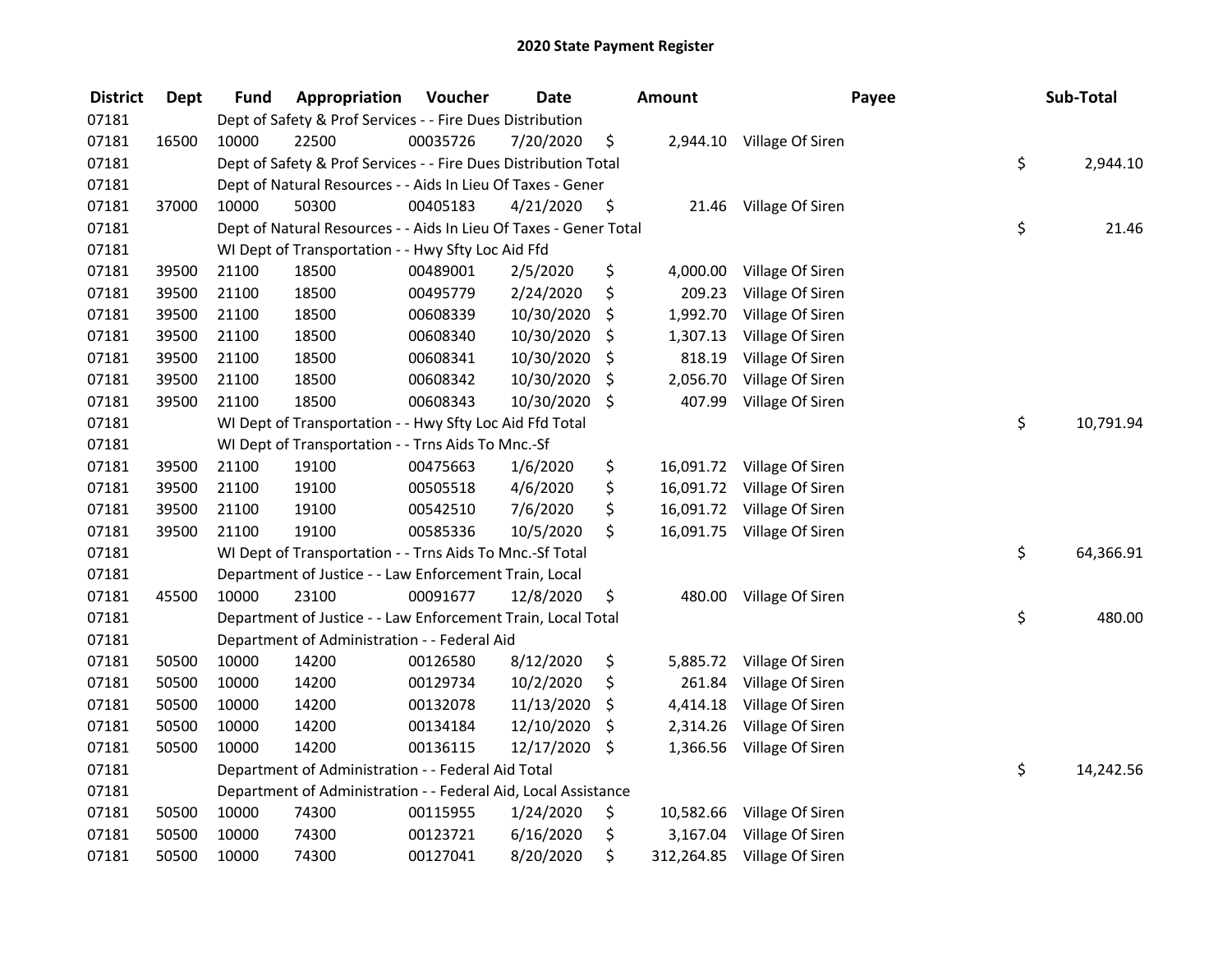| <b>District</b> | <b>Dept</b> | <b>Fund</b> | Appropriation                                                         | Voucher  | <b>Date</b>   |                     | Amount   |                             | Payee | Sub-Total  |
|-----------------|-------------|-------------|-----------------------------------------------------------------------|----------|---------------|---------------------|----------|-----------------------------|-------|------------|
| 07181           | 50500       | 10000       | 74300                                                                 | 00131819 | 11/6/2020     | \$                  | 1,921.30 | Village Of Siren            |       |            |
| 07181           |             |             | Department of Administration - - Federal Aid, Local Assistance Total  |          |               |                     |          |                             | \$    | 327,935.85 |
| 07181           |             |             | Elections Commission - - 2018 Hava Election Security                  |          |               |                     |          |                             |       |            |
| 07181           | 51000       | 22000       | 18200                                                                 | 00003365 | 6/24/2020     | $\ddot{\mathsf{S}}$ | 663.10   | Village Of Siren            |       |            |
| 07181           |             |             | Elections Commission - - 2018 Hava Election Security Total            |          |               |                     |          |                             | \$    | 663.10     |
| 07181           |             |             | Shared Revenue and Tax Relief - - Expenditure Restraint Program       |          |               |                     |          |                             |       |            |
| 07181           | 83500       | 10000       | 10100                                                                 | 00067616 | 7/27/2020     | S                   | 4,627.63 | Village Of Siren            |       |            |
| 07181           |             |             | Shared Revenue and Tax Relief - - Expenditure Restraint Program Total |          |               |                     |          |                             | \$    | 4,627.63   |
| 07181           |             |             | Shared Revenue and Tax Relief - - County And Municipal Aid            |          |               |                     |          |                             |       |            |
| 07181           | 83500       | 10000       | 10500                                                                 | 00067616 | 7/27/2020     | S                   |          | 24,788.14 Village Of Siren  |       |            |
| 07181           | 83500       | 10000       | 10500                                                                 | 00071578 | 11/16/2020 \$ |                     |          | 140,466.14 Village Of Siren |       |            |
| 07181           |             |             | Shared Revenue and Tax Relief - - County And Municipal Aid Total      |          |               |                     |          |                             | \$    | 165,254.28 |
| 07181           |             |             | Shared Revenue and Tax Relief - - Exempt Computer Aid                 |          |               |                     |          |                             |       |            |
| 07181           | 83500       | 10000       | 10900                                                                 | 00064801 | 7/27/2020     | \$.                 | 631.87   | Village Of Siren            |       |            |
| 07181           | 83500       | 10000       | 10900                                                                 | 00066933 | 7/27/2020     | \$                  | 663.01   | Village Of Siren            |       |            |
| 07181           |             |             | Shared Revenue and Tax Relief - - Exempt Computer Aid Total           |          |               |                     |          |                             | \$    | 1,294.88   |
| 07181           |             |             | Shared Revenue and Tax Relief - - Utility Aid                         |          |               |                     |          |                             |       |            |
| 07181           | 83500       | 10000       | 11000                                                                 | 00067616 | 7/27/2020     | \$                  | 152.64   | Village Of Siren            |       |            |
| 07181           | 83500       | 10000       | 11000                                                                 | 00071578 | 11/16/2020    | \$                  | 1,159.77 | Village Of Siren            |       |            |
| 07181           |             |             | Shared Revenue and Tax Relief - - Utility Aid Total                   |          |               |                     |          |                             | \$    | 1,312.41   |
| 07181           |             |             | Shared Revenue and Tax Relief - - Personal Property Aid               |          |               |                     |          |                             |       |            |
| 07181           | 83500       | 10000       | 11100                                                                 | 00060163 | 5/4/2020      | \$                  | 2,235.68 | Village Of Siren            |       |            |
| 07181           | 83500       | 10000       | 11100                                                                 | 00062375 | 5/4/2020      | \$                  | 915.97   | Village Of Siren            |       |            |
| 07181           |             |             | Shared Revenue and Tax Relief - - Personal Property Aid Total         |          |               |                     |          |                             | \$    | 3,151.65   |
| 07181           |             |             | Shared Revenue and Tax Relief - - Lottery & Gaming Credit             |          |               |                     |          |                             |       |            |
| 07181           | 83500       | 52100       | 36300                                                                 | 00055185 | 3/23/2020     | \$                  | 2,773.08 | Village Of Siren            |       |            |
| 07181           |             |             | Shared Revenue and Tax Relief - - Lottery & Gaming Credit Total       |          |               |                     |          |                             | \$    | 2,773.08   |
| 07181 Total     |             |             |                                                                       |          |               |                     |          |                             | \$    | 599,859.85 |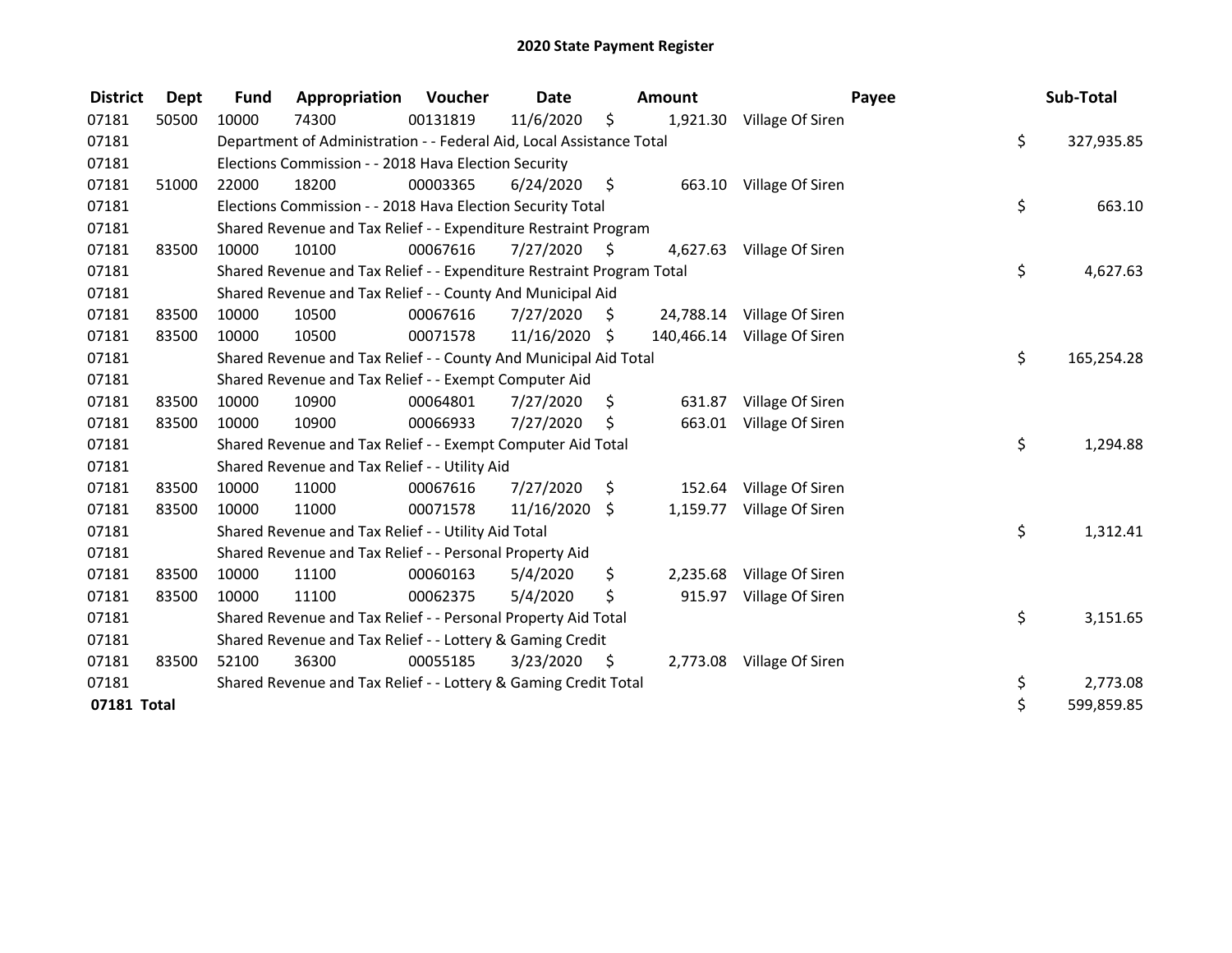| <b>District</b> | <b>Dept</b> | Fund  | Appropriation                                                           | Voucher  | <b>Date</b> |      | <b>Amount</b> | Payee                        | Sub-Total       |
|-----------------|-------------|-------|-------------------------------------------------------------------------|----------|-------------|------|---------------|------------------------------|-----------------|
| 07191           |             |       | Dept of Safety & Prof Services - - Fire Dues Distribution               |          |             |      |               |                              |                 |
| 07191           | 16500       | 10000 | 22500                                                                   | 00035727 | 7/20/2020   | \$   |               | 1,340.74 Village Of Webster  |                 |
| 07191           |             |       | Dept of Safety & Prof Services - - Fire Dues Distribution Total         |          |             |      |               |                              | \$<br>1,340.74  |
| 07191           |             |       | Environmental Improvement Prog - - Clean Water Fund Program Finan       |          |             |      |               |                              |                 |
| 07191           | 32000       | 57300 | 16300                                                                   | 00000260 | 2/20/2020   | \$   | 3,526.96      | Village Of Webster           |                 |
| 07191           |             |       | Environmental Improvement Prog - - Clean Water Fund Program Finan Total |          |             |      |               |                              | \$<br>3,526.96  |
| 07191           |             |       | Dept of Natural Resources - - General Program Operations --             |          |             |      |               |                              |                 |
| 07191           | 37000       | 21200 | 25400                                                                   | 00381642 | 1/9/2020    | \$   |               | 224.31 Village Of Webster    |                 |
| 07191           | 37000       | 21200 | 25400                                                                   | 00397408 | 3/24/2020   | \$   | 58.50         | Village Of Webster           |                 |
| 07191           | 37000       | 21200 | 25400                                                                   | 00400746 | 4/9/2020    | \$   | 242.26        | Village Of Webster           |                 |
| 07191           | 37000       | 21200 | 25400                                                                   | 00423748 | 7/30/2020   | \$   | 246.86        | Village Of Webster           |                 |
| 07191           | 37000       | 21200 | 25400                                                                   | 00440495 | 10/13/2020  | \$   | 226.63        | Village Of Webster           |                 |
| 07191           |             |       | Dept of Natural Resources - - General Program Operations -- Total       |          |             |      |               |                              | \$<br>998.56    |
| 07191           |             |       | Dept of Natural Resources - - GPO--State Funds                          |          |             |      |               |                              |                 |
| 07191           | 37000       | 21200 | 36100                                                                   | 00381642 | 1/9/2020    | \$   | 22.43         | Village Of Webster           |                 |
| 07191           | 37000       | 21200 | 36100                                                                   | 00397408 | 3/24/2020   | \$   | 5.85          | Village Of Webster           |                 |
| 07191           | 37000       | 21200 | 36100                                                                   | 00400746 | 4/9/2020    | \$   | 24.23         | Village Of Webster           |                 |
| 07191           | 37000       | 21200 | 36100                                                                   | 00423748 | 7/30/2020   | \$   | 24.69         | Village Of Webster           |                 |
| 07191           | 37000       | 21200 | 36100                                                                   | 00440495 | 10/13/2020  | \$   | 25.18         | Village Of Webster           |                 |
| 07191           |             |       | Dept of Natural Resources - - GPO--State Funds Total                    |          |             |      |               |                              | \$<br>102.38    |
| 07191           |             |       | Dept of Natural Resources - - Aids In Lieu Of Taxes - Sum S             |          |             |      |               |                              |                 |
| 07191           | 37000       | 21200 | 57900                                                                   | 00405137 | 4/21/2020   | - \$ |               | 1.07 Village Of Webster      |                 |
| 07191           |             |       | Dept of Natural Resources - - Aids In Lieu Of Taxes - Sum S Total       |          |             |      |               |                              | \$<br>1.07      |
| 07191           |             |       | WI Dept of Transportation - - Trns Aids To Mnc.-Sf                      |          |             |      |               |                              |                 |
| 07191           | 39500       | 21100 | 19100                                                                   | 00475664 | 1/6/2020    | \$   |               | 13,130.72 Village Of Webster |                 |
| 07191           | 39500       | 21100 | 19100                                                                   | 00505519 | 4/6/2020    | \$   | 13,130.72     | Village Of Webster           |                 |
| 07191           | 39500       | 21100 | 19100                                                                   | 00542511 | 7/6/2020    | \$   | 13,130.72     | Village Of Webster           |                 |
| 07191           | 39500       | 21100 | 19100                                                                   | 00585337 | 10/5/2020   | \$   |               | 13,130.72 Village Of Webster |                 |
| 07191           |             |       | WI Dept of Transportation - - Trns Aids To Mnc.-Sf Total                |          |             |      |               |                              | \$<br>52,522.88 |
| 07191           |             |       | Department of Justice - - Law Enforcement Train, Local                  |          |             |      |               |                              |                 |
| 07191           | 45500       | 10000 | 23100                                                                   | 00091849 | 12/9/2020   | \$   | 320.00        | Village Of Webster           |                 |
| 07191           |             |       | Department of Justice - - Law Enforcement Train, Local Total            |          |             |      |               |                              | \$<br>320.00    |
| 07191           |             |       | Department of Administration - - Federal Aid                            |          |             |      |               |                              |                 |
| 07191           | 50500       | 10000 | 14200                                                                   | 00126581 | 8/12/2020   | \$   |               | 1,502.82 Village Of Webster  |                 |
| 07191           | 50500       | 10000 | 14200                                                                   | 00129735 | 10/2/2020   | \$   |               | 2,231.06 Village Of Webster  |                 |